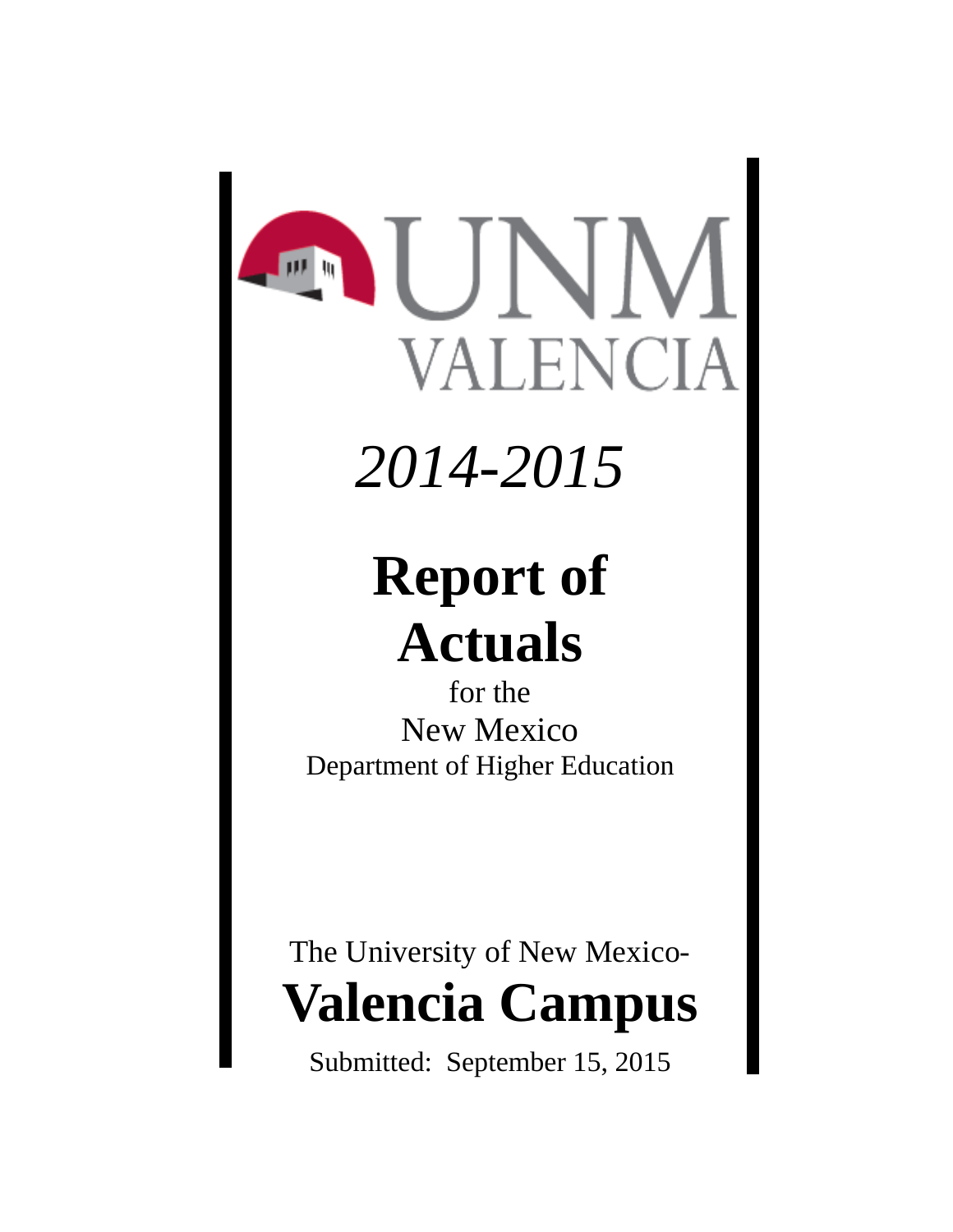#### **Exhibit 1 - UNM VALENCIA**

**Summary of Current and Plant Funds Original Budget 2015 Revised Budget 2015 Actuals 2015**

**Period 14 Period 14 Period 14**

|                                |                                             | <b>Unrestricted</b> | Restricted | Unrestricted | <b>Restricted</b> | Unrestricted | Restricted     |
|--------------------------------|---------------------------------------------|---------------------|------------|--------------|-------------------|--------------|----------------|
| <b>Revenues</b>                | <b>Instruction and General</b>              | 10,624,012          | 1,985,554  | 10,411,897   | 1,985,554         | 10,481,907   | 1,869,088      |
|                                | Student Social and Cultural<br>Ex 15        | 32,322              | 0          | 33,122       | 0                 | 31,414       | $\overline{0}$ |
|                                | Public Service Ex 17                        | 185.080             | 884,499    | 185,080      | 884,499           | 189,450      | 1,108,932      |
|                                | Internal Services Ex 18                     | 113,380             | 0          | 2,750        | 0                 | 3,370        | $\Omega$       |
|                                | Student Aid Ex 19                           | 126,550             | 0          | 126,550      | 0                 | 111,013      | $\mathbf 0$    |
|                                | Auxiliaries Ex 20                           | 1,046,143           | $\Omega$   | 1,046,143    | $\Omega$          | 748,655      | 23,968         |
| <b>Subtotal Current Funds</b>  |                                             | 12, 127, 487        | 2,870,053  | 11,805,542   | 2,870,053         | 11,565,809   | 3,001,988      |
| <b>TOTAL Revenues</b>          |                                             | 12, 127, 487        | 2,870,053  | 11,805,542   | 2,870,053         | 11,565,809   | 3,001,988      |
| <b>Beginning Balance</b>       | Instruction and General                     | 850,000             | 0          | 1,612,616    | 0                 | 1,612,616    | $\Omega$       |
|                                | <b>Student Social and Cultural</b><br>Ex 15 | 31,684              | 0          | 35,660       | 0                 | 35,660       | $\mathbf 0$    |
|                                | Public Service Ex 17                        | 152,799             | 0          | 209,323      | 0                 | 209,323      | $\mathbf 0$    |
|                                | Internal Services Ex 18                     | 65,245              | 0          | 89,146       | 0                 | 89,146       | $\mathbf 0$    |
|                                | Student Aid Ex 19                           | 127,836             | 0          | 287,585      | 0                 | 287,585      | $\mathbf 0$    |
|                                | Auxiliaries Ex 20                           | 300,251             | $\Omega$   | 332,561      | 0                 | 332,561      | $\Omega$       |
| <b>Subtotal Current Funds</b>  |                                             | 1,527,815           | 0          | 2,566,891    | 0                 | 2,566,891    | $\mathbf{0}$   |
| <b>TOTAL Beginning Balance</b> |                                             | 1,527,815           | 0          | 2,566,891    | 0                 | 2,566,891    | $\mathbf 0$    |
| <b>Total Available</b>         | <b>Instruction and General</b>              | 11,474,012          | 1,985,554  | 12,024,513   | 1,985,554         | 12,094,523   | 1,869,088      |
|                                | Student Social and Cultural<br>Ex 15        | 64,006              | O          | 68,782       | 0                 | 67,074       | $\overline{0}$ |
|                                | Public Service Ex 17                        | 337,879             | 884,499    | 394,403      | 884,499           | 398,772      | 1,108,932      |
|                                | Internal Services Ex 18                     | 178,625             | $\Omega$   | 91,896       | 0                 | 92,516       | $\Omega$       |
|                                | Student Aid Ex 19                           | 254,386             | $\Omega$   | 414,135      | 0                 | 398,599      | 0              |
|                                | <b>Auxiliaries Ex 20</b>                    | 1,346,394           | $\Omega$   | 1,378,704    | $\Omega$          | 1,081,217    | 23,968         |
| <b>Subtotal Current Funds</b>  |                                             | 13,655,302          | 2,870,053  | 14,372,433   | 2,870,053         | 14, 132, 701 | 3,001,988      |
| <b>TOTAL Total Available</b>   |                                             | 13,655,302          | 2,870,053  | 14,372,433   | 2,870,053         | 14, 132, 701 | 3,001,988      |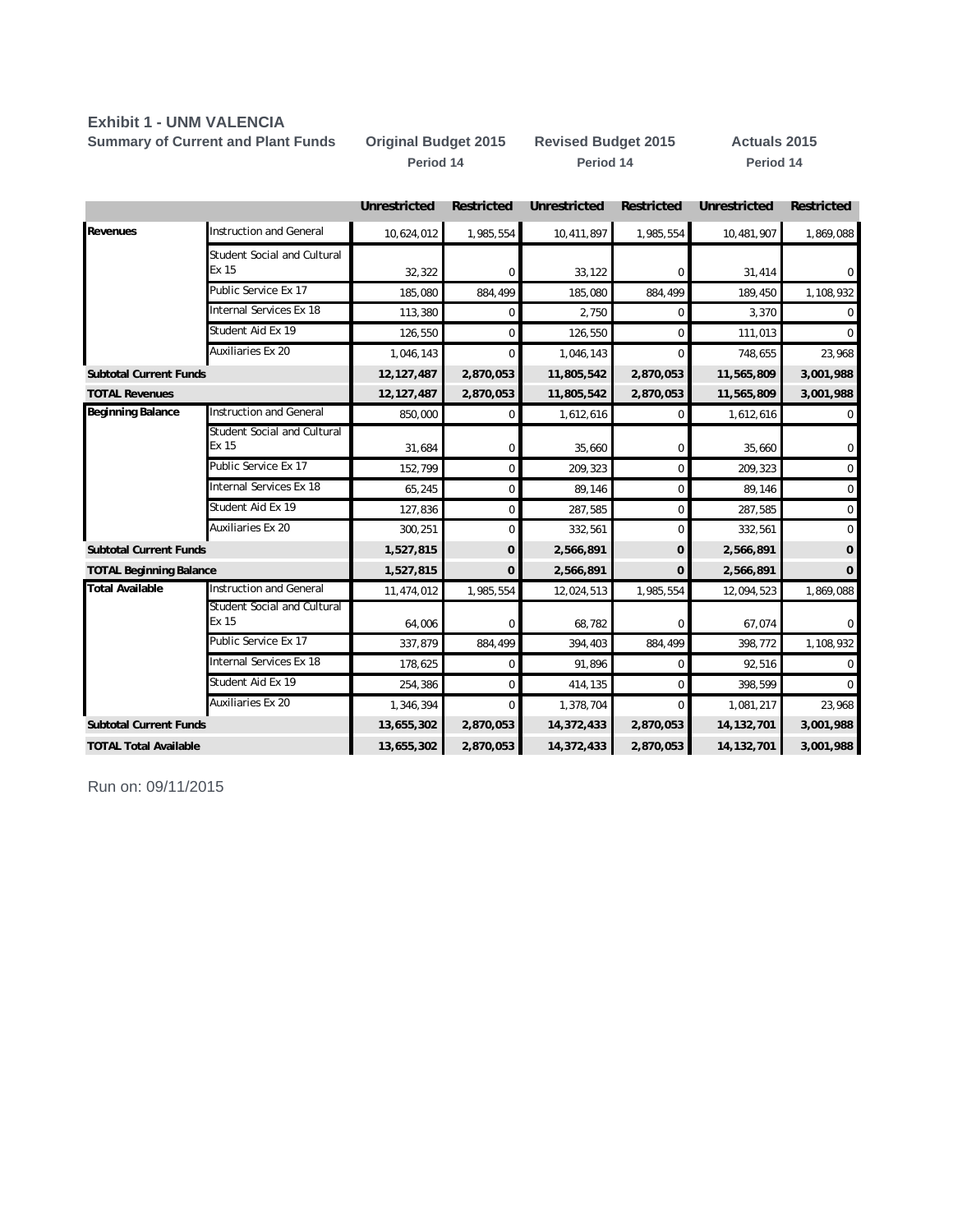#### **Exhibit 1 - UNM VALENCIA**

**Period 14 Period 14 Period 14 Summary of Current and Plant Funds Original Budget 2015 Revised Budget 2015 Actuals 2015**

|                                                       |                         | <b>Unrestricted</b> | Restricted  | Unrestricted  | Restricted  | <b>Unrestricted</b> | Restricted   |
|-------------------------------------------------------|-------------------------|---------------------|-------------|---------------|-------------|---------------------|--------------|
| Expenditures                                          | nstruction and General  | 10,374,445          | 1,985,554   | 9,932,730     | 2,229,453   | 8,880,782           | 2,112,987    |
|                                                       | Ex 15                   | 33,368              | 0           | 34,168        | $\Omega$    | 33,037              | 0            |
|                                                       | Public Service Ex 17    | 231,635             | 884,499     | 231,635       | 884,499     | 185,061             | 1,108,932    |
|                                                       | Internal Services Ex 18 | 121,000             | 0           | 10,370        | 0           | (17, 448)           | 0            |
|                                                       | Student Aid Ex 19       | 363,796             | $\mathbf 0$ | 365,589       | $\mathbf 0$ | 383,784             | $\mathbf 0$  |
|                                                       | Auxiliaries Ex 20       | 1,046,143           | 0           | 1,046,143     | $\Omega$    | 734,923             | 23,968       |
| <b>Subtotal Current Funds</b>                         |                         | 12,170,387          | 2,870,053   | 11,620,635    | 3,113,952   | 10,200,139          | 3,245,887    |
| <b>TOTAL Expenditures</b>                             |                         | 12,170,387          | 2,870,053   | 11,620,635    | 3,113,952   | 10,200,139          | 3,245,887    |
| <b>Transfers</b>                                      | nstruction and General  | (249, 567)          | $\Omega$    | (1, 114, 496) | 243,899     | (1, 114, 496)       | 243,899      |
|                                                       | Public Service Ex 17    | (32,000)            | 0           | (32,000)      | $\Omega$    | 0                   | 0            |
|                                                       | Student Aid Ex 19       | 157,896             | 0           | 159,689       | $\Omega$    | 157,700             | $\Omega$     |
| <b>Subtotal Current Funds</b>                         |                         | (123, 671)          | 0           | (986, 807)    | 243,899     | (956, 796)          | 243,899      |
| <b>TOTAL Transfers</b>                                |                         | (123, 671)          | 0           | (986, 807)    | 243,899     | (956, 796)          | 243,899      |
| <b>Ending Balance</b>                                 | nstruction and General  | 850,000             | $\Omega$    | 977,287       | $\Omega$    | 2,099,245           | $\mathbf{0}$ |
|                                                       | Ex 15                   | 30,638              | 0           | 34,614        | $\Omega$    | 34,037              | $\mathbf 0$  |
|                                                       | Public Service Ex 17    | 74,244              | 0           | 130,768       | 0           | 213,712             | $\mathbf 0$  |
|                                                       | nternal Services Ex 18  | 57,625              | $\mathbf 0$ | 81,526        | $\mathbf 0$ | 109,964             | $\mathbf 0$  |
|                                                       | Student Aid Ex 19       | 48,486              | 0           | 208,235       | $\Omega$    | 172,514             | $\mathbf 0$  |
|                                                       | Auxiliaries Ex 20       | 300,251             | $\Omega$    | 332,561       | $\Omega$    | 346,293             | $\mathbf 0$  |
| <b>Subtotal Current Funds</b>                         |                         | 1,361,244           | 0           | 1,764,991     | 0           | 2,975,765           | 0            |
| <b>TOTAL Ending Balance</b>                           |                         | 1,361,244           | 0           | 1,764,991     | 0           | 2,975,765           | 0            |
| Tutal Experientules,<br><b>Transfers and Balances</b> |                         | 13,655,302          | 2,870,053   | 14,372,433    | 2,870,053   | 14, 132, 700        | 3,001,988    |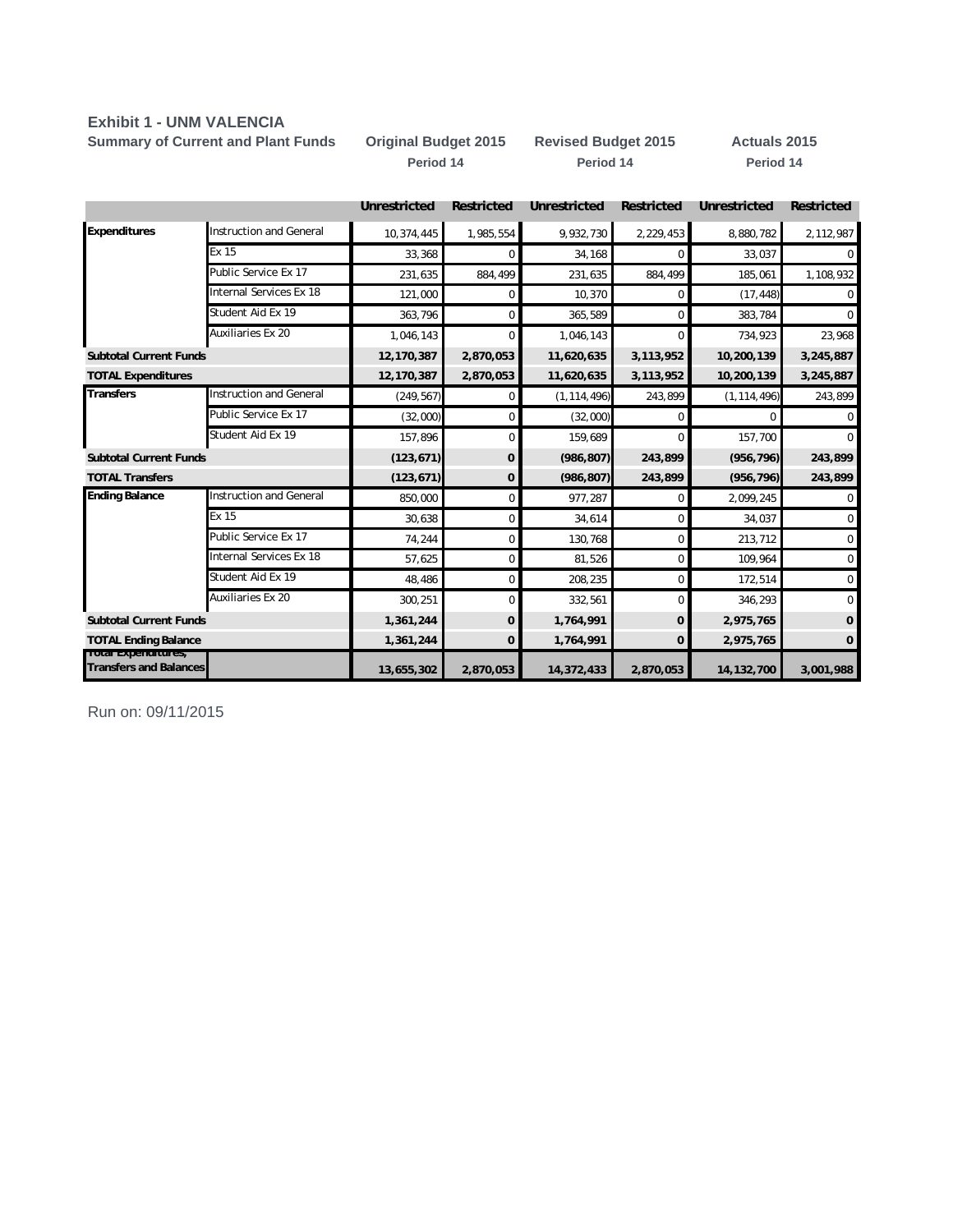#### **Exhibit 1a - UNM Valencia Campus - Detail of Transfers**

|                                                   | <b>Original Budget</b><br>FY 2015 | <b>Revised Budget</b><br>FY 2015 | <b>Actuals</b><br>FY 2015 |
|---------------------------------------------------|-----------------------------------|----------------------------------|---------------------------|
| A. TOTAL TO (FROM) INSTRUCTION & GENERAL:         | (249, 567)                        | (1, 114, 496)                    | (1, 114, 496)             |
| <b>NON-MANDATORY TRANSFERS:</b>                   |                                   |                                  |                           |
| STUDENT SOCIAL CULTURAL                           | 0                                 | 0                                | 0                         |
| <b>PUBLIC SERVICE</b>                             | 0                                 | 0                                | 0                         |
| <b>INTERNAL SERVICES</b>                          | 0                                 | 0                                | 0                         |
| STUDENT AID GRANTS AND STIPENDS                   | 0                                 | 0                                | 0                         |
| <b>AUXILIARIES</b>                                | 0                                 | 0                                | 0                         |
| MAIN CAMPUS - I&G Extended Univ                   | 0                                 | 28,970                           | 28,970                    |
| PLANT FUND MINOR/MAJOR                            | 0                                 | 0                                | 0                         |
| RENEWAL/REPLACEMENT                               | 0                                 | (650,000)                        | (650,000)                 |
| <b>RESTRICTED I&amp;G</b>                         | 0                                 | (243, 899)                       | (243, 899)                |
| <b>RESTRICTED PUBLIC SERVICE</b>                  | 0                                 | 0                                | 0                         |
| <b>RESTRICTED STUDENT AID</b>                     | 0                                 | 0                                | 0                         |
| <b>ENDOWMENTS</b>                                 | 0                                 | 0                                | 0                         |
| <b>AGENCY FUND</b>                                | 0                                 | $\Omega$                         | 0                         |
| <b>TOTAL NON-MANDATORY TRANSFERS</b>              | 0                                 | (864, 929)                       | (864, 929)                |
|                                                   |                                   |                                  |                           |
| <b>REQUIRED TRANSFERS:</b>                        |                                   |                                  |                           |
| STUDENT AID GRANTS AND STIPENDS-3%                | (154, 046)                        | (154, 046)                       | (154, 046)                |
| RENEWAL/REPLACEMENT - BR&R                        | (52,908)                          | (52,908)                         | (52,908)                  |
| <b>PLANT FUND MINOR - ER&amp;R</b>                | (42, 613)                         | (42, 613)                        | (42, 613)                 |
| <b>TOTAL REQUIRED TRANSFERS</b>                   | (249, 567)                        | (249, 567)                       | (249, 567)                |
| <b>B. TOTAL TO (FROM) STUDENT SOCIAL CULTURAL</b> | 0                                 | 0                                | 0                         |
| 1&G                                               | 0                                 | 0                                | 0                         |
| PLANT MINOR/MAJOR                                 | $\Omega$                          | $\Omega$                         | 0                         |
| <b>C. TOTAL TO (FROM) RESEARCH</b>                | 0                                 | 0                                | 0                         |
| D. TOTAL TO (FROM) PUBLIC SERVICE                 | (32,000)                          | (32,000)                         | 0                         |
| 1 & G                                             | 0                                 | 0                                | 0                         |
| RESTRICTED PUBLIC SERVICE                         | $\Omega$                          | $\mathbf 0$                      | 0                         |
| <b>ENDOWMENTS</b>                                 | (32,000)                          | (32,000)                         | 0                         |
| PLANT FUND MINOR/MAJOR                            | 0                                 | 0                                | 0                         |
| <b>E. TOTAL TO (FROM) INTERNAL SERVICE</b>        | 0                                 | 0                                | $\mathbf 0$               |
| PLANT FUND MINOR/MAJOR                            | 0                                 | 0                                | $\mathbf 0$               |
| F. TOTAL TO (FROM) STUDENT AID/GRANTS STIPENDS    | 157,896                           | 159,689                          | 157,700                   |
| 1&6                                               | 154,046                           | 154,046                          | 154,046                   |
| <b>ENDOWMENTS</b>                                 | 3,850                             | 5,643                            | 3,654                     |
| <b>G. TOTAL TO (FROM) AUXILARIES</b>              | 0                                 | 0                                | 0                         |
| PLANT FUND MINOR/MAJOR                            | 0                                 | 0                                | 0                         |
| <b>BLDG RENEWAL &amp; REPLACEMENT</b>             | 0                                 | 0                                | $\mathbf 0$               |
|                                                   |                                   |                                  |                           |
| H. TOTAL TO (FROM) MAIN CAMPUS CURRENT FUND       | 0                                 | (28, 970)                        | (28, 970)                 |
| VALENCIA I&G                                      | 0                                 | (28, 970)                        | (28, 970)                 |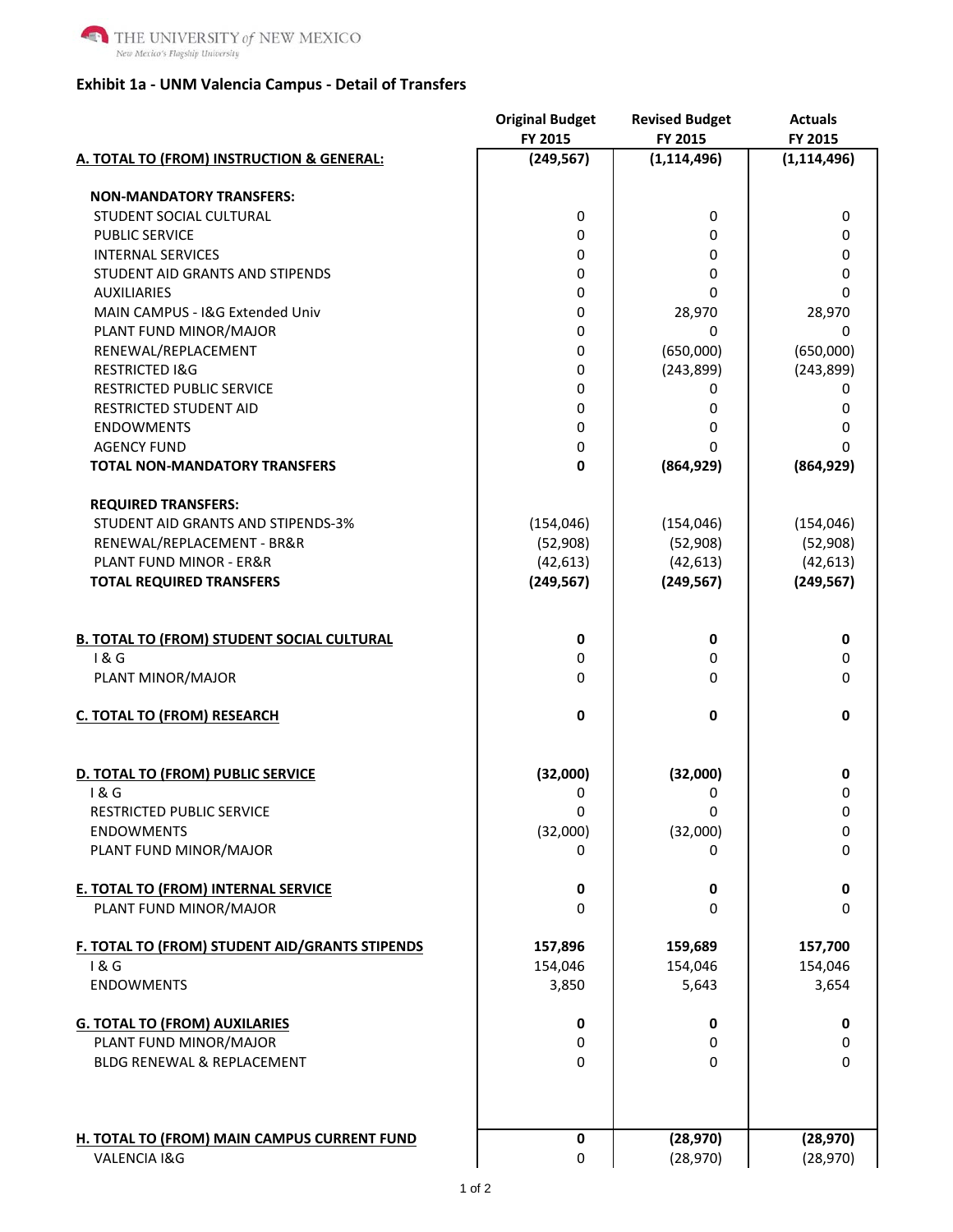

#### **Exhibit 1a - UNM Valencia Campus - Detail of Transfers**

|                                                     | <b>Original Budget</b> | <b>Revised Budget</b> | <b>Actuals</b> |
|-----------------------------------------------------|------------------------|-----------------------|----------------|
|                                                     | FY 2015                | FY 2015               | FY 2015        |
|                                                     |                        |                       |                |
|                                                     |                        |                       |                |
| I. TOTAL TO (FROM) PLANT FUND MINOR/MAJOR           | 42,613                 | 42,613                | 42,613         |
| VALENCIA I&G                                        | 42,613                 | 42,613                | 42,613         |
|                                                     |                        |                       |                |
|                                                     |                        |                       |                |
| J. TOTAL TO (FROM) RENEWAL & REPLACEMENT            | 52,908                 | 702,908               | 702,908        |
| VALENCIA I&G                                        | 52,908                 | 702,908               | 702,908        |
|                                                     |                        |                       |                |
| <b>K. TOTAL TO (FROM) ENDOWMENTS</b>                | 28,150                 | 26,357                | (3,654)        |
| VALENCIA I&G                                        |                        |                       | 0              |
| <b>VALENCIA PUBLIC SERVICE</b>                      | 32,000                 | 32,000                | 0              |
| VALENCIA STUDENT AID GRANTS/STIPENDS                | (3,850)                | (5,643)               | (3,654)        |
|                                                     |                        |                       |                |
| L. TOTAL TO (FROM) AGENCY FUND                      | 0                      | 0                     | 0              |
|                                                     |                        |                       |                |
| M. TOTAL TO (FROM) RESTRICTED I&G                   | 0                      | 243,899               | 243,899        |
| VALENCIA I&G                                        |                        | 243,899               | 243,899        |
|                                                     |                        |                       |                |
| N. TOTAL TO (FROM) RESTRICTED RESEARCH              | 0                      | 0                     | 0              |
|                                                     |                        |                       |                |
| <b>0. TOTAL TO (FROM) RESTRICTED PUBLIC SERVICE</b> | 0                      | 0                     | $\bf{0}$       |
|                                                     |                        |                       |                |
|                                                     |                        |                       |                |
| P. TOTAL TO (FROM) RESTRICTED STUDENT AID           | 0                      | 0                     | 0              |
|                                                     |                        |                       |                |
| <b>SUMMARY:</b>                                     |                        |                       |                |
| <b>NET TRANSFER TO OR (FROM):</b>                   |                        |                       |                |
| INSTR. & GEN'L                                      | (249, 567)             | (1, 114, 496)         | (1, 114, 496)  |
| STU SOC & CULT DEV ACT                              | 0                      | 0                     | 0              |
| <b>RESEARCH</b>                                     | 0                      | 0                     | 0              |
| PUBLIC SERVICE                                      | (32,000)               | (32,000)              | 0              |
| INTERNAL SERVICE DEPART                             | 0                      | 0                     | 0              |
| STU AID GRANTS & STIPENDS                           | 157,896                | 159,689               | 157,700        |
| <b>AUXILIARY ENTERPRISES</b>                        | 0                      | 0                     | 0              |
| NET TRANSFERS TO (FROM) CURRENT FUND UNRESTR. Exh 1 | (123, 671)             | (986, 807)            | (956, 796)     |
|                                                     |                        |                       |                |
| MAIN CAMPUS CURRENT FUND                            | 0                      | (28, 970)             | (28, 970)      |
| PLANT FUNDS CAPITAL OUTLAY (EXH. I)                 | 42,613                 | 42,613                | 42,613         |
| RENEWALS & REPLACEMENTS (EXH. II)                   | 52,908                 | 702,908               | 702,908        |
| <b>ENDOWMENTS</b>                                   | 28,150                 | 26,357                | (3,654)        |
| <b>AGENCY FUND</b>                                  | 0                      | 0                     | 0              |
| <b>VALENCIA RESTRICTED I&amp;G</b>                  | 0                      | 243,899               | 243,899        |
| VALENCIA RESTRICTED RESEARCH                        | 0                      | 0                     | 0              |
| VALENCIA RESTRICTED PUBLIC SERVICE                  | 0                      | 0                     | 0              |
| VALENCIA RESTRICTED STUDENT AID GRANTS/STIPENDS     | 0                      | 0                     | 0              |
| <b>GRAND TOTAL NET TRANSFERS</b>                    | 0                      | 0                     | 0              |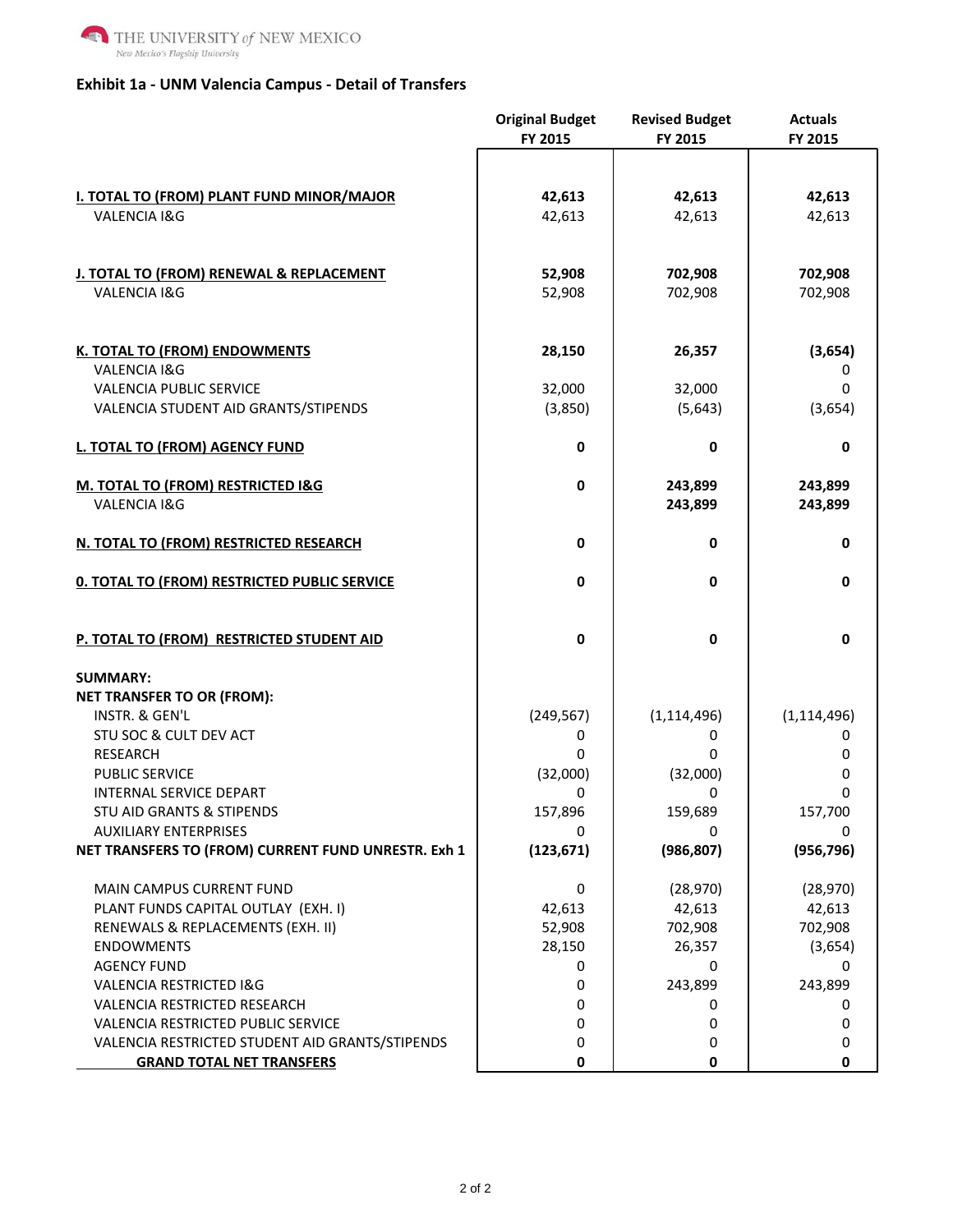

### **Exhibit 2 - UNM VALENCIA Campus**

| <b>Summary of Instruction and General</b> |           | Original Budget 2015 Revised Budget 2015 | <b>Actuals 2015</b> |
|-------------------------------------------|-----------|------------------------------------------|---------------------|
|                                           | Period 14 | Period 14                                | Period 14           |

|                           |                                           |                      |             |                                           |                     | Unrestricted Restricted Unrestricted Restricted Unrestricted Restricted |                     |
|---------------------------|-------------------------------------------|----------------------|-------------|-------------------------------------------|---------------------|-------------------------------------------------------------------------|---------------------|
| Revenues                  | TUITION AND FEES                          | 2,252,520            |             | 2,007,470                                 | 0                   | 2,002,323                                                               | 0                   |
|                           | STATE APPROPRIATIONS                      | 5,715,600            |             | 5,715,600                                 | 0                   | 5,715,600                                                               | 0                   |
|                           | LOCAL APPROPRIATIONS                      | 2,580,490            | $\Omega$    | 2,580,490                                 | 0                   | 2,581,132                                                               | 0                   |
|                           | FEDERAL GRANTS AND CONTRACTS              | 01                   | ا384,260, ا | $\Omega$                                  | 1,884,260           | $\Omega$                                                                | 1,788,714           |
|                           | STATE GRANTS AND CONTRACTS                |                      | 101,294     | 32,935                                    | 101,294             | 32,935                                                                  | 80,374              |
|                           | <b>SALES AND SERVICES</b>                 |                      |             |                                           |                     | 42,018                                                                  |                     |
|                           | <b>OTHER SOURCES</b>                      | 75,402               |             | 75,402                                    |                     | 107,900                                                                 | <sup>0</sup>        |
| <b>Total Revenues</b>     |                                           | 10,624,012 1,985,554 |             | 10,411,897 1,985,554                      |                     | 10,481,908 1,869,088                                                    |                     |
| <b>Beginning Balance</b>  | <b>RESERVES</b>                           | 850,000              | $\Omega$    | 1,612,616                                 | 0                   | 1,612,616                                                               |                     |
| <b>Total Available</b>    |                                           |                      |             | 11,474,012 1,985,554 12,024,513 1,985,554 |                     | 12,094,524 1,869,088                                                    |                     |
| <b>Expenditures</b>       | IINSTRUCTION                              | 4,768,846            | 1,760,104   |                                           | 4,480,513 1,949,614 |                                                                         | 3,875,663 2,012,312 |
|                           | <b>ACADEMIC SUPPORT</b>                   | 1,203,227            | 42,830      | 1,172,900                                 | 67,354              | 1,122,661                                                               | 33,487              |
|                           | <b>STUDENT SERVICES</b>                   | 1,239,392            | 49,030      | 1,149,949                                 | 78,895              | 1,034,158                                                               | 44,842              |
|                           | INSTITUTIONAL SUPPORT                     | 1,938,370            | 98,625      | 1,929,666                                 | 98,625              | 1,758,133                                                               | 17,115              |
|                           | <b>OPERATION AND MAINTENANCE OF PLANT</b> | 1,224,610            | 34,965      | 1,199,702                                 | 34,965              | 1,090,166                                                               | 5,231               |
| <b>Total Expenditures</b> |                                           | 10,374,445 1,985,554 |             |                                           | 9,932,730 2,229,453 |                                                                         | 8,880,781 2,112,987 |
| Transfers (IN) or OUT     | <b>TRANSFERS</b>                          | 249,567              | $\Omega$    | 1,114,496                                 | (243, 899)          | 1,114,496                                                               | (243, 899)          |
| <b>Ending Balance</b>     |                                           | 850,000              | 0           | 977,287                                   | O                   | 2,099,247                                                               | $\Omega$            |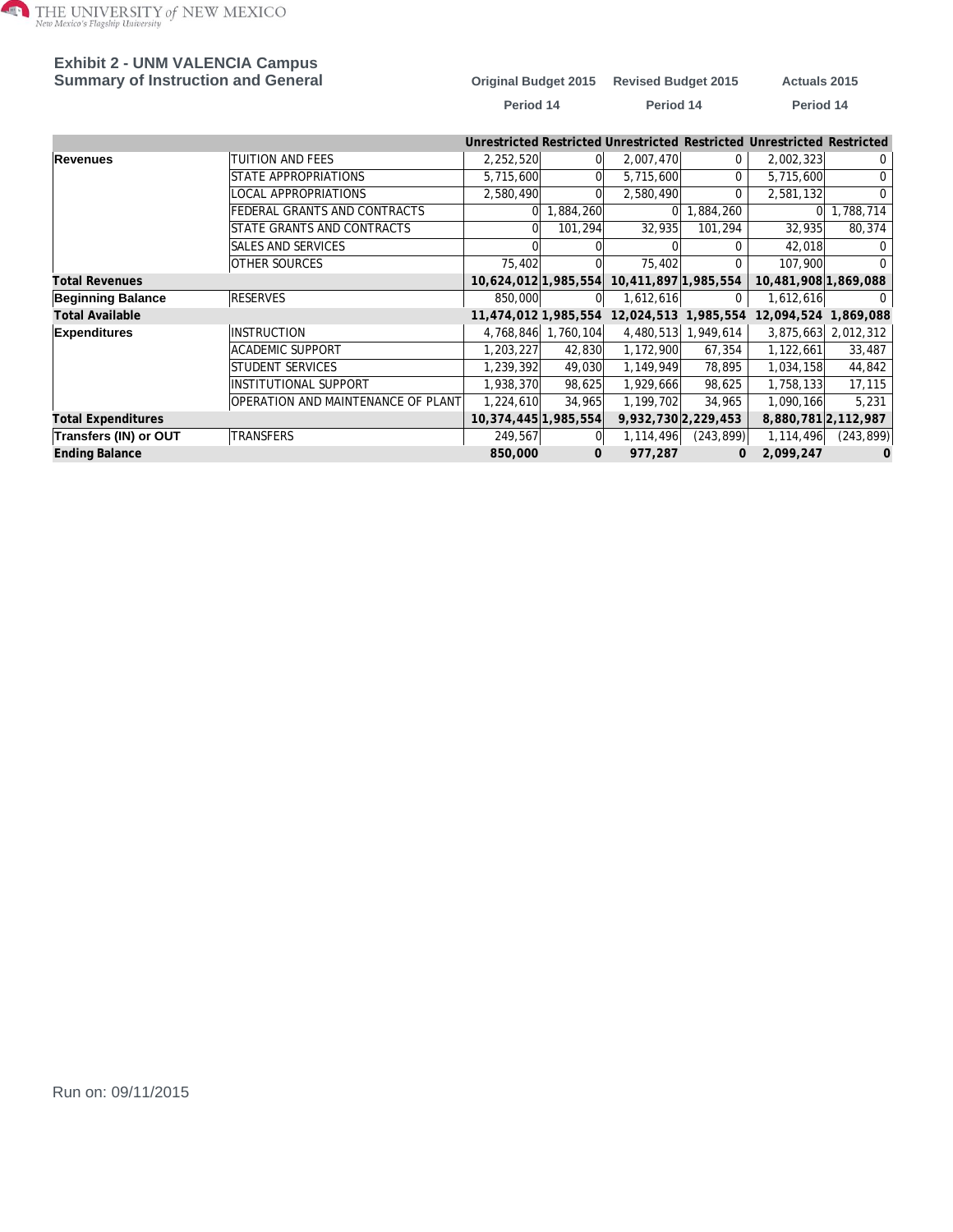#### **Exhibit 3 - UNM VALENCIA Campus**

**Original Budget Revised Budget Actuals 2015 2015 2015 Period 14 Period 14 Period 14 Student Tuition and Misc. Fees for Instruction and General**

|                           |                                     |                          |                                | <b>Unrestricted</b> | <b>Unrestricted</b> | <b>Unrestricted</b> |
|---------------------------|-------------------------------------|--------------------------|--------------------------------|---------------------|---------------------|---------------------|
| <b>TUITION</b>            | Regular Academic                    | Resident Ft              | Fall                           | 727,200             | 634,600             | 634,578             |
|                           |                                     |                          | Spring                         | 618,210             | 522,210             | 514,555             |
|                           |                                     |                          | Summer                         | 51,370              | 34,370              | 72,794              |
|                           |                                     | <b>Resident Pt</b>       | Fall                           | 391,655             | 424,455             | 424,120             |
|                           |                                     |                          | Spring                         | 483,465             | 469,565             | 484,392             |
|                           |                                     |                          | Summer                         | 43,200              | 45,400              | 87,591              |
|                           |                                     | Nonresident Ft           | Fall                           | 38,875              | 22,575              | 22,506              |
|                           |                                     |                          | Spring                         | 28,645              | 34,645              | 32,733              |
|                           |                                     | Nonresident Pt           | Fall                           | 15,005              | 23,855              | 23,870              |
|                           |                                     |                          | Spring                         | 15,175              | 11,425              | 12,447              |
|                           |                                     | Uncollectible<br>Tuition | Fall                           | (20, 035)           | (20, 035)           | (14, 374)           |
|                           |                                     |                          | Spring                         | (17, 995)           | (17, 995)           | (11, 668)           |
|                           |                                     |                          | Summer                         | (3,700)             | (3,700)             | (2,093)             |
|                           |                                     | and<br>Adjustments       | Fall                           | (93, 805)           | (129, 305)          | (131, 305)          |
|                           |                                     |                          | Spring                         | (217, 905)          | (214, 405)          | (253, 750)          |
|                           |                                     |                          | Summer                         | (2, 440)            | (7, 190)            | (14, 217)           |
| Subtotal Regular Academic |                                     |                          |                                | 2,056,920           | 1,830,470           | 1,882,177           |
|                           | Community Education                 | Community<br>Education   | <b>Community Ed</b><br>Tuition | 80,300              | 80,300              | 13,264              |
| <b>Total TUITION</b>      |                                     |                          |                                | 2,137,220           | 1,910,770           | 1,895,441           |
| <b>FEES</b>               | <b>Application Fees</b>             | Application<br>Fees      | <b>Application Fees</b>        | <u>150</u>          | 90                  | <u>140</u>          |
|                           | Course Lab Fees                     | Course Lab<br>Fees       | Course Lab Fees                | 57,560              | 39,020              | 51,722              |
|                           | Mandatory Student Fees Student Fees | Mandatory                | Mandatory Student<br>Fees      | 57,495              | 57,495              | 54,804              |
|                           | <b>Testing Fees</b>                 | <b>Testing Fees</b>      | <b>Testing Fees</b>            | 95                  | 95                  | 215                 |
| <b>Total FEES</b>         |                                     |                          |                                | 115,300             | 96,700              | 106,881             |
|                           | <b>GRAND TOTAL TUITION AND FEES</b> |                          |                                | 2,252,520           | 2,007,470           | 2,002,323           |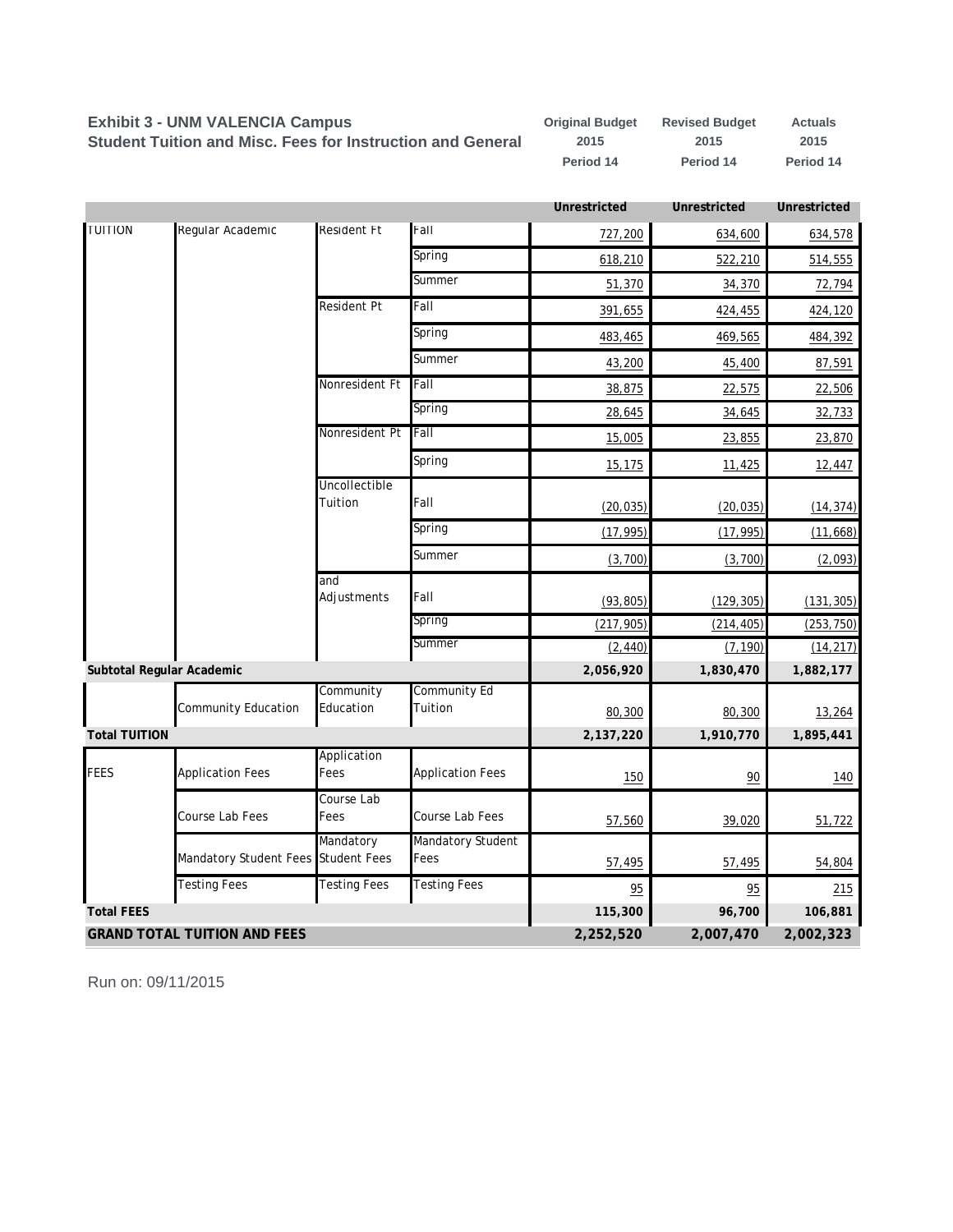

#### **Exhibit 4 - UNM VALENCIA Campus - Governmental Appropriations for Instruction and General Original Budget 2015 Revised Budget 2015 Actuals 2015**

|                                                                         |                 | Period 14 |  | Period 14 |  | Period 14 |  |  |  |
|-------------------------------------------------------------------------|-----------------|-----------|--|-----------|--|-----------|--|--|--|
| Unrestricted Restricted Unrestricted Restricted Unrestricted Restricted |                 |           |  |           |  |           |  |  |  |
| LOCAL APPROPRIATIONS Local District Tax Levy                            |                 | 2.580.490 |  | 2,580,490 |  | 2,581,132 |  |  |  |
| STATE APPROPRIATIONS Regular                                            |                 | 5.545.800 |  | 5.545.800 |  | 5,545,800 |  |  |  |
|                                                                         | Regular-Nursing | 169,800   |  | 169,800   |  | 169.800   |  |  |  |
| <b>Total Governmental Appropriations</b>                                |                 | 8,296,090 |  | 8,296,090 |  | 8,296,732 |  |  |  |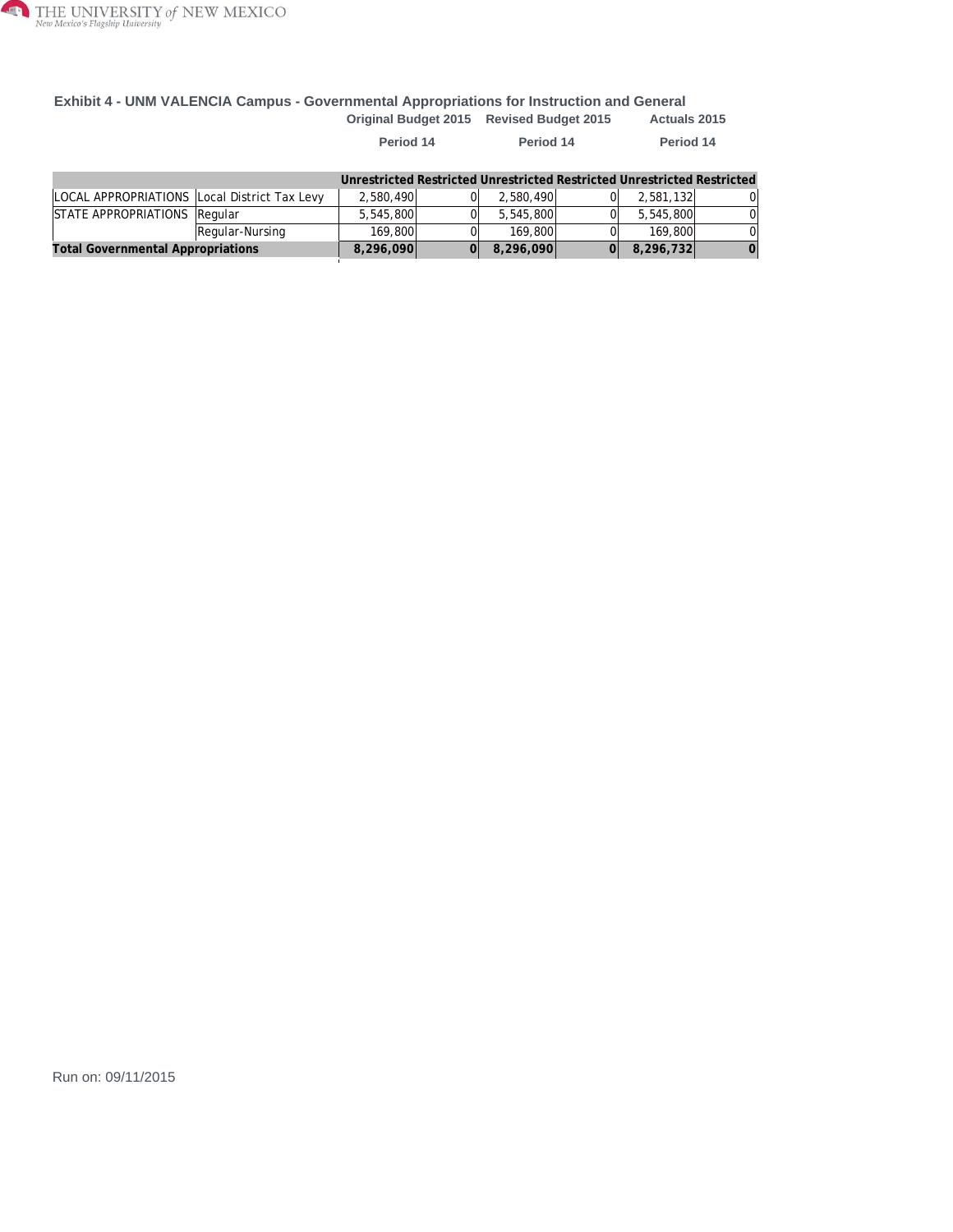

#### **Exhibit 5 - UNM VALENCIA Campus - Governmental Grants and Contracts for Insruction and General Original Budget 2015 Revised Budget 2015 Actuals 2015**

|                                             |                  | Period 14 |                 | Period 14 |                  | Period 14                                                               |                  |
|---------------------------------------------|------------------|-----------|-----------------|-----------|------------------|-------------------------------------------------------------------------|------------------|
|                                             |                  |           |                 |           |                  | Unrestricted Restricted Unrestricted Restricted Unrestricted Restricted |                  |
| FEDERAL GRANTS AND CONTRACTS 1& G Programs  |                  |           | $0$   1.711.320 |           | $0$ 1,711,320    |                                                                         | 1,651,540        |
|                                             | <b>Workstudv</b> |           | 172.940         |           | 172.940          |                                                                         | 137.174          |
| <b>ISTATE GRANTS AND CONTRACTS</b>          | Regular          |           |                 | 32.935    |                  | 32.935                                                                  |                  |
|                                             | <b>Workstudy</b> |           | 101.294         |           | 101.294          |                                                                         | 80.374           |
| <b>Total Government Gifts and Contracts</b> |                  |           | 0 1,985,554     |           | 32,935 1,985,554 |                                                                         | 32,935 1,869,088 |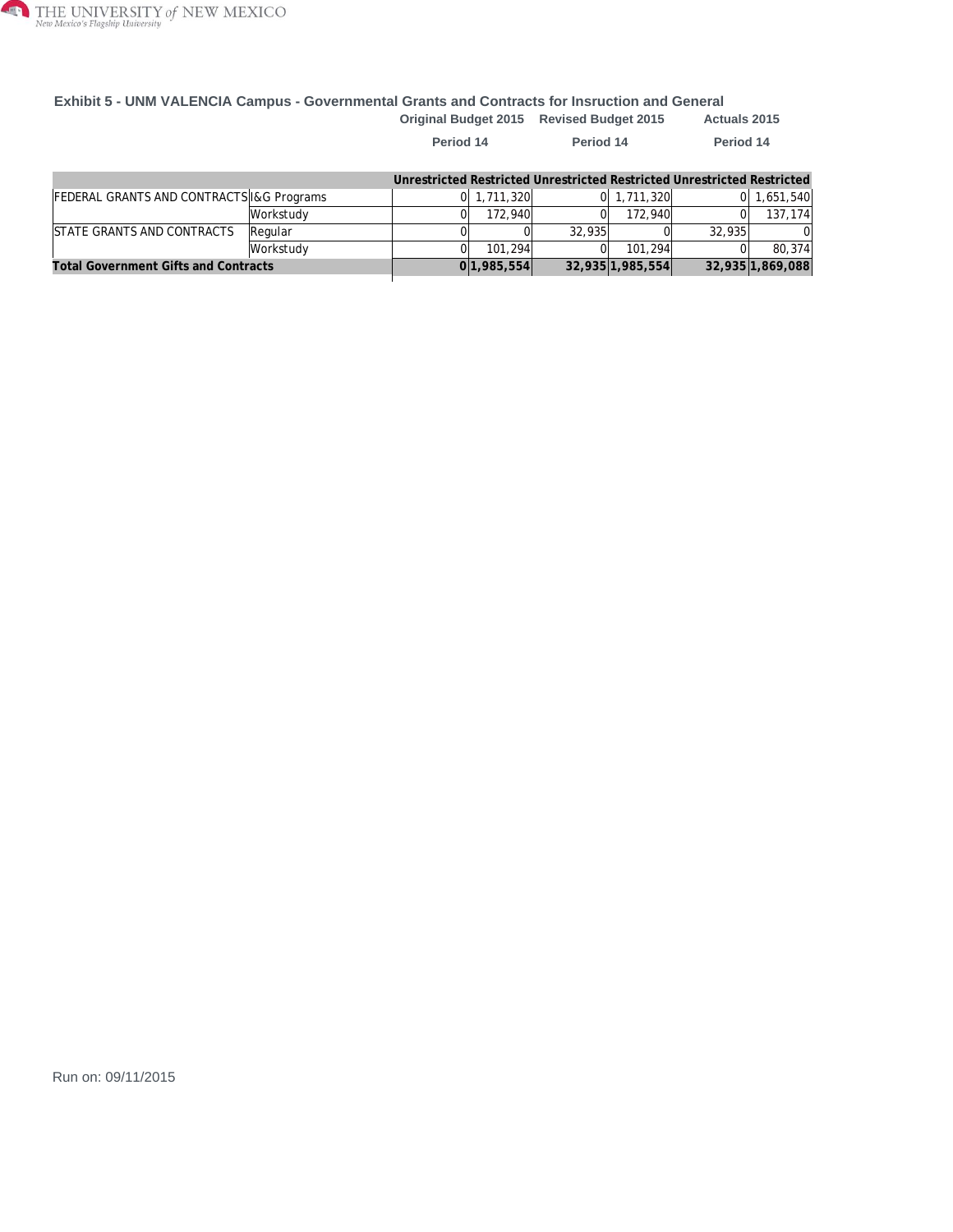

#### **Exhibit 8 - UNM VALENCIA Campus - Sales and Services of Educational Activities for Instruction and General Original Budget 2015 Revised Budget 2015 Actuals 2015**

|                           |                                                            | Period 14 |  | Period 14                                                               |  | Period 14 |  |
|---------------------------|------------------------------------------------------------|-----------|--|-------------------------------------------------------------------------|--|-----------|--|
|                           |                                                            |           |  | Unrestricted Restricted Unrestricted Restricted Unrestricted Restricted |  |           |  |
| <b>SALES AND SERVICES</b> | Community Education                                        |           |  |                                                                         |  | 33,549    |  |
|                           | Misc Fees                                                  |           |  |                                                                         |  | 3.994     |  |
|                           | <b>Other Sources of</b><br>Revenue for<br>I&G-Unrestricted |           |  |                                                                         |  | 4.475     |  |
| Total                     |                                                            |           |  |                                                                         |  | 42,018    |  |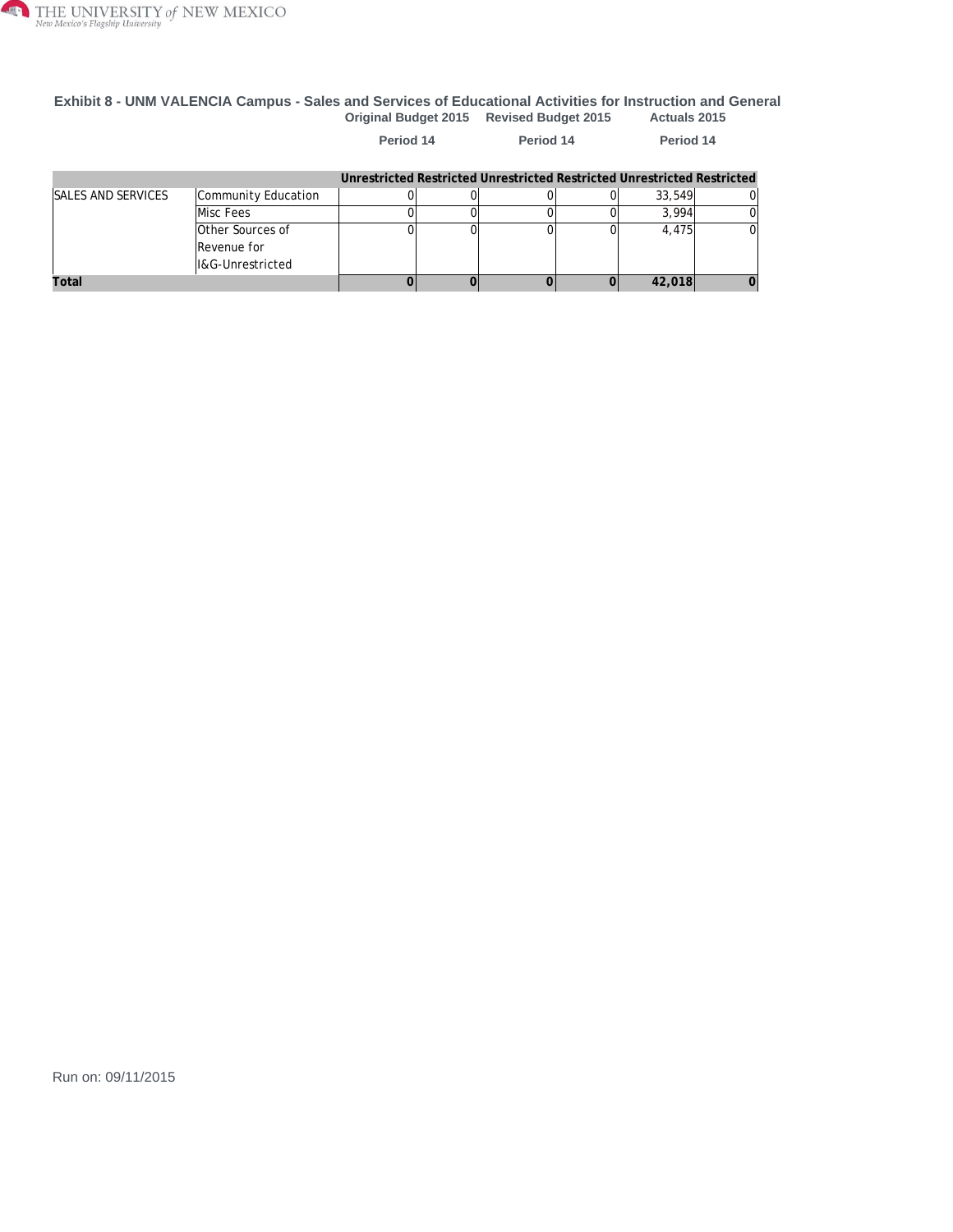

#### **Exhibit 9 - UNM VALENCIA Campus - Other Sources of Revenue for Instruction and General Original Budget 2015 Revised Budget 2015 Actuals 2015**

|                                        |                              | Period 14 | Period 14                                                               |  | Period 14 |  |
|----------------------------------------|------------------------------|-----------|-------------------------------------------------------------------------|--|-----------|--|
|                                        |                              |           | Unrestricted Restricted Unrestricted Restricted Unrestricted Restricted |  |           |  |
| OTHER SOURCES                          | <b>F</b> and A Cost Recovery | 63,382    | 63,382                                                                  |  | 77.237    |  |
|                                        | Gain on Sponsored            |           |                                                                         |  |           |  |
|                                        | Project                      |           |                                                                         |  |           |  |
|                                        | Interest Income              |           |                                                                         |  | 30.658    |  |
|                                        | Miscellaneous                | 12,020    | 12,020                                                                  |  |           |  |
| <b>TOTAL Other Sources of Revenues</b> |                              | 75,402    | 75,402                                                                  |  | 107,900   |  |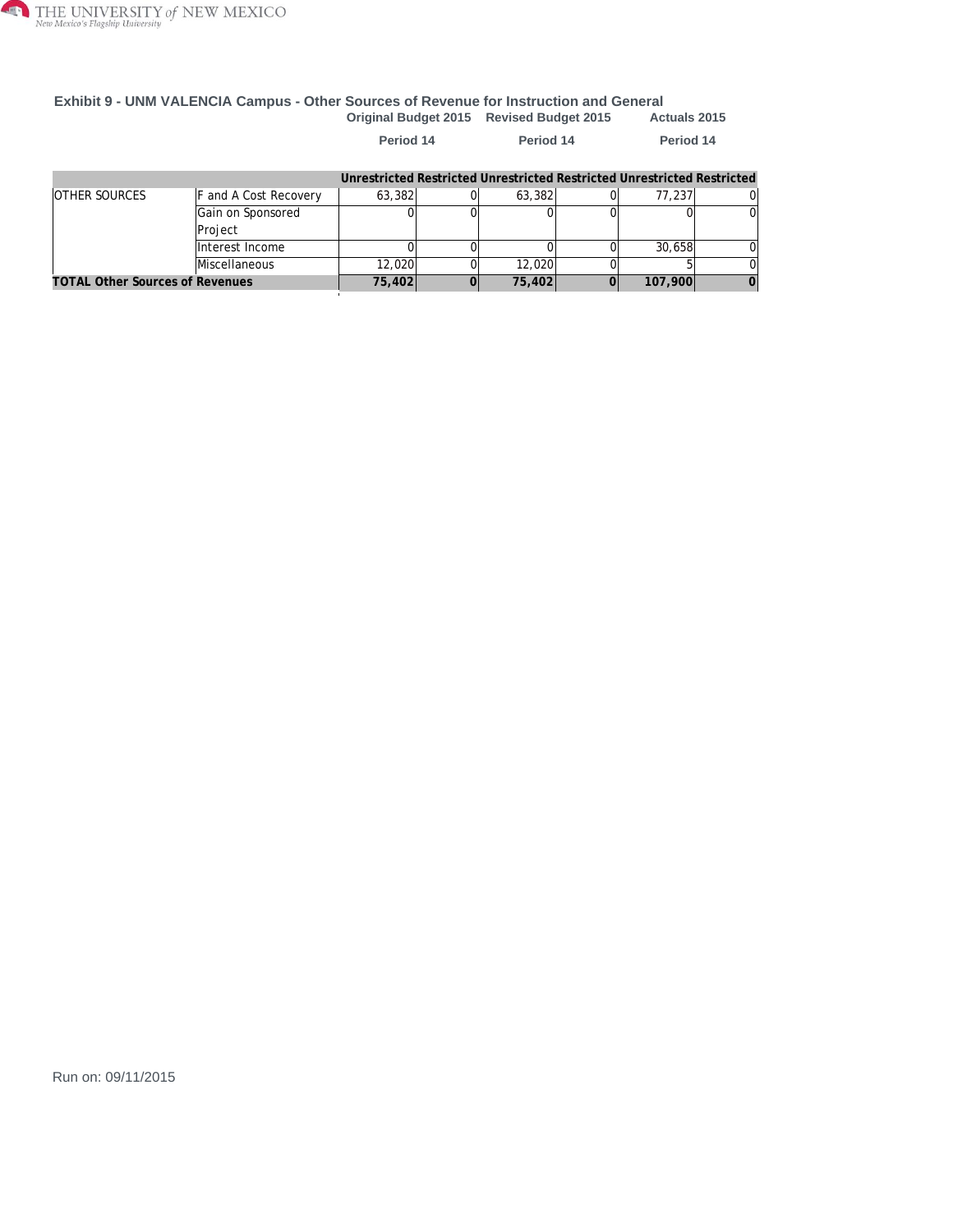

|                                           |                        |                                          |              |                | Original Budget 2015 Revised Budget 2015                                |                | Actuals 2015  |                |
|-------------------------------------------|------------------------|------------------------------------------|--------------|----------------|-------------------------------------------------------------------------|----------------|---------------|----------------|
|                                           |                        |                                          | Period 14    |                | Period 14                                                               |                | Period 14     |                |
|                                           |                        |                                          |              |                | Unrestricted Restricted Unrestricted Restricted Unrestricted Restricted |                |               |                |
| Community Education                       | Valencia County Branch | Community Educ -<br>Admin                | 94,440       | $\overline{0}$ | 99,195                                                                  | 0              | 85,424        | 0              |
|                                           |                        | Community Educ -<br>Instruction          | 80,300       | $\overline{0}$ | 80,300                                                                  | $\Omega$       | 89,288        | 0              |
| <b>Total Community Education</b>          |                        |                                          | 174,740      | $\overline{0}$ | 179,495                                                                 | $\mathbf{0}$   | 174,712       | $\overline{O}$ |
| General Academic                          | Valencia County Branch | Arts & Letters                           | 336,879      | 0l             | 393,816                                                                 | $\Omega$       | 366,029       | 0              |
| Instruction                               |                        | Behavioral/Soc Science                   | 377,456      | $\overline{0}$ | 361,916                                                                 | $\Omega$       | 358,917       | 0              |
|                                           |                        | <b>Business Administration</b>           | 45,993       | $\Omega$       | 45,993                                                                  | $\Omega$       | 53,701        | 0              |
|                                           |                        | Education                                | 45,871       | 0              | 58,168                                                                  | $\Omega$       | 52,993        | 0              |
|                                           |                        | <b>FEWC Fitness Educ</b><br>Wellness Ctr | 139,696      | $\overline{0}$ | 139,719                                                                 | $\overline{0}$ | 120,787       | 0              |
|                                           |                        | Fine Arts General<br>Academic            | 176,687      | $\overline{0}$ | 206,198                                                                 | $\Omega$       | 181,265       | 0              |
|                                           |                        | Instructional Equipment                  | 111,600      | $\overline{0}$ | 61,600                                                                  | $\Omega$       | 29,201        | 0              |
|                                           |                        | Mathematics                              | 290,589      | <sub>0</sub>   | 246,461                                                                 | $\Omega$       | 240,104       | 0              |
|                                           |                        | Nursing                                  | 312,046      | $\overline{0}$ | 287,508                                                                 | $\Omega$       | 251,607       | 0              |
|                                           |                        | Nursing Expansion                        | 169,800      | $\overline{0}$ | 169,800                                                                 | 0              | 62,481        | 0              |
|                                           |                        | Out of District                          | 5,800        | $\Omega$       | 5,800                                                                   | $\Omega$       | 4,565         | 0              |
|                                           |                        | Part-Time Faculty                        | 6,790        | $\overline{0}$ | 6,790                                                                   | $\Omega$       | 6,482         | 0              |
|                                           |                        | Science                                  | 416,690      | $\overline{0}$ | 380,377                                                                 | $\overline{0}$ | 363,639       | 0              |
|                                           |                        | Title V - Instruction                    | 146,289      | $\overline{0}$ | 43,735                                                                  | $\overline{0}$ | 1,762         | 0              |
| <b>Total General Academic Instruction</b> |                        |                                          | 2,582,186    | 0              | 2,407,881                                                               |                | $0$ 2,093,533 | $\overline{O}$ |
| Occup/Voc Instruction                     | Valencia County Branch | <b>Business Technology</b>               | 85,594       | $\mathbf 0$    | 73,125                                                                  | $\overline{0}$ | 67,140        | 0              |
|                                           |                        | <b>Computer Aided Drafting</b>           | 63,376       | $\mathbf 0$    | 87,017                                                                  | $\overline{0}$ | 83,753        | $\overline{0}$ |
|                                           |                        | <b>Health Careers</b>                    | 0            | $\overline{0}$ | 114,512                                                                 | $\overline{0}$ | 94,240        | 0              |
|                                           |                        | <b>IT Technology Programs</b>            | 91,986       | $\overline{0}$ | 100,616                                                                 | $\overline{0}$ | 33,746        | $\overline{0}$ |
| Total Occup/Voc Instruction               |                        |                                          | 240,956      | 0              | 375,270                                                                 | 0              | 278,878       | $\mathbf{O}$   |
|                                           |                        |                                          |              |                |                                                                         |                |               |                |
| Off-Campus Extension                      | Valencia County Branch | Extended Services                        | 0            | $\overline{0}$ | 28,970                                                                  | 0              | 9,100         | 0              |
| <b>Total Off-Campus Extension</b>         |                        |                                          | $\mathsf{O}$ | $\mathsf{O}$   | 28,970                                                                  | $\mathbf 0$    | 9,100         | $\mathbf{O}$   |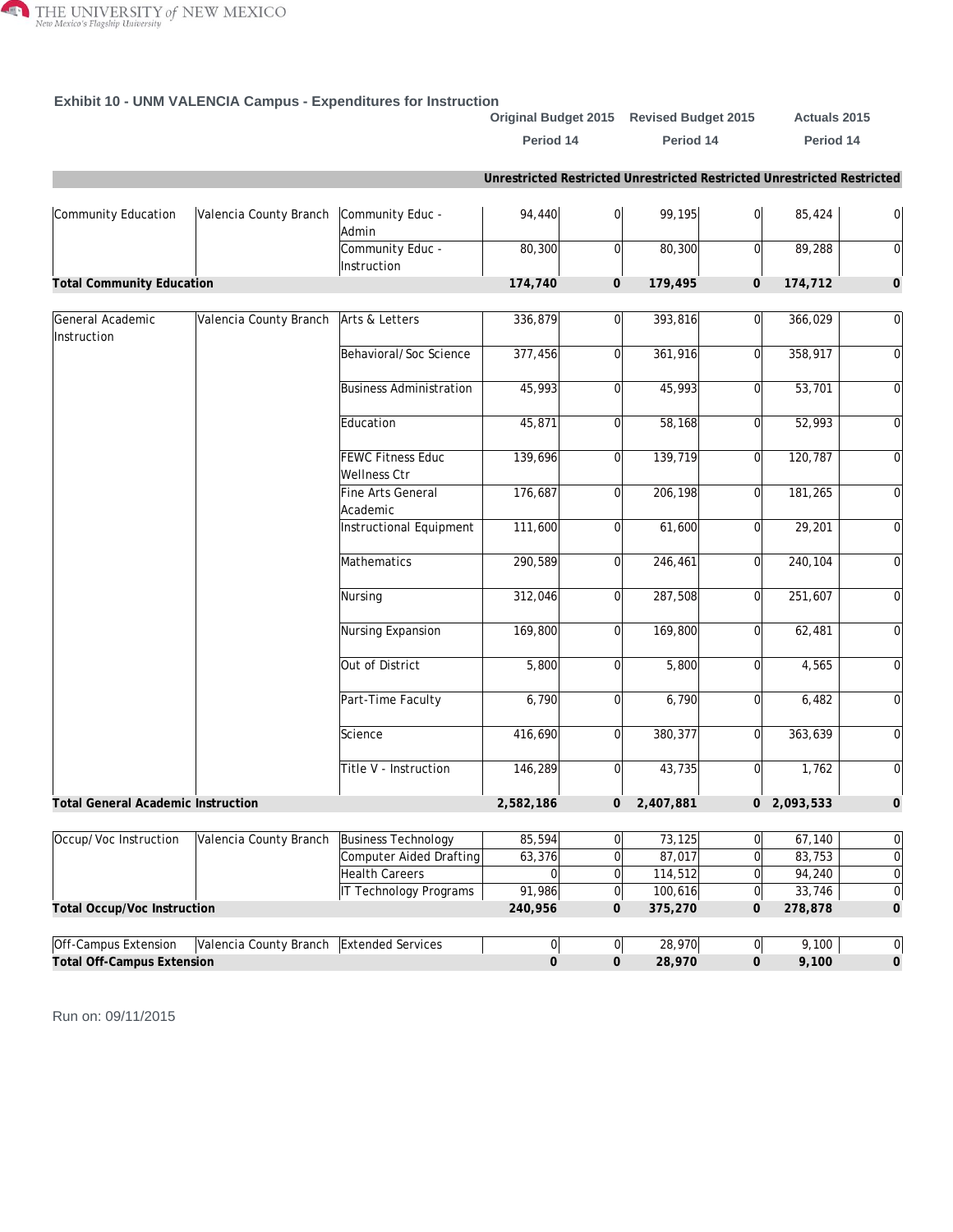

|                                          |                                       |                                                  |                                                                         |                    | Original Budget 2015 Revised Budget 2015 |                | Actuals 2015                            |                 |
|------------------------------------------|---------------------------------------|--------------------------------------------------|-------------------------------------------------------------------------|--------------------|------------------------------------------|----------------|-----------------------------------------|-----------------|
|                                          |                                       |                                                  | Period 14                                                               |                    | Period 14                                |                | Period 14                               |                 |
|                                          |                                       |                                                  | Unrestricted Restricted Unrestricted Restricted Unrestricted Restricted |                    |                                          |                |                                         |                 |
| Other                                    | Valencia County Branch   I&G Programs |                                                  |                                                                         | $0 \mid 1,711,320$ |                                          | $0$ 1,711,320  |                                         | $0$   1,895,439 |
| <b>Total Other</b>                       |                                       |                                                  |                                                                         | 01,711,320         |                                          | 01,711,320     |                                         | 0 1,895,439     |
| Prep/Remedial<br>Instruction             | Valencia County Branch                | Adult Educ Ctr                                   | 21,609                                                                  |                    | 21,677                                   | 0              | 21,397                                  | 0               |
|                                          |                                       | Skills Development and<br><b>Student Success</b> | 375,468                                                                 | $\Omega$           | 328,214                                  | $\overline{0}$ | 252,647                                 | 0               |
|                                          |                                       | Student Enrichment Ctr                           | 76,340                                                                  | $\Omega$           | 76,340                                   | $\overline{0}$ | 67,188                                  | 0               |
|                                          |                                       | <b>Student Outcomes</b><br>Assessment            | 3,930                                                                   | $\Omega$           | 3,930                                    | $\overline{0}$ | 4,141                                   | 0               |
| <b>Total Prep/Remedial Instruction</b>   |                                       |                                                  | 477,347                                                                 | $\overline{O}$     | 430,161                                  | $\overline{O}$ | 345,373                                 | $\mathbf 0$     |
| Special Session<br>Instruction           | Valencia County Branch                | Summer Session                                   | 154,050                                                                 | $\Omega$           | 154,050                                  | $\overline{0}$ | 137,693                                 | $\overline{0}$  |
| <b>Total Special Session Instruction</b> |                                       |                                                  | 154,050                                                                 | $\overline{O}$     | 154,050                                  | $\overline{O}$ | 137,693                                 | $\mathbf 0$     |
| Items not in Exhibit                     | Valencia County Branch                | Accrued Annual Leave                             | 14,126                                                                  | $\overline{0}$     | $\Omega$                                 | $\overline{0}$ | (5, 290)                                | $\overline{0}$  |
|                                          |                                       | Charge Inst. Support                             | 48,293                                                                  | $\Omega$           | 48,293                                   | $\Omega$       | 51,841                                  | $\Omega$        |
|                                          |                                       | Federal Workstudy<br>Salaries                    | $\Omega$                                                                | 34,610             | $\Omega$                                 | 34,610         | $\Omega$                                | 67, 112         |
|                                          |                                       | Fica                                             | 235,446                                                                 | $\Omega$           | 205,081                                  | $\overline{0}$ | 196,329                                 | 0               |
|                                          |                                       | Group Insurance                                  | 164,183                                                                 | $\Omega$           | 213,828                                  | $\Omega$       | 202,626                                 | 0               |
|                                          |                                       | Internal Service Ctr<br><b>Internal Sales</b>    | $\Omega$                                                                | $\Omega$           | $\Omega$                                 | $\Omega$       | (1, 170)                                | $\overline{0}$  |
|                                          |                                       | <b>Other Staff Benefits</b>                      | 75,000                                                                  | $\Omega$           | 80,576                                   | $\Omega$       | 77,212                                  | 0               |
|                                          |                                       | Retirement                                       | 427,147                                                                 | $\Omega$           | 304,039                                  | $\Omega$       | 305,593                                 | 0               |
|                                          |                                       | State Workstudy Salaries                         | $\Omega$                                                                | 14,174             | $\Omega$                                 | 14,174         | $\Omega$                                | 49,761          |
|                                          |                                       | Supplies_Expense                                 | 162,513                                                                 | $\Omega$           | 42,557                                   | 189,510        | $\Omega$                                | 0               |
|                                          |                                       | Unemployment<br>Compensation                     | 8,497                                                                   |                    | 6,083                                    | $\overline{0}$ | 5,412                                   | $\Omega$        |
|                                          |                                       | Workers Compensation                             | 4,362                                                                   | $\overline{0}$     | 4,229                                    | 0              | 3,822                                   | 0               |
| Total Items not in Exhibit               |                                       |                                                  | 1,139,567                                                               | 48,784             | 904,686                                  | 238,294        | 836,374                                 | 116,873         |
| Total                                    |                                       |                                                  | 4,768,846 1,760,104                                                     |                    |                                          |                | 4,480,513 1,949,614 3,875,663 2,012,312 |                 |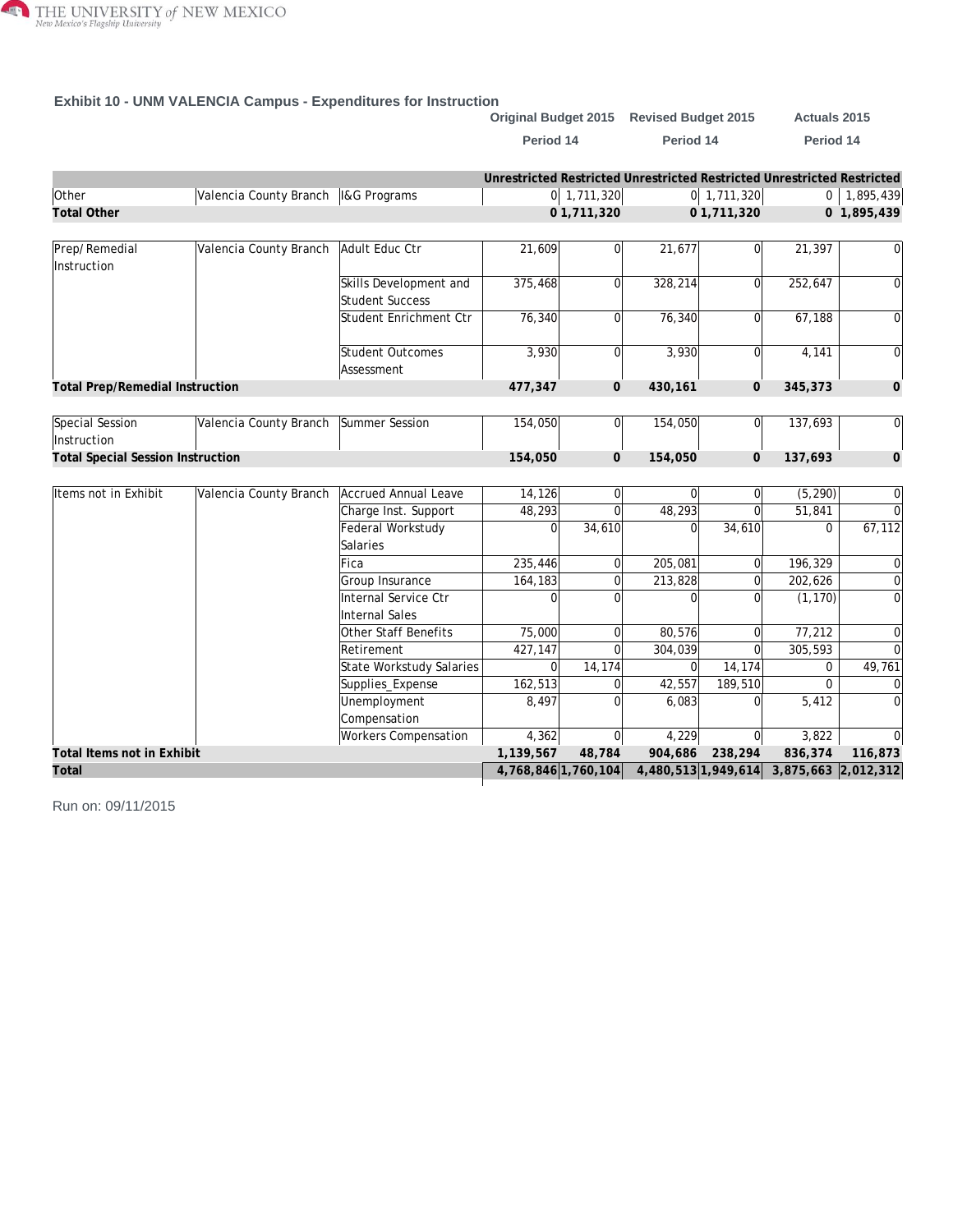

|                                    |                              |                                                   |                                  |       | <b>Original Budget 2015</b><br>Period 14             |                  |      | <b>Revised Budget 2015</b><br>Period 14 |                |      | Actuals 2015<br>Period 14 |                |
|------------------------------------|------------------------------|---------------------------------------------------|----------------------------------|-------|------------------------------------------------------|------------------|------|-----------------------------------------|----------------|------|---------------------------|----------------|
|                                    |                              |                                                   |                                  |       | FTE Unrestricted FTE Restricted FTE Unrestricted FTE |                  |      |                                         | Restricted     |      | FTE Unrestricted FTE      | Restricted     |
| General<br>Academic<br>Instruction | Valencia<br>County<br>Branch | Fine Arts<br>General<br>Academic<br><b>BU 101</b> | Faculty<br>Salaries              | 4.30  | 156,243                                              | 0                | 4.31 | 185,754                                 | 0              | 4.02 | 171,373                   | $\overline{0}$ |
|                                    |                              |                                                   | Federal<br>Workstudy<br>Salaries |       | $\overline{0}$                                       | $\overline{0}$   | .06  | 0                                       | $\overline{0}$ | .05  | 802                       | $\overline{0}$ |
|                                    |                              |                                                   | State<br>Workstudy<br>Salaries   | .03   | 1,610                                                | $\overline{0}$   | .02  | 1,610                                   | $\overline{0}$ | .03  | 455                       | $\overline{0}$ |
|                                    |                              | Fine Arts<br>General<br>Academic<br><b>BU 101</b> | Contract<br>Services             |       | $\overline{0}$                                       | $\mathbf 0$      |      | $\Omega$                                | $\overline{0}$ |      | 1,750                     | 0              |
|                                    |                              |                                                   | Equipment                        |       | 869                                                  | $\mathbf 0$      |      | 869                                     | $\overline{0}$ |      | $\mathbf 0$               | 0              |
|                                    |                              |                                                   | Supplies_E<br>xpense             |       | 17,915                                               | $\mathbf 0$      |      | 17,915                                  | $\overline{0}$ |      | 6,833                     | $\overline{0}$ |
|                                    |                              |                                                   | Travel                           |       | 50                                                   | $\mathbf 0$      |      | 50                                      | $\overline{0}$ |      | 52                        | 0              |
| Total 101                          |                              |                                                   |                                  | 4.33  | 176,687                                              | 0                | 4.39 | 206,198                                 | $\circ$        | 4.10 | 181,265                   | $\circ$        |
|                                    |                              | Mathemati<br>CS<br>-BU 325                        | Faculty<br>Salaries              | 7.31  | 282,281                                              | $\Omega$         | 5.13 | 238,153                                 | $\overline{0}$ | 4.79 | 232,745                   | $\overline{0}$ |
|                                    |                              | Mathemati<br>CS<br>-BU 325                        | Contract<br>Services             |       | $\overline{0}$                                       | $\mathbf 0$      |      | $\Omega$                                | $\overline{0}$ |      | 1,124                     | 0              |
|                                    |                              |                                                   | Supplies_E<br>xpense             |       | 8,208                                                | $\mathbf 0$      |      | 8,208                                   | $\overline{0}$ |      | 5,746                     | 0              |
|                                    |                              |                                                   | Travel                           |       | 100                                                  | $\mathbf 0$      |      | 100                                     | $\overline{0}$ |      | 490                       | $\overline{0}$ |
| Total 325                          |                              |                                                   |                                  | 7.31  | 290,589                                              | 0                | 5.13 | 246,461                                 | $\overline{0}$ | 4.79 | 240,104                   | $\circ$        |
|                                    |                              | Arts &<br>Letters<br>-BU 387                      | Faculty<br>Salaries              | 7.79  | 325,127                                              | $\overline{0}$   | 9.13 | 382,064                                 | $\overline{0}$ | 8.25 | 359,442                   | $\overline{0}$ |
|                                    |                              |                                                   | Other<br>Salaries                | .21   | 3,350                                                | $\mathbf 0$      |      | 3,350                                   | $\overline{0}$ |      | $\mathbf 0$               | 0              |
|                                    |                              | Arts &<br>Letters<br>-BU 387                      | Contract<br>Services             |       | 0                                                    | 0                |      | 0                                       | 0              |      | 1,000                     | 0              |
|                                    |                              |                                                   | Supplies_E<br>xpense             |       | 8,102                                                | $\boldsymbol{0}$ |      | 8,102                                   | $\mathbf{0}$   |      | 5,582                     | 0              |
|                                    |                              |                                                   | Travel                           |       | 300                                                  | $\mathbf 0$      |      | 300                                     | 0              |      | $\sqrt{4}$                | 0              |
| Total 387                          |                              |                                                   |                                  | 8.00  | 336,879                                              | 0                | 9.13 | 393,816                                 | 0              | 8.25 | 366,029                   | 0              |
|                                    |                              | Behavioral<br>/Soc<br>Science<br>-BU 388          | Faculty<br>Salaries              | 11.36 | 369,203                                              | $\mathbf 0$      | 8.05 | 352,513                                 | $\overline{0}$ | 7.41 | 329,419                   | 0              |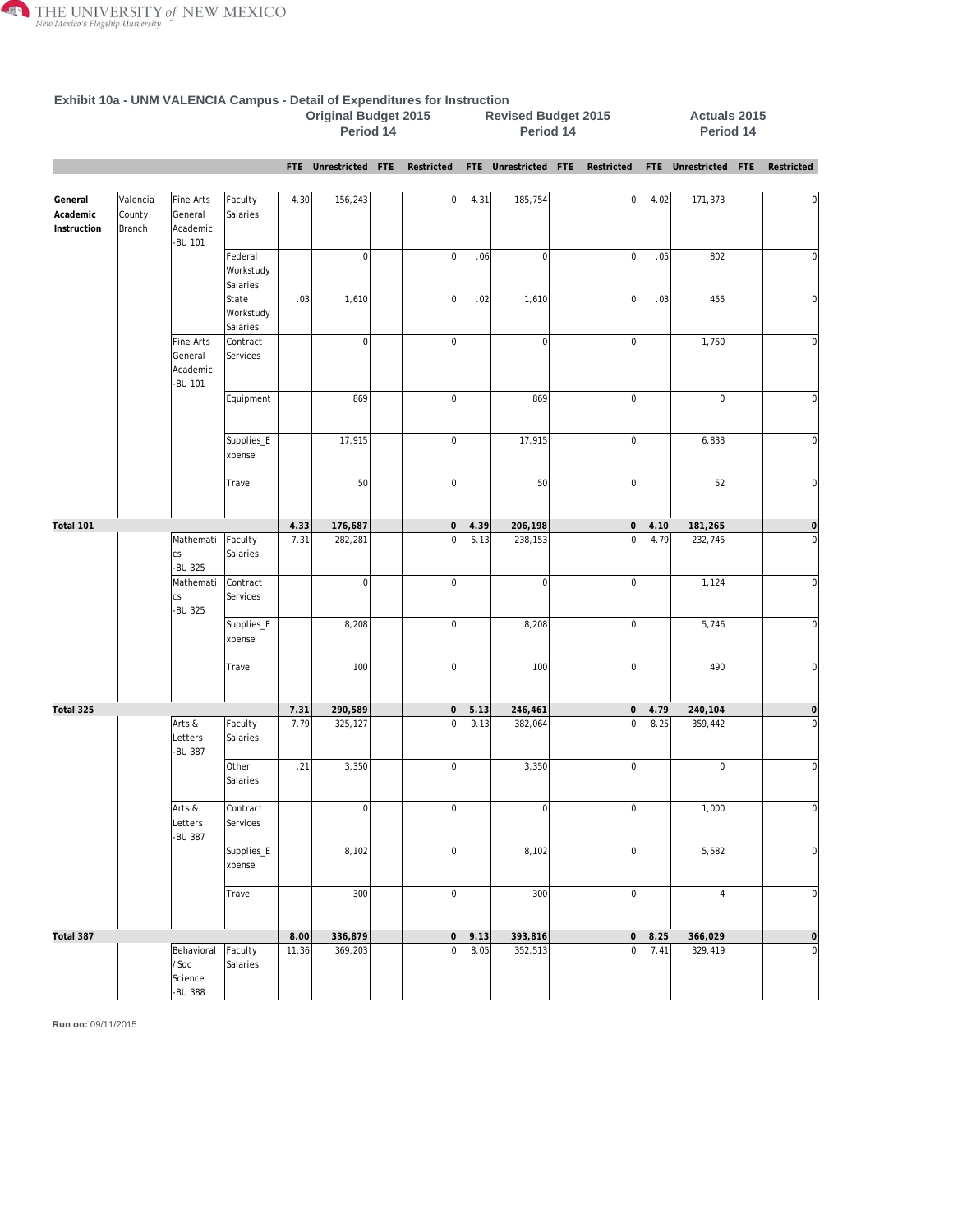

|                                    |                              |                                                           |                              |       | <b>Original Budget 2015</b><br>Period 14 |            |                 |      | <b>Revised Budget 2015</b><br>Period 14 |                |      | Actuals 2015<br>Period 14 |     |              |
|------------------------------------|------------------------------|-----------------------------------------------------------|------------------------------|-------|------------------------------------------|------------|-----------------|------|-----------------------------------------|----------------|------|---------------------------|-----|--------------|
|                                    |                              |                                                           |                              |       | FTE Unrestricted                         | <b>FTE</b> | Restricted      |      | FTE Unrestricted FTE                    | Restricted     |      | FTE Unrestricted          | FTE | Restricted   |
| General<br>Academic<br>Instruction | Valencia<br>County<br>Branch | Behavioral<br>/Soc<br>Science<br>-BU 388                  | GA TA RA<br>PA Salary        |       | $\overline{0}$                           |            | $\vert 0 \vert$ | .69  | $\overline{0}$                          | 0              | .68  | 18,480                    |     | 0            |
|                                    |                              | Behavioral<br>/Soc<br>Science<br>-BU 388                  | Contract<br>Services         |       | 0                                        |            | 0               |      | $\overline{0}$                          | $\overline{0}$ |      | 1,375                     |     | $\mathbf 0$  |
|                                    |                              |                                                           | Equipment                    |       | 0                                        |            | $\sigma$        |      | $\overline{0}$                          | $\overline{0}$ |      | 1,100                     |     | 0            |
|                                    |                              |                                                           | Supplies_E<br>xpense         |       | 8,253                                    |            | $\overline{0}$  |      | 8,803                                   | $\overline{0}$ |      | 7,905                     |     | 0            |
|                                    |                              |                                                           | Travel                       |       | 0                                        |            | $\overline{0}$  |      | $\overline{0}$                          | 0              |      | 57                        |     | 0            |
|                                    |                              |                                                           | Travel-Rec<br>ruiting        |       | 0                                        |            | $\overline{0}$  |      | 600                                     | $\overline{0}$ |      | 581                       |     | <sup>0</sup> |
| Total 388                          |                              |                                                           |                              | 11.36 | 377,456                                  |            | 0               | 8.74 | 361,916                                 | 0              | 8.09 | 358,917                   |     | 0            |
|                                    |                              | Education<br>-BU 390                                      | Faculty<br>Salaries          | 1.68  | 41,011                                   |            | $\overline{0}$  | .84  | 53,308                                  | $\overline{0}$ | .97  | 42,499                    |     | 0            |
|                                    |                              |                                                           | <b>GA TA RA</b><br>PA Salary |       | 0                                        |            | $\overline{0}$  | .21  | $\overline{0}$                          | $\overline{0}$ | .16  | 2,918                     |     | 0            |
|                                    |                              |                                                           | Technician<br>Salary         |       | 0                                        |            | $\overline{0}$  |      | $\overline{0}$                          | 0              | .01  | 277                       |     | $\mathbf 0$  |
|                                    |                              | Education<br>-BU 390                                      | Contract<br>Services         |       | 0                                        |            | $\overline{0}$  |      | $\overline{0}$                          | $\overline{0}$ |      | 2,375                     |     | 0            |
|                                    |                              |                                                           | Equipment                    |       | 0                                        |            | $\mathbf 0$     |      | $\overline{0}$                          | $\overline{0}$ |      | 958                       |     | 0            |
|                                    |                              |                                                           | Supplies_E<br>xpense         |       | 4,860                                    |            | $\overline{0}$  |      | 4,860                                   | $\mathbf 0$    |      | 3,477                     |     | 0            |
|                                    |                              |                                                           | Travel                       |       | 0                                        |            | $\mathbf 0$     |      | $\overline{0}$                          | $\mathbf 0$    |      | 489                       |     | 0            |
| Total 390                          |                              |                                                           |                              | 1.68  | 45,871                                   |            | $\Omega$        | 1.05 | 58,168                                  | 0              | 1.14 | 52,993                    |     | 0            |
|                                    |                              | <b>Business</b><br>Administra Salaries<br>tion<br>-BU 394 | Faculty                      | 1.00  | 45,176                                   |            | 0               | 1.28 | 45,176                                  | 0              | 1.24 | 52,556                    |     | 0            |
|                                    |                              | <b>Business</b><br>Administra<br>tion<br>-BU 394          | Contract<br>Services         |       | 0                                        |            | $\overline{0}$  |      | 0                                       | 0              |      | 499                       |     | 0            |
|                                    |                              |                                                           | Supplies_E<br>xpense         |       | 588                                      |            | $\overline{0}$  |      | 588                                     | $\overline{0}$ |      | 556                       |     | 0            |
|                                    |                              |                                                           | Travel                       |       | 229                                      |            | $\overline{0}$  |      | 229                                     | $\overline{0}$ |      | 90                        |     | 0            |
| Total 394                          |                              |                                                           |                              | 1.00  | 45,993                                   |            | 0               | 1.28 | 45,993                                  | 0              | 1.24 | 53,701                    |     | 0            |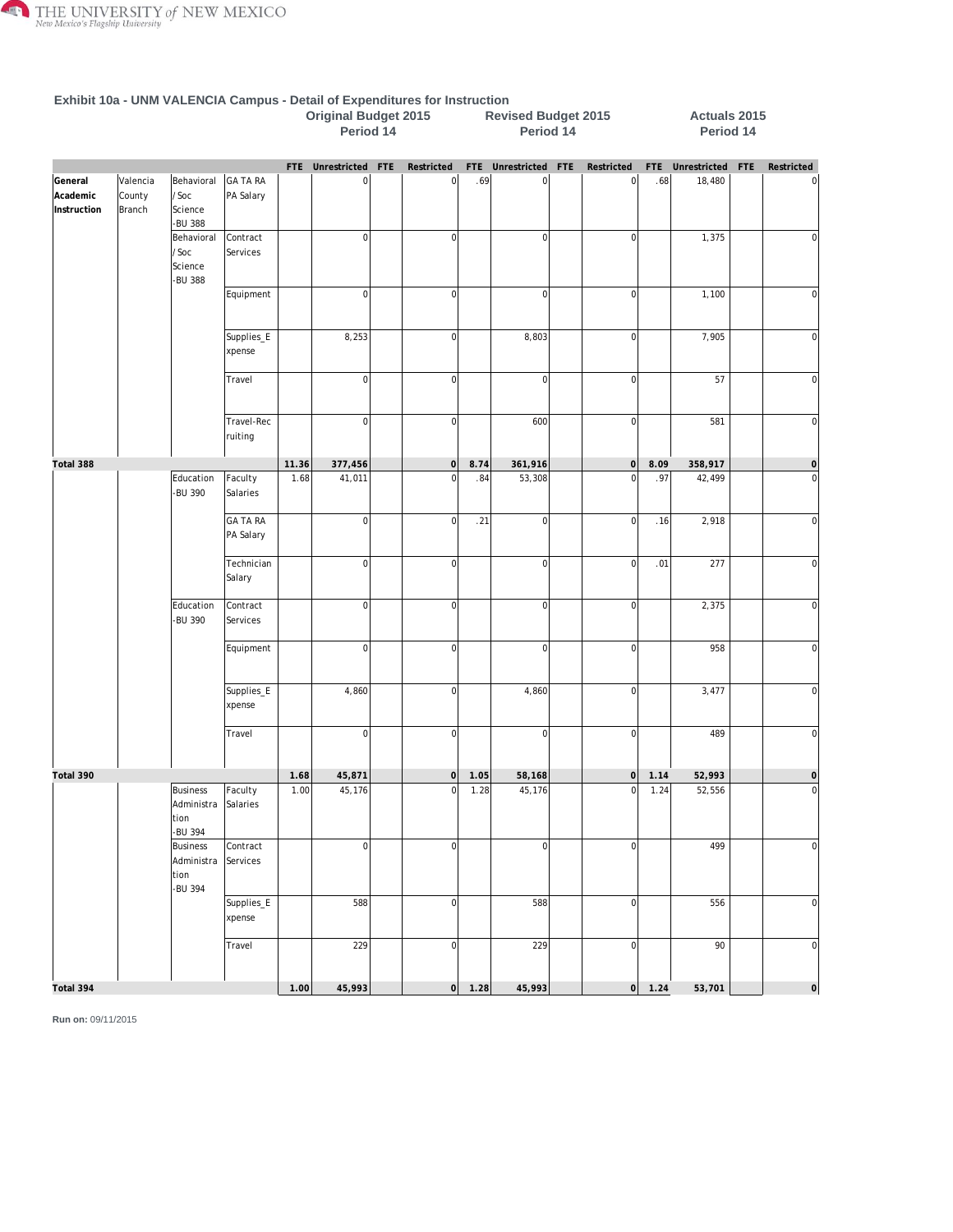

|                                    |                              |                                  |                                  |       | <b>Original Budget 2015</b><br>Period 14 |            |                 |      | <b>Revised Budget 2015</b><br>Period 14 |     |                |      | Actuals 2015<br>Period 14 |     |                     |
|------------------------------------|------------------------------|----------------------------------|----------------------------------|-------|------------------------------------------|------------|-----------------|------|-----------------------------------------|-----|----------------|------|---------------------------|-----|---------------------|
|                                    |                              |                                  |                                  |       | FTE Unrestricted                         | <b>FTE</b> | Restricted      | FTE  | Unrestricted                            | FTE | Restricted     |      | FTE Unrestricted          | FTE | Restricted          |
| General<br>Academic<br>Instruction | Valencia<br>County<br>Branch | Nursing<br>Expansion<br>-BU 395  | Faculty<br>Salaries              |       | $\overline{0}$                           |            | $\vert 0 \vert$ | .11  | 12,430                                  |     | 0              | .17  | 11,270                    |     |                     |
|                                    |                              |                                  | Other<br>Salaries                |       | $\overline{0}$                           |            | $\mathbf 0$     | .05  | $\overline{0}$                          |     | $\overline{0}$ | .25  | 6,751                     |     | 0                   |
|                                    |                              |                                  | Support<br>Staff Salary          |       | 0                                        |            | $\overline{0}$  | 1.50 | 49,650                                  |     | 0              | 1.44 | 35,981                    |     | $\mathbf 0$         |
|                                    |                              | Nursing<br>Expansion<br>-BU 395  | Supplies_E<br>xpense             |       | 169,800                                  |            | $\overline{0}$  |      | 107,720                                 |     | 0              |      | 7,478                     |     | <sup>0</sup>        |
|                                    |                              |                                  | Travel                           |       | 0                                        |            | $\overline{0}$  |      | 0                                       |     | 0              |      | 1,001                     |     | 0                   |
| Total 395                          |                              |                                  |                                  |       | 169,800                                  |            | $\vert 0 \vert$ | 1.66 | 169,800                                 |     | 0              | 1.86 | 62,481                    |     | $\mathsf{O}\xspace$ |
|                                    |                              | Nursing<br>-BU 396               | Faculty<br>Salaries              | 6.89  | 290,866                                  |            | $\overline{0}$  | 3.97 | 269,728                                 |     | $\overline{0}$ | 3.46 | 227,666                   |     | $\mathbf 0$         |
|                                    |                              |                                  | Federal<br>Workstudy<br>Salaries |       | $\overline{0}$                           |            | $\overline{0}$  | .01  | $\overline{0}$                          |     | $\overline{0}$ | .01  | 162                       |     | $\mathbf 0$         |
|                                    |                              |                                  | State<br>Workstudy<br>Salaries   | .03   | 2,000                                    |            | $\overline{0}$  | .09  | 2,000                                   |     | $\overline{0}$ | .09  | 1,365                     |     | 0                   |
|                                    |                              |                                  | Support<br><b>Staff Salary</b>   |       | 0                                        |            | $\overline{0}$  | .01  | $\overline{0}$                          |     | $\overline{0}$ | .01  | 140                       |     | 0                   |
|                                    |                              | Nursing<br>-BU 396               | Contract<br>Services             |       | 0                                        |            | 0               |      | $\overline{0}$                          |     | $\overline{0}$ |      | 7,913                     |     | $\pmb{0}$           |
|                                    |                              |                                  | Supplies_E<br>xpense             |       | 19,180                                   |            | $\mathbf 0$     |      | 15,780                                  |     | $\mathbf 0$    |      | 10,473                    |     | $\mathbf 0$         |
|                                    |                              |                                  | Travel                           |       | 0                                        |            | $\overline{0}$  |      | $\Omega$                                |     | $\overline{0}$ |      | 3,889                     |     | 0                   |
| Total 396                          |                              |                                  |                                  | 6.92  | 312,046                                  |            | 0               | 4.08 | 287,508                                 |     | 0              | 3.57 | 251,607                   |     | 0                   |
|                                    |                              | Distance<br>Education<br>-BU 536 | Support<br>Staff Salary          |       | $\overline{0}$                           |            | $\overline{0}$  | .02  | $\Omega$                                |     | $\Omega$       |      | $\mathbf 0$               |     | $\mathbf 0$         |
| Total 536                          |                              |                                  |                                  |       | $\vert$ 0                                |            | 0               | .02  | $\circ$                                 |     | 0              |      | $\mathsf{O}\xspace$       |     | 0                   |
|                                    |                              | Science<br>-BU 537               | Faculty<br>Salaries              | 10.79 | 351,498                                  |            | $\overline{0}$  | 7.31 | 312,704                                 |     | $\mathbf 0$    | 6.68 | 294,993                   |     | $\mathbf 0$         |
|                                    |                              |                                  | Federal<br>Workstudy<br>Salaries | .02   | 1,560                                    |            | $\overline{0}$  |      | 1,560                                   |     | $\overline{0}$ |      | $\mathsf 0$               |     | 0                   |
|                                    |                              |                                  | <b>GA TA RA</b><br>PA Salary     |       | 0                                        |            | $\overline{0}$  | .35  | $\mathbf{0}$                            |     | $\overline{0}$ | .30  | 6,480                     |     | <sup>o</sup>        |
|                                    |                              |                                  | State<br>Workstudy<br>Salaries   |       | 0                                        |            | $\overline{0}$  | .07  | 0                                       |     | <sub>0</sub>   | .06  | 1,020                     |     | 0                   |
|                                    |                              |                                  | Support<br>Staff Salary          | 1.00  | 33,877                                   |            | $\overline{0}$  | .96  | 36,358                                  |     | 0              | 1.00 | 36,533                    |     | 0                   |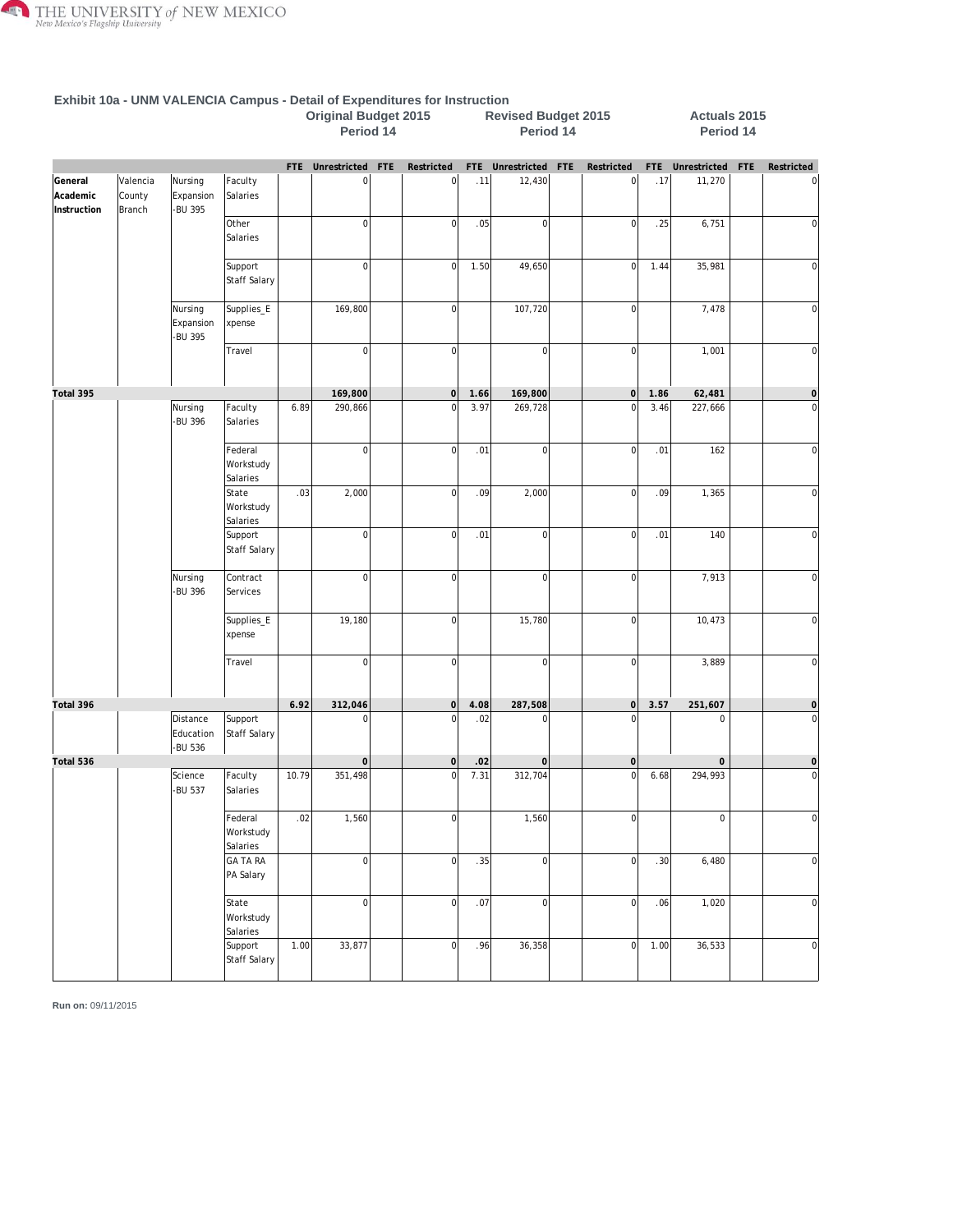

|                                    |                              |                                                              |                                  |       | <b>Original Budget 2015</b><br>Period 14 |     |                 |      | <b>Revised Budget 2015</b><br>Period 14 |              |      | Actuals 2015<br>Period 14 |     |                |
|------------------------------------|------------------------------|--------------------------------------------------------------|----------------------------------|-------|------------------------------------------|-----|-----------------|------|-----------------------------------------|--------------|------|---------------------------|-----|----------------|
|                                    |                              |                                                              |                                  |       | FTE Unrestricted                         | FTE | Restricted      |      | FTE Unrestricted FTE                    | Restricted   |      | FTE Unrestricted          | FTE | Restricted     |
| General<br>Academic<br>Instruction | Valencia<br>County<br>Branch | Science<br>-BU 537                                           | Contract<br>Services             |       | 770                                      |     | 0               |      | 770                                     | $\bf 0$      |      | 875                       |     | $\mathbf 0$    |
|                                    |                              |                                                              | Supplies_E<br>xpense             |       | 28,385                                   |     | 0               |      | 28,385                                  | <sup>o</sup> |      | 23,406                    |     | 0              |
|                                    |                              |                                                              | Travel                           |       | 600                                      |     | 0               |      | 600                                     | $\mathbf 0$  |      | 332                       |     | <sub>0</sub>   |
| Total 537                          |                              |                                                              |                                  | 11.81 | 416,690                                  |     | 0               | 8.69 | 380,377                                 | 0            | 8.04 | 363,639                   |     | 0              |
|                                    |                              | Part-Time<br>Faculty<br>-BU 538                              | Supplies_E<br>xpense             |       | 6,790                                    |     | $\Omega$        |      | 6,790                                   | $\Omega$     |      | 6,482                     |     | $\mathbf 0$    |
| Total 538                          |                              |                                                              |                                  |       | 6,790                                    |     | $\circ$         |      | 6,790                                   | 0            |      | 6,482                     |     | 0              |
|                                    |                              | Instruction Equipment<br>al<br>Equipment<br>-BU 539          |                                  |       | 28,669                                   |     | $\overline{0}$  |      | 28,669                                  | $\Omega$     |      | 15,381                    |     | $\mathbf 0$    |
|                                    |                              |                                                              | Supplies_E<br>xpense             |       | 82,931                                   |     | $\overline{0}$  |      | 32,931                                  | $\mathbf 0$  |      | 13,820                    |     | <sub>0</sub>   |
| Total 539                          |                              |                                                              |                                  |       | 111,600                                  |     | $\circ$         |      | 61,600                                  | 0            |      | 29,201                    |     | 0              |
|                                    |                              | Out of<br>District<br>-BU 540                                | Supplies_E<br>xpense             |       | 1,642                                    |     | $\overline{0}$  |      | 1,642                                   | $\Omega$     |      | 2,843                     |     | $\mathbf 0$    |
|                                    |                              |                                                              | Travel                           |       | 4,158                                    |     | $\overline{0}$  |      | 4,158                                   | 0            |      | 1,723                     |     | 0              |
| Total 540                          |                              |                                                              |                                  |       | 5,800                                    |     | 0               |      | 5,800                                   | 0            |      | 4,565                     |     | 0              |
|                                    |                              | Title V -<br>Instruction<br>-BU 541                          | Faculty<br>Salaries              | 3.06  | 146,289                                  |     | $\overline{0}$  | .03  | 43,735                                  | $\mathbf 0$  | .03  | 1,762                     |     | $\mathbf 0$    |
| Total 541                          |                              |                                                              |                                  | 3.06  | 146,289                                  |     | 0               | .03  | 43,735                                  | 0            | .03  | 1,762                     |     | 0              |
|                                    |                              | <b>FEWC</b><br>Fitness<br>Educ<br>Wellness<br>Ctr<br>-BU 542 | Faculty<br>Salaries              | 3.43  | 80,977                                   |     | 0               | 1.55 | 81,000                                  | <sup>o</sup> | 1.48 | 68,178                    |     | <sub>0</sub>   |
|                                    |                              |                                                              | Federal<br>Workstudy<br>Salaries |       | 0                                        |     | 0               | .33  | $\overline{0}$                          | <sup>o</sup> | .35  | 6,681                     |     | $\mathbf 0$    |
|                                    |                              |                                                              | State<br>Workstudy<br>Salaries   |       | 0                                        |     | $\overline{0}$  | .07  | $\overline{0}$                          | $\Omega$     | .09  | 1,707                     |     | 0              |
|                                    |                              |                                                              | Student<br>Salaries              | 1.09  | 14,277                                   |     | $\vert 0 \vert$ | .37  | 14,277                                  | 0            | .28  | 5,477                     |     | 0              |
|                                    |                              |                                                              | Technician<br>Salary             | 1.00  | 29,848                                   |     | 0               | .97  | 29,848                                  | 0            | .88  | 26,249                    |     | 0              |
|                                    |                              | <b>FEWC</b><br>Fitness<br>Educ<br>Wellness<br>Ctr<br>-BU 542 | Equipment                        |       | 10,040                                   |     | 0               |      | 10,040                                  | <sup>o</sup> |      | 5,529                     |     | $\overline{0}$ |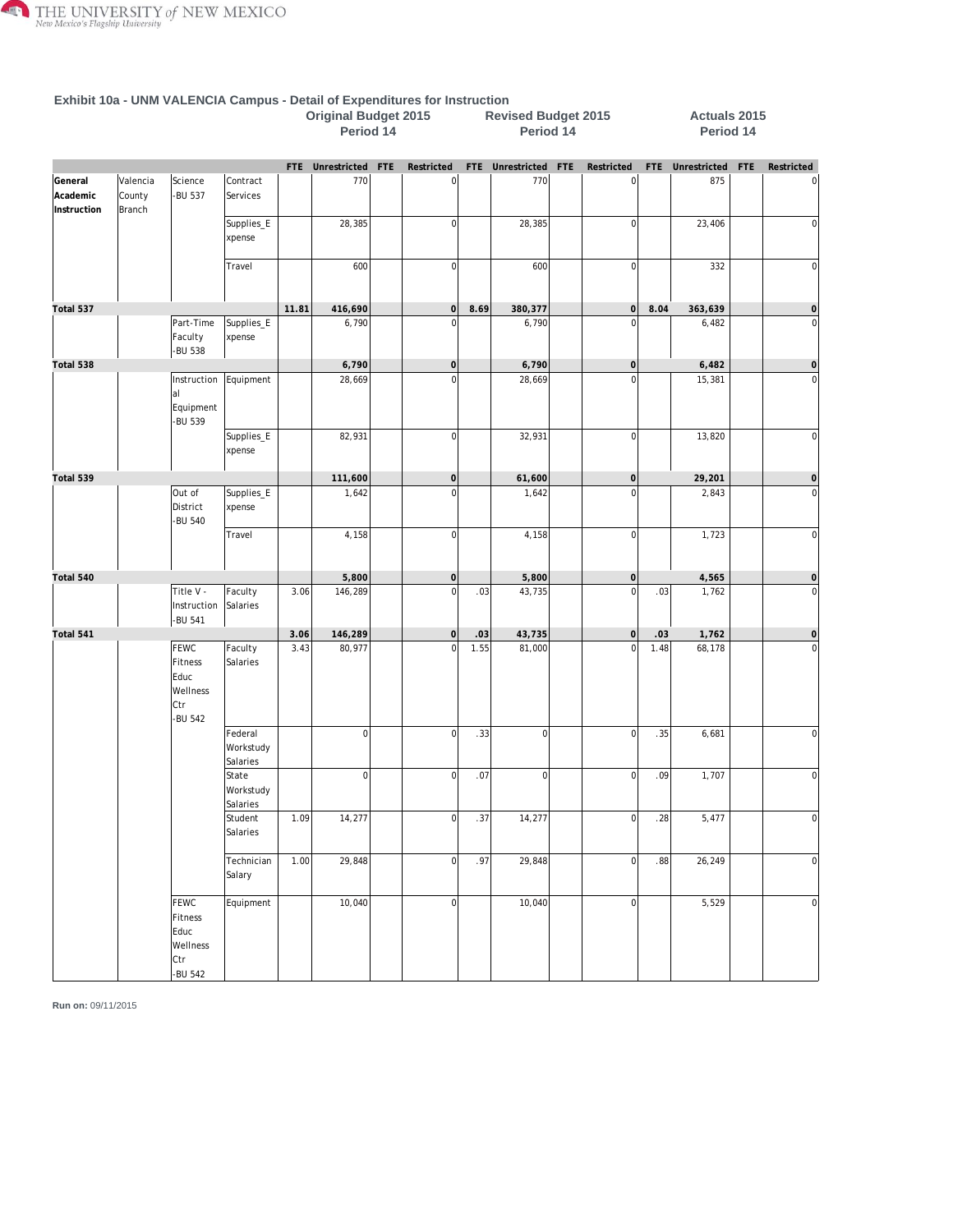

|                                           |                              |                                                              |                                    |       | <b>EXHIBIL TVd - ONIVI VALENCIA Campus - Detail Of Experiencies for instruction</b><br><b>Original Budget 2015</b><br>Period 14 |                |           | <b>Revised Budget 2015</b><br>Period 14 |     |              |           | Actuals 2015<br>Period 14 |     |                |
|-------------------------------------------|------------------------------|--------------------------------------------------------------|------------------------------------|-------|---------------------------------------------------------------------------------------------------------------------------------|----------------|-----------|-----------------------------------------|-----|--------------|-----------|---------------------------|-----|----------------|
|                                           |                              |                                                              |                                    |       | FTE Unrestricted FTE                                                                                                            | Restricted     |           | FTE Unrestricted                        | FTE | Restricted   |           | FTE Unrestricted          | FTE | Restricted     |
| General<br>Academic<br>Instruction        | Valencia<br>County<br>Branch | <b>FEWC</b><br>Fitness<br>Educ<br>Wellness<br>Ctr<br>-BU 542 | Supplies_E<br>xpense               |       | 4,504                                                                                                                           | 0              |           | 4,504                                   |     | $\mathbf 0$  |           | 6,967                     |     |                |
|                                           |                              |                                                              | Travel                             |       | 50                                                                                                                              | 0              |           | 50                                      |     | <sub>0</sub> |           | $\mathsf 0$               |     | 0              |
| Total 542                                 |                              |                                                              |                                    | 5.52  | 139,696                                                                                                                         | 0              | 3.29      | 139,719                                 |     | 0            | 3.08      | 120,787                   |     | $\circ$        |
| <b>Total General Academic Instruction</b> |                              |                                                              |                                    | 60.99 | 2,582,186                                                                                                                       |                | 0   47.49 | 2,407,881                               |     |              | $0$ 44.19 | 2,093,533                 |     | $\circ$        |
|                                           |                              |                                                              |                                    |       |                                                                                                                                 |                |           |                                         |     |              |           |                           |     |                |
| Community<br>Education                    | Valencia<br>County<br>Branch | Communit<br>y Educ -<br>Admin<br>-BU 548                     | Administra<br>tive<br>Professional | 1.00  | 64,988                                                                                                                          | 0              | 1.00      | 69,743                                  |     | <sup>o</sup> | 1.00      | 69,743                    |     | 0              |
|                                           |                              |                                                              | Support<br>Staff Salary            | .67   | 22,041                                                                                                                          | $\overline{0}$ | .48       | 22,041                                  |     | <sup>o</sup> | .36       | 12,643                    |     | $\mathbf 0$    |
|                                           |                              | Communit<br>y Educ -<br>Admin<br>-BU 548                     | Equipment                          |       | 0                                                                                                                               | $\overline{0}$ |           | $\overline{0}$                          |     | $\mathbf 0$  |           | 99                        |     | $\overline{0}$ |
|                                           |                              |                                                              | Supplies_E<br>xpense               |       | 6,571                                                                                                                           | 0              |           | 6,571                                   |     | 0            |           | 2,370                     |     | $\overline{0}$ |
|                                           |                              |                                                              | Travel                             |       | 840                                                                                                                             | $\overline{0}$ |           | 840                                     |     | $\mathbf 0$  |           | 569                       |     | $\mathbf 0$    |
| Total 548                                 |                              |                                                              |                                    | 1.67  | 94,440                                                                                                                          | 0              | 1.48      | 99,195                                  |     | 0            | 1.36      | 85,424                    |     | 0              |
|                                           |                              | Communit<br>y Educ -<br>Instruction<br>-BU 549               | Faculty<br>Salaries                | .40   | 9,687                                                                                                                           | $\overline{0}$ | .19       | 9,687                                   |     | $\mathbf 0$  | .18       | 10,110                    |     | $\mathbf 0$    |
|                                           |                              |                                                              | Other<br>Salaries                  | .18   | 2,860                                                                                                                           | $\overline{0}$ |           | $\Omega$                                |     | $\mathbf 0$  |           | $\mathbf 0$               |     | $\Omega$       |
|                                           |                              |                                                              | Student<br>Salaries                | .15   | 2,000                                                                                                                           | $\overline{0}$ |           | 2,000                                   |     | <sub>0</sub> |           | $\mathsf 0$               |     | $\mathbf{0}$   |
|                                           |                              |                                                              | Support<br>Staff Salary            | 1.33  | 40,512                                                                                                                          | 0              | 1.27      | 40,512                                  |     | 0            | 1.41      | 42,357                    |     | $\Omega$       |
|                                           |                              | Communit<br>y Educ -<br>Instruction<br>-BU 549               | Accrued<br>Annual<br>Leave         |       | 200                                                                                                                             | 0              |           | 200                                     |     | $\mathbf{0}$ |           | (1, 585)                  |     | <sup>0</sup>   |
|                                           |                              |                                                              | Fica                               |       | 3,543                                                                                                                           | 0              |           | 3,543                                   |     | 0            |           | 3,708                     |     | 0              |
|                                           |                              |                                                              | Group<br>Insurance                 |       | 2,016                                                                                                                           | 0              |           | 2,016                                   |     | 0            |           | 15,414                    |     | 0              |
|                                           |                              |                                                              | Other Staff<br>Benefits            |       | 1,742                                                                                                                           | 0              |           | 1,742                                   |     | 0            |           | 1,830                     |     | 0              |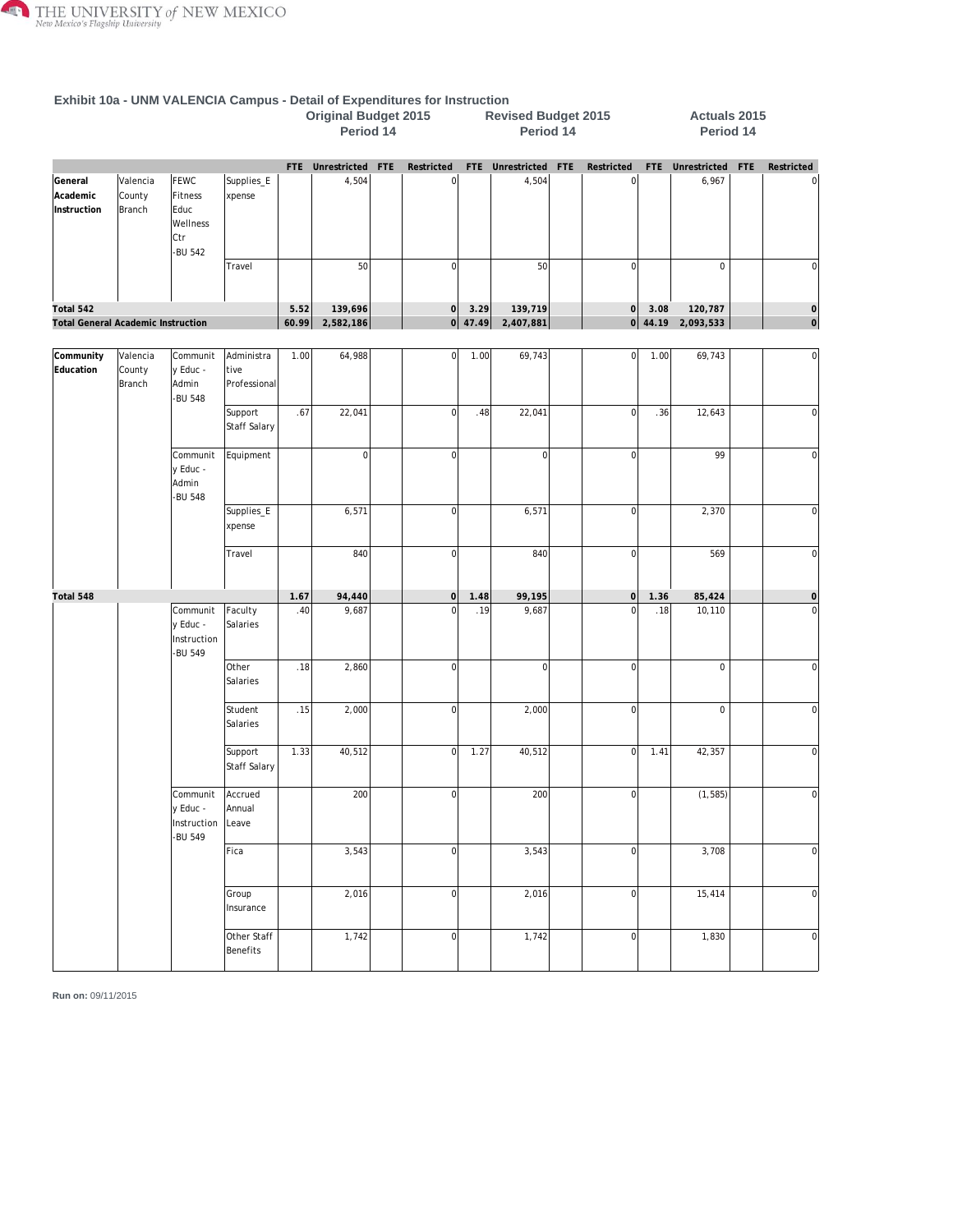

|                                  |                              |                                                |                                              |            | <b>Original Budget 2015</b><br>Period 14 |     |                 |      | <b>Revised Budget 2015</b><br>Period 14 |     |                |      | Actuals 2015<br>Period 14 |     |                |
|----------------------------------|------------------------------|------------------------------------------------|----------------------------------------------|------------|------------------------------------------|-----|-----------------|------|-----------------------------------------|-----|----------------|------|---------------------------|-----|----------------|
|                                  |                              |                                                |                                              | <b>FTE</b> | Unrestricted                             | FTE | Restricted      |      | FTE Unrestricted                        | FTE | Restricted     | FTE  | Unrestricted              | FTE | Restricted     |
| Community<br>Education           | Valencia<br>County<br>Branch | Communit<br>y Educ -<br>Instruction<br>-BU 549 | Retirement                                   |            | 6,438                                    |     | $\overline{0}$  |      | 6,438                                   |     | $\overline{0}$ |      | 6,186                     |     | 0              |
|                                  |                              |                                                | Unemploy<br>ment<br>Compensati<br>lon        |            | 102                                      |     | $\mathbf 0$     |      | 102                                     |     | $\overline{0}$ |      | 106                       |     | $\overline{0}$ |
|                                  |                              |                                                | Workers<br>Compensati<br>on                  |            | 42                                       |     | $\bf 0$         |      | 42                                      |     | $\overline{0}$ |      | 73                        |     | $\pmb{0}$      |
|                                  |                              | Communit<br>y Educ -<br>Instruction<br>-BU 549 | Supplies_E<br>xpense                         |            | 8,458                                    |     | $\bf 0$         |      | 11,318                                  |     | $\overline{0}$ |      | 11,630                    |     | $\overline{0}$ |
|                                  |                              |                                                | Travel                                       |            | 2,700                                    |     | $\mathbf 0$     |      | 2,700                                   |     | $\overline{0}$ |      | 406                       |     | $\bf 0$        |
|                                  |                              | Communit<br>y Educ -<br>Instruction<br>-BU 549 | Internal<br>Service Ctr<br>Internal<br>Sales |            | 0                                        |     | $\mathbf 0$     |      | 0                                       |     | $\overline{0}$ |      | (947)                     |     | $\overline{0}$ |
| Total 549                        |                              |                                                |                                              | 2.06       | 80,300                                   |     | $\circ$         | 1.46 | 80,300                                  |     | $\overline{0}$ | 1.59 | 89,288                    |     | 0              |
| <b>Total Community Education</b> |                              |                                                |                                              | 3.73       | 174,740                                  |     | $\overline{0}$  | 2.94 | 179,495                                 |     | $\overline{O}$ | 2.95 | 174,712                   |     | 0              |
|                                  |                              |                                                |                                              |            |                                          |     |                 |      |                                         |     |                |      |                           |     |                |
| Off-Campus<br>Extension          | Valencia<br>County<br>Branch | Extended<br>Services<br>-BU 023                | Federal<br>Workstudy<br>Salaries             |            | $\mathbf 0$                              |     | $\mathbf 0$     | .06  | 6,300                                   |     | $\overline{0}$ | .05  | 710                       |     | <sub>0</sub>   |
|                                  |                              |                                                | Student<br>Salaries                          |            | 0                                        |     | $\mathbf 0$     | .14  | 0                                       |     | $\overline{0}$ | .23  | 3,566                     |     | $\overline{0}$ |
|                                  |                              |                                                | Support<br>Staff Salary                      |            | 0                                        |     | $\overline{0}$  | .02  | 11,119                                  |     | $\overline{0}$ | .12  | 3,145                     |     | $\overline{0}$ |
|                                  |                              | Extended<br>Services<br>-BU 023                | Accrued<br>Annual<br>Leave                   |            | 0                                        |     | $\mathbf 0$     |      | 0                                       |     | $\overline{0}$ |      | (554)                     |     | $\overline{0}$ |
|                                  |                              |                                                | Fica                                         |            | $\overline{0}$                           |     | $\mathbf 0$     |      | $\mathbf{0}$                            |     | $\overline{0}$ |      | 219                       |     | $\mathbf 0$    |
|                                  |                              |                                                | Group<br>Insurance                           |            | 0                                        |     | $\bf 0$         |      | 0                                       |     | $\overline{0}$ |      | 1,079                     |     | $\overline{0}$ |
|                                  |                              |                                                | Other Staff<br>Benefits                      |            | 0                                        |     | $\mathbf 0$     |      | 0                                       |     | $\overline{0}$ |      | 136                       |     | $\overline{0}$ |
|                                  |                              |                                                | Retirement                                   |            | 0                                        |     | $\overline{0}$  |      | 0                                       |     | $\overline{0}$ |      | 437                       |     | 0              |
|                                  |                              |                                                | Unemploy<br>ment<br>Compensati<br>lon        |            | 0                                        |     | $\mathbf 0$     |      | 0                                       |     | $\overline{0}$ |      | $\sqrt{5}$                |     | 0              |
|                                  |                              |                                                | Workers<br>Compensati<br>on                  |            | 0                                        |     | $\vert 0 \vert$ |      | 0                                       |     | $\overline{0}$ |      | $\overline{7}$            |     | 0              |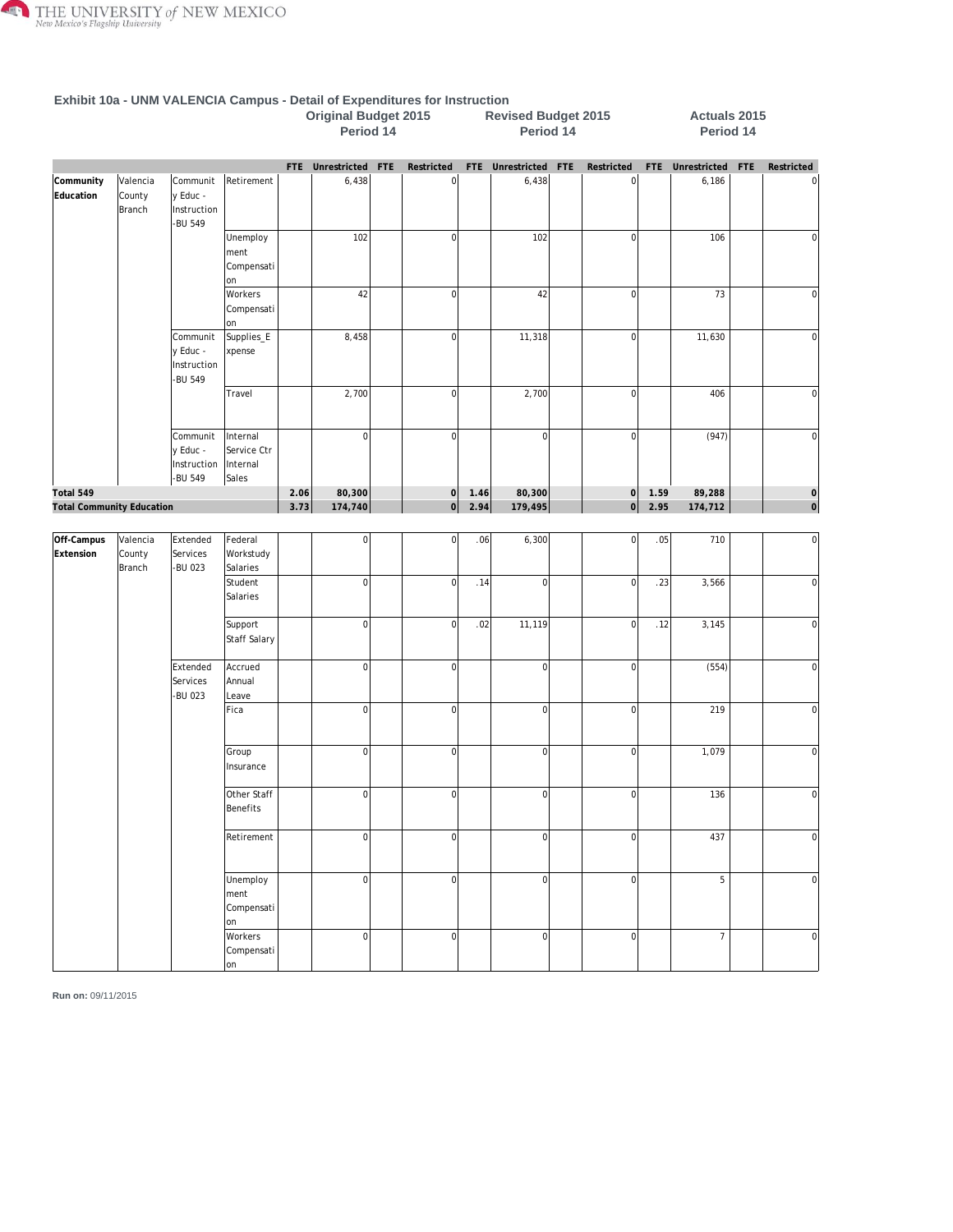

|                                   |                              |                                             |                                    |      | Exhibit 10a - UNM VALENCIA Campus - Detail of Expenditures for Instruction<br><b>Original Budget 2015</b><br>Period 14 |       |                   |            | <b>Revised Budget 2015</b><br>Period 14 |       |                   |     | Actuals 2015<br>Period 14 |      |                         |
|-----------------------------------|------------------------------|---------------------------------------------|------------------------------------|------|------------------------------------------------------------------------------------------------------------------------|-------|-------------------|------------|-----------------------------------------|-------|-------------------|-----|---------------------------|------|-------------------------|
|                                   |                              |                                             |                                    |      | FTE Unrestricted                                                                                                       | FTE   | Restricted        | <b>FTE</b> | Unrestricted FTE                        |       | Restricted        |     | FTE Unrestricted          | FTE  | Restricted              |
| Off-Campus<br>Extension           | Valencia<br>County<br>Branch | Extended<br>Services<br><b>BU 023</b>       | Charge Inst.<br>Support            |      | $\Omega$                                                                                                               |       | $\overline{0}$    |            | 10,000                                  |       | 0                 |     | $\mathsf 0$               |      | $\mathbf{0}$            |
|                                   |                              |                                             | Supplies_E<br>xpense               |      | 0                                                                                                                      |       | $\overline{0}$    |            | 400                                     |       | 0                 |     | 256                       |      | $\mathbf{0}$            |
|                                   |                              |                                             | Travel                             |      | $\Omega$                                                                                                               |       | 0                 |            | 1,151                                   |       | <sub>0</sub>      |     | 93                        |      | $\overline{0}$          |
| Total 023                         |                              |                                             |                                    |      | 0                                                                                                                      |       | $\vert 0 \vert$   | .22        | 28,970                                  |       | 0                 | .40 | 9,100                     |      | 0                       |
| <b>Total Off-Campus Extension</b> |                              |                                             |                                    |      | 0                                                                                                                      |       | 0                 | 22         | 28,970                                  |       | $\circ$           | .40 | 9,100                     |      | 0                       |
|                                   |                              |                                             |                                    |      |                                                                                                                        |       |                   |            |                                         |       |                   |     |                           |      |                         |
| Other                             | Valencia<br>County<br>Branch | <b>I&amp;G</b><br>Programs<br><b>BU 441</b> | Administra<br>tive<br>Professional |      | 0                                                                                                                      | 3.54  | 176,850           |            | $\Omega$                                | 3.54  | 176,850           |     | $\mathsf 0$               | 4.27 | 193,511                 |
|                                   |                              |                                             | Faculty<br>Salaries                |      | $\overline{0}$                                                                                                         | 12.07 | 253,515           |            | $\overline{0}$                          | 12.07 | 253,515           |     | $\mathsf 0$               | 6.82 | 325,919                 |
|                                   |                              |                                             | Other<br>Salaries                  |      | 0                                                                                                                      |       | $\overline{0}$    |            | $\overline{0}$                          |       | <sub>0</sub>      |     | $\mathsf 0$               | 2.76 | 50,450                  |
|                                   |                              |                                             | Student<br>Salaries                |      | $\overline{0}$                                                                                                         | 2.43  | 46,420            |            | $\overline{0}$                          | 2.43  | 46,420            |     | $\mathbf 0$               |      |                         |
|                                   |                              |                                             | Support<br><b>Staff Salary</b>     |      | 0                                                                                                                      | 1.32  | 39,574            |            | $\Omega$                                | 1.32  | 39,574            |     | $\mathsf{0}$              | .93  | 24,360                  |
|                                   |                              |                                             | Technician<br>Salary               |      | $\circ$                                                                                                                | 10.55 | 263,864           |            | 0                                       | 10.55 | 263,864           |     | $\mathsf 0$               | 6.73 | 218,935                 |
|                                   |                              | <b>1&amp;G</b><br>Programs<br>-BU 441       | Other Staff<br>Benefits            |      | 0                                                                                                                      |       | 253,405           |            | $\overline{0}$                          |       | 442,915           |     | $\mathsf 0$               |      | 306,176                 |
|                                   |                              | I&G<br>Programs<br><b>BU 441</b>            | Equipment                          |      | 0                                                                                                                      |       | 39,565            |            | $\overline{0}$                          |       | 39,565            |     | $\mathsf 0$               |      | 27,056                  |
|                                   |                              |                                             | Supplies_E<br>xpense               |      | $\overline{0}$                                                                                                         |       | 597,770           |            | $\Omega$                                |       | 408,260           |     | $\mathsf 0$               |      | 709,553                 |
|                                   |                              |                                             | Travel                             |      | 0                                                                                                                      |       | 40,357            |            | $\overline{0}$                          |       | 40,357            |     | $\mathbf 0$               |      | 39,479                  |
| Total 441                         |                              |                                             |                                    |      |                                                                                                                        |       | 0 29.91 1,711,320 |            |                                         |       | 0 29.91 1,711,320 |     |                           |      | $0$   21.51   1,895,439 |
| Total Other                       |                              |                                             |                                    |      |                                                                                                                        |       | 0 29.91 1,711,320 |            |                                         |       | 0 29.91 1,711,320 |     |                           |      | $0$   21.51   1,895,439 |
| Occup/Voc<br>Instruction          | Valencia<br>County           | IT.<br>Technolog                            | Faculty<br>Salaries                | 3.07 | 84,699                                                                                                                 |       | $\overline{0}$    | .96        | 93,329                                  |       | ol                | .89 | 27,359                    |      | 0                       |
|                                   | Branch                       | y Programs<br><b>BU 332</b>                 | Federal                            | .01  | 420                                                                                                                    |       | $\overline{0}$    | .08        | 420                                     |       | 0                 | .08 | 1,189                     |      | 0                       |
|                                   |                              |                                             | Workstudy<br>Salaries              |      |                                                                                                                        |       |                   |            |                                         |       |                   |     |                           |      |                         |
|                                   |                              |                                             | State                              | .05  | 2,991                                                                                                                  |       | 0                 | .05        | 2,991                                   |       | 0                 | .04 | 606                       |      | 0                       |

**Run on:** 09/11/2015

Workstudy Salaries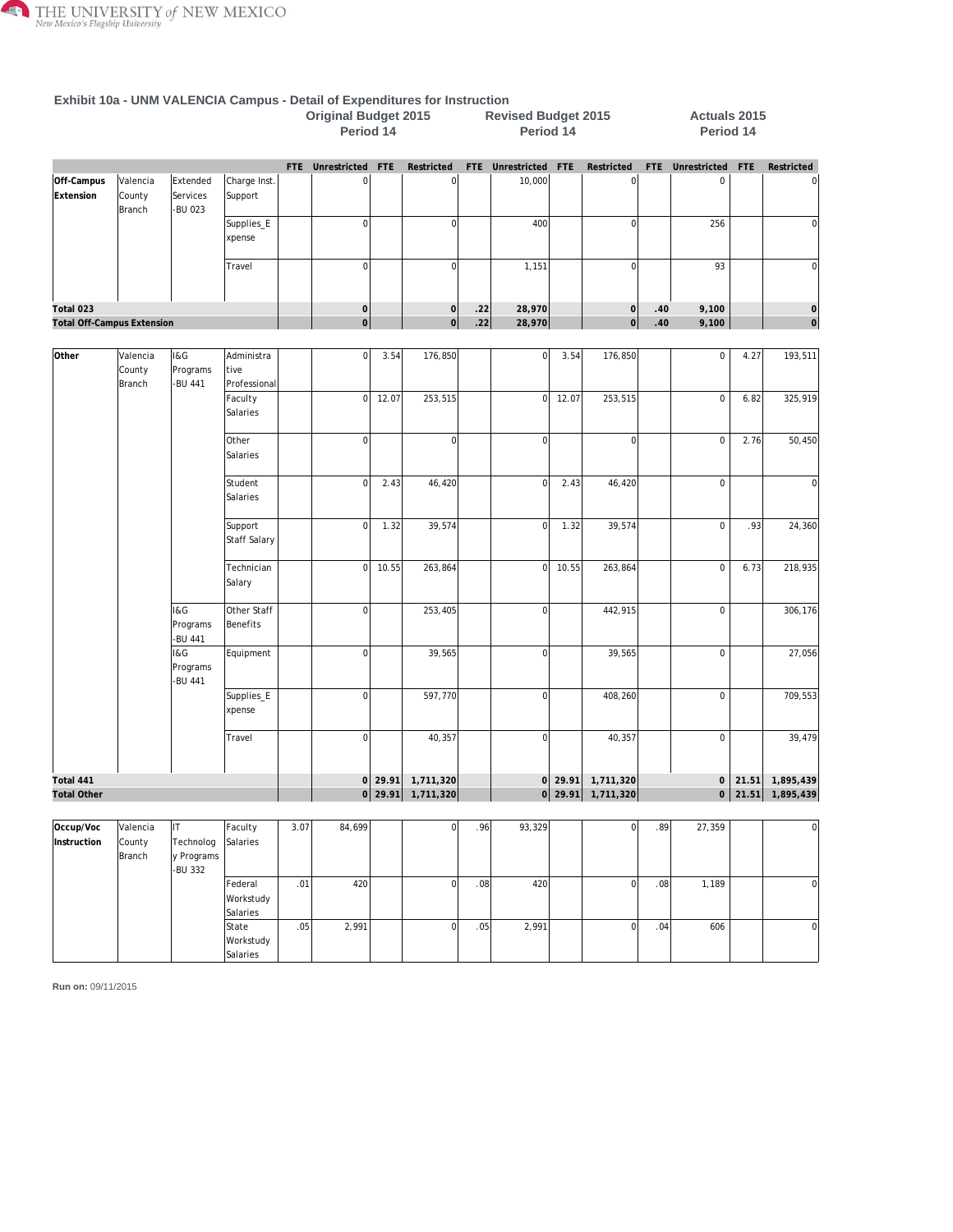

|                          |                              |                                               |                                  |      | <b>Original Budget 2015</b><br>Period 14 |     |                  |      | <b>Revised Budget 2015</b><br>Period 14 |     |                |      | Actuals 2015<br>Period 14 |     |                |
|--------------------------|------------------------------|-----------------------------------------------|----------------------------------|------|------------------------------------------|-----|------------------|------|-----------------------------------------|-----|----------------|------|---------------------------|-----|----------------|
|                          |                              |                                               |                                  | FTE  | Unrestricted                             | FTE | Restricted       |      | FTE Unrestricted                        | FTE | Restricted     | FTE  | Unrestricted              | FTE | Restricted     |
| Occup/Voc<br>Instruction | Valencia<br>County<br>Branch | İП<br>Technolog<br>y Programs<br>-BU 332      | Student<br>Salaries              | .11  | 1,390                                    |     | $\mathbf 0$      |      | 1,390                                   |     | $\overline{0}$ |      | $\mathsf{O}\xspace$       |     | 0              |
|                          |                              | IT.<br>Technolog<br>y Programs<br>-BU 332     | Contract<br>Services             |      | $\overline{0}$                           |     | 0                |      | 0                                       |     | $\overline{0}$ |      | 2,750                     |     | $\mathbf 0$    |
|                          |                              |                                               | Supplies_E<br>xpense             |      | 2,486                                    |     | $\mathbf 0$      |      | 2,486                                   |     | $\overline{0}$ |      | 1,741                     |     | 0              |
|                          |                              |                                               | Travel                           |      | $\overline{0}$                           |     | $\mathbf 0$      |      | $\Omega$                                |     | $\overline{0}$ |      | 100                       |     | $\overline{0}$ |
| Total 332                |                              |                                               |                                  | 3.24 | 91,986                                   |     | 0                | 1.09 | 100,616                                 |     | 0              | 1.01 | 33,746                    |     | 0              |
|                          |                              | Computer<br>Aided<br>Drafting<br>-BU 408      | Faculty<br>Salaries              | 1.12 | 61,243                                   |     | $\overline{0}$   | 1.71 | 84,884                                  |     | $\overline{0}$ | 1.62 | 81,249                    |     | $\overline{0}$ |
|                          |                              | Computer<br>Aided<br>Drafting<br>-BU 408      | Contract<br>Services             |      | $\overline{0}$                           |     | $\mathbf 0$      |      | $\Omega$                                |     | $\overline{0}$ |      | 500                       |     | 0              |
|                          |                              |                                               | Supplies_E<br>xpense             |      | 2,133                                    |     | $\mathbf 0$      |      | 2,133                                   |     | $\overline{0}$ |      | 1,885                     |     | $\overline{0}$ |
|                          |                              |                                               | Travel                           |      | $\overline{0}$                           |     | $\mathbf 0$      |      | $\overline{0}$                          |     | $\overline{0}$ |      | 119                       |     | $\overline{0}$ |
| Total 408                |                              |                                               |                                  | 1.12 | 63,376                                   |     | $\circ$          | 1.71 | 87,017                                  |     | 0              | 1.62 | 83,753                    |     | 0              |
|                          |                              | <b>Business</b><br>Technolog<br>lУ<br>-BU 411 | Faculty<br>Salaries              | 1.92 | 75,472                                   |     | $\mathbf 0$      | 1.32 | 63,003                                  |     | $\mathbf 0$    | 1.24 | 57,214                    |     | $\mathbf 0$    |
|                          |                              |                                               | Federal<br>Workstudy<br>Salaries | .03  | 2,290                                    |     | $\mathbf 0$      | .08  | 2,290                                   |     | $\overline{0}$ | .08  | 1,272                     |     | $\overline{0}$ |
|                          |                              |                                               | State<br>Workstudy<br>Salaries   | .04  | 2,510                                    |     | $\vert 0 \vert$  | .09  | 2,510                                   |     | $\overline{0}$ | .09  | 1,589                     |     | 0              |
|                          |                              | <b>Business</b><br>Technolog<br>V<br>-BU 411  | Contract<br>Services             |      | $\overline{0}$                           |     | $\mathbf 0$      |      | $\Omega$                                |     | $\overline{0}$ |      | 2,625                     |     | 0              |
|                          |                              |                                               | Supplies_E<br>xpense             |      | 5,122                                    |     | $\mathbf{0}$     |      | 5, 122                                  |     | <sup>o</sup>   |      | 4,340                     |     | $\circ$        |
|                          |                              |                                               | Travel                           |      | 200                                      |     | $\mathbf{0}$     |      | 200                                     |     | $\mathbf{0}$   |      | 100                       |     | 0              |
| Total 411                |                              |                                               |                                  | 1.99 | 85,594                                   |     | 0                | 1.49 | 73,125                                  |     | 0              | 1.41 | 67,140                    |     | $\circ$        |
|                          |                              | Health<br>Careers<br>-BU 414                  | Faculty<br>Salaries              |      | $\overline{0}$                           |     | $\overline{0}$   | 2.32 | 91,701                                  |     | $\overline{0}$ | 2.08 | 71,103                    |     | 0              |
|                          |                              | Health<br>Careers<br><b>BU 414</b>            | Contract<br>Services             |      | $\overline{0}$                           |     | $\boldsymbol{0}$ |      | 19,411                                  |     | $\mathbf{0}$   |      | 19,411                    |     | 0              |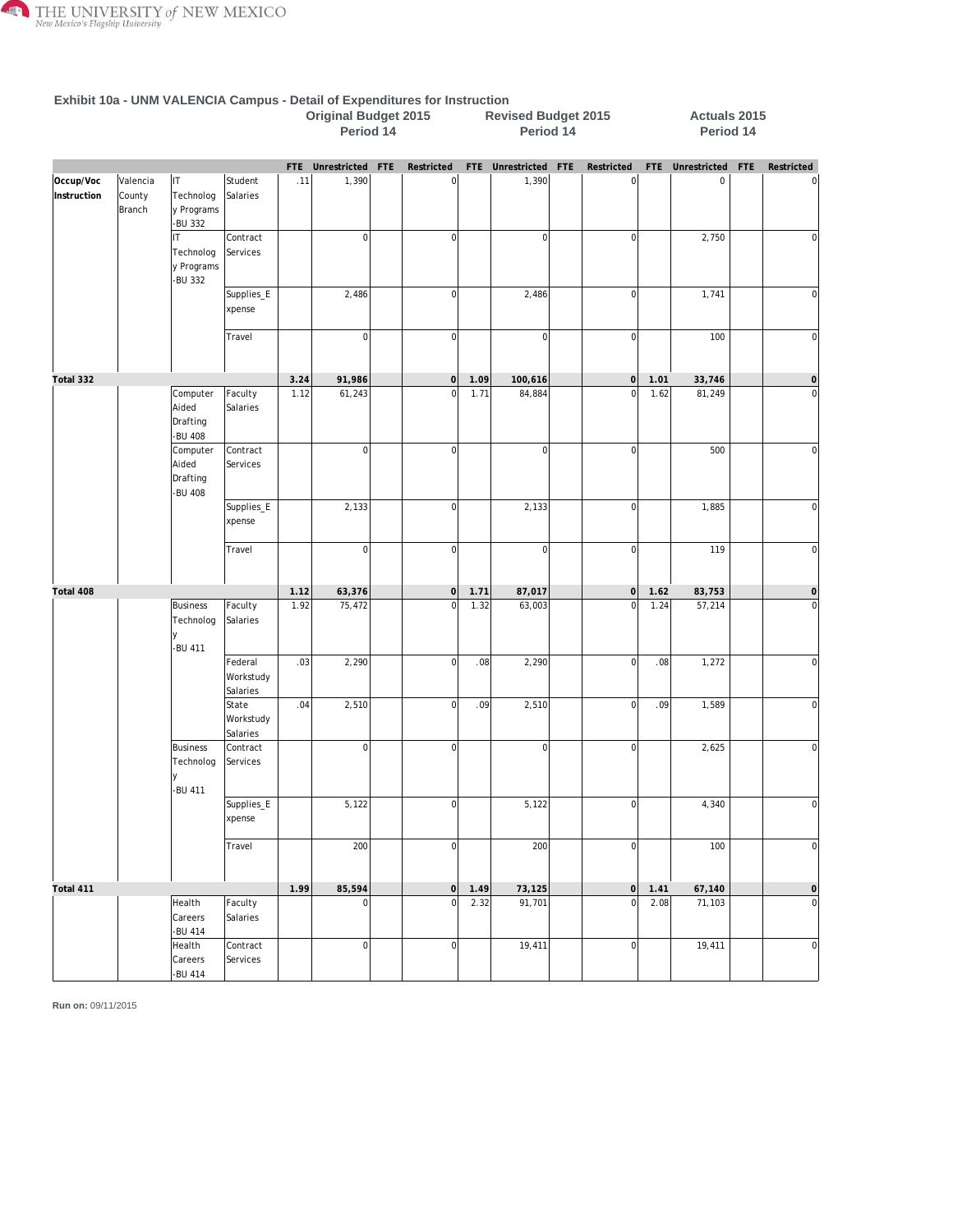

| <b>EXHIBIL TVA - ONIM VALENCIA CAMPUS - Detail Of Experientines for mistruction</b> |                              |                                                                              |                                    |       | <b>Original Budget 2015</b><br>Period 14 |                |      | <b>Revised Budget 2015</b><br>Period 14 |            |             |      | Actuals 2015<br>Period 14 |     |                     |
|-------------------------------------------------------------------------------------|------------------------------|------------------------------------------------------------------------------|------------------------------------|-------|------------------------------------------|----------------|------|-----------------------------------------|------------|-------------|------|---------------------------|-----|---------------------|
|                                                                                     |                              |                                                                              |                                    |       | FTE Unrestricted FTE                     | Restricted     |      | FTE Unrestricted                        | <b>FTE</b> | Restricted  |      | FTE Unrestricted          | FTE | Restricted          |
| Occup/Voc<br>Instruction                                                            | Valencia<br>County<br>Branch | Health<br>Careers<br>-BU 414                                                 | Supplies_E<br>xpense               |       | $\Omega$                                 | $\mathbf 0$    |      | 3,041                                   |            | $\bf 0$     |      | 3,369                     |     |                     |
|                                                                                     |                              |                                                                              | Travel                             |       | $\overline{0}$                           | $\overline{0}$ |      | 359                                     |            | $\circ$     |      | 357                       |     | $\mathbf 0$         |
| Total 414                                                                           |                              |                                                                              |                                    |       | $\mathbf 0$                              | 0              | 2.32 | 114,512                                 |            | 0           | 2.08 | 94,240                    |     | $\mathsf{O}\xspace$ |
| <b>Total Occup/Voc Instruction</b>                                                  |                              |                                                                              |                                    | 6.35  | 240,956                                  | 0              | 6.61 | 375,270                                 |            | 0           | 6.12 | 278,878                   |     | $\mathsf{O}\xspace$ |
|                                                                                     |                              |                                                                              |                                    |       |                                          |                |      |                                         |            |             |      |                           |     |                     |
| Prep/Remedi<br>al Instruction                                                       | Valencia<br>County<br>Branch | <b>Skills</b><br>Developme<br>nt and<br>Student<br><b>Success</b><br>-BU 393 | Administra<br>tive<br>Professional |       | $\overline{0}$                           | $\Omega$       |      | 3,348                                   |            | $\mathbf 0$ |      | $\mathsf 0$               |     | $\Omega$            |
|                                                                                     |                              |                                                                              | Faculty<br>Salaries                | 10.21 | 322,373                                  | $\Omega$       | 5.65 | 271,771                                 |            | 0           | 5.04 | 206,327                   |     | $\mathbf 0$         |
|                                                                                     |                              |                                                                              | Federal<br>Workstudy<br>Salaries   |       | $\overline{0}$                           | $\mathbf 0$    | .43  | 9,000                                   |            | 0           | .42  | 7,248                     |     | $\mathbf 0$         |
|                                                                                     |                              |                                                                              | Other<br>Salaries                  | .11   | 1,800                                    | $\mathbf 0$    |      | 1,800                                   |            | $\mathbf 0$ |      | $\mathbf 0$               |     | $\mathbf 0$         |
|                                                                                     |                              |                                                                              | State<br>Workstudy<br>Salaries     |       | $\overline{0}$                           | $\overline{0}$ | .05  | 2,000                                   |            | 0           | .05  | 996                       |     | $\mathbf 0$         |
|                                                                                     |                              |                                                                              | Student<br>Salaries                | 1.64  | 21,470                                   | 0              | .44  | 10,470                                  |            | 0           | .46  | 8,407                     |     | $\mathbf 0$         |
|                                                                                     |                              |                                                                              | Support<br>Staff Salary            | 1.00  | 23,452                                   | $\overline{0}$ | .97  | 23,452                                  |            | 0           | 1.00 | 23,500                    |     | $\mathbf 0$         |
|                                                                                     |                              | <b>Skills</b><br>Developme<br>nt and<br>Student<br>Success<br><b>BU 393</b>  | Supplies_E<br>xpense               |       | 5,873                                    | $\overline{0}$ |      | 5,873                                   |            | $\circ$     |      | 5,660                     |     | $\mathbf 0$         |
|                                                                                     |                              |                                                                              | Travel                             |       | 500                                      | $\mathbf 0$    |      | 500                                     |            | $\mathbf 0$ |      | 509                       |     | $\mathbf 0$         |
| Total 393                                                                           |                              |                                                                              |                                    | 12.96 | 375,468                                  | 0              | 7.54 | 328,214                                 |            | 0           | 6.97 | 252,647                   |     | $\mathsf{O}\xspace$ |
|                                                                                     |                              | Adult Educ Faculty<br>Ctr<br>-BU 550                                         | Salaries                           | .40   | 21,609                                   | 0              | 40   | 21,609                                  |            | 0           | .40  | 21,329                    |     | $\overline{0}$      |
|                                                                                     |                              | Adult Educ<br>Ctr<br>-BU 550                                                 | Supplies_E<br>xpense               |       | $\overline{0}$                           | $\overline{0}$ |      | 68                                      |            | 0           |      | 68                        |     | $\mathbf 0$         |
| Total 550                                                                           |                              |                                                                              |                                    | .40   | 21,609                                   | 0              | .40  | 21,677                                  |            | 0           | .40  | 21,397                    |     | $\mathsf{O}\xspace$ |
|                                                                                     |                              | Student<br>Enrichmen<br>t Ctr<br>-BU 551                                     | Faculty<br>Salaries                | .23   | 5,700                                    | $\Omega$       |      | 5,700                                   |            | $\mathbf 0$ |      | $\mathsf 0$               |     | $\mathbf 0$         |
|                                                                                     |                              |                                                                              | Federal<br>Workstudy<br>Salaries   | .01   | 500                                      | 0              | .15  | 500                                     |            | 0           | .16  | 2,832                     |     | $\overline{0}$      |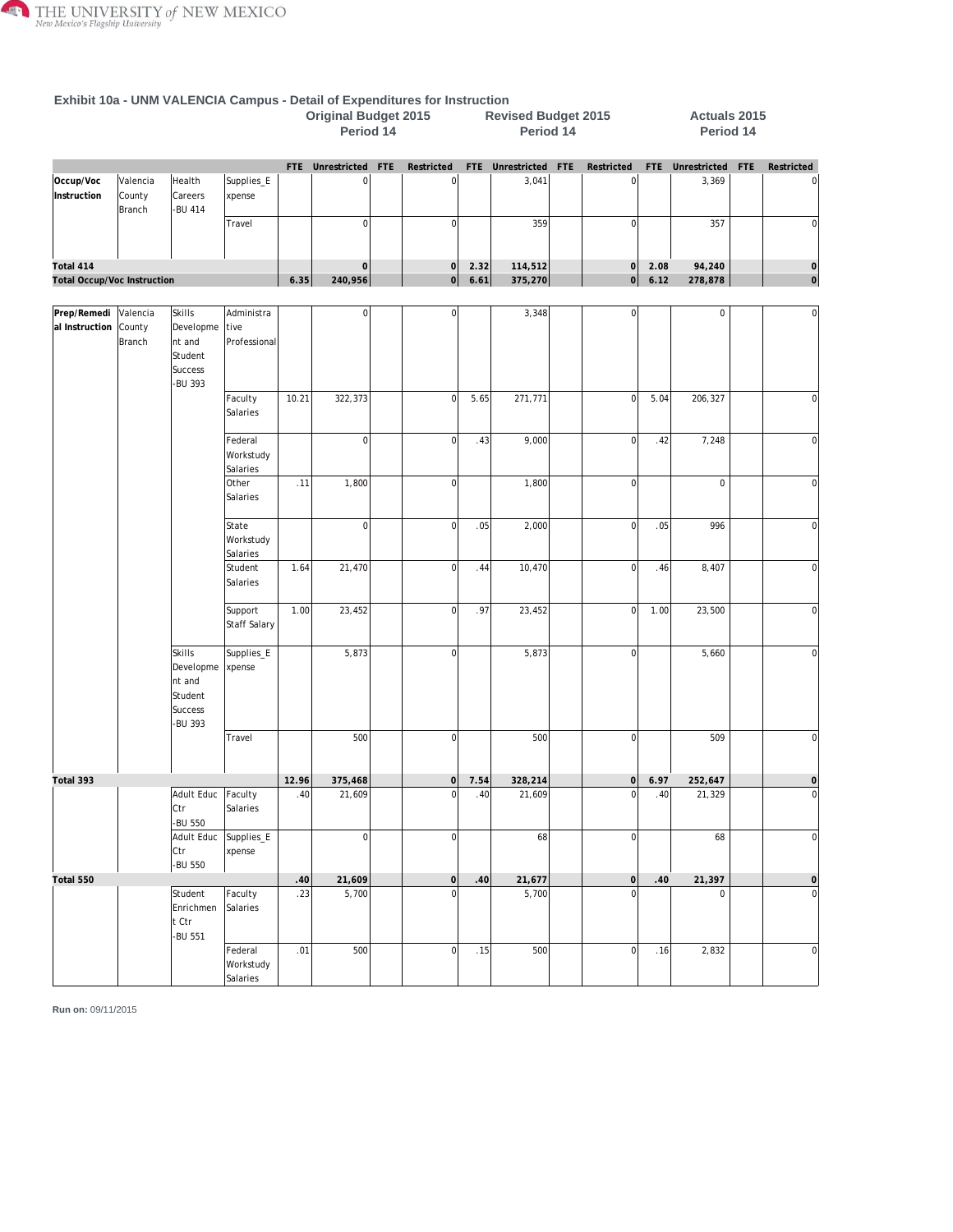

|                                          |                                                                                                          |                                             |                                |       | <b>Original Budget 2015</b><br>Period 14 |            |                |           | <b>Revised Budget 2015</b><br>Period 14 |            |                |            | <b>Actuals 2015</b><br>Period 14                                                                |     |                |
|------------------------------------------|----------------------------------------------------------------------------------------------------------|---------------------------------------------|--------------------------------|-------|------------------------------------------|------------|----------------|-----------|-----------------------------------------|------------|----------------|------------|-------------------------------------------------------------------------------------------------|-----|----------------|
|                                          |                                                                                                          |                                             |                                |       | FTE Unrestricted                         | <b>FTE</b> | Restricted     |           | FTE Unrestricted                        | <b>FTE</b> | Restricted     | <b>FTE</b> | Unrestricted                                                                                    | FTE | Restricted     |
| Prep/Remedi<br>al Instruction            | Valencia<br>County<br>Branch                                                                             | Student<br>Enrichmen<br>t Ctr<br>-BU 551    | State<br>Workstudy<br>Salaries | .01   | 400                                      |            | 0              | .44       | 400                                     |            | $\overline{0}$ | .41        | 7,426                                                                                           |     |                |
|                                          |                                                                                                          |                                             | Student<br>Salaries            | 1.83  | 24,000                                   |            | $\overline{0}$ | .56       | 24,000                                  |            | $\Omega$       | .66        | 11,767                                                                                          |     | 0              |
|                                          |                                                                                                          |                                             | Technician<br>Salary           | 1.00  | 39,212                                   |            | $\overline{0}$ | .97       | 39,212                                  |            | $\overline{0}$ | 1.00       | 39,293                                                                                          |     | $\overline{0}$ |
|                                          | Student<br>Supplies_E<br>Enrichmen<br>xpense<br>t Ctr<br>-BU 551<br>Student<br>Outcomes                  |                                             |                                |       | 6,528                                    |            | $\Omega$       |           | 6,528                                   |            | $\Omega$       |            | 5,870                                                                                           |     | $\overline{0}$ |
| Total 551                                |                                                                                                          |                                             |                                | 3.08  | 76,340                                   |            | 0              | 2.12      | 76,340                                  |            | $\overline{0}$ | 2.23       | 67,188                                                                                          |     | $\circ$        |
|                                          |                                                                                                          | Assessmen<br>-BU 552                        | Faculty<br>Salaries            |       | $\Omega$                                 |            |                |           |                                         |            | $\Omega$       |            | 2,500                                                                                           |     | $\mathbf{0}$   |
|                                          |                                                                                                          | Student<br>Outcomes<br>Assessmen<br>-BU 552 | Supplies_E<br>xpense           |       | 3,930                                    |            | $\Omega$       |           | 3,930                                   |            | $\Omega$       |            | 1,641                                                                                           |     | <sup>0</sup>   |
| Total 552                                |                                                                                                          |                                             |                                |       | 3,930                                    |            | $\overline{0}$ |           | 3,930                                   |            | $\Omega$       |            | 4,141                                                                                           |     | $\circ$        |
|                                          |                                                                                                          |                                             |                                | 16.44 | 477,347                                  |            |                | $0$ 10.06 | 430,161                                 |            | $\overline{0}$ | 9.60       | 345,373                                                                                         |     | 0              |
| Special<br>Session                       | <b>Total Prep/Remedial Instruction</b><br>Valencia<br>Summer<br>Faculty<br>County<br>Session<br>Salaries |                                             |                                |       | 154,050                                  |            | $\overline{0}$ | 2.96      | 154,050                                 |            | $\overline{0}$ | 3.98       | 135,788                                                                                         |     | $\mathbf{0}$   |
| Instruction                              | Branch<br><b>BU 422</b><br><b>GA TA RA</b><br>PA Salary                                                  |                                             |                                |       | $\overline{0}$                           |            | $\overline{0}$ | .03       | $\Omega$                                |            | $\overline{0}$ | .05        | 1,905                                                                                           |     | $\overline{0}$ |
| Total 422                                |                                                                                                          |                                             |                                | 6.31  | 154,050                                  |            | 0              | 2.99      | 154,050                                 |            | $\overline{0}$ | 4.03       | 137,693                                                                                         |     | $\circ$        |
| <b>Total Special Session Instruction</b> |                                                                                                          |                                             |                                | 6.31  | 154,050                                  |            | $\mathsf{O}$   | 2.99      | 154,050                                 |            | 0              | 4.03       | 137,693                                                                                         |     |                |
| Grand Total Exhibit 10a                  |                                                                                                          |                                             |                                |       |                                          |            |                |           |                                         |            |                |            | 93.82 3,629,279 29.91 1,711,320 70.31 3,575,827 29.91 1,711,320 67.29 3,039,289 21.51 1,895,439 |     |                |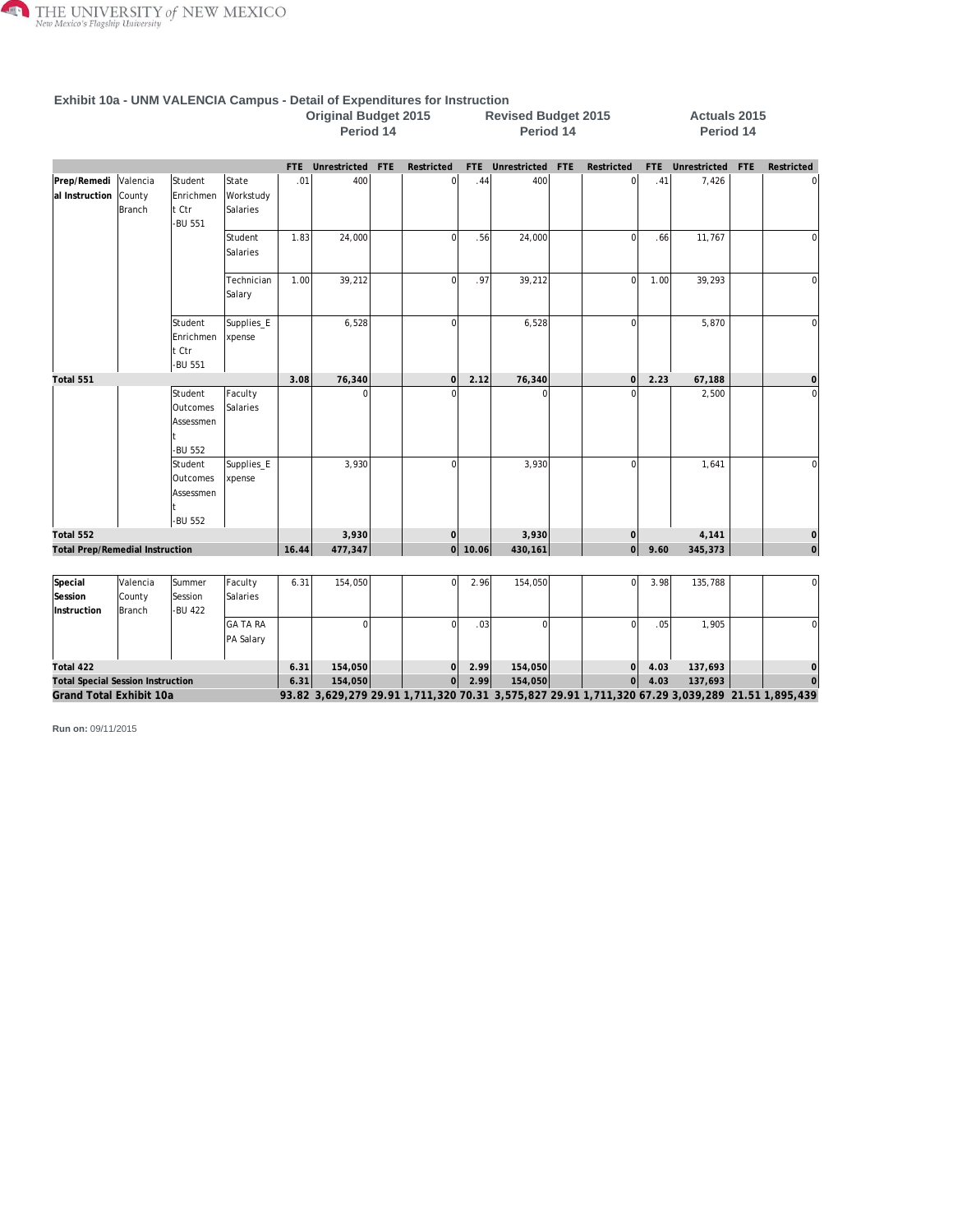

#### **Exhibit 11 - UNM VALENCIA Campus - Expenditures for Academic Support**

|                                       |                                                                    |                                 |                                                                         |                | Original Budget 2015 Revised Budget 2015 |                | <b>Actuals 2015</b> |                 |
|---------------------------------------|--------------------------------------------------------------------|---------------------------------|-------------------------------------------------------------------------|----------------|------------------------------------------|----------------|---------------------|-----------------|
|                                       |                                                                    |                                 | Period 14                                                               |                | Period 14                                |                | Period 14           |                 |
|                                       |                                                                    |                                 | Unrestricted Restricted Unrestricted Restricted Unrestricted Restricted |                |                                          |                |                     |                 |
|                                       | Academic Administration Valencia County Branch                     | Acad Support Instruction        | 128,884                                                                 | 0              | 133,643                                  | $\overline{0}$ | 121,654             | 0               |
|                                       |                                                                    | Computer Support                | 274,289                                                                 | $\Omega$       | 274,289                                  | $\overline{0}$ | 263,752             | $\overline{0}$  |
|                                       |                                                                    | Dean of Instruction             | 156,282                                                                 | $\overline{0}$ | 161,032                                  | $\overline{0}$ | 162,952             | $\overline{0}$  |
|                                       |                                                                    | Title V - Acad Support          | 14,924                                                                  | $\Omega$       | $\Omega$                                 | $\overline{0}$ | $\Omega$            | $\overline{0}$  |
|                                       |                                                                    | Vocational                      | 34,505                                                                  | 0              | 34,505                                   | 0              | 34,544              | $\overline{0}$  |
| <b>Total Academic Administration</b>  |                                                                    |                                 | 608,884                                                                 | $\overline{O}$ | 603,469                                  | $\overline{O}$ | 582,902             | $\mathbf{O}$    |
|                                       |                                                                    |                                 |                                                                         |                |                                          |                |                     |                 |
|                                       | Academic Course & Curr Valencia County Branch Curriculum Committee |                                 | 250                                                                     | 0              | 250                                      | 0              | 19                  | $\overline{0}$  |
| Total Academic Course & Curr          |                                                                    |                                 | 250                                                                     | $\overline{O}$ | 250                                      | $\overline{0}$ | 19                  | $\mathbf 0$     |
| Academic Educ Media<br><b>Svcs</b>    | Valencia County Branch Audio Visual Services                       |                                 | 42,552                                                                  | 0l             | 42,552                                   | 0              | 34,851              | $\overline{0}$  |
| <b>Total Academic Educ Media Svcs</b> |                                                                    |                                 | 42,552                                                                  | $\overline{0}$ | 42,552                                   | $\overline{O}$ | 34,851              | $\mathbf 0$     |
|                                       |                                                                    |                                 |                                                                         |                |                                          |                |                     |                 |
|                                       | Academic Personnel Dev Valencia County Branch                      | Faculty Assembly                | 500                                                                     | $\Omega$       | 500                                      | $\Omega$       | 218                 | 0               |
|                                       |                                                                    | <b>Faculty Development</b>      | 12,250                                                                  | 0              | 12,250                                   | 0              | 12,265              | $\overline{0}$  |
|                                       |                                                                    | Rank-Tenure                     | 250                                                                     | 0              | 250                                      | 0              | 74                  | $\overline{0}$  |
| <b>Total Academic Personnel Dev</b>   |                                                                    |                                 | 13,000                                                                  | $\overline{0}$ | 13,000                                   | $\overline{O}$ | 12,557              | $\mathbf 0$     |
|                                       |                                                                    |                                 |                                                                         |                |                                          |                |                     |                 |
| Libraries                             | Valencia County Branch   Branch Main Library                       |                                 | 208,719                                                                 | 0              | 208,719                                  | 0              | 208,330             | $\overline{0}$  |
| <b>Total Libraries</b>                |                                                                    |                                 | 208,719                                                                 | $\mathbf{O}$   | 208,719                                  | $\mathbf 0$    | 208,330             | $\mathbf 0$     |
|                                       |                                                                    |                                 |                                                                         |                |                                          |                |                     |                 |
| Items not in Exhibit                  | Valencia County Branch                                             | Accrued Annual Leave            | 1,815                                                                   | 0              | 33,411                                   | 0              | (248)               | 0               |
|                                       |                                                                    | Charge Inst. Support            | 32, 196                                                                 | $\Omega$       | 32,196                                   | $\Omega$       | 34,561              | $\overline{0}$  |
|                                       |                                                                    | Federal Workstudy               | 0                                                                       | 27,650         | 0                                        | 27,650         | $\mathbf 0$         | 21,480          |
|                                       |                                                                    | Salaries                        |                                                                         |                |                                          |                |                     |                 |
|                                       |                                                                    | Fica                            | 60,990                                                                  | <sup>0</sup>   | 58,050                                   | $\overline{0}$ | 51,765              | $\vert 0 \vert$ |
|                                       |                                                                    | Group Insurance                 | 102,716                                                                 | $\Omega$       | 75,952                                   | $\overline{0}$ | 68,068              | $\overline{0}$  |
|                                       |                                                                    | Internal Service Ctr            | $\Omega$                                                                | $\Omega$       | $\Omega$                                 | $\Omega$       | (780)               | $\overline{0}$  |
|                                       |                                                                    | <b>Internal Sales</b>           |                                                                         |                |                                          |                |                     |                 |
|                                       |                                                                    | Other Staff Benefits            | 11,344                                                                  | $\Omega$       | $\Omega$                                 | $\Omega$       | 30,272              | $\overline{0}$  |
|                                       |                                                                    | Retirement                      | 95,371                                                                  | $\Omega$       | 109,334                                  | $\overline{0}$ | 98,184              | $\Omega$        |
|                                       |                                                                    | <b>State Workstudy Salaries</b> | $\Omega$                                                                | 15, 180        | $\Omega$                                 | 15,180         | $\Omega$            | 12,007          |
|                                       |                                                                    | Supplies_Expense                | 18,230                                                                  | 0              | (6,682)                                  | 24,524         | $\Omega$            | $\overline{0}$  |
|                                       |                                                                    | Unemployment                    | 4,985                                                                   | $\Omega$       | 1.743                                    | $\Omega$       | 1,432               | $\Omega$        |
|                                       |                                                                    | Compensation                    |                                                                         |                |                                          |                |                     |                 |
|                                       |                                                                    | Workers Compensation            | 2,175                                                                   | 0l             | 906                                      | $\Omega$       | 747                 | 0               |
| Total Items not in Exhibit            |                                                                    |                                 | 329,822                                                                 | 42,830         | 304,910                                  | 67,354         | 284,001             | 33,487          |
| Total                                 |                                                                    |                                 | 1,203,227                                                               |                | 42,830 1,172,900                         |                | 67,354 1,122,661    | 33,487          |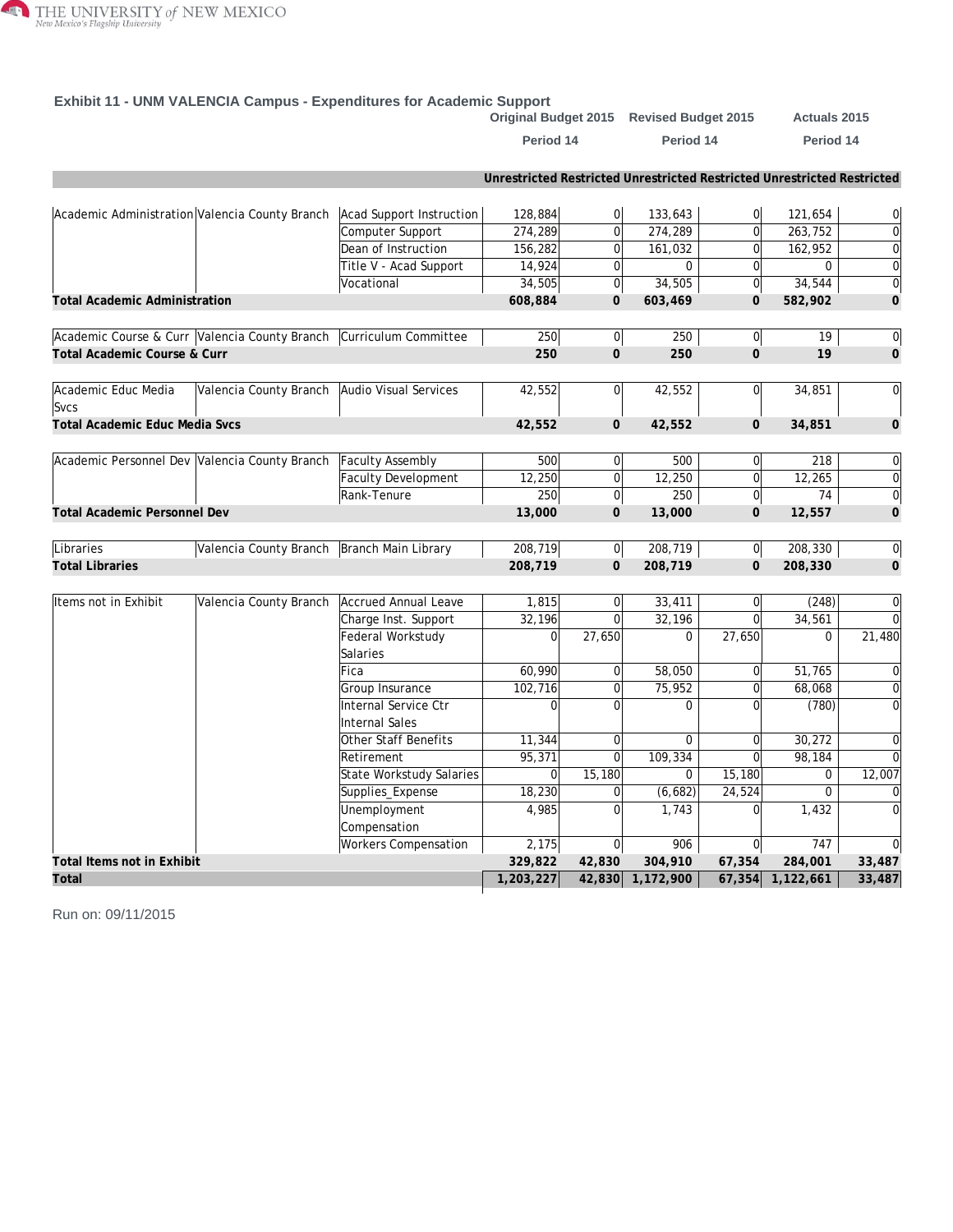

|                                 |                              |                                                 |                                    |                  | Period 14 |                |      | Period 14      |                 |      | Period 14                                                                                       |                     |
|---------------------------------|------------------------------|-------------------------------------------------|------------------------------------|------------------|-----------|----------------|------|----------------|-----------------|------|-------------------------------------------------------------------------------------------------|---------------------|
|                                 |                              |                                                 |                                    |                  |           |                |      |                |                 |      | FTE Unrestricted FTE Restricted FTE Unrestricted FTE Restricted FTE Unrestricted FTE Restricted |                     |
|                                 |                              |                                                 |                                    |                  |           |                |      |                |                 |      |                                                                                                 |                     |
| Academic<br>Administrati<br>lon | Valencia<br>County<br>Branch | Acad<br>Support<br>Instruction<br><b>BU 427</b> | Administra<br>tive<br>Professional | .50 <sub>1</sub> | 30,869    | $\overline{0}$ | .50  | 33,127         | 0               | .50  | 33,128                                                                                          | $\overline{0}$      |
|                                 |                              |                                                 | Faculty<br>Salaries                |                  | 0         | $\overline{0}$ | .11  | $\overline{0}$ | $\overline{0}$  |      | $\overline{0}$                                                                                  | $\mathbf 0$         |
|                                 |                              |                                                 | Federal<br>Workstudy<br>Salaries   |                  | 0         | $\overline{0}$ | .27  | $\overline{0}$ | 0               | .28  | 4,435                                                                                           | $\mathbf 0$         |
|                                 |                              |                                                 | State<br>Workstudy<br>Salaries     |                  | 0         | $\overline{0}$ | .03  | $\overline{0}$ | $\mathbf 0$     | .05  | 756                                                                                             | 0                   |
|                                 |                              |                                                 | Student<br>Salaries                | .42              | 5,560     | $\overline{0}$ |      | 8,060          | $\vert 0 \vert$ | .04  | 690                                                                                             | $\overline{0}$      |
|                                 |                              |                                                 | Support<br>Staff Salary            | 3.00             | 89,391    | $\overline{0}$ | 2.42 | 89,391         | 0               | 2.51 | 80,114                                                                                          | $\mathbf 0$         |
|                                 |                              | Acad<br>Support<br>Instruction<br>-BU 427       | Supplies_E<br>xpense               |                  | 2,934     | $\overline{0}$ |      | 2,935          | 0               |      | 2,438                                                                                           | $\overline{0}$      |
|                                 |                              |                                                 | Travel                             |                  | 130       | $\overline{0}$ |      | 130            | 0               |      | 92                                                                                              | $\overline{0}$      |
| Total 427                       |                              |                                                 |                                    | 3.92             | 128,884   | $\circ$        | 3.33 | 133,643        | 0               | 3.38 | 121,654                                                                                         | $\mathsf{O}\xspace$ |
|                                 |                              | Dean of<br>Instruction<br>-BU 508               | Administra<br>tive<br>Professional | 1.00             | 51,946    | $\overline{0}$ | 1.00 | 51,946         | 0               | 1.00 | 51,946                                                                                          | $\overline{0}$      |
|                                 |                              |                                                 | Faculty<br>Salaries                | 2.00             | 95,275    | $\overline{0}$ | .99  | 95,275         | 0               | 1.00 | 97,492                                                                                          | $\mathbf 0$         |
|                                 |                              | Dean of<br>Instruction<br>-BU 508               | Supplies_E<br>xpense               |                  | 6,666     | $\overline{0}$ |      | 6,666          | $\mathbf 0$     |      | 7,390                                                                                           | $\mathbf 0$         |
|                                 |                              |                                                 | Travel                             |                  | 2,395     | $\overline{0}$ |      | 4,895          | $\overline{0}$  |      | 3,873                                                                                           | $\mathbf 0$         |
|                                 |                              |                                                 | Travel-Rec<br>ruiting              |                  | 0         | $\overline{0}$ |      | 2,250          | $\overline{0}$  |      | 2,250                                                                                           | $\mathbf 0$         |
| Total 508                       |                              |                                                 |                                    | 3.00             | 156,282   | $\overline{0}$ | 1.99 | 161,032        | 0               | 2.00 | 162,952                                                                                         | $\mathsf{O}\xspace$ |
|                                 |                              | Vocational<br><b>BU 509</b>                     | Support<br>Staff Salary            | 1.00             | 34,505    | $\mathbf 0$    | .96  | 34,505         | $\mathbf 0$     | 1.00 | 34,544                                                                                          | $\overline{0}$      |
| Total 509                       |                              |                                                 |                                    | 1.00             | 34,505    | 0              | .96  | 34,505         | 0               | 1.00 | 34,544                                                                                          | 0                   |
|                                 |                              | Computer<br>Support<br>-BU 510                  | Administra<br>tive<br>Professional | 2.00             | 117,094   | $\overline{0}$ | 2.00 | 117,094        | $\overline{0}$  | 2.00 | 117,094                                                                                         | $\overline{0}$      |
|                                 |                              |                                                 | Federal<br>Workstudy<br>Salaries   |                  | 0         | 0              | .14  | 0              | $\circ$         | .15  | 2,214                                                                                           | $\overline{0}$      |
|                                 |                              |                                                 | Student<br>Salaries                | .38              | 5,000     | $\overline{0}$ | .04  | 5,000          | 0               | .03  | 716                                                                                             | $\overline{0}$      |

#### **Exhibit 11a - UNM VALENCIA Campus - Detail of Expenditures for Academic Support Original Budget 2015 Revised Budget 2015 Actuals 2015**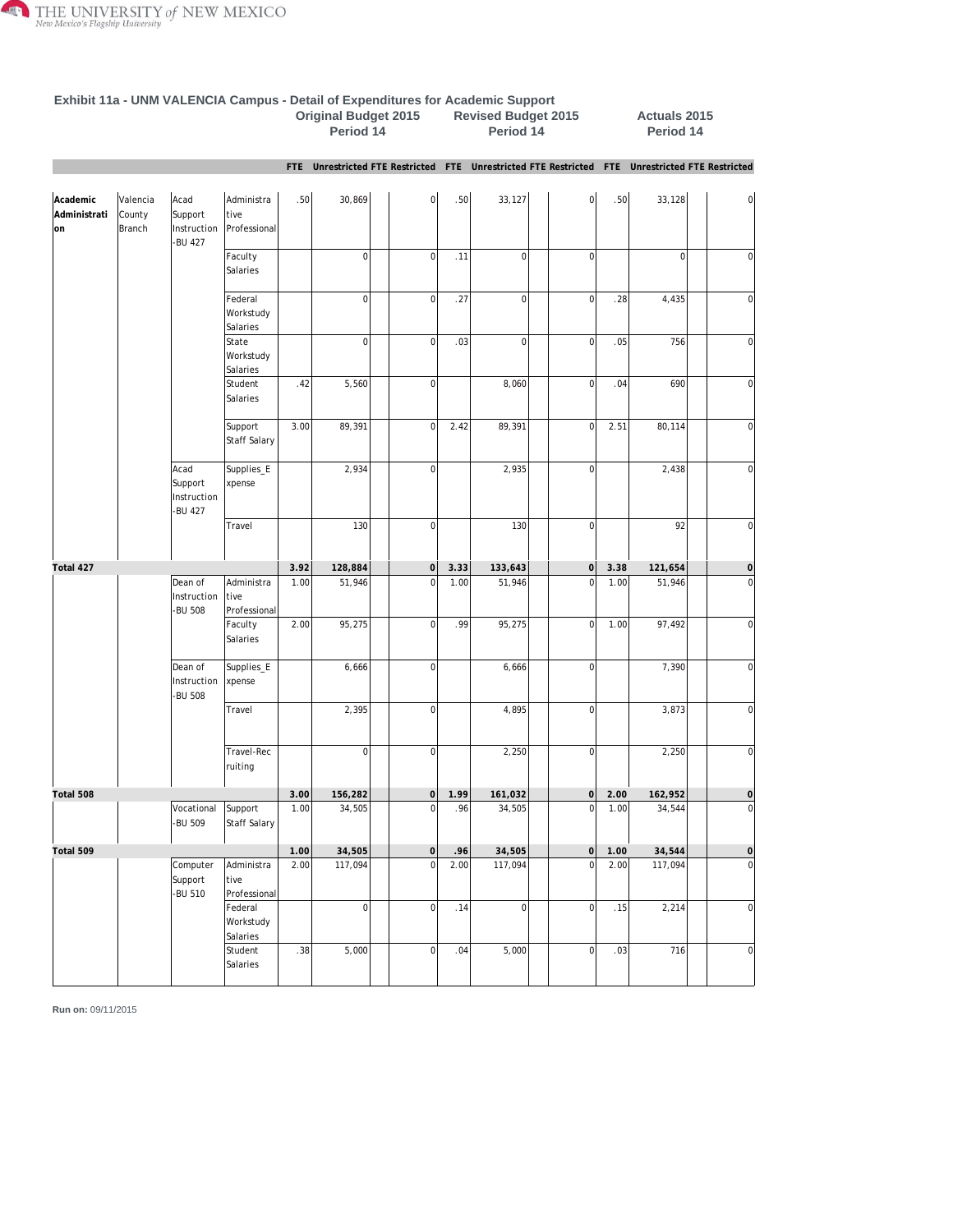

|                                           |                              |                                         |                              |            | Period 14                   |                |             | Period 14                   |                |            | Period 14                   |                |
|-------------------------------------------|------------------------------|-----------------------------------------|------------------------------|------------|-----------------------------|----------------|-------------|-----------------------------|----------------|------------|-----------------------------|----------------|
|                                           |                              |                                         |                              | <b>FTE</b> | Unrestricted FTE Restricted |                | FTE         | Unrestricted FTE Restricted |                | <b>FTE</b> | Unrestricted FTE Restricted |                |
| Academic<br>Administrati<br><sub>on</sub> | Valencia<br>County<br>Branch | Computer<br>Support<br><b>BU 510</b>    | Technician<br>Salary         | 4.00       | 126,586                     | $\overline{0}$ | 3.86        | 126,586                     | $\Omega$       | 4.00       | 126,699                     | $\Omega$       |
|                                           |                              | Computer<br>Support<br>-BU 510          | Equipment                    |            | 4,430                       | $\overline{0}$ |             | 4,430                       | $\mathbf 0$    |            | 354                         | $\Omega$       |
|                                           |                              |                                         | Supplies_E<br>xpense         |            | 20,729                      | $\mathbf{0}$   |             | 20,729                      | $\overline{0}$ |            | 14,037                      | $\Omega$       |
|                                           |                              |                                         | Travel                       |            | 450                         | $\Omega$       |             | 450                         | $\Omega$       |            | 2,637                       | $\Omega$       |
| Total 510                                 |                              |                                         |                              | 6.38       | 274,289                     | $\Omega$       | 6.04        | 274,289                     | $\Omega$       | 6.18       | 263,752                     | $\circ$        |
|                                           |                              | Title V -<br>Acad<br>Support<br>-BU 511 | Technician<br>Salary         | .50        | 14,924                      | $\Omega$       |             | $\Omega$                    | $\sqrt{ }$     |            | $\Omega$                    | 0              |
| Total 511                                 |                              |                                         |                              | .50        | 14,924                      | $\Omega$       |             | $\mathbf{O}$                | $\Omega$       |            | $\mathbf 0$                 | $\circ$        |
| <b>Total Academic Administration</b>      |                              |                                         |                              | 14.80      | 608,884                     |                | $0$   12.32 | 603,469                     | $\overline{0}$ | 12.56      | 582,902                     | $\overline{0}$ |
| Academic<br>Course & Curr County          | Valencia<br>Branch           | Curriculum<br>Committee<br>-BU 515      | Supplies_E<br>xpense         |            | 250                         | $\mathbf{0}$   |             | 250                         | $\mathbf 0$    |            | 19                          | 0              |
| Total 515                                 |                              |                                         |                              |            | 250                         | 0              |             | 250                         | $\circ$        |            | 19                          | $\circ$        |
| Total Academic Course & Curr              |                              |                                         |                              |            | 250                         | $\overline{0}$ |             | 250                         | 0              |            | 19                          | $\overline{0}$ |
| Academic<br>Educ Media<br><b>Svcs</b>     | Valencia<br>County<br>Branch | Audio<br>Visual<br>Services<br>-BU 516  | Technician<br>Salary         | 1.00       | 38,461                      | $\mathbf{0}$   | .91         | 38,461                      | $\Omega$       | .96        | 33,519                      | 0              |
|                                           |                              | Audio<br>Visual<br>Services<br>-BU 516  | Supplies_E<br>xpense         |            | 4,091                       | $\mathbf{0}$   |             | 4,091                       | $\overline{0}$ |            | 1,332                       | 0              |
| Total 516                                 |                              |                                         |                              | 1.00       | 42,552                      | $\Omega$       | .91         | 42,552                      | $\Omega$       | .96        | 34,851                      | $\circ$        |
| Total Academic Educ Media Svcs            |                              |                                         |                              | 1.00       | 42,552                      | $\overline{0}$ | .91         | 42,552                      | $\overline{0}$ | .96        | 34,851                      | $\Omega$       |
| Academic<br>Personnel<br>Dev              | Valencia<br>County<br>Branch | Faculty<br>Developme<br>nt<br>-BU 514   | Student<br>Awards<br>and Aid |            | 2,000                       | $\Omega$       |             | 2,000                       | $\overline{0}$ |            | $\overline{0}$              | $\Omega$       |
|                                           |                              |                                         | Supplies_E<br>xpense         |            | 4,250                       | $\Omega$       |             | 4,250                       | $\overline{0}$ |            | 7,225                       | $\Omega$       |
|                                           |                              |                                         | Travel                       |            | 6,000                       | $\Omega$       |             | 6,000                       | $\mathbf 0$    |            | 5,040                       | $\Omega$       |

**Total 514 12,250 0 12,250 0 12,265 0**

Rank-Tenu |Supplies\_E | | [250](/ibi_apps/WFServlet.ibfs?IBIF_webapp=/ibi_apps&IBIC_server=EDASERVE&IBIWF_msgviewer=OFF&IBIAPP_app=f_finance%20f_finance_shared%20f_accounts_receivable%20f_finance_freeze%20hr_finance%20student_shared%20f_upload_data%20baseapp&WF_STYLE=IBFS:/FILE/IBI_HTML_DIR/javaassist/intl/EN/combine_templates/ENSilver_Medium1%2Esty&&IBIMR_drill=IBFS,RUNFEX,IBIF_ex,true&IBIF_ex=/WFC/Repository/Finance_Domain/FEX/FMRSTRA_DrillDown_Report_Processor_Grp2%2Efex&CLICKED_ON=&WFFMT=PDF&Campus=VALENCIA&Exhibits=11a&PROGRAM=P11%25&BUD_CAT=Academic%20Personnel%20Dev&ORG_DESC=Valencia%20County%20Branch&BUD_CODE=544&BUD_DESC=Rank-Tenure&ACCT_DESC1=Other%20Expense&ACCT_DESC3=Supplies_Expense&Column=6&Fisc_Yr1=2015&Fisc_Yr2=2015&Fisc_Yr3=2015&Fisc_Pr1=14&Fisc_Pr2=14&Fisc_Pr3=14&Phase1=ORIGNL&Phase2=REVISE&Phase3=ACTUAL&unrestricted=06&restricted=16&db_in_use=ODSP) | | 0| | 250 | | 0| | [1](/ibi_apps/WFServlet.ibfs?IBIF_webapp=/ibi_apps&IBIC_server=EDASERVE&IBIWF_msgviewer=OFF&IBIAPP_app=f_finance%20f_finance_shared%20f_accounts_receivable%20f_finance_freeze%20hr_finance%20student_shared%20f_upload_data%20baseapp&WF_STYLE=IBFS:/FILE/IBI_HTML_DIR/javaassist/intl/EN/combine_templates/ENSilver_Medium1%2Esty&&IBIMR_drill=IBFS,RUNFEX,IBIF_ex,true&IBIF_ex=/WFC/Repository/Finance_Domain/FEX/FMRSTRA_DrillDown_Report_Processor_Grp2%2Efex&CLICKED_ON=&WFFMT=PDF&Campus=VALENCIA&Exhibits=11a&PROGRAM=P11%25&BUD_CAT=Academic%20Personnel%20Dev&ORG_DESC=Valencia%20County%20Branch&BUD_CODE=544&BUD_DESC=Rank-Tenure&ACCT_DESC1=Other%20Expense&ACCT_DESC3=Supplies_Expense&Column=10&Fisc_Yr1=2015&Fisc_Yr2=2015&Fisc_Yr3=2015&Fisc_Pr1=14&Fisc_Pr2=14&Fisc_Pr3=14&Phase1=ORIGNL&Phase2=REVISE&Phase3=ACTUAL&unrestricted=06&restricted=16&db_in_use=ODSP) | 0

Travel | | 0 | 0 | 0 | 0 | [73](/ibi_apps/WFServlet.ibfs?IBIF_webapp=/ibi_apps&IBIC_server=EDASERVE&IBIWF_msgviewer=OFF&IBIAPP_app=f_finance%20f_finance_shared%20f_accounts_receivable%20f_finance_freeze%20hr_finance%20student_shared%20f_upload_data%20baseapp&WF_STYLE=IBFS:/FILE/IBI_HTML_DIR/javaassist/intl/EN/combine_templates/ENSilver_Medium1%2Esty&&IBIMR_drill=IBFS,RUNFEX,IBIF_ex,true&IBIF_ex=/WFC/Repository/Finance_Domain/FEX/FMRSTRA_DrillDown_Report_Processor_Grp2%2Efex&CLICKED_ON=&WFFMT=PDF&Campus=VALENCIA&Exhibits=11a&PROGRAM=P11%25&BUD_CAT=Academic%20Personnel%20Dev&ORG_DESC=Valencia%20County%20Branch&BUD_CODE=544&BUD_DESC=Rank-Tenure&ACCT_DESC1=Other%20Expense&ACCT_DESC3=Travel&Column=10&Fisc_Yr1=2015&Fisc_Yr2=2015&Fisc_Yr3=2015&Fisc_Pr1=14&Fisc_Pr2=14&Fisc_Pr3=14&Phase1=ORIGNL&Phase2=REVISE&Phase3=ACTUAL&unrestricted=06&restricted=16&db_in_use=ODSP) | 0

#### **Exhibit 11a - UNM VALENCIA Campus - Detail of Expenditures for Academic Support Original Budget 2015 Revised Budget 2015 Actuals 2015**

**Total 544 250 0 250 0 74 0**

**Run on:** 09/11/2015

re xpense -BU 544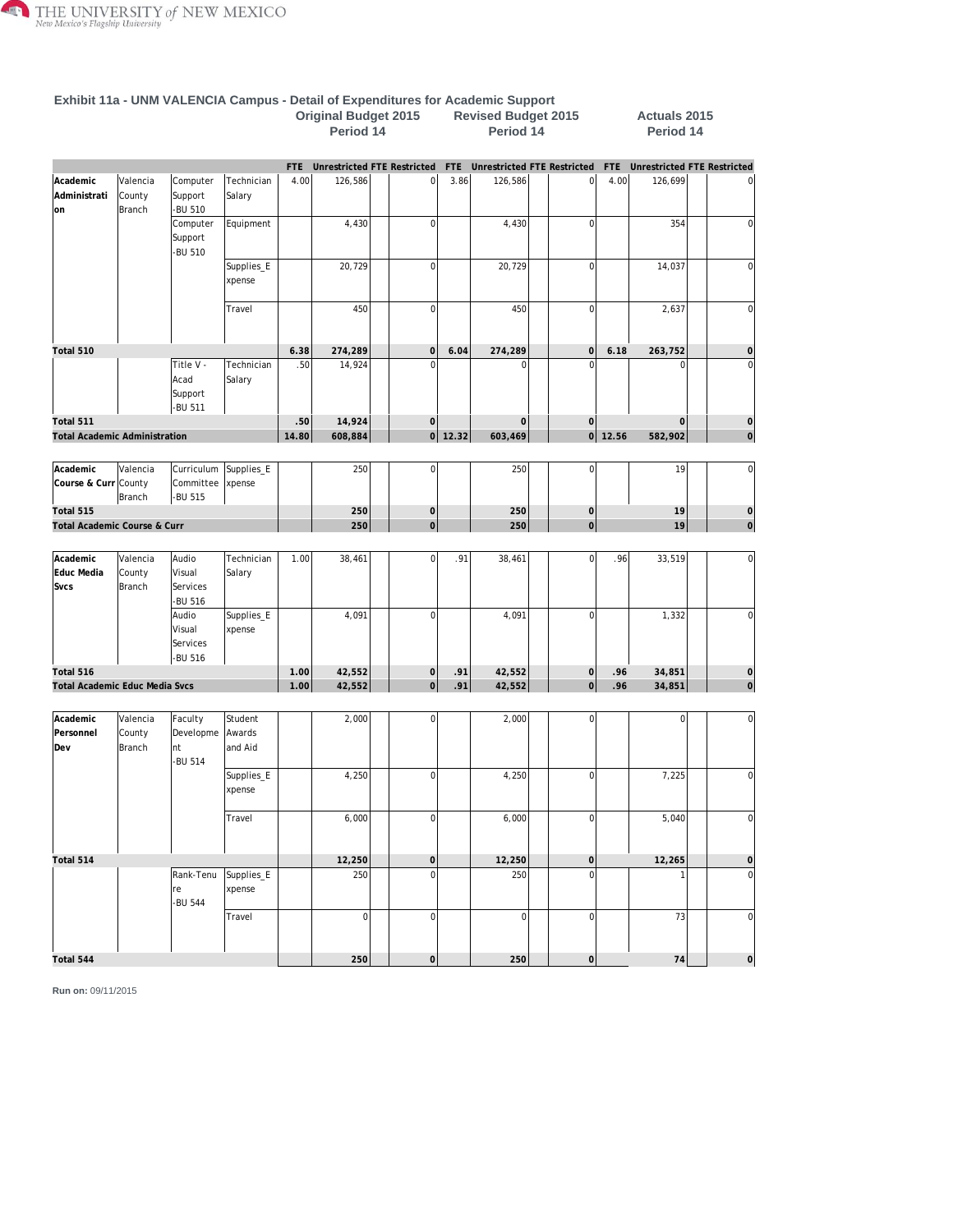

|                              |                                     |                                      |                                  | Original Budget 2015<br>Period 14 |                                 |                | <b>Revised Budget 2015</b><br>Period 14 |                                 |                | Actuals 2015<br>Period 14 |                                    |                |
|------------------------------|-------------------------------------|--------------------------------------|----------------------------------|-----------------------------------|---------------------------------|----------------|-----------------------------------------|---------------------------------|----------------|---------------------------|------------------------------------|----------------|
|                              |                                     |                                      |                                  |                                   | FTE Unrestricted FTE Restricted |                |                                         | FTE Unrestricted FTE Restricted |                | FTE                       | <b>Unrestricted FTE Restricted</b> |                |
| Academic<br>Personnel<br>Dev | Valencia<br>County<br>Branch        | Faculty<br>Assembly<br>-BU 545       | Supplies_E<br>xpense             |                                   | 400                             | $\overline{0}$ |                                         | 400                             | $\mathbf 0$    |                           | 11                                 | $\mathbf 0$    |
|                              |                                     |                                      | Travel                           |                                   | 100                             | $\overline{0}$ |                                         | 100                             | $\overline{0}$ |                           | 208                                | $\mathbf 0$    |
| Total 545                    |                                     |                                      |                                  |                                   | 500                             | 0              |                                         | 500                             | $\circ$        |                           | 218                                | $\mathbf 0$    |
|                              | <b>Total Academic Personnel Dev</b> |                                      |                                  |                                   | 13,000                          | $\overline{0}$ |                                         | 13,000                          | $\overline{0}$ |                           | 12,557                             | $\circ$        |
|                              |                                     |                                      |                                  |                                   |                                 |                |                                         |                                 |                |                           |                                    |                |
| Libraries                    | Valencia<br>County<br>Branch        | Branch<br>Main<br>Library<br>-BU 424 | Faculty<br>Salaries              | 2.00                              | 103,010                         | $\Omega$       | 2.00                                    | 103,010                         | $\Omega$       | 2.00                      | 103,009                            | $\overline{0}$ |
|                              |                                     |                                      | Federal<br>Workstudy<br>Salaries | .05                               | 3,509                           | 0              | .11                                     | 3,509                           | $\overline{0}$ | .15                       | 2,557                              | $\mathbf 0$    |
|                              |                                     |                                      | State<br>Workstudy<br>Salaries   | .04                               | 2,776                           | $\overline{0}$ | .29                                     | 2,776                           | $\Omega$       | .28                       | 4,390                              | $\mathbf 0$    |
|                              |                                     |                                      | Student<br>Salaries              |                                   | $\overline{0}$                  | $\overline{0}$ | .20                                     | $\overline{0}$                  | $\mathbf 0$    | .22                       | 3,431                              | $\mathbf 0$    |
|                              |                                     |                                      | Technician<br>Salary             | 1.00                              | 29,123                          | $\overline{0}$ | .97                                     | 29,123                          | $\overline{0}$ | 1.00                      | 28,812                             | $\overline{0}$ |
|                              |                                     | Branch<br>Main<br>Library<br>-BU 424 | Equipment                        |                                   | $\Omega$                        | $\overline{0}$ |                                         | $\overline{0}$                  | $\Omega$       |                           | 4,267                              | $\mathbf 0$    |
|                              |                                     |                                      | Library<br>Acquisition           |                                   | 36,200                          | $\overline{0}$ |                                         | 36,200                          | $\mathbf 0$    |                           | 22,872                             | $\mathbf 0$    |
|                              |                                     |                                      | Supplies_E<br>xpense             |                                   | 33,901                          | $\overline{0}$ |                                         | 33,901                          | $\overline{0}$ |                           | 38,518                             | $\mathbf 0$    |
|                              |                                     |                                      | Travel                           |                                   | 200                             | $\overline{0}$ |                                         | 200                             | $\overline{0}$ |                           | 475                                | $\mathbf 0$    |
| Total 424                    |                                     |                                      |                                  | 3.09                              | 208,719                         | 0              | 3.57                                    | 208,719                         | $\circ$        | 3.65                      | 208,330                            | $\mathbf 0$    |
| <b>Total Libraries</b>       |                                     |                                      |                                  | 3.09                              | 208,719                         | 0              | 3.57                                    | 208,719                         | 0              | 3.65                      | 208,330                            | $\circ$        |
|                              | Grand Total Exhibit 11a             |                                      |                                  | 18.89                             | 873,405                         |                | 0 16.80                                 | 867,990                         |                | 0 17.17                   | 838,660                            | $\mathbf 0$    |

#### **Exhibit 11a - UNM VALENCIA Campus - Detail of Expenditures for Academic Support Original Budget 2015 Revised Budget 2015 Actuals 2015**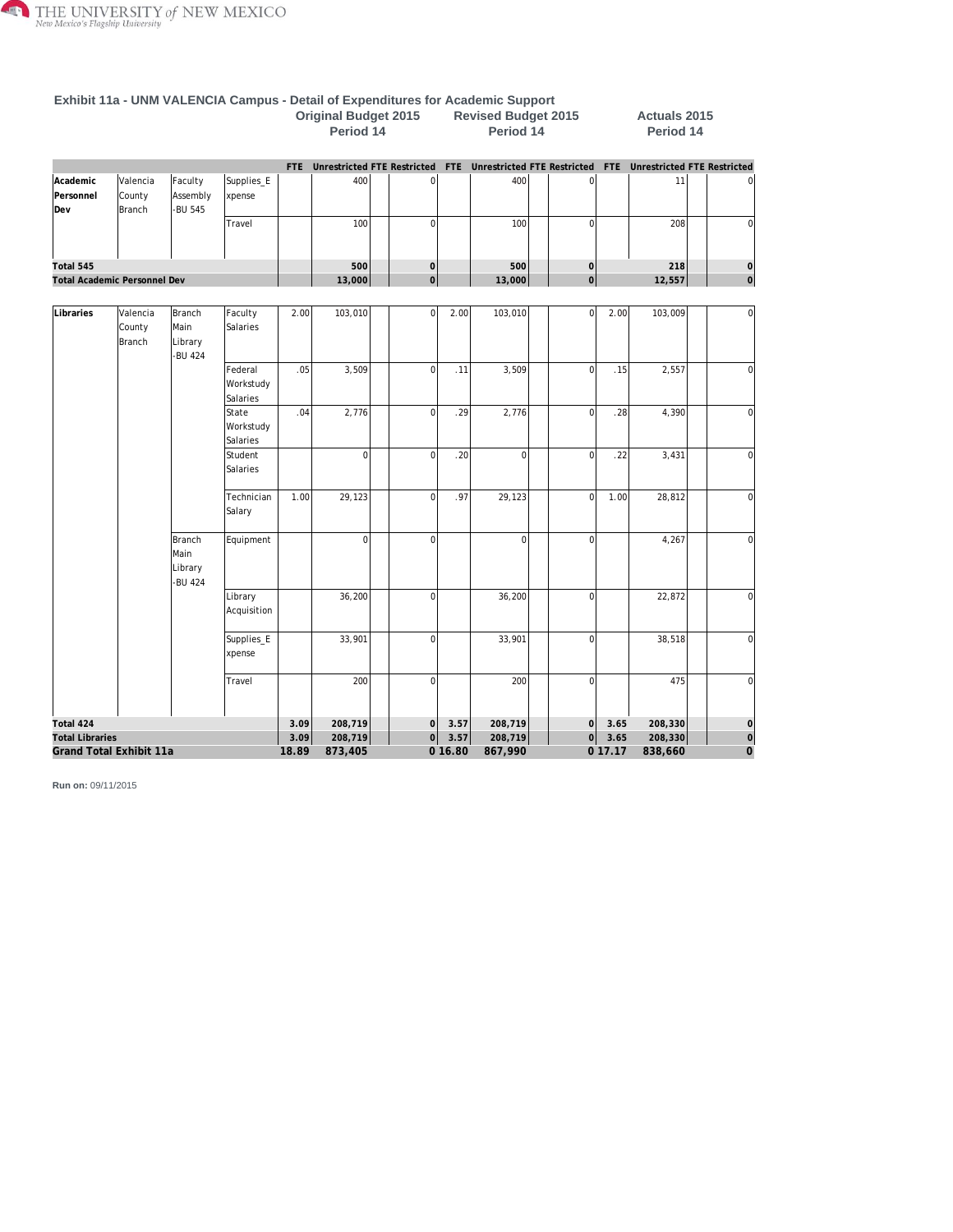

#### **Exhibit 12 - UNM VALENCIA Campus - Expenditures for Student Services**

|                                           |                                                                      |                                                |                                                                         |                    | Original Budget 2015 Revised Budget 2015 |                          | <b>Actuals 2015</b> |                     |
|-------------------------------------------|----------------------------------------------------------------------|------------------------------------------------|-------------------------------------------------------------------------|--------------------|------------------------------------------|--------------------------|---------------------|---------------------|
|                                           |                                                                      |                                                | Period 14                                                               |                    | Period 14                                |                          | Period 14           |                     |
|                                           |                                                                      |                                                | Unrestricted Restricted Unrestricted Restricted Unrestricted Restricted |                    |                                          |                          |                     |                     |
| Counsel & Career<br>Guidance              |                                                                      | Valencia County Branch Counsel/Career Services | 10,800                                                                  | $\Omega$           | 10,800                                   | 0                        | 6,869               | 0                   |
|                                           |                                                                      | <b>Testing Center</b>                          | 6,750                                                                   | <sup>0</sup>       | 6,750                                    | $\overline{0}$           | 2,081               | $\overline{0}$      |
|                                           |                                                                      | Title V - Student<br>Services                  | 33,311                                                                  | 0l                 | 11,496                                   | $\overline{0}$           | $\mathbf 0$         | 0                   |
| Total Counsel & Career Guidance           |                                                                      |                                                | 50,861                                                                  | $\Omega$           | 29,046                                   | $\Omega$                 | 8,950               | 0                   |
| <b>Financial Aid</b><br>Administration    | Valencia County Branch                                               | Financial Aids<br>Office/Veterans Affairs      | 107,179                                                                 | 0                  | 107,179                                  | 0                        | 97,238              | 0                   |
| <b>Total Financial Aid Administration</b> |                                                                      |                                                | 107,179                                                                 | $\overline{O}$     | 107,179                                  | $\overline{O}$           | 97,238              | $\mathsf{O}\xspace$ |
| Student Admin &<br>Records                | Valencia County Branch                                               | Admissions/Registrar                           | 141,759                                                                 | 0l                 | 148,764                                  | $\overline{0}$           | 143,884             | $\overline{0}$      |
|                                           |                                                                      | Recruitment-Retention                          | 136,885                                                                 | $\Omega$           | 136,885                                  | 0                        | 130,203             | 0                   |
|                                           |                                                                      | Scholarships - Other                           | 1,100                                                                   | $\Omega$           | 1,100                                    | $\overline{0}$           | 949                 | $\overline{0}$      |
| Total Student Admin & Records             |                                                                      |                                                | 279,744                                                                 | $\Omega$           | 286,749                                  | $\Omega$                 | 275,037             | $\mathbf 0$         |
|                                           | Student Services Admin Valencia County Branch Student Services Admin |                                                | 390,070                                                                 | <sub>0</sub>       | 363,367                                  | $\overline{0}$           | 345,820             | $\overline{0}$      |
| <b>Total Student Services Admin</b>       |                                                                      |                                                | 390,070                                                                 | $\overline{0}$     | 363,367                                  | $\overline{O}$           | 345,820             | $\mathbf{O}$        |
| Items not in Exhibit                      | Valencia County Branch                                               | Accrued Annual Leave                           | 6,224                                                                   | 0l                 | $\vert$                                  | $\overline{0}$           | 4,598               | 0                   |
|                                           |                                                                      | Charge Inst. Support                           | 96,586                                                                  | $\Omega$           | 96,586                                   | $\Omega$                 | 103,684             | $\Omega$            |
|                                           |                                                                      | Federal Workstudy<br>Salaries                  | $\Omega$                                                                | 20,755             | $\overline{0}$                           | 20,755                   | $\mathbf 0$         | 33,681              |
|                                           |                                                                      | Fica                                           | 49,642                                                                  | $\overline{0}$     | 46,868                                   | $\overline{0}$           | 41,002              | 0                   |
|                                           |                                                                      | Group Insurance                                | 78,700                                                                  | $\Omega$           | 66,304                                   | $\Omega$                 | 59,036              | 0                   |
|                                           |                                                                      | Internal Service Ctr<br><b>Internal Sales</b>  | $\Omega$                                                                | $\Omega$           | $\Omega$                                 | $\Omega$                 | (2, 340)            | $\overline{0}$      |
|                                           |                                                                      | Other Staff Benefits                           | 25,397                                                                  | $\Omega$           | 26,789                                   | $\Omega$                 | 23,575              | $\overline{0}$      |
|                                           |                                                                      | Retirement                                     | 83,420                                                                  | $\overline{0}$     | 86,221                                   | $\overline{0}$           | 75,865              | $\Omega$            |
|                                           |                                                                      | <b>State Workstudy Salaries</b>                | 0                                                                       | 28,275             | 0                                        | 28,275                   | $\mathbf 0$         | 11,161              |
|                                           |                                                                      | Supplies_Expense                               | 66,130                                                                  | $\Omega$           | 38,760                                   | 29,865                   | $\Omega$            | $\overline{0}$      |
|                                           |                                                                      | Unemployment                                   | 3,846                                                                   | $\Omega$           | 1,368                                    | $\Omega$                 | 1,114               | $\Omega$            |
|                                           |                                                                      | Compensation                                   |                                                                         |                    |                                          |                          |                     | $\Omega$            |
| Total Items not in Exhibit                |                                                                      | <b>Workers Compensation</b>                    | 1,593<br>411,538                                                        | $\Omega$<br>49,030 | 712<br>363,608                           | $\overline{0}$<br>78,895 | 580<br>307,114      | 44,842              |
| Total                                     |                                                                      |                                                | 1,239,392                                                               | 49,030             | 1,149,949                                | 78,895                   | 1,034,158           | 44,842              |
|                                           |                                                                      |                                                |                                                                         |                    |                                          |                          |                     |                     |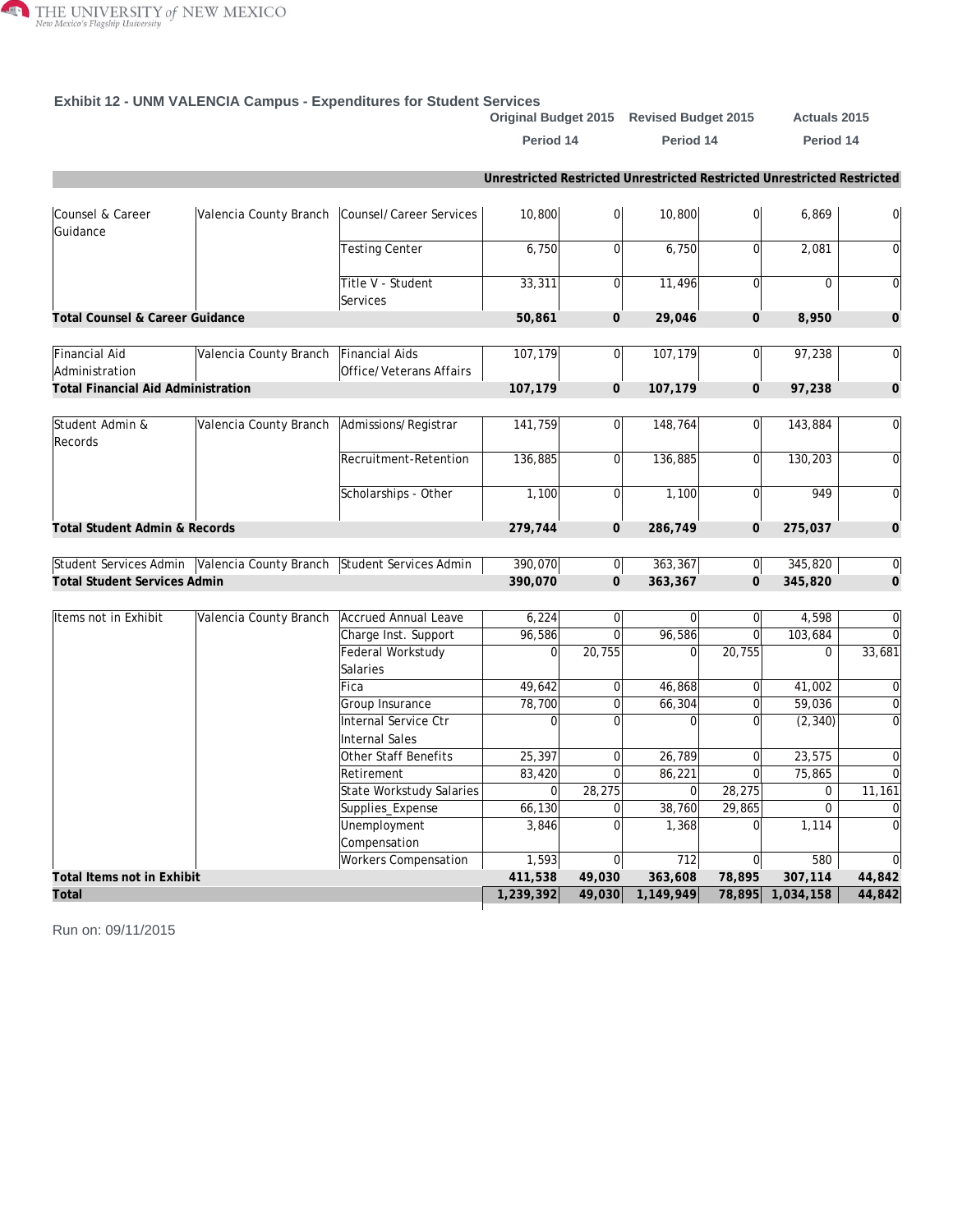

**Exhibit 12a - UNM VALENCIA Campus - Detail of Expenditures for Student Services**

|                                      |                              |                                             |                                    | <b>Original Budget 2015</b><br>Period 14 |                |  |                | <b>Revised Budget 2015</b><br>Period 14 |             |                     | <b>Actuals 2015</b><br>Period 14 |                |                                                                                             |
|--------------------------------------|------------------------------|---------------------------------------------|------------------------------------|------------------------------------------|----------------|--|----------------|-----------------------------------------|-------------|---------------------|----------------------------------|----------------|---------------------------------------------------------------------------------------------|
|                                      |                              |                                             |                                    | FTE                                      |                |  |                |                                         |             |                     |                                  |                | Unrestricted FTE Restricted FTE Unrestricted FTE Restricted FTE Unrestricted FTE Restricted |
| Counsel &<br>Career<br>Guidance      | Valencia<br>County<br>Branch | Testing<br>Center<br><b>BU 380</b>          | Federal<br>Workstudy<br>Salaries   |                                          | $\overline{0}$ |  | $\overline{0}$ | .13                                     | $\mathbf 0$ | $\overline{0}$      | .13                              | 2,070          | 0                                                                                           |
|                                      |                              |                                             | State<br>Workstudy<br>Salaries     | .08                                      | 5,350          |  | 0              |                                         | 5,350       | $\mathbf 0$         |                                  | $\overline{0}$ | $\vert$                                                                                     |
|                                      |                              | Testing<br>Center<br>-BU 380                | Supplies_E<br>xpense               |                                          | 1,400          |  | 0              |                                         | 1,400       | $\mathbf 0$         |                                  | 11             | $\mathbf 0$                                                                                 |
| Total 380                            |                              |                                             |                                    | .08                                      | 6,750          |  | 0              | .13                                     | 6,750       | $\mathsf{O}\xspace$ | .13                              | 2,081          | $\mathsf{O}\xspace$                                                                         |
|                                      |                              | Counsel/C<br>areer<br>Services<br>-BU 431   | Federal<br>Workstudy<br>Salaries   | .02                                      | 1,320          |  | $\overline{0}$ |                                         | 1,320       | $\mathbf 0$         |                                  | $\mathbf 0$    | $\bf 0$                                                                                     |
|                                      |                              |                                             | State<br>Workstudy<br>Salaries     | .02                                      | 1,099          |  | 0              |                                         | 1,099       | $\boldsymbol{0}$    |                                  | 0              | $\overline{0}$                                                                              |
|                                      |                              |                                             | Student<br>Salaries                | .08                                      | 1,016          |  | 0              |                                         | 1,016       | $\mathbf 0$         |                                  | 0              | $\vert$                                                                                     |
|                                      |                              | Counsel/C<br>areer<br>Services<br>-BU 431   | Equipment                          |                                          | $\overline{0}$ |  | 0              |                                         | 1,000       | $\overline{0}$      |                                  | 1,000          | $\overline{0}$                                                                              |
|                                      |                              |                                             | Supplies_E<br>xpense               |                                          | 6,415          |  | 0              |                                         | 5,415       | $\overline{0}$      |                                  | 5,869          | $\overline{0}$                                                                              |
|                                      |                              |                                             | Travel                             |                                          | 950            |  | 0              |                                         | 950         | $\overline{0}$      |                                  | $\overline{0}$ | $\overline{0}$                                                                              |
| Total 431                            |                              |                                             |                                    | .12                                      | 10,800         |  | 0              |                                         | 10,800      | $\mathsf{O}\xspace$ |                                  | 6,869          | $\overline{0}$                                                                              |
|                                      |                              | Title V -<br>Student<br>Services<br>-BU 547 | Administra<br>tive<br>Professional |                                          | $\Omega$       |  | $\overline{0}$ |                                         | (21, 815)   | $\mathbf 0$         |                                  | $\Omega$       | $\bf 0$                                                                                     |
|                                      |                              |                                             | Technician<br>Salary               | .50                                      | 33,311         |  | 0              |                                         | 33,311      | $\mathbf 0$         |                                  | $\overline{0}$ | $\mathbf 0$                                                                                 |
| Total 547                            |                              |                                             |                                    | .50                                      | 33,311         |  | 0              |                                         | 11,496      | $\mathbf 0$         |                                  | $\mathbf 0$    | $\mathsf{O}\xspace$                                                                         |
| Total Counsel & Career Guidance      |                              |                                             |                                    | .70                                      | 50,861         |  | 0              | .13                                     | 29,046      | $\overline{0}$      | .13                              | 8,950          | $\overline{0}$                                                                              |
| Financial Aid<br>Administrati<br> on | Valencia<br>County<br>Branch | Financial<br>Aids<br>Office/Vet<br>erans    | Administra<br>tive<br>Professional | 1.00                                     | 47,048         |  | $\mathbf{0}$   | 1.00                                    | 47,048      | $\mathbf 0$         | 1.00                             | 47,047         | $\overline{0}$                                                                              |
|                                      |                              | Affairs<br>-BU 173                          |                                    |                                          |                |  |                |                                         |             |                     |                                  |                |                                                                                             |
|                                      |                              |                                             | Federal<br>Workstudy<br>Salaries   | .07                                      | 4,648          |  | $\overline{0}$ | .27                                     | 4,648       | $\mathbf 0$         | .26                              | 4,110          | $\overline{0}$                                                                              |
|                                      |                              |                                             | State<br>Workstudy<br>Salaries     | .05                                      | 3,030          |  | 0              | .03                                     | 3,030       | $\overline{0}$      | .05                              | 741            | $\overline{0}$                                                                              |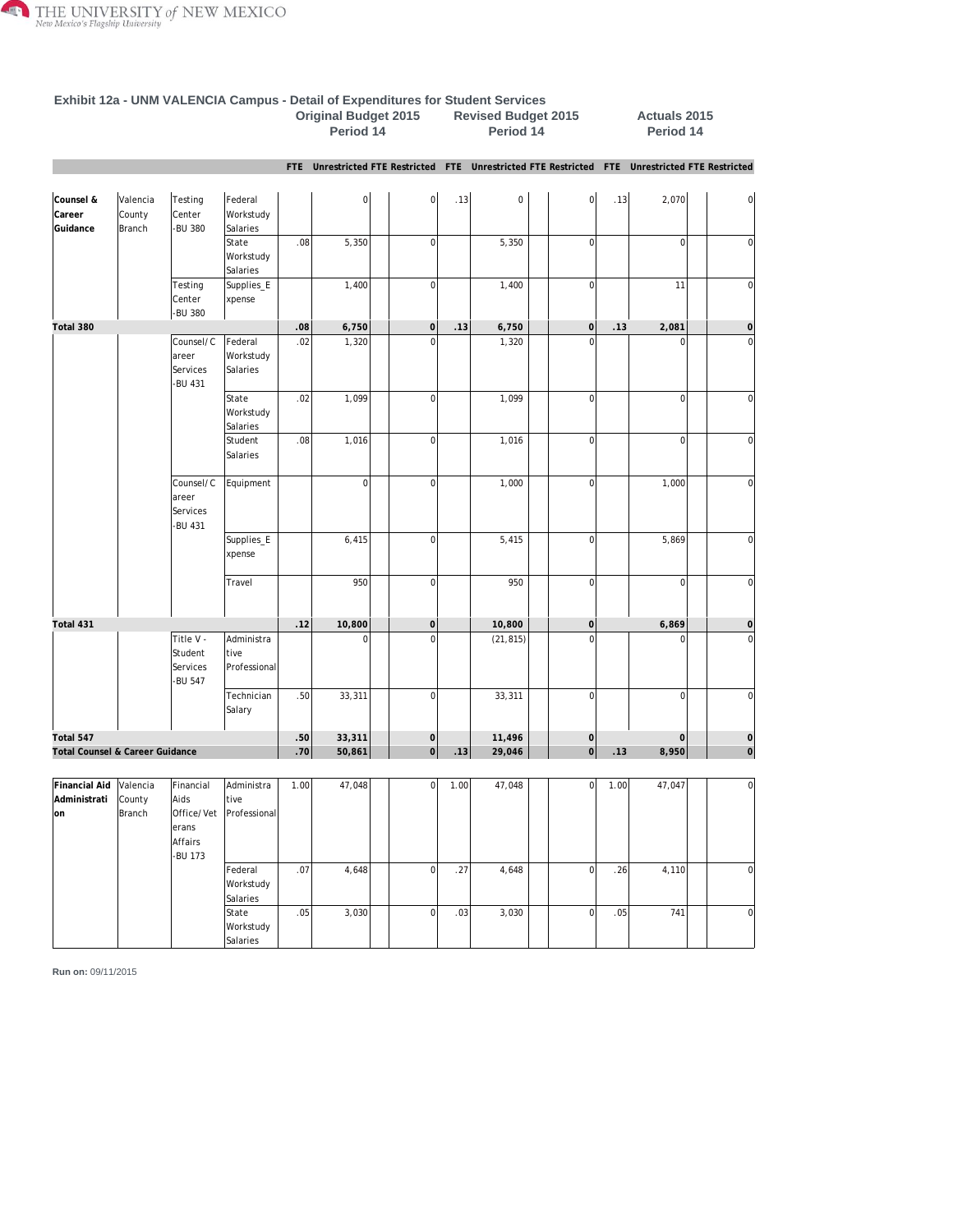

|                                      |                                     |                                                                |                                    |            | Unginai Duuget Zuib<br>Period 14 |                     |      | <b>ILEAISEA DUUYEL ZUTU</b><br>Period 14 |                |      | <b>AULUGIS ZU IJ</b><br>Period 14 |                     |
|--------------------------------------|-------------------------------------|----------------------------------------------------------------|------------------------------------|------------|----------------------------------|---------------------|------|------------------------------------------|----------------|------|-----------------------------------|---------------------|
|                                      |                                     |                                                                |                                    | <b>FTE</b> | Unrestricted FTE Restricted      |                     |      | FTE Unrestricted FTE Restricted          |                |      | FTE Unrestricted FTE Restricted   |                     |
| Financial Aid<br>Administrati<br>lon | Valencia<br>County<br>Branch        | Financial<br>Aids<br>Office/Vet<br>erans<br>Affairs<br>-BU 173 | Student<br>Salaries                | .16        | 2,104                            | 0                   |      | 2,104                                    | 0              |      | 0                                 |                     |
|                                      |                                     |                                                                | Technician<br>Salary               | 1.00       | 37,715                           | $\mathbf 0$         | .97  | 37,715                                   | $\overline{0}$ | 1.00 | 36,928                            | $\mathbf 0$         |
|                                      |                                     | Financial<br>Aids<br>Office/Vet<br>erans<br>Affairs<br>-BU 173 | Equipment                          |            | 0                                | $\mathbf 0$         |      | 1,130                                    | 0              |      | 1,130                             | $\overline{0}$      |
|                                      |                                     |                                                                | Supplies_E<br>xpense               |            | 9,384                            | $\mathbf 0$         |      | 8,254                                    | 0              |      | 5,832                             | $\mathbf 0$         |
|                                      |                                     |                                                                | Travel                             |            | 3,250                            | $\overline{0}$      |      | 3,250                                    | 0              |      | 1,449                             | $\overline{0}$      |
| Total 173                            |                                     |                                                                |                                    | 2.28       | 107,179                          | 0                   | 2.27 | 107,179                                  | 0              | 2.31 | 97,238                            | $\mathbf 0$         |
| Total Financial Aid Administration   |                                     |                                                                |                                    | 2.28       | 107,179                          | 0                   | 2.27 | 107,179                                  | $\overline{0}$ | 2.31 | 97,238                            | 0                   |
|                                      |                                     |                                                                |                                    |            |                                  |                     |      |                                          |                |      |                                   |                     |
| Student<br>Admin &<br>Records        | Valencia<br>County<br><b>Branch</b> | Admissions<br>/Registrar<br>-BU 435                            | Administra<br>tive<br>Professional | 1.00       | 46,562                           | $\vert 0 \vert$     | 1.00 | 53,567                                   | 0              | 1.00 | 49,969                            | $\overline{0}$      |
|                                      |                                     |                                                                | Federal<br>Workstudy<br>Salaries   | .05        | 3,500                            | $\mathbf 0$         | .16  | 3,500                                    | $\overline{0}$ | .19  | 2,931                             | $\mathbf 0$         |
|                                      |                                     |                                                                | State<br>Workstudy<br>Salaries     | .08        | 5,000                            | $\mathbf 0$         | .22  | 5,000                                    | $\overline{0}$ | .23  | 3,608                             | $\mathbf 0$         |
|                                      |                                     |                                                                | Student<br>Salaries                | .11        | 1,387                            | $\mathbf 0$         |      | 1,387                                    | $\overline{0}$ |      | $\overline{0}$                    | $\mathbf 0$         |
|                                      |                                     |                                                                | Support<br>Staff Salary            | 2.00       | 67,438                           | $\mathbf 0$         | 1.94 | 67,438                                   | 0              | 2.01 | 71,742                            | $\mathbf 0$         |
|                                      |                                     | Admissions<br>/Registrar<br>-BU 435                            | Equipment                          |            | 0                                | $\mathbf 0$         |      | 1,000                                    | 0              |      | 1,000                             | $\mathbf 0$         |
|                                      |                                     |                                                                | Supplies_E<br>xpense               |            | 15,672                           | $\mathbf 0$         |      | 14,672                                   | 0              |      | 12,942                            | $\bf 0$             |
|                                      |                                     |                                                                | Travel                             |            | 2,200                            | $\overline{0}$      |      | 2,200                                    | 0              |      | 1,692                             | $\overline{0}$      |
| Total 435                            |                                     |                                                                |                                    | 3.24       | 141,759                          | $\overline{0}$      | 3.32 | 148,764                                  | 0              | 3.43 | 143,884                           | $\circ$             |
|                                      |                                     | Scholarshi<br>ps - Other<br>-BU 517                            | Supplies_E<br>xpense               |            | 1,100                            | $\mathbf 0$         |      | 1,100                                    | $\mathbf 0$    |      | 949                               | $\mathbf 0$         |
| Total 517                            |                                     |                                                                |                                    |            | 1,100                            | $\mathsf{O}\xspace$ |      | 1,100                                    | $\overline{0}$ |      | 949                               | $\mathsf{O}\xspace$ |
|                                      |                                     | Recruitme<br>nt-Retenti<br>on<br>-BU 518                       | Administra<br>tive<br>Professional | .50        | 23,706                           | $\overline{0}$      | .50  | 23,706                                   | $\overline{0}$ | .50  | 23,705                            | $\mathbf 0$         |

**Exhibit 12a - UNM VALENCIA Campus - Detail of Expenditures for Student Services Original Budget 2015 Revised Budget 2015 Actuals 2015**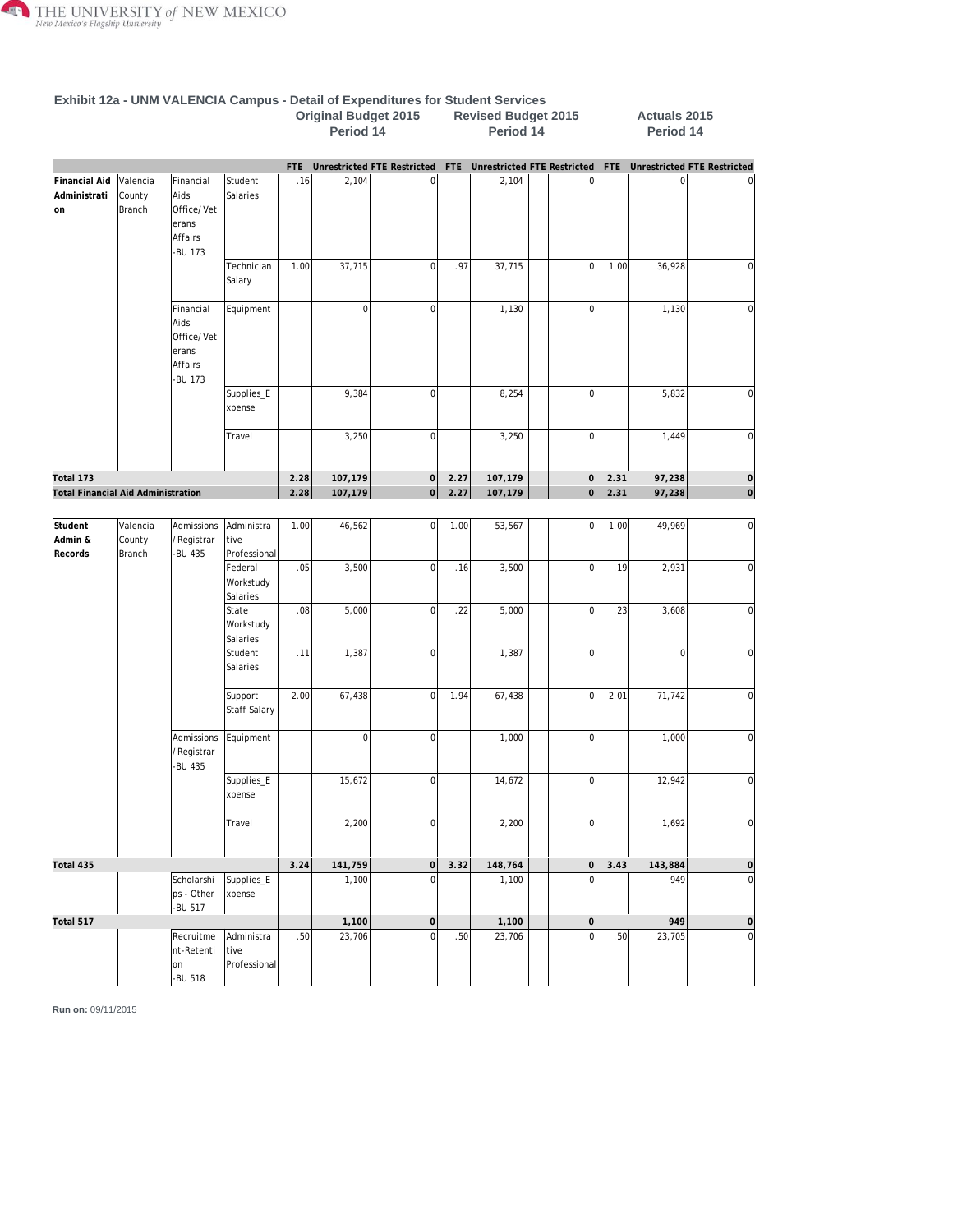

|                               |                               |                                                |                                    |         | Period 14                   |                |         | Period 14                          |                |         | Period 14   |                                    |
|-------------------------------|-------------------------------|------------------------------------------------|------------------------------------|---------|-----------------------------|----------------|---------|------------------------------------|----------------|---------|-------------|------------------------------------|
|                               |                               |                                                |                                    |         |                             |                |         |                                    |                |         |             |                                    |
|                               |                               |                                                |                                    | FTE     | Unrestricted FTE Restricted |                | FTE     | <b>Unrestricted FTE Restricted</b> |                | FTE     |             | <b>Unrestricted FTE Restricted</b> |
| Student<br>Admin &<br>Records | Valencia<br>County<br>Branch  | Recruitme<br>nt-Retenti<br>on<br><b>BU 518</b> | Supplies_E<br>xpense               |         | 110,479                     | $\overline{0}$ |         | 110,479                            | $\overline{0}$ |         | 104,169     | 0                                  |
|                               |                               |                                                | Travel                             |         | 2,700                       | $\overline{0}$ |         | 2,700                              | $\overline{0}$ |         | 2,329       | $\mathbf 0$                        |
| Total 518                     |                               |                                                |                                    | .50     | 136,885                     | $\Omega$       | .50     | 136,885                            | $\overline{0}$ | .50     | 130,203     | $\mathsf{O}\xspace$                |
|                               | Total Student Admin & Records |                                                |                                    | 3.74    | 279,744                     | $\overline{0}$ | 3.82    | 286,749                            | $\Omega$       | 3.93    | 275,037     | $\circ$                            |
|                               |                               |                                                |                                    |         |                             |                |         |                                    |                |         |             |                                    |
| Student<br>Services<br>Admin  | Valencia<br>County<br>Branch  | Student<br>Services<br>Admin<br><b>BU 430</b>  | Administra<br>tive<br>Professional | 2.00    | 124,563                     | $\overline{0}$ | 2.02    | 134,291                            | $\mathbf 0$    | 1.93    | 132,037     | $\mathbf 0$                        |
|                               |                               |                                                | Federal<br>Workstudy<br>Salaries   | .08     | 5,152                       | $\overline{0}$ | .37     | 5,152                              | $\mathbf 0$    | .34     | 5,324       | $\bf 0$                            |
|                               |                               |                                                | State<br>Workstudy<br>Salaries     | .04     | 2,312                       | $\overline{0}$ | .01     | 2,312                              | $\mathbf 0$    | .03     | 434         | $\mathbf 0$                        |
|                               |                               |                                                | Student<br>Salaries                |         | $\overline{0}$              | $\overline{0}$ |         | $\mathbf 0$                        | $\mathbf 0$    | .01     | 140         | $\mathbf 0$                        |
|                               |                               |                                                | Support<br>Staff Salary            | 2.00    | 83,367                      | $\overline{0}$ | 2.01    | 86,557                             | $\mathbf 0$    | 1.79    | 75,727      | $\mathbf 0$                        |
|                               |                               |                                                | Technician<br>Salary               | 4.00    | 148,314                     | $\overline{0}$ | 2.89    | 108,693                            | $\mathbf 0$    | 2.99    | 108,735     | $\Omega$                           |
|                               |                               | Student<br>Services<br>Admin<br>-BU 430        | Equipment                          |         | $\Omega$                    | $\overline{0}$ |         | 1,300                              | $\Omega$       |         | 4,575       | $\Omega$                           |
|                               |                               |                                                | Supplies_E<br>xpense               |         | 20,862                      | $\overline{0}$ |         | 19,562                             | $\mathbf 0$    |         | 14,408      | $\Omega$                           |
|                               |                               |                                                | Travel                             |         | 5,500                       | $\overline{0}$ |         | 5,500                              | $\mathbf 0$    |         | 4,440       | $\Omega$                           |
| Total 430                     |                               |                                                |                                    | 8.12    | 390,070                     | $\Omega$       | 7.30    | 363,367                            | $\overline{0}$ | 7.09    | 345,820     | $\mathbf 0$                        |
|                               | Total Student Services Admin  |                                                | 8.12                               | 390,070 | $\Omega$                    | 7.30           | 363,367 | 0                                  | 7.09           | 345,820 | $\mathsf O$ |                                    |
|                               | Grand Total Exhibit 12a       |                                                |                                    | 14.84   | 827,854                     |                | 013.52  | 786,341                            |                | 013.46  | 727,045     | $\mathbf 0$                        |

#### **Exhibit 12a - UNM VALENCIA Campus - Detail of Expenditures for Student Services Original Budget 2015 Revised Budget 2015 Actuals 2015**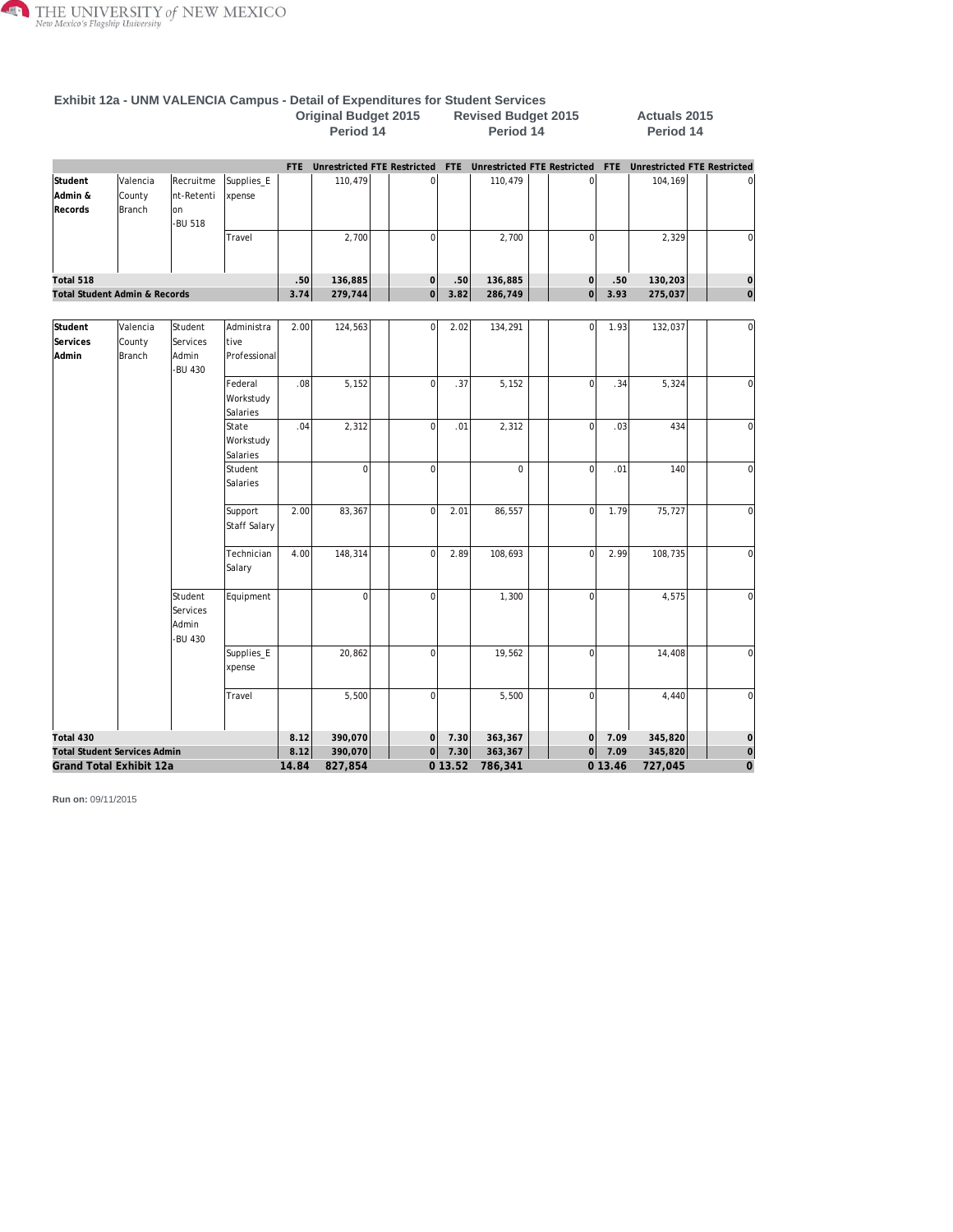

#### **Exhibit 13 - UNM VALENCIA Campus - Expenditures for Institutional Support**

| Period 14<br>Period 14<br>Unrestricted Restricted Unrestricted Restricted Unrestricted Restricted<br>600<br> 0 <br>Community Relations<br>Valencia County Branch<br>Cultural Enrichment<br> 0 <br>600<br>$\overline{0}$<br>93,758<br>93,758<br>Development Office<br>$\overline{0}$<br>91,707<br>2,900<br>0l<br>Diplomas/Commenceme<br>2,900<br>2,836<br>$\Omega$<br>nt<br>Dues & Memberships<br>22,530<br>22,530<br>22,545<br>0l<br>$\Omega$<br><b>Public Relations</b><br>36,800<br>36,800<br>0l<br>32,056<br>$\overline{0}$<br><b>Staff Association</b><br>1,000<br>1,000<br>$\overline{0}$<br>$\overline{0}$<br> 0 <br>Staff Development Fund<br>6,000<br> 0 <br>6,000<br>5,653<br>$\overline{0}$<br>Title V - Instit Support<br>67,176<br> 0 <br>67, 176<br>55,323<br><b>Total Community Relations</b><br>230,764<br>$\mathbf{0}$<br>230,764<br>$\mathbf{O}$<br>210,566<br>Advisory Board<br>Executive Management<br>Valencia County Branch<br>39,160<br>39,160<br>23,961<br>0l<br>$\overline{0}$<br>Director's Office<br>254,059<br>257,469<br>$\overline{0}$<br>253,422<br> 0 <br> 0 <br>1,050<br>Planning/Policy<br>1,050<br> 0 <br>294,269<br>297,679<br>$\mathbf{O}$<br>$\mathbf{O}$<br>277,807 | Period 14<br>131<br>314                                                                                                                                                     |
|-----------------------------------------------------------------------------------------------------------------------------------------------------------------------------------------------------------------------------------------------------------------------------------------------------------------------------------------------------------------------------------------------------------------------------------------------------------------------------------------------------------------------------------------------------------------------------------------------------------------------------------------------------------------------------------------------------------------------------------------------------------------------------------------------------------------------------------------------------------------------------------------------------------------------------------------------------------------------------------------------------------------------------------------------------------------------------------------------------------------------------------------------------------------------------------------------------------|-----------------------------------------------------------------------------------------------------------------------------------------------------------------------------|
|                                                                                                                                                                                                                                                                                                                                                                                                                                                                                                                                                                                                                                                                                                                                                                                                                                                                                                                                                                                                                                                                                                                                                                                                           | $\mathbf 0$<br>$\mathbf 0$<br>$\mathbf 0$<br>$\mathbf 0$<br>$\boldsymbol{0}$<br>$\mathbf 0$<br>$\mathbf 0$<br>$\mathbf 0$<br>$\mathbf 0$<br>$\mathbf 0$<br>$\boldsymbol{0}$ |
|                                                                                                                                                                                                                                                                                                                                                                                                                                                                                                                                                                                                                                                                                                                                                                                                                                                                                                                                                                                                                                                                                                                                                                                                           |                                                                                                                                                                             |
|                                                                                                                                                                                                                                                                                                                                                                                                                                                                                                                                                                                                                                                                                                                                                                                                                                                                                                                                                                                                                                                                                                                                                                                                           |                                                                                                                                                                             |
|                                                                                                                                                                                                                                                                                                                                                                                                                                                                                                                                                                                                                                                                                                                                                                                                                                                                                                                                                                                                                                                                                                                                                                                                           |                                                                                                                                                                             |
|                                                                                                                                                                                                                                                                                                                                                                                                                                                                                                                                                                                                                                                                                                                                                                                                                                                                                                                                                                                                                                                                                                                                                                                                           |                                                                                                                                                                             |
|                                                                                                                                                                                                                                                                                                                                                                                                                                                                                                                                                                                                                                                                                                                                                                                                                                                                                                                                                                                                                                                                                                                                                                                                           |                                                                                                                                                                             |
|                                                                                                                                                                                                                                                                                                                                                                                                                                                                                                                                                                                                                                                                                                                                                                                                                                                                                                                                                                                                                                                                                                                                                                                                           |                                                                                                                                                                             |
|                                                                                                                                                                                                                                                                                                                                                                                                                                                                                                                                                                                                                                                                                                                                                                                                                                                                                                                                                                                                                                                                                                                                                                                                           |                                                                                                                                                                             |
|                                                                                                                                                                                                                                                                                                                                                                                                                                                                                                                                                                                                                                                                                                                                                                                                                                                                                                                                                                                                                                                                                                                                                                                                           |                                                                                                                                                                             |
|                                                                                                                                                                                                                                                                                                                                                                                                                                                                                                                                                                                                                                                                                                                                                                                                                                                                                                                                                                                                                                                                                                                                                                                                           |                                                                                                                                                                             |
|                                                                                                                                                                                                                                                                                                                                                                                                                                                                                                                                                                                                                                                                                                                                                                                                                                                                                                                                                                                                                                                                                                                                                                                                           |                                                                                                                                                                             |
|                                                                                                                                                                                                                                                                                                                                                                                                                                                                                                                                                                                                                                                                                                                                                                                                                                                                                                                                                                                                                                                                                                                                                                                                           |                                                                                                                                                                             |
|                                                                                                                                                                                                                                                                                                                                                                                                                                                                                                                                                                                                                                                                                                                                                                                                                                                                                                                                                                                                                                                                                                                                                                                                           |                                                                                                                                                                             |
|                                                                                                                                                                                                                                                                                                                                                                                                                                                                                                                                                                                                                                                                                                                                                                                                                                                                                                                                                                                                                                                                                                                                                                                                           | 425<br>0                                                                                                                                                                    |
| <b>Total Executive Management</b>                                                                                                                                                                                                                                                                                                                                                                                                                                                                                                                                                                                                                                                                                                                                                                                                                                                                                                                                                                                                                                                                                                                                                                         | $\mathbf 0$                                                                                                                                                                 |
| <b>Fiscal Operations</b><br>Valencia County Branch<br>Business & Finance<br>413,749<br>413,749<br>$\overline{0}$<br>366,130<br> 0                                                                                                                                                                                                                                                                                                                                                                                                                                                                                                                                                                                                                                                                                                                                                                                                                                                                                                                                                                                                                                                                         | $\mathbf 0$                                                                                                                                                                 |
| 0 <br>$\overline{0}$<br>Cashier/Student Acctg<br>67,438<br>67,438<br>53,572                                                                                                                                                                                                                                                                                                                                                                                                                                                                                                                                                                                                                                                                                                                                                                                                                                                                                                                                                                                                                                                                                                                               | $\mathbf 0$                                                                                                                                                                 |
| <b>Courier Services</b><br>$\overline{0}$<br>6,400<br>0l<br>6,400<br>4,649                                                                                                                                                                                                                                                                                                                                                                                                                                                                                                                                                                                                                                                                                                                                                                                                                                                                                                                                                                                                                                                                                                                                | $\mathbf 0$                                                                                                                                                                 |
| Provision for<br>1,400<br>0l<br>1,400<br>$\Omega$<br><b>Uncollectable Accounts</b>                                                                                                                                                                                                                                                                                                                                                                                                                                                                                                                                                                                                                                                                                                                                                                                                                                                                                                                                                                                                                                                                                                                        | $\boldsymbol{0}$<br>$\Omega$                                                                                                                                                |
| 5,300<br>Tax Levy Admin<br>5,300<br> 0 <br> 0                                                                                                                                                                                                                                                                                                                                                                                                                                                                                                                                                                                                                                                                                                                                                                                                                                                                                                                                                                                                                                                                                                                                                             | 0<br>0                                                                                                                                                                      |
| 494,287<br>494,287<br>$\mathsf{O}$<br>424,351<br><b>Total Fiscal Operations</b><br>$\mathbf{O}$                                                                                                                                                                                                                                                                                                                                                                                                                                                                                                                                                                                                                                                                                                                                                                                                                                                                                                                                                                                                                                                                                                           | $\mathbf 0$                                                                                                                                                                 |
|                                                                                                                                                                                                                                                                                                                                                                                                                                                                                                                                                                                                                                                                                                                                                                                                                                                                                                                                                                                                                                                                                                                                                                                                           |                                                                                                                                                                             |
| Gen Admin & Logistical<br>Valencia County Branch<br>Data Processing<br>23,719<br>23,719<br>20,865<br>0l<br>$\overline{0}$<br>Services                                                                                                                                                                                                                                                                                                                                                                                                                                                                                                                                                                                                                                                                                                                                                                                                                                                                                                                                                                                                                                                                     | $\boldsymbol{0}$                                                                                                                                                            |
| 64,805<br>67,064<br>$\overline{0}$<br>65,119<br>Human<br>$\overline{0}$<br>Resources/Personnel                                                                                                                                                                                                                                                                                                                                                                                                                                                                                                                                                                                                                                                                                                                                                                                                                                                                                                                                                                                                                                                                                                            | 0                                                                                                                                                                           |
| Postal Service<br>2,000<br>0l<br>2,007<br>$\overline{0}$<br>2,000                                                                                                                                                                                                                                                                                                                                                                                                                                                                                                                                                                                                                                                                                                                                                                                                                                                                                                                                                                                                                                                                                                                                         | $\mathbf 0$                                                                                                                                                                 |
| Security Services<br>245,283<br>$\overline{0}$<br>245,283<br>$\overline{0}$<br>238,298                                                                                                                                                                                                                                                                                                                                                                                                                                                                                                                                                                                                                                                                                                                                                                                                                                                                                                                                                                                                                                                                                                                    | $\mathbf 0$                                                                                                                                                                 |
| Total Gen Admin & Logistical Services<br>335,807<br>$\overline{0}$<br>338,066<br>$\mathbf{O}$<br>326,289                                                                                                                                                                                                                                                                                                                                                                                                                                                                                                                                                                                                                                                                                                                                                                                                                                                                                                                                                                                                                                                                                                  | $\mathbf 0$                                                                                                                                                                 |
| Valencia County Branch Accrued Annual Leave<br>0l<br>(1, 794)<br>Items not in Exhibit<br>13,087<br>$\overline{0}$<br>47,738                                                                                                                                                                                                                                                                                                                                                                                                                                                                                                                                                                                                                                                                                                                                                                                                                                                                                                                                                                                                                                                                               | $\overline{0}$                                                                                                                                                              |
| Charge Inst. Support<br>96,586<br>$\overline{0}$<br>96,586<br> 0 <br>103,684                                                                                                                                                                                                                                                                                                                                                                                                                                                                                                                                                                                                                                                                                                                                                                                                                                                                                                                                                                                                                                                                                                                              | $\mathbf 0$                                                                                                                                                                 |
| Federal Workstudy<br>69,180<br>69,180<br>$\Omega$<br>$\Omega$                                                                                                                                                                                                                                                                                                                                                                                                                                                                                                                                                                                                                                                                                                                                                                                                                                                                                                                                                                                                                                                                                                                                             | 12,678<br>0                                                                                                                                                                 |
| Salaries                                                                                                                                                                                                                                                                                                                                                                                                                                                                                                                                                                                                                                                                                                                                                                                                                                                                                                                                                                                                                                                                                                                                                                                                  |                                                                                                                                                                             |
| Fica<br>82,952<br>78,847<br>74,988<br>$\overline{0}$<br>0                                                                                                                                                                                                                                                                                                                                                                                                                                                                                                                                                                                                                                                                                                                                                                                                                                                                                                                                                                                                                                                                                                                                                 | $\mathbf 0$                                                                                                                                                                 |
| $\overline{0}$<br>Group Insurance<br>153,582<br>$\overline{0}$<br>161,898<br>151,522                                                                                                                                                                                                                                                                                                                                                                                                                                                                                                                                                                                                                                                                                                                                                                                                                                                                                                                                                                                                                                                                                                                      | $\mathbf 0$                                                                                                                                                                 |
| Internal Service Ctr<br>$\Omega$<br>0l<br>$\Omega$<br>$\Omega$<br>(2, 340)<br>Internal Sales                                                                                                                                                                                                                                                                                                                                                                                                                                                                                                                                                                                                                                                                                                                                                                                                                                                                                                                                                                                                                                                                                                              | $\mathbf 0$                                                                                                                                                                 |
| Other Staff Benefits<br>46,955<br>44,203<br>$\Omega$<br>$\Omega$<br>0                                                                                                                                                                                                                                                                                                                                                                                                                                                                                                                                                                                                                                                                                                                                                                                                                                                                                                                                                                                                                                                                                                                                     | 0                                                                                                                                                                           |
| Retirement<br>141,649<br>$\overline{0}$<br>152,237<br> 0 <br>142,785                                                                                                                                                                                                                                                                                                                                                                                                                                                                                                                                                                                                                                                                                                                                                                                                                                                                                                                                                                                                                                                                                                                                      | $\mathbf 0$                                                                                                                                                                 |
| State Workstudy Salaries<br>29,445<br>29,445<br> 0 <br> 0                                                                                                                                                                                                                                                                                                                                                                                                                                                                                                                                                                                                                                                                                                                                                                                                                                                                                                                                                                                                                                                                                                                                                 | 4,437<br>0                                                                                                                                                                  |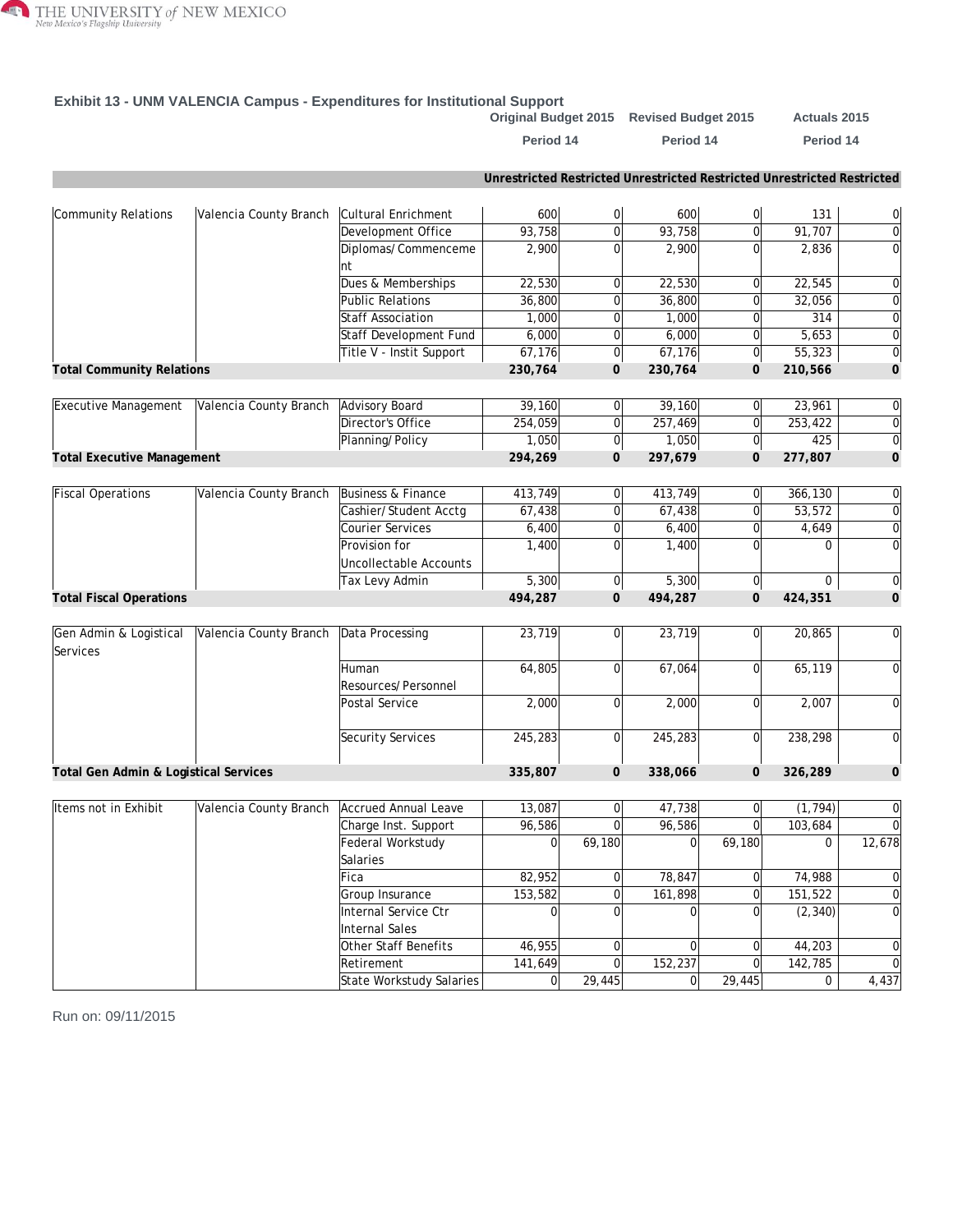

#### **Exhibit 13 - UNM VALENCIA Campus - Expenditures for Institutional Support**

|                            |                        |                             | <b>Original Budget 2015</b>                                             |        | <b>Revised Budget 2015</b> |        | <b>Actuals 2015</b> |        |
|----------------------------|------------------------|-----------------------------|-------------------------------------------------------------------------|--------|----------------------------|--------|---------------------|--------|
|                            |                        |                             | Period 14                                                               |        | Period 14                  |        | Period 14           |        |
|                            |                        |                             | Unrestricted Restricted Unrestricted Restricted Unrestricted Restricted |        |                            |        |                     |        |
| Items not in Exhibit       | Valencia County Branch | Supplies_Expense            | 39.155                                                                  |        | 24,782                     |        |                     |        |
|                            |                        | Unemployment                | 5.061                                                                   |        | 2.466                      | ΩI     | 2.141               |        |
|                            |                        | Compensation                |                                                                         |        |                            |        |                     |        |
|                            |                        | <b>Workers Compensation</b> | 4.216                                                                   |        | 4.316                      |        | 3.932               |        |
| Total Items not in Exhibit |                        |                             | 583,243                                                                 | 98,625 | 568,870                    | 98,625 | 519,119             | 17,115 |
| Total                      |                        |                             | 1,938,370                                                               | 98,625 | 1,929,666                  | 98,625 | 1,758,133           | 17,115 |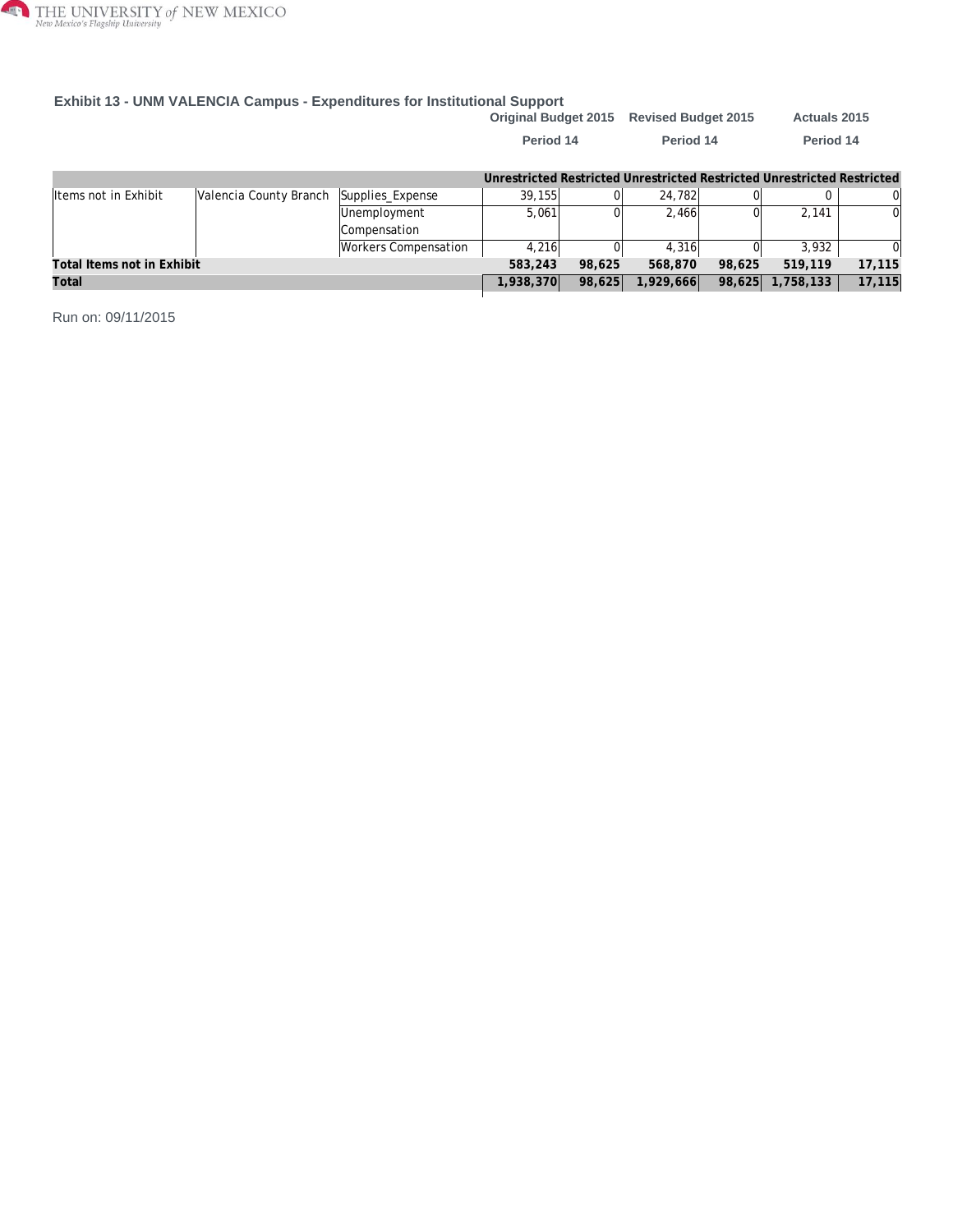

**Exhibit 13a - UNM VALENCIA Campus - Detail of Expenditures for Institutional Support**

|                        |                              |                                          |                                    | <b>Original Budget 2015</b><br>Period 14 |        |                |      | <b>Revised Budget 2015</b><br>Period 14 |                                                                                                 |              | <b>Actuals 2015</b><br>Period 14 |                |
|------------------------|------------------------------|------------------------------------------|------------------------------------|------------------------------------------|--------|----------------|------|-----------------------------------------|-------------------------------------------------------------------------------------------------|--------------|----------------------------------|----------------|
|                        |                              |                                          |                                    |                                          |        |                |      |                                         | FTE Unrestricted FTE Restricted FTE Unrestricted FTE Restricted FTE Unrestricted FTE Restricted |              |                                  |                |
| Community<br>Relations | Valencia<br>County<br>Branch | Developme<br>nt Office<br>-BU 208        | Administra<br>tive<br>Professional | 1.00                                     | 55,117 | $\mathbf{0}$   | 1.00 | 55,117                                  | 0                                                                                               | 1.00         | 55,117                           | $\overline{0}$ |
|                        |                              |                                          | Support<br>Staff Salary            | 1.00                                     | 27,332 | $\overline{0}$ | .97  | 27,332                                  | 0                                                                                               | 1.00         | 27,451                           | $\overline{0}$ |
|                        |                              | Developme<br>nt Office<br>-BU 208        | Equipment                          |                                          | 900    | 0              |      | 900                                     | $\overline{0}$                                                                                  |              | 846                              | $\overline{0}$ |
|                        |                              |                                          | Supplies_E<br>xpense               |                                          | 6,459  | 0              |      | 6,459                                   | $\overline{0}$                                                                                  |              | 4,892                            | $\overline{0}$ |
|                        |                              |                                          | Travel                             |                                          | 3,950  | 0              |      | 3,950                                   | $\overline{0}$                                                                                  |              | 3,401                            | 0              |
| Total 208              |                              |                                          |                                    | 2.00                                     | 93,758 | 0              | 1.97 | 93,758                                  | 0                                                                                               | 2.00         | 91,707                           | $\vert$ 0      |
|                        |                              | Diplomas/<br>Commence<br>ment<br>-BU 210 | Faculty<br>Salaries                | .01                                      | 300    | $\Omega$       |      | 300                                     | $\mathbf 0$                                                                                     |              | 700                              | 0              |
|                        |                              | Diplomas/<br>Commence<br>ment<br>-BU 210 | Supplies_E<br>xpense               |                                          | 2,600  | $\overline{0}$ |      | 2,600                                   | $\mathbf 0$                                                                                     |              | 2,136                            | $\overline{0}$ |
| Total 210              |                              |                                          |                                    | .01                                      | 2,900  | 0              |      | 2,900                                   | 0                                                                                               |              | 2,836                            | $\circ$        |
|                        |                              | Public<br>Relations<br>-BU 407           | Administra<br>tive<br>Professional | .50                                      | 23,705 | $\mathbf{0}$   | .50  | 23,705                                  | $\overline{0}$                                                                                  | .50          | 23,705                           | $\mathbf 0$    |
|                        |                              | Public<br>Relations<br>-BU 407           | Equipment                          |                                          | 2,900  | 0              |      | 2,900                                   | 0                                                                                               |              | 4,900                            | $\overline{0}$ |
|                        |                              |                                          | Supplies_E<br>xpense               |                                          | 7,695  | $\mathbf{0}$   |      | 7,695                                   | $\circ$                                                                                         |              | 2,805                            | $\overline{0}$ |
|                        |                              |                                          | Travel                             |                                          | 2,500  | 0              |      | 2,500                                   | 0                                                                                               |              | 646                              | $\vert$        |
| Total 407              |                              |                                          |                                    | .50                                      | 36,800 | 0              | .50  | 36,800                                  | 0                                                                                               | .50          | 32,056                           | $\overline{0}$ |
|                        |                              | Staff<br>Association<br>-BU 526          | Supplies_E<br>xpense               |                                          | 500    | $\Omega$       |      | 500                                     | $\Omega$                                                                                        |              | 314                              | $\overline{0}$ |
|                        |                              |                                          | Travel<br>$\mathbf{I}$             |                                          | 500    | 0              |      | 500                                     | $\mathbf 0$                                                                                     | $\mathbf{I}$ | $\overline{0}$                   | $\overline{0}$ |
| Total 526              |                              |                                          |                                    |                                          | 1,000  | 0              |      | 1,000                                   | $\overline{0}$                                                                                  |              | 314                              | $\circ$        |
|                        |                              | Staff<br>Developme<br>nt Fund<br>-BU 527 | Supplies_E<br>xpense               |                                          | 3,250  | $\overline{0}$ |      | 3,250                                   | $\mathbf 0$                                                                                     |              | 5,096                            | $\bf 0$        |
|                        |                              |                                          | Travel                             |                                          | 2,750  | 0              |      | 2,750                                   | $\boldsymbol{0}$                                                                                |              | 557                              | $\overline{0}$ |
| Total 527              |                              |                                          |                                    |                                          | 6,000  | 0              |      | 6,000                                   | $\mathsf{O}\xspace$                                                                             |              | 5,653                            | $\overline{0}$ |
|                        |                              | Cultural<br>Enrichmen<br>t<br>-BU 528    | Supplies_E<br>xpense               |                                          | 600    | $\overline{0}$ |      | 600                                     | $\overline{0}$                                                                                  |              | 131                              | $\overline{0}$ |
| Total 528              |                              |                                          |                                    |                                          | 600    | 0              |      | 600                                     | $\vert 0 \vert$                                                                                 |              | 131                              | 0              |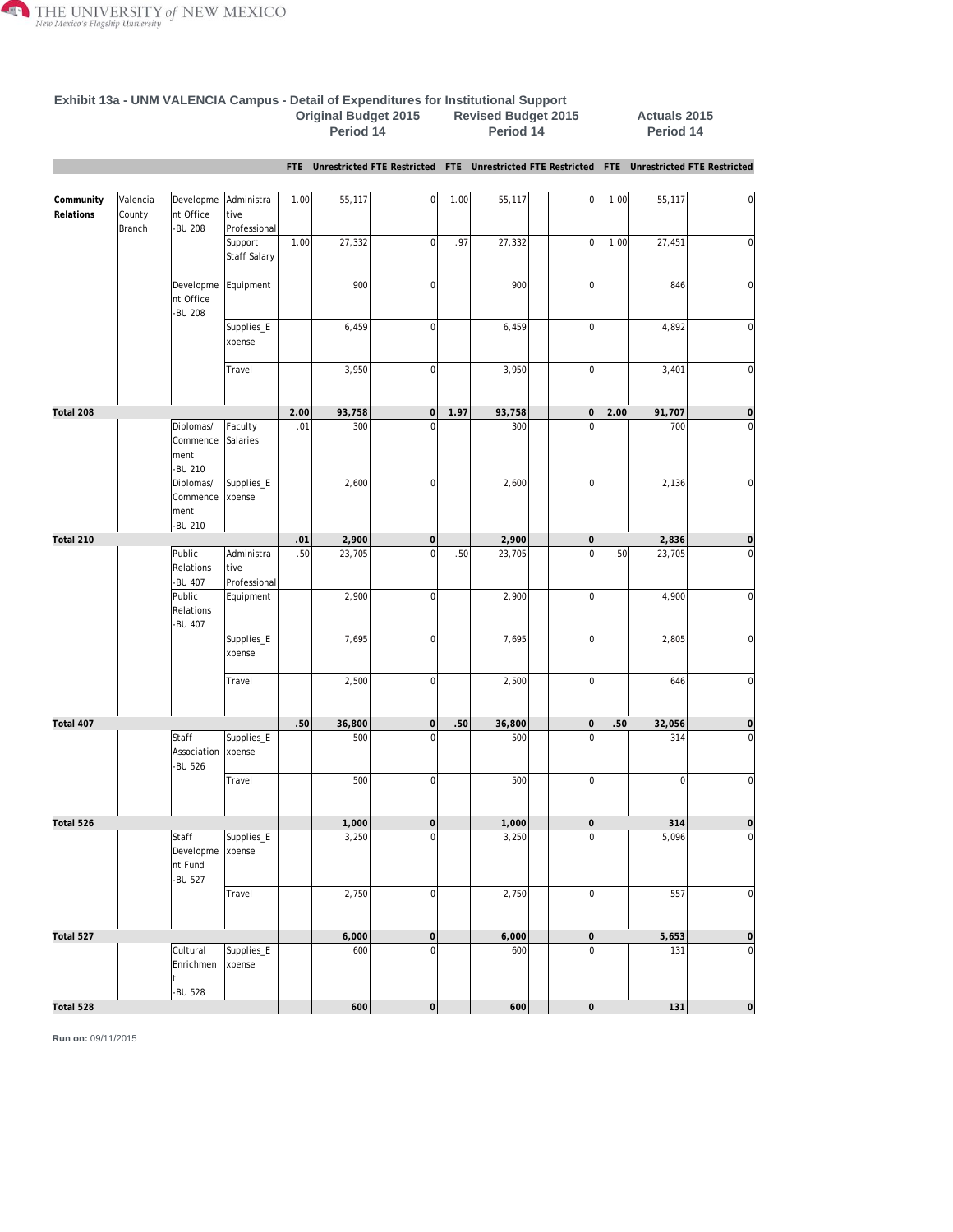

|                                   |                              |                                             |                                    |            | ongmar Daugot Loro<br>Period 14 |                                    |      | noviouu Duugut Loio<br>Period 14 |                |      | AVIDED F<br>Period 14 |                                 |
|-----------------------------------|------------------------------|---------------------------------------------|------------------------------------|------------|---------------------------------|------------------------------------|------|----------------------------------|----------------|------|-----------------------|---------------------------------|
|                                   |                              |                                             |                                    | <b>FTE</b> |                                 | <b>Unrestricted FTE Restricted</b> |      | FTE Unrestricted FTE Restricted  |                |      |                       | FTE Unrestricted FTE Restricted |
| Community<br>Relations            | Valencia<br>County<br>Branch | Dues &<br>Membershi<br>ps<br>-BU 529        | Supplies_E<br>xpense               |            | 22,530                          | $\mathbf 0$                        |      | 22,530                           | $\circ$        |      | 22,545                | $\Omega$                        |
| Total 529                         |                              |                                             |                                    |            | 22,530                          | $\mathsf{O}\xspace$                |      | 22,530                           | 0              |      | 22,545                | $\mathbf 0$                     |
|                                   |                              | Title V -<br>Instit<br>Support<br>-BU 530   | Administra<br>tive<br>Professional | 1.00       | 50,727                          | $\Omega$                           | 1.00 | 50,727                           | $\Omega$       | .93  | 47,224                | $\Omega$                        |
|                                   |                              |                                             | Support<br><b>Staff Salary</b>     | .50        | 15,149                          | $\mathbf 0$                        | .43  | 15,149                           | 0              | .32  | 7,227                 | $\mathbf 0$                     |
|                                   |                              | Title V -<br>Instit<br>Support<br>-BU 530   | Supplies_E<br>xpense               |            | 1,300                           | $\mathbf 0$                        |      | 1,300                            | 0              |      | 872                   | $\mathbf 0$                     |
| Total 530                         |                              |                                             |                                    | 1.50       | 67,176                          | $\overline{0}$                     | 1.43 | 67,176                           | 0              | 1.25 | 55,323                | $\mathsf{O}\xspace$             |
| <b>Total Community Relations</b>  |                              |                                             |                                    | 4.01       | 230,764                         | $\overline{0}$                     | 3.90 | 230,764                          | 0              | 3.75 | 210,566               | 0                               |
| Executive                         | Valencia                     | Planning/P                                  | Supplies_E                         |            | 1,050                           | $\mathbf 0$                        |      | 1,050                            | $\overline{0}$ |      | 425                   | $\overline{0}$                  |
| Management                        | County<br>Branch             | olicy<br>-BU 189                            | xpense                             |            |                                 |                                    |      |                                  |                |      |                       |                                 |
| Total 189                         |                              |                                             |                                    |            | 1,050                           | $\overline{0}$                     |      | 1,050                            | 0              |      | 425                   | $\mathsf{O}\xspace$             |
|                                   |                              | Advisory<br>Board<br>-BU 401                | Contract<br>Services               |            | 18,000                          | $\mathbf 0$                        |      | 18,000                           | $\mathbf{0}$   |      | 9,738                 | $\mathbf 0$                     |
|                                   |                              |                                             | Supplies_E<br>xpense               |            | 14,656                          | $\mathbf 0$                        |      | 14,656                           | $\mathbf{0}$   |      | 8,195                 | $\mathbf 0$                     |
|                                   |                              |                                             | Travel                             |            | 6,504                           | $\mathbf 0$                        |      | 6,504                            | $\overline{0}$ |      | 6,028                 | $\mathbf 0$                     |
| Total 401                         |                              |                                             |                                    |            | 39,160                          | $\mathsf{O}\xspace$                |      | 39,160                           | 0              |      | 23,961                | $\mathbf 0$                     |
|                                   |                              | Director's<br>Office<br>-BU 484             | Administra<br>tive<br>Professional | 2.00       | 184,723                         | $\overline{0}$                     | 2.00 | 188,133                          | $\Omega$       | 2.00 | 188,133               | $\mathbf 0$                     |
|                                   |                              |                                             | Support<br><b>Staff Salary</b>     | 1.50       | 47,369                          | $\mathbf 0$                        | 1.39 | 47,369                           | 0              | 1.32 | 39,514                | $\mathbf 0$                     |
|                                   |                              | Director's<br>Office<br>-BU 484             | Equipment                          |            | 900                             | $\mathbf 0$                        |      | 900                              | 0              |      | 846                   | $\mathbf 0$                     |
|                                   |                              |                                             | Supplies_E<br>xpense               |            | 11,067                          | $\mathbf 0$                        |      | 11,067                           | 0              |      | 12,051                | $\mathbf 0$                     |
|                                   |                              |                                             | Travel                             |            | 10,000                          | $\overline{0}$                     |      | 10,000                           | 0              |      | 12,877                | 0                               |
| Total 484                         |                              |                                             |                                    | 3.50       | 254,059                         | $\overline{0}$                     | 3.39 | 257,469                          | 0              | 3.32 | 253,422               | $\mathsf{O}\xspace$             |
| <b>Total Executive Management</b> |                              |                                             |                                    | 3.50       | 294,269                         | 0                                  | 3.39 | 297,679                          | 0              | 3.32 | 277,807               | $\overline{0}$                  |
|                                   |                              |                                             |                                    |            |                                 |                                    |      |                                  |                |      |                       |                                 |
| Fiscal<br>Operations              | Valencia<br>County<br>Branch | <b>Business &amp;</b><br>Finance<br>-BU 486 | Administra<br>tive<br>Professional | 6.00       | 352,294                         | $\mathbf 0$                        | 4.53 | 352,294                          | 0              | 4.39 | 287,251               | $\overline{0}$                  |

Federal [.10](/ibi_apps/WFServlet.ibfs?IBIF_webapp=/ibi_apps&IBIC_server=EDASERVE&IBIWF_msgviewer=OFF&IBIAPP_app=f_finance%20f_finance_shared%20f_accounts_receivable%20f_finance_freeze%20hr_finance%20student_shared%20f_upload_data%20baseapp&WF_STYLE=IBFS:/FILE/IBI_HTML_DIR/javaassist/intl/EN/combine_templates/ENSilver_Medium1%2Esty&&IBIMR_drill=IBFS,RUNFEX,IBIF_ex,true&IBIF_ex=/WFC/Repository/Finance_Domain/FEX/FMRSTRA_DrillDown_Report_Processor_Grp2%2Efex&CLICKED_ON=&WFFMT=PDF&Campus=VALENCIA&Exhibits=13a&PROGRAM=P13%25&BUD_CAT=Fiscal%20Operations&ORG_DESC=Valencia%20County%20Branch&BUD_CODE=486&BUD_DESC=Business%20%26%20Finance&ACCT_DESC1=Labor%20Expense&ACCT_DESC3=Federal%20Workstudy%20Salaries&Column=1&Fisc_Yr1=2015&Fisc_Yr2=2015&Fisc_Yr3=2015&Fisc_Pr1=14&Fisc_Pr2=14&Fisc_Pr3=14&Phase1=ORIGNL&Phase2=REVISE&Phase3=ACTUAL&unrestricted=06&restricted=16&db_in_use=ODSP) [6,400](/ibi_apps/WFServlet.ibfs?IBIF_webapp=/ibi_apps&IBIC_server=EDASERVE&IBIWF_msgviewer=OFF&IBIAPP_app=f_finance%20f_finance_shared%20f_accounts_receivable%20f_finance_freeze%20hr_finance%20student_shared%20f_upload_data%20baseapp&WF_STYLE=IBFS:/FILE/IBI_HTML_DIR/javaassist/intl/EN/combine_templates/ENSilver_Medium1%2Esty&&IBIMR_drill=IBFS,RUNFEX,IBIF_ex,true&IBIF_ex=/WFC/Repository/Finance_Domain/FEX/FMRSTRA_DrillDown_Report_Processor_Grp2%2Efex&CLICKED_ON=&WFFMT=PDF&Campus=VALENCIA&Exhibits=13a&PROGRAM=P13%25&BUD_CAT=Fiscal%20Operations&ORG_DESC=Valencia%20County%20Branch&BUD_CODE=486&BUD_DESC=Business%20%26%20Finance&ACCT_DESC1=Labor%20Expense&ACCT_DESC3=Federal%20Workstudy%20Salaries&Column=2&Fisc_Yr1=2015&Fisc_Yr2=2015&Fisc_Yr3=2015&Fisc_Pr1=14&Fisc_Pr2=14&Fisc_Pr3=14&Phase1=ORIGNL&Phase2=REVISE&Phase3=ACTUAL&unrestricted=06&restricted=16&db_in_use=ODSP) 0 [.27](/ibi_apps/WFServlet.ibfs?IBIF_webapp=/ibi_apps&IBIC_server=EDASERVE&IBIWF_msgviewer=OFF&IBIAPP_app=f_finance%20f_finance_shared%20f_accounts_receivable%20f_finance_freeze%20hr_finance%20student_shared%20f_upload_data%20baseapp&WF_STYLE=IBFS:/FILE/IBI_HTML_DIR/javaassist/intl/EN/combine_templates/ENSilver_Medium1%2Esty&&IBIMR_drill=IBFS,RUNFEX,IBIF_ex,true&IBIF_ex=/WFC/Repository/Finance_Domain/FEX/FMRSTRA_DrillDown_Report_Processor_Grp2%2Efex&CLICKED_ON=&WFFMT=PDF&Campus=VALENCIA&Exhibits=13a&PROGRAM=P13%25&BUD_CAT=Fiscal%20Operations&ORG_DESC=Valencia%20County%20Branch&BUD_CODE=486&BUD_DESC=Business%20%26%20Finance&ACCT_DESC1=Labor%20Expense&ACCT_DESC3=Federal%20Workstudy%20Salaries&Column=5&Fisc_Yr1=2015&Fisc_Yr2=2015&Fisc_Yr3=2015&Fisc_Pr1=14&Fisc_Pr2=14&Fisc_Pr3=14&Phase1=ORIGNL&Phase2=REVISE&Phase3=ACTUAL&unrestricted=06&restricted=16&db_in_use=ODSP) [6,400](/ibi_apps/WFServlet.ibfs?IBIF_webapp=/ibi_apps&IBIC_server=EDASERVE&IBIWF_msgviewer=OFF&IBIAPP_app=f_finance%20f_finance_shared%20f_accounts_receivable%20f_finance_freeze%20hr_finance%20student_shared%20f_upload_data%20baseapp&WF_STYLE=IBFS:/FILE/IBI_HTML_DIR/javaassist/intl/EN/combine_templates/ENSilver_Medium1%2Esty&&IBIMR_drill=IBFS,RUNFEX,IBIF_ex,true&IBIF_ex=/WFC/Repository/Finance_Domain/FEX/FMRSTRA_DrillDown_Report_Processor_Grp2%2Efex&CLICKED_ON=&WFFMT=PDF&Campus=VALENCIA&Exhibits=13a&PROGRAM=P13%25&BUD_CAT=Fiscal%20Operations&ORG_DESC=Valencia%20County%20Branch&BUD_CODE=486&BUD_DESC=Business%20%26%20Finance&ACCT_DESC1=Labor%20Expense&ACCT_DESC3=Federal%20Workstudy%20Salaries&Column=6&Fisc_Yr1=2015&Fisc_Yr2=2015&Fisc_Yr3=2015&Fisc_Pr1=14&Fisc_Pr2=14&Fisc_Pr3=14&Phase1=ORIGNL&Phase2=REVISE&Phase3=ACTUAL&unrestricted=06&restricted=16&db_in_use=ODSP) 0 [.29](/ibi_apps/WFServlet.ibfs?IBIF_webapp=/ibi_apps&IBIC_server=EDASERVE&IBIWF_msgviewer=OFF&IBIAPP_app=f_finance%20f_finance_shared%20f_accounts_receivable%20f_finance_freeze%20hr_finance%20student_shared%20f_upload_data%20baseapp&WF_STYLE=IBFS:/FILE/IBI_HTML_DIR/javaassist/intl/EN/combine_templates/ENSilver_Medium1%2Esty&&IBIMR_drill=IBFS,RUNFEX,IBIF_ex,true&IBIF_ex=/WFC/Repository/Finance_Domain/FEX/FMRSTRA_DrillDown_Report_Processor_Grp2%2Efex&CLICKED_ON=&WFFMT=PDF&Campus=VALENCIA&Exhibits=13a&PROGRAM=P13%25&BUD_CAT=Fiscal%20Operations&ORG_DESC=Valencia%20County%20Branch&BUD_CODE=486&BUD_DESC=Business%20%26%20Finance&ACCT_DESC1=Labor%20Expense&ACCT_DESC3=Federal%20Workstudy%20Salaries&Column=9&Fisc_Yr1=2015&Fisc_Yr2=2015&Fisc_Yr3=2015&Fisc_Pr1=14&Fisc_Pr2=14&Fisc_Pr3=14&Phase1=ORIGNL&Phase2=REVISE&Phase3=ACTUAL&unrestricted=06&restricted=16&db_in_use=ODSP) [4,565](/ibi_apps/WFServlet.ibfs?IBIF_webapp=/ibi_apps&IBIC_server=EDASERVE&IBIWF_msgviewer=OFF&IBIAPP_app=f_finance%20f_finance_shared%20f_accounts_receivable%20f_finance_freeze%20hr_finance%20student_shared%20f_upload_data%20baseapp&WF_STYLE=IBFS:/FILE/IBI_HTML_DIR/javaassist/intl/EN/combine_templates/ENSilver_Medium1%2Esty&&IBIMR_drill=IBFS,RUNFEX,IBIF_ex,true&IBIF_ex=/WFC/Repository/Finance_Domain/FEX/FMRSTRA_DrillDown_Report_Processor_Grp2%2Efex&CLICKED_ON=&WFFMT=PDF&Campus=VALENCIA&Exhibits=13a&PROGRAM=P13%25&BUD_CAT=Fiscal%20Operations&ORG_DESC=Valencia%20County%20Branch&BUD_CODE=486&BUD_DESC=Business%20%26%20Finance&ACCT_DESC1=Labor%20Expense&ACCT_DESC3=Federal%20Workstudy%20Salaries&Column=10&Fisc_Yr1=2015&Fisc_Yr2=2015&Fisc_Yr3=2015&Fisc_Pr1=14&Fisc_Pr2=14&Fisc_Pr3=14&Phase1=ORIGNL&Phase2=REVISE&Phase3=ACTUAL&unrestricted=06&restricted=16&db_in_use=ODSP) 0

**Exhibit 13a - UNM VALENCIA Campus - Detail of Expenditures for Institutional Support Original Budget 2015 Revised Budget 2015 Actuals 2015**

**Run on:** 09/11/2015

Workstudy Salaries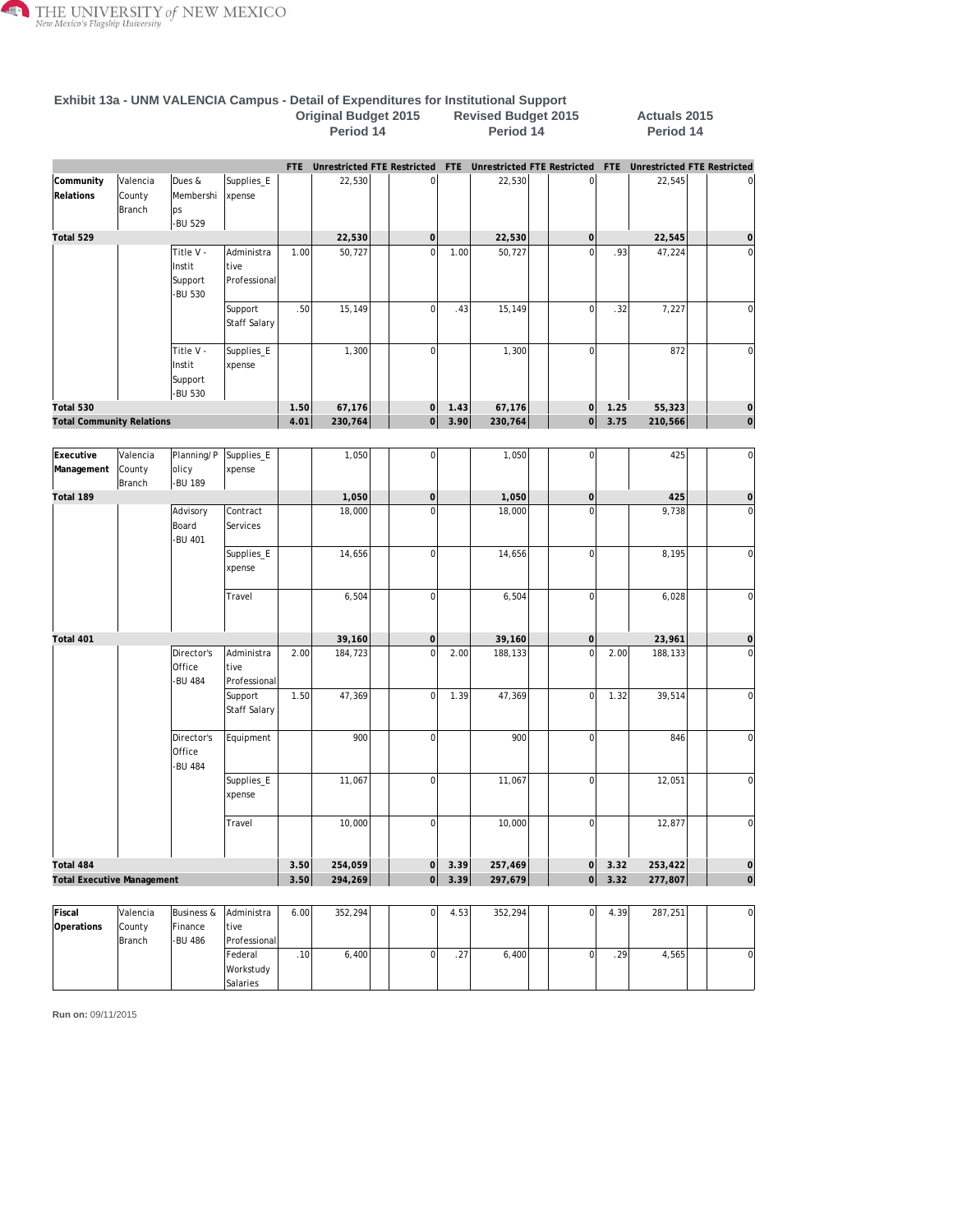

|                      |                              |                                                              |                                  | Period 14  |                             |  |                     | Period 14 |                                 |                | Period 14 |                                 |                     |
|----------------------|------------------------------|--------------------------------------------------------------|----------------------------------|------------|-----------------------------|--|---------------------|-----------|---------------------------------|----------------|-----------|---------------------------------|---------------------|
|                      |                              |                                                              |                                  | <b>FTE</b> | Unrestricted FTE Restricted |  |                     |           | FTE Unrestricted FTE Restricted |                |           | FTE Unrestricted FTE Restricted |                     |
| Fiscal<br>Operations | Valencia<br>County<br>Branch | <b>Business &amp;</b><br>Finance<br>-BU 486                  | Other<br>Salaries                |            | 0                           |  | $\mathbf 0$         | .44       | 0                               | $\overline{0}$ | .60       | 17,660                          | $\mathbf 0$         |
|                      |                              |                                                              | State<br>Workstudy<br>Salaries   | .03        | 2,000                       |  | $\mathbf 0$         |           | 2,000                           | $\overline{0}$ |           | $\overline{0}$                  | $\overline{0}$      |
|                      |                              |                                                              | Support<br>Staff Salary          | 1.00       | 36,905                      |  | $\mathbf 0$         | .96       | 36,905                          | $\overline{0}$ | 1.00      | 37,065                          | $\mathbf 0$         |
|                      |                              | <b>Business &amp;</b><br>Finance<br>-BU 486                  | Contract<br>Services             |            | 0                           |  | $\mathbf 0$         |           | $\overline{0}$                  | $\overline{0}$ |           | 97                              | $\mathbf 0$         |
|                      |                              |                                                              | Supplies_E<br>xpense             |            | 12,050                      |  | $\mathbf 0$         |           | 12,050                          | $\overline{0}$ |           | 17,042                          | $\mathbf 0$         |
|                      |                              |                                                              | Travel                           |            | 4,100                       |  | $\mathbf 0$         |           | 4,100                           | $\overline{0}$ |           | 2,450                           | $\mathbf 0$         |
| Total 486            |                              |                                                              |                                  | 7.13       | 413,749                     |  | $\mathsf{O}\xspace$ | 6.20      | 413,749                         | 0              | 6.28      | 366,130                         | $\circ$             |
|                      |                              | Provision<br>for<br>Uncollecta<br>ble<br>Accounts<br>-BU 492 | Supplies_E<br>xpense             |            | 1,400                       |  | $\overline{0}$      |           | 1,400                           | $\Omega$       |           | $\mathbf{0}$                    | $\overline{0}$      |
| Total 492            |                              |                                                              |                                  |            | 1,400                       |  | $\mathsf{O}\xspace$ |           | 1,400                           | $\Omega$       |           | $\mathsf{O}\xspace$             | $\mathsf{O}\xspace$ |
|                      |                              | Cashier/St<br>udent<br>Acctg<br>-BU 520                      | Federal<br>Workstudy<br>Salaries | .04        | 2,500                       |  | $\mathbf 0$         | .02       | 2,500                           | $\mathbf 0$    | .04       | 554                             | $\mathbf 0$         |
|                      |                              |                                                              | Other<br>Salaries                |            | 0                           |  | $\mathbf 0$         | .45       | 8,000                           | $\mathbf 0$    | .34       | 6,373                           | $\overline{0}$      |
|                      |                              |                                                              | State<br>Workstudy<br>Salaries   | .02        | 1,400                       |  | $\mathbf 0$         | .13       | 1,400                           | $\overline{0}$ | .12       | 1,902                           | $\mathbf 0$         |
|                      |                              |                                                              | Student<br>Salaries              | .11        | 1,500                       |  | $\mathbf 0$         | .05       | 1,500                           | $\mathbf 0$    | .04       | 570                             | $\mathbf 0$         |
|                      |                              |                                                              | Technician<br>Salary             | 2.00       | 49,528                      |  | $\bf{0}$            | 1.31      | 41,528                          | $\overline{0}$ | 1.53      | 37,366                          | $\mathbf 0$         |
|                      |                              | Cashier/St<br>udent<br>Acctg<br>-BU 520                      | Contract<br>Services             |            | 0                           |  | $\mathbf 0$         |           | 69                              | $\overline{0}$ |           | 192                             | $\overline{0}$      |
|                      |                              |                                                              | Supplies_E<br>xpense             |            | 10,010                      |  | 0                   |           | 9,941                           | 0              |           | 4,255                           | 0                   |
|                      |                              |                                                              | Travel                           |            | 2,500                       |  | $\overline{0}$      |           | 2,500                           | $\overline{0}$ |           | 2,361                           | $\overline{0}$      |
| Total 520            |                              |                                                              |                                  | 2.17       | 67,438                      |  | $\overline{0}$      | 1.96      | 67,438                          | $\vert$ 0      | 2.07      | 53,572                          | $\mathsf{O}\xspace$ |
|                      |                              | Tax Levy<br>Admin<br>-BU 521                                 | Supplies_E<br>xpense             |            | 5,300                       |  | $\mathbf 0$         |           | 5,300                           | $\mathbf 0$    |           | $\overline{0}$                  | $\overline{0}$      |
| Total 521            |                              |                                                              |                                  |            | 5,300                       |  | $\circ$             |           | 5,300                           | $\circ$        |           | 0                               | 0                   |

**Exhibit 13a - UNM VALENCIA Campus - Detail of Expenditures for Institutional Support Original Budget 2015 Revised Budget 2015 Actuals 2015**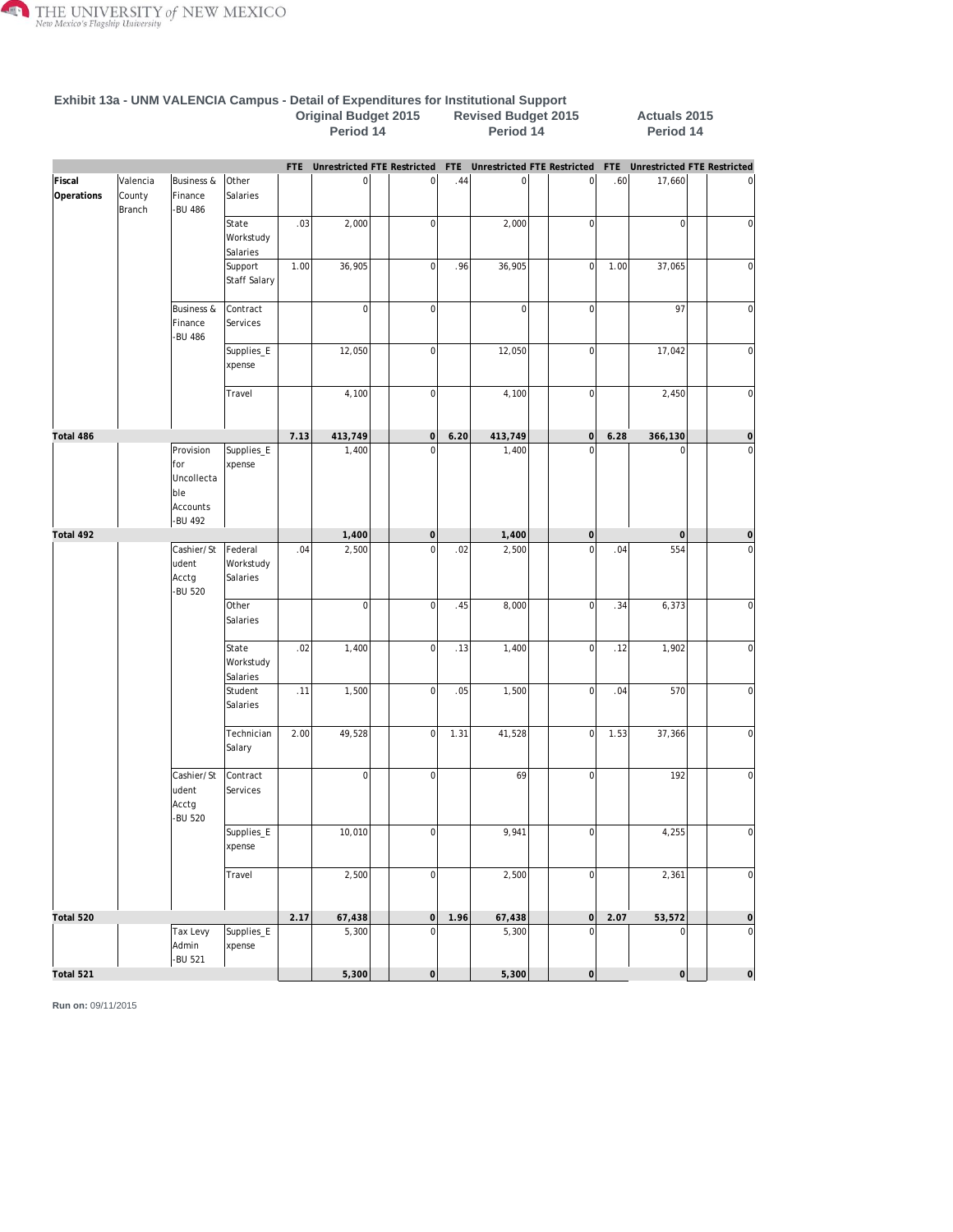

| Exhibit 13a - UNM VALENCIA Campus - Detail of Expenditures for Institutional Support |          |                             |                      |             |                             |                                  |             |                             |                   |             |                                    |                         |
|--------------------------------------------------------------------------------------|----------|-----------------------------|----------------------|-------------|-----------------------------|----------------------------------|-------------|-----------------------------|-------------------|-------------|------------------------------------|-------------------------|
|                                                                                      |          |                             |                      |             | <b>Original Budget 2015</b> |                                  |             | <b>Revised Budget 2015</b>  |                   |             | Actuals 2015                       |                         |
|                                                                                      |          |                             |                      |             | Period 14                   |                                  |             | Period 14                   |                   |             | Period 14                          |                         |
|                                                                                      |          |                             |                      |             |                             |                                  |             |                             |                   |             |                                    |                         |
|                                                                                      |          |                             |                      | <b>FTE</b>  | Unrestricted FTE Restricted |                                  | <b>FTE</b>  | Unrestricted FTE Restricted |                   | <b>FTE</b>  | <b>Unrestricted FTE Restricted</b> |                         |
| Fiscal                                                                               | Valencia | Courier                     | Federal              | .03         | 2,150                       | $\mathbf 0$                      |             | 2,150                       | $\mathbf 0$       |             | $\mathbf 0$                        | $\mathbf 0$             |
| Operations                                                                           | County   | Services                    | Workstudy            |             |                             |                                  |             |                             |                   |             |                                    |                         |
|                                                                                      | Branch   | <b>BU 523</b>               | Salaries             |             |                             |                                  |             |                             |                   |             |                                    |                         |
|                                                                                      |          |                             | Student              |             | 0                           | $\overline{0}$                   | .05         | 0                           | $\overline{0}$    | .04         | 592                                | $\mathbf 0$             |
|                                                                                      |          |                             | Salaries             |             |                             |                                  |             |                             |                   |             |                                    |                         |
|                                                                                      |          | Courier                     | Supplies_E           |             | 493                         | $\overline{0}$                   |             | 493                         | $\overline{0}$    |             | 310                                | $\mathbf 0$             |
|                                                                                      |          | Services                    | xpense               |             |                             |                                  |             |                             |                   |             |                                    |                         |
|                                                                                      |          | <b>BU 523</b>               |                      |             |                             |                                  |             |                             |                   |             |                                    |                         |
|                                                                                      |          |                             | Travel               |             | 3,757                       | $\overline{0}$                   |             | 3,757                       | $\mathbf{0}$      |             | 3,747                              | $\mathbf 0$             |
| Total 523                                                                            |          |                             |                      |             | 6,400                       | 0                                |             |                             | 0                 |             | 4,649                              |                         |
| <b>Total Fiscal Operations</b>                                                       |          |                             |                      | .03<br>9.33 | 494,287                     | 0                                | .05<br>8.21 | 6,400<br>494,287            | $\circ$           | .04<br>8.39 | 424,351                            | $\mathbf{0}$<br>$\circ$ |
|                                                                                      |          |                             |                      |             |                             |                                  |             |                             |                   |             |                                    |                         |
| Gen Admin &                                                                          | Valencia | Postal                      | Supplies_E           |             | 2,000                       | $\overline{0}$                   |             | 2,000                       | 0                 |             | 2,007                              | $\overline{0}$          |
| Logistical                                                                           | County   | Service                     | xpense               |             |                             |                                  |             |                             |                   |             |                                    |                         |
| Services                                                                             | Branch   | -BU 201                     |                      |             |                             |                                  |             |                             |                   |             |                                    |                         |
| Total 201                                                                            |          |                             |                      |             | 2,000                       | $\vert 0 \vert$                  |             | 2,000                       | 0                 |             | 2,007                              | $\mathbf 0$             |
|                                                                                      |          | Data                        | Other                |             | $\Omega$                    | $\mathbf 0$                      | .08         | $\overline{0}$              | $\mathbf 0$       | .06         | 1,172                              | $\mathbf 0$             |
|                                                                                      |          | Processing<br><b>BU 385</b> | Salaries             |             |                             |                                  |             |                             |                   |             |                                    |                         |
|                                                                                      |          |                             | Support              | .40         | 7,752                       | $\overline{0}$                   | .30         | 7,752                       | $\mathbf 0$       | .33         | 7,059                              | $\mathbf 0$             |
|                                                                                      |          |                             | Staff Salary         |             |                             |                                  |             |                             |                   |             |                                    |                         |
|                                                                                      |          | Data                        | Contract             |             | 515                         | $\overline{0}$                   |             | 515                         | $\overline{0}$    |             | $\mathbf 0$                        | $\mathbf 0$             |
|                                                                                      |          | Processing                  | Services             |             |                             |                                  |             |                             |                   |             |                                    |                         |
|                                                                                      |          | <b>BU 385</b>               |                      |             |                             |                                  |             |                             |                   |             |                                    |                         |
|                                                                                      |          |                             | Equipment            |             | 1,000                       | $\overline{0}$                   |             | 1,000                       | $\mathbf 0$       |             | $\mathbf 0$                        | $\overline{0}$          |
|                                                                                      |          |                             |                      |             |                             |                                  |             |                             |                   |             |                                    |                         |
|                                                                                      |          |                             | Supplies_E           |             | 14,452                      | $\overline{0}$                   |             | 14,452                      | $\overline{0}$    |             | 12,634                             | $\mathbf 0$             |
|                                                                                      |          |                             | xpense               |             |                             |                                  |             |                             |                   |             |                                    |                         |
|                                                                                      |          |                             |                      |             |                             |                                  |             |                             |                   |             |                                    |                         |
| Total 385                                                                            |          |                             |                      | .40         | 23,719                      | $\vert 0 \vert$                  | .38         | 23,719                      | 0                 | .39         | 20,865                             | $\mathbf 0$             |
|                                                                                      |          | Human                       | Administra           | .50         | 30,870                      | $\mathbf 0$                      | .50         | 33,129                      | $\Omega$          | .50         | 33,128                             | $\mathbf 0$             |
|                                                                                      |          | Resources/                  | tive                 |             |                             |                                  |             |                             |                   |             |                                    |                         |
|                                                                                      |          | Personnel<br><b>BU 493</b>  | Professional         |             |                             |                                  |             |                             |                   |             |                                    |                         |
|                                                                                      |          |                             | Support              | .50         | 21,320                      | $\overline{0}$                   | .49         | 21,320                      | $\overline{0}$    | .50         | 21,422                             | $\mathbf 0$             |
|                                                                                      |          |                             | Staff Salary         |             |                             |                                  |             |                             |                   |             |                                    |                         |
|                                                                                      |          | Human                       | Contract             |             | 0                           | $\overline{0}$                   |             | 13                          | $\overline{0}$    |             | 13                                 | $\mathbf 0$             |
|                                                                                      |          | Resources/                  | Services             |             |                             |                                  |             |                             |                   |             |                                    |                         |
|                                                                                      |          | Personnel                   |                      |             |                             |                                  |             |                             |                   |             |                                    |                         |
|                                                                                      |          | <b>BU 493</b>               |                      |             |                             |                                  |             |                             |                   |             |                                    |                         |
|                                                                                      |          |                             | Supplies_E           |             | 6, 115                      | $\overline{0}$                   |             | 6,033                       | $\overline{0}$    |             | 6,194                              | $\boldsymbol{0}$        |
|                                                                                      |          |                             | xpense               |             |                             |                                  |             |                             |                   |             |                                    |                         |
|                                                                                      |          |                             |                      |             |                             |                                  |             |                             |                   |             |                                    |                         |
|                                                                                      |          |                             | Travel               |             | 6,500                       | $\overline{0}$                   |             | 6,569                       | $\overline{0}$    |             | 4,361                              | $\overline{0}$          |
|                                                                                      |          |                             |                      |             |                             |                                  |             |                             |                   |             |                                    |                         |
| Total 493                                                                            |          |                             |                      | 1.00        | 64,805                      | $\overline{0}$<br>$\overline{0}$ | .99         | 67,064<br> 0                | 0 <br>$\mathbf 0$ | 1.00        | 65,119                             | $\mathsf{O}\xspace$     |
|                                                                                      |          | Security<br>Services        | Federal<br>Workstudy |             | $\overline{0}$              |                                  | .01         |                             |                   | .02         | 315                                | $\boldsymbol{0}$        |
|                                                                                      |          | <b>BU 494</b>               | Salaries             |             |                             |                                  |             |                             |                   |             |                                    |                         |
|                                                                                      |          |                             |                      |             |                             |                                  |             |                             |                   |             |                                    |                         |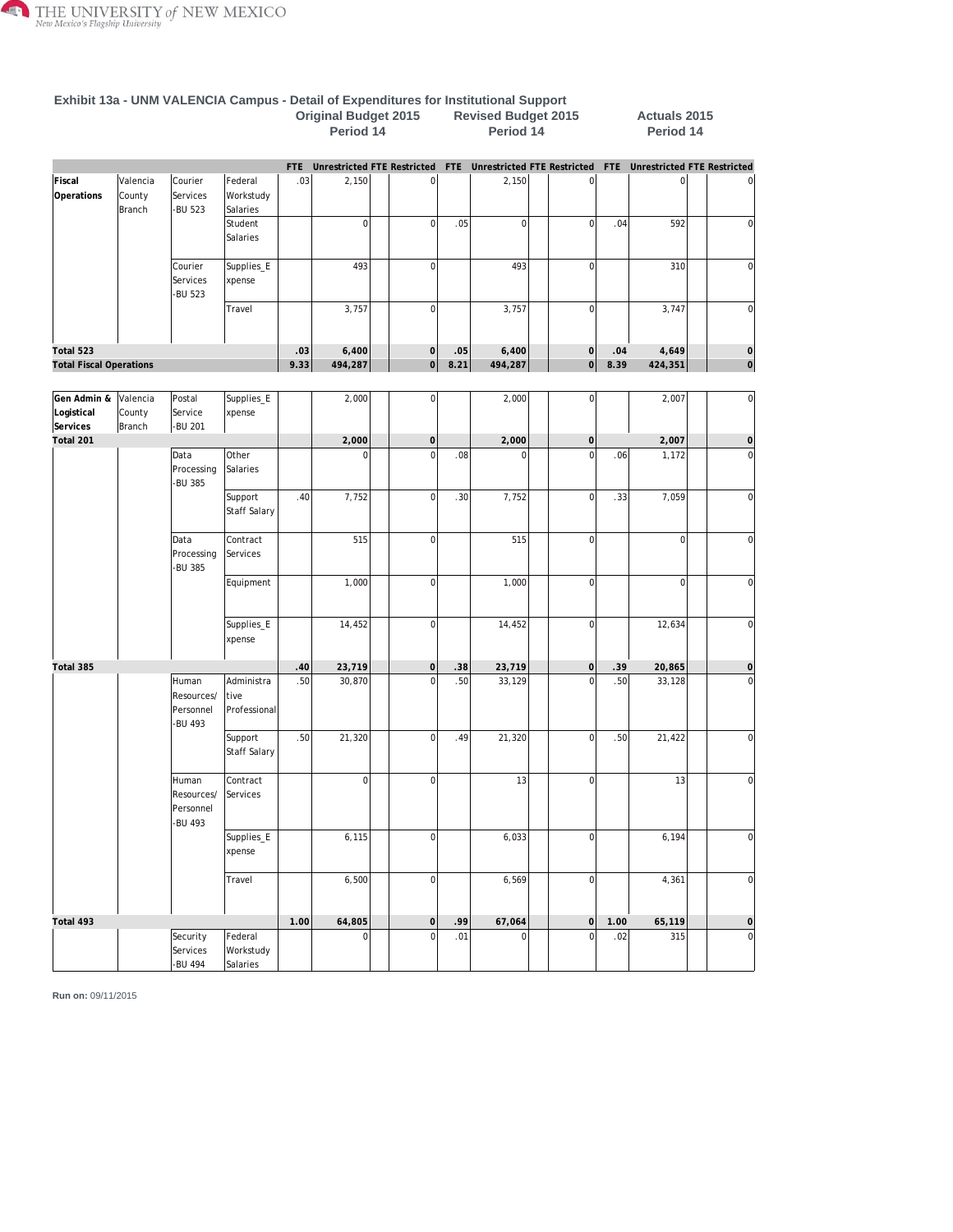

#### **Exhibit 13a - UNM VALENCIA Campus - Detail of Expenditures for Institutional Support Original Budget 2015 Revised Budget 2015 Actuals 2015 Period 14 Period 14 Period 14**

|                                       |                                       |                                 |                         | FTE  | Unrestricted FTE Restricted |                | FTE  | Unrestricted FTE Restricted |          | <b>FTE</b> | <b>Unrestricted FTE Restricted</b> |             |
|---------------------------------------|---------------------------------------|---------------------------------|-------------------------|------|-----------------------------|----------------|------|-----------------------------|----------|------------|------------------------------------|-------------|
| Gen Admin &<br>Logistical<br>Services | Valencia<br>County<br>Branch          | Security<br>Services<br>-BU 494 | Student<br>Salaries     | .38  | 5,000                       |                |      | 5,000                       |          |            |                                    |             |
|                                       |                                       |                                 | Support<br>Staff Salary | 5.00 | 171,776                     | $\Omega$       | 4.43 | 171,776                     | 0        | 4.66       | 169,701                            | 0           |
|                                       |                                       |                                 | Technician<br>Salary    | 1.00 | 46,008                      | $\Omega$       | .97  | 46,008                      |          | .99        | 46,792                             | $\Omega$    |
|                                       |                                       | Security<br>Services<br>-BU 494 | Contract<br>Services    |      | $\Omega$                    | <sup>0</sup>   |      | $\Omega$                    |          |            | 8                                  | $\Omega$    |
|                                       |                                       |                                 | Supplies_E<br>xpense    |      | 21,999                      | $\Omega$       |      | 21,999                      |          |            | 18,144                             | $\Omega$    |
|                                       |                                       |                                 | Travel                  |      | 500                         | $\Omega$       |      | 500                         |          |            | 3,338                              | $\Omega$    |
| Total 494                             |                                       |                                 |                         | 6.38 | 245,283                     | 0              | 5.41 | 245,283                     | $\Omega$ | 5.67       | 238,298                            |             |
|                                       | Total Gen Admin & Logistical Services |                                 |                         |      | 335,807<br>7.78             | $\overline{0}$ | 6.78 | 338,066                     | 0        | 7.06       | 326,289                            | $\mathbf 0$ |
| Grand Total Exhibit 13a               |                                       |                                 |                         |      | 24.62 1,355,127             |                |      | 0 22.28 1,360,796           |          |            | 0 22.52 1,239,013                  | $\Omega$    |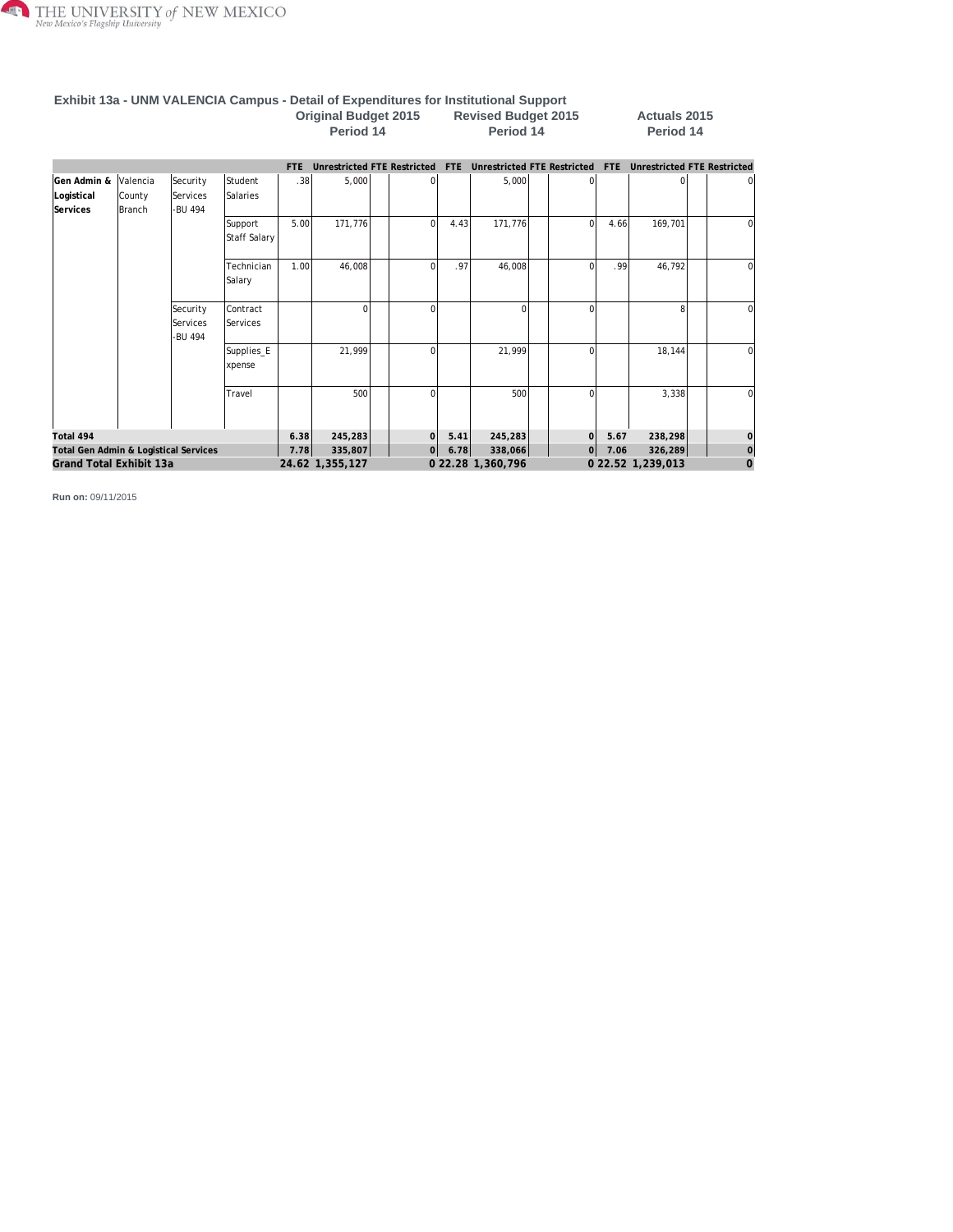

#### **Exhibit 14 - UNM VALENCIA Campus - Expenditures for Operations and Maintenance of Plant**

**Original Budget 2015 Revised Budget 2015 Actuals 2015**

Period 14 Period 14 Period 14

|                                        |                        |                              | Unrestricted Restricted Unrestricted Restricted Unrestricted Restricted |                |           |                |                  |                |
|----------------------------------------|------------------------|------------------------------|-------------------------------------------------------------------------|----------------|-----------|----------------|------------------|----------------|
| Operation &<br>Maintenance of Plant    | Valencia County Branch | Administration               | 185,060                                                                 | 0l             | 177,560   | 0              | 139,206          | 0              |
|                                        |                        | Custodial                    | 224,246                                                                 | 0              | 228,004   | 0l             | 219,075          | $\Omega$       |
|                                        |                        | Grounds & Landscaping        | 11,340                                                                  | $\Omega$       | 11,340    | $\Omega$       | 3,733            | $\Omega$       |
|                                        |                        | Maintenance                  | 146,211                                                                 | 0              | 171,211   | $\Omega$       | 185,421          | $\Omega$       |
| Total Operation & Maintenance of Plant |                        |                              | 566,857                                                                 | $\overline{0}$ | 588,115   | $\overline{O}$ | 547,434          | $\overline{0}$ |
|                                        |                        |                              |                                                                         |                |           |                |                  |                |
| Items not in Exhibit                   | Valencia County Branch | Accrued Annual Leave         | 1,573                                                                   | 0              | 14,437    | 0l             | 2,950            | 0              |
|                                        |                        | Charge Inst. Support         | 48,293                                                                  | 0              | 41,533    | $\Omega$       | 51,841           | $\overline{0}$ |
|                                        |                        | Electricity                  | 293,300                                                                 | $\Omega$       | 293,300   | $\Omega$       | 267,535          | $\Omega$       |
|                                        |                        | Federal Workstudy            | $\Omega$                                                                | 20,745         | $\Omega$  | 20,745         | $\Omega$         | 2,223          |
|                                        |                        | Salaries                     |                                                                         |                |           |                |                  |                |
|                                        |                        | Fica                         | 27,947                                                                  | 0              | 24,200    | $\Omega$       | 21,008           | $\mathbf 0$    |
|                                        |                        | Fuel_Heat_Cool               | 54,500                                                                  | 0              | 54,500    | $\Omega$       | 32,615           | $\overline{0}$ |
|                                        |                        | Group Insurance              | 63,377                                                                  | 0              | 60,478    | $\Omega$       | 57,439           | $\Omega$       |
|                                        |                        | Internal Service Ctr         | 0                                                                       | $\Omega$       | $\Omega$  | $\Omega$       | (1, 170)         | $\overline{0}$ |
|                                        |                        | Internal Sales               |                                                                         |                |           |                |                  |                |
|                                        |                        | Other Staff Benefits         | 13,340                                                                  | 0              | 0         | $\Omega$       | 12,307           | $\overline{0}$ |
|                                        |                        | Retirement                   | 39,826                                                                  | 0              | 46,455    | $\Omega$       | 39,987           | $\Omega$       |
|                                        |                        | Sewer Other                  | 43,722                                                                  | 0              | 43,722    | $\Omega$       | 34,050           | $\Omega$       |
|                                        |                        | State Workstudy Salaries     | 0                                                                       | 14,220         | $\Omega$  | 14,220         | 0                | 3,008          |
|                                        |                        | Supplies_Expense             | 46,256                                                                  | $\Omega$       | 5,000     |                | $\Omega$         | 0              |
|                                        |                        | Unemployment<br>Compensation | 1,165                                                                   | U              | 735       |                | 591              | $\Omega$       |
|                                        |                        | Water                        | 23,000                                                                  | 0              | 23,000    | $\Omega$       | 20,126           | $\Omega$       |
|                                        |                        | <b>Workers Compensation</b>  | 1,454                                                                   | $\overline{0}$ | 4,227     | $\overline{0}$ | 3,454            | $\Omega$       |
| Total Items not in Exhibit             |                        |                              | 657,753                                                                 | 34,965         | 611,587   | 34,965         | 542,733          | 5,231          |
| Total                                  |                        |                              | 1,224,610                                                               | 34,965         | 1,199,702 |                | 34,965 1,090,166 | 5,231          |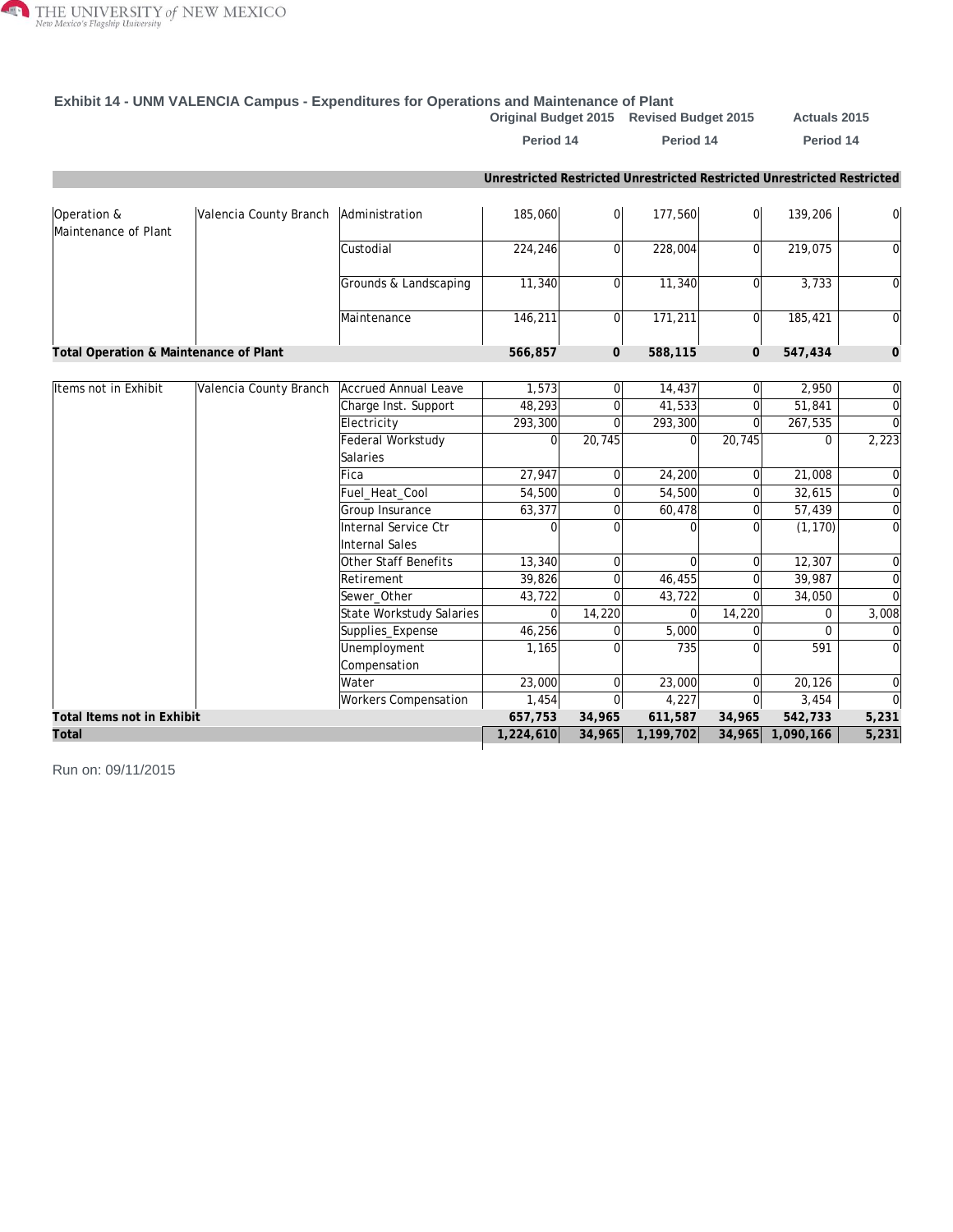

|                                        |                              |                                         |                                    | FTE  |                |                  |      |                | Unrestricted FTE Restricted FTE Unrestricted FTE Restricted FTE Unrestricted FTE Restricted |      |                |                |
|----------------------------------------|------------------------------|-----------------------------------------|------------------------------------|------|----------------|------------------|------|----------------|---------------------------------------------------------------------------------------------|------|----------------|----------------|
| Operation &<br>Maintenance<br>of Plant | Valencia<br>County<br>Branch | Administra<br>tion<br>-BU 212           | Administra<br>tive<br>Professional |      | 54,325         | 0                | 1.00 | 54,325         | 0                                                                                           | 1.00 | 54,325         | $\circ$        |
|                                        |                              | Administra<br>tion<br>-BU 212           | Contract<br>Services               |      | 7,250          | $\mathbf 0$      |      | 7,250          | $\overline{0}$                                                                              |      | $\overline{0}$ | $\mathbf 0$    |
|                                        |                              |                                         | Property<br>Insurance              |      | 31,290         | $\mathbf 0$      |      | 31,290         | $\overline{0}$                                                                              |      | 49,743         | $\mathbf 0$    |
|                                        |                              |                                         | Supplies_E<br>xpense               |      | 87,995         | $\mathbf 0$      |      | 80,495         | $\overline{0}$                                                                              |      | 35,137         | $\mathbf 0$    |
|                                        |                              |                                         | Travel                             |      | 4,200          | $\mathbf 0$      |      | 4,200          | $\overline{0}$                                                                              |      | $\overline{0}$ | $\mathbf 0$    |
| Total 212                              |                              |                                         |                                    |      | 185,060        | 0                | 1.00 | 177,560        | $\overline{0}$                                                                              | 1.00 | 139,206        | $\overline{0}$ |
|                                        |                              | Custodial<br>-BU 213                    | Federal<br>Workstudy<br>Salaries   | .06  | 4,200          | $\mathbf 0$      | .05  | 4,200          | $\overline{0}$                                                                              | .04  | 595            | $\mathbf 0$    |
|                                        |                              |                                         | Other<br>Salaries                  |      | $\mathbf 0$    | $\overline{0}$   | .06  | $\overline{0}$ | $\overline{0}$                                                                              | .32  | 6,026          | $\bf 0$        |
|                                        |                              |                                         | State<br>Workstudy<br>Salaries     | .04  | 2,500          | $\overline{0}$   | .10  | 2,500          | $\overline{0}$                                                                              | .08  | 1,289          | $\mathbf 0$    |
|                                        |                              |                                         | Technician<br>Salary               | 8.75 | 187,133        | $\overline{0}$   | 8.21 | 187,133        | $\overline{0}$                                                                              | 8.29 | 178,696        | $\mathbf 0$    |
|                                        |                              | Custodial<br>-BU 213                    | Contract<br>Services               |      | $\overline{0}$ | $\overline{0}$   |      | $\overline{0}$ | $\overline{0}$                                                                              |      | 62             | $\mathbf 0$    |
|                                        |                              |                                         | Equipment                          |      | $\overline{0}$ | $\boldsymbol{0}$ |      | $\overline{0}$ | $\vert 0 \vert$                                                                             |      | 296            | $\mathbf 0$    |
|                                        |                              |                                         | Supplies_E<br>xpense               |      | 30,313         | $\mathbf 0$      |      | 34,071         | $\overline{0}$                                                                              |      | 32,111         | $\mathbf 0$    |
|                                        |                              |                                         | Travel                             |      | 100            | $\mathbf 0$      |      | 100            | $\overline{0}$                                                                              |      | $\overline{0}$ | $\mathbf 0$    |
| Total 213                              |                              |                                         |                                    | 8.85 | 224,246        | 0                | 8.42 | 228,004        | $\overline{0}$                                                                              | 8.73 | 219,075        | $\overline{0}$ |
|                                        |                              | Grounds &<br>Landscapin<br>g<br>-BU 214 | Equipment                          |      | 300            | $\mathbf 0$      |      | 300            | $\mathbf 0$                                                                                 |      | 648            | $\mathbf 0$    |
|                                        |                              |                                         | Supplies_E<br>xpense               |      | 10,665         | U                |      | 10,665         | υ                                                                                           |      | 2,959          | U              |
|                                        |                              |                                         | Travel                             |      | 375            | 0                |      | 375            | $\overline{0}$                                                                              |      | 126            | $\overline{0}$ |
| Total 214                              |                              |                                         |                                    |      | 11,340         | 0                |      | 11,340         | 0                                                                                           |      | 3,733          | 0              |
|                                        |                              | Maintenan<br>ce<br>-BU 215              | Federal<br>Workstudy<br>Salaries   | .01  | 720            | 0                | .02  | 720            | $\overline{0}$                                                                              | .01  | 358            | 0              |

#### **Exhibit 14a - UNM VALENCIA Campus - Detail of Expenditures for Operations and Maintenance of Plant Original Budget 2015 Revised Budget 2015 Actuals 2015 Period 14 Period 14 Period 14**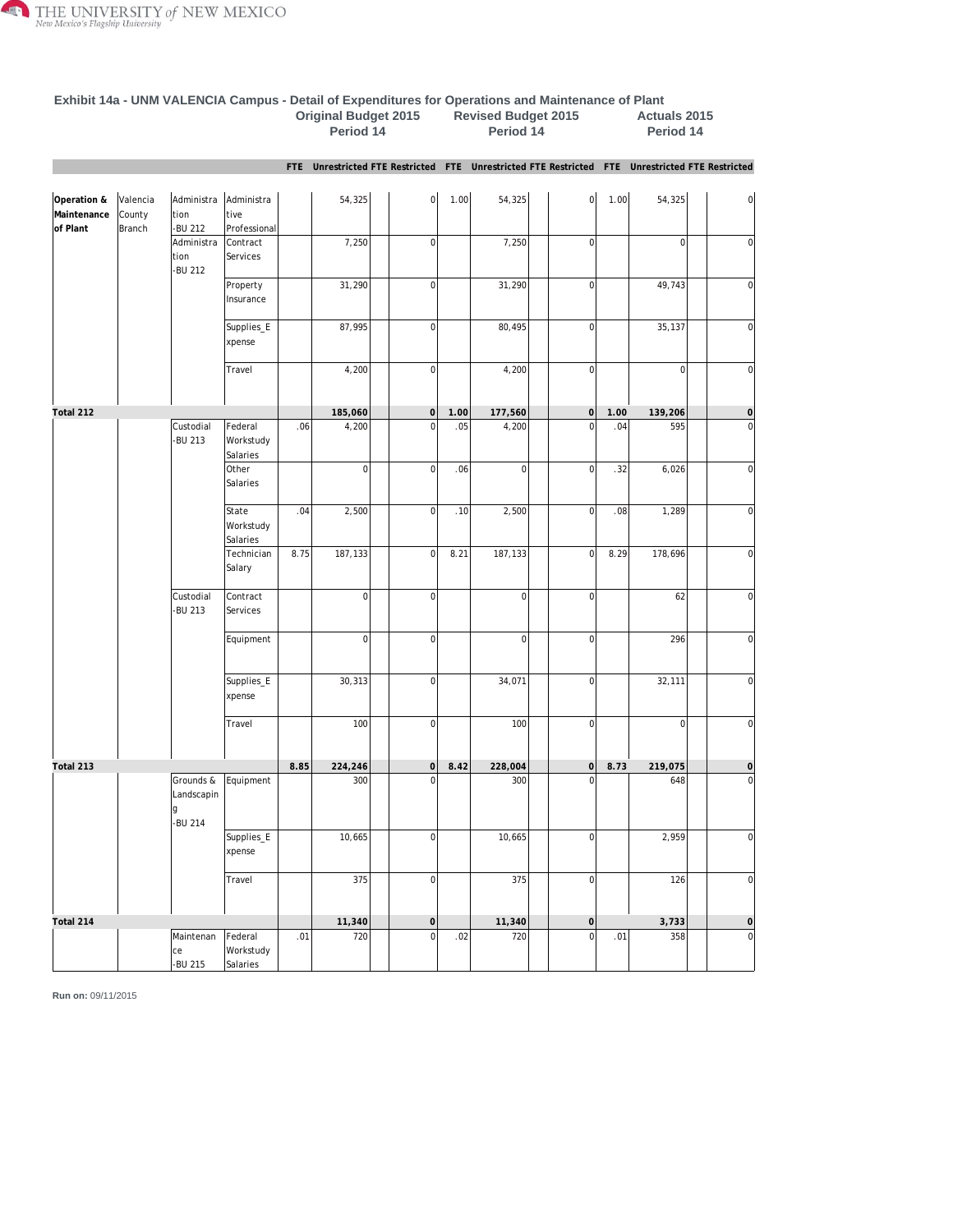

#### **Exhibit 14a - UNM VALENCIA Campus - Detail of Expenditures for Operations and Maintenance of Plant Original Budget 2015 Revised Budget 2015 Actuals 2015 Period 14 Period 14 Period 14**

|             |                                        |           |            | FTE     | Unrestricted FTE Restricted |                | FTE     | Unrestricted FTE Restricted |                | FTE     | Unrestricted FTE Restricted |              |
|-------------|----------------------------------------|-----------|------------|---------|-----------------------------|----------------|---------|-----------------------------|----------------|---------|-----------------------------|--------------|
| Operation & | Valencia                               | Maintenan | Technician | 2.00    | 51,679                      | $\Omega$       | 1.93    | 51,679                      | $\Omega$       | 2.00    | 51,879                      | $\Omega$     |
| Maintenance | County                                 | ce        | Salary     |         |                             |                |         |                             |                |         |                             |              |
| of Plant    | Branch                                 | -BU 215   |            |         |                             |                |         |                             |                |         |                             |              |
|             |                                        | Maintenan | lContract  |         | O                           |                |         | $\Omega$                    |                |         | 360                         | <sup>0</sup> |
|             |                                        | ce        | Services   |         |                             |                |         |                             |                |         |                             |              |
|             |                                        | -BU 215   |            |         |                             |                |         |                             |                |         |                             |              |
|             |                                        |           | Equipment  |         | $\Omega$                    | n              |         | $\Omega$                    |                |         | 2,772                       | $\Omega$     |
|             |                                        |           |            |         |                             |                |         |                             |                |         |                             |              |
|             |                                        |           |            |         |                             |                |         |                             |                |         |                             |              |
|             |                                        |           | Supplies_E |         | 92,312                      |                |         | 117,312                     |                |         | 126,449                     | $\Omega$     |
|             |                                        |           | xpense     |         |                             |                |         |                             |                |         |                             |              |
|             |                                        |           |            |         |                             |                |         |                             |                |         |                             |              |
|             |                                        |           | Travel     |         | 1,500                       |                |         | 1,500                       |                |         | 3,604                       | $\Omega$     |
|             |                                        |           |            |         |                             |                |         |                             |                |         |                             |              |
|             |                                        |           |            |         |                             |                |         |                             |                |         |                             |              |
| Total 215   |                                        |           |            | 2.01    | 146,211                     | $\overline{0}$ | 1.95    | 171,211                     | $\overline{0}$ | 2.01    | 185,421                     |              |
|             | Total Operation & Maintenance of Plant |           | 10.86      | 566,857 | 0                           | 11.37          | 588,115 | $\Omega$                    | 11.74          | 547,434 | $\Omega$                    |              |
|             | Grand Total Exhibit 14a                |           | 10.86      | 566,857 |                             | 0 11.37        | 588,115 |                             | 0 11.74        | 547,434 | $\overline{0}$              |              |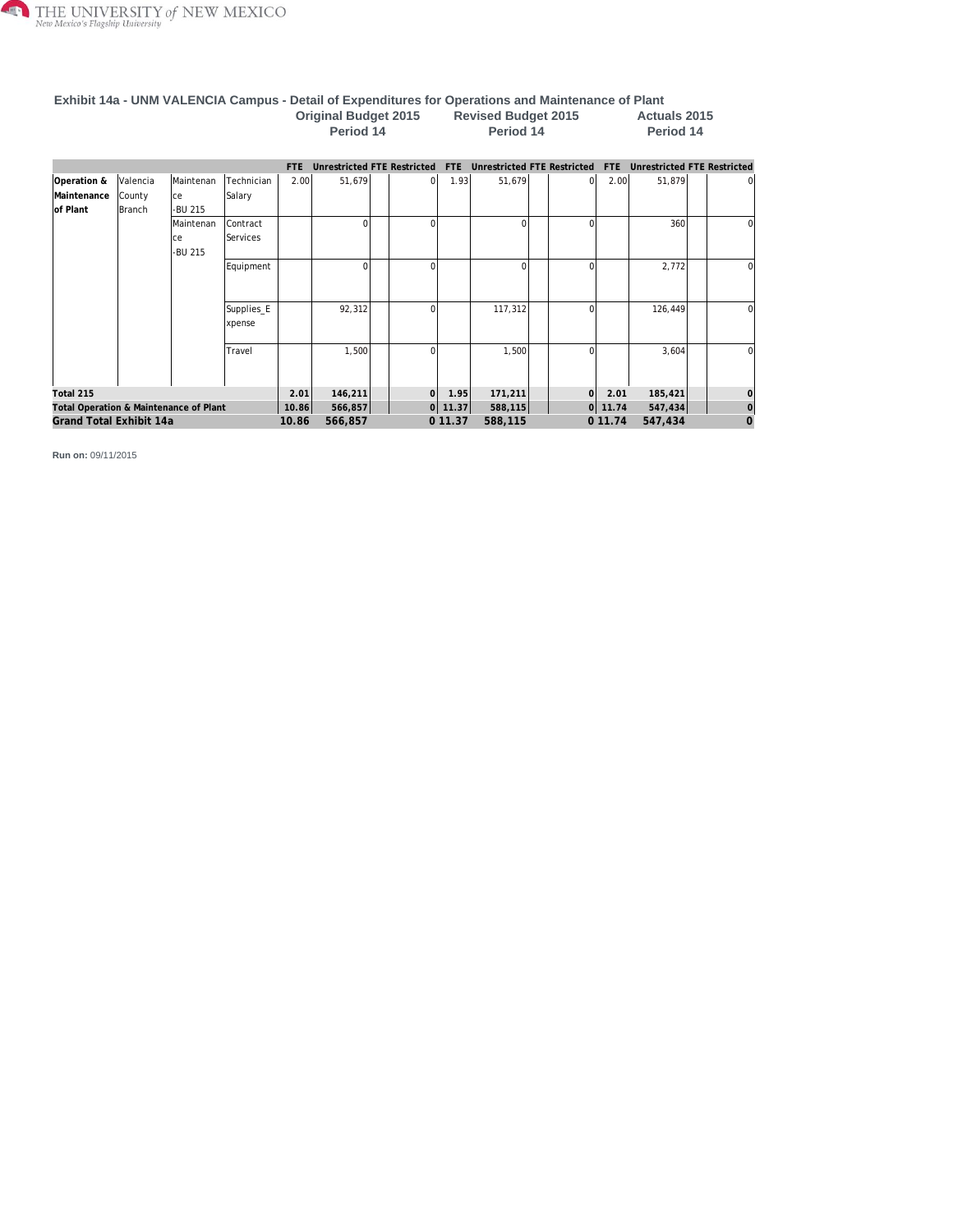

#### **Exhibit 15 - UNM VALENCIA Campus - Summary of Student Social and Cultural Development Activities Original Budget 2015 Revised Budget 2015 Actuals 2015 Period 14 Period 14 Period 14**

**FTE Unrestricted FTE Restricted FTE Unrestricted FTE Restricted FTE Unrestricted FTE Restricted Revenues** Tuition and Fees [31,472](/ibi_apps/WFServlet.ibfs?IBIF_webapp=/ibi_apps&IBIC_server=EDASERVE&IBIWF_msgviewer=OFF&IBIAPP_app=f_finance%20f_finance_shared%20f_accounts_receivable%20f_finance_freeze%20hr_finance%20student_shared%20f_upload_data%20baseapp&WF_STYLE=IBFS:/FILE/IBI_HTML_DIR/javaassist/intl/EN/combine_templates/ENSilver_Medium1%2Esty&&IBIMR_drill=IBFS,RUNFEX,IBIF_ex,true&IBIF_ex=/WFC/Repository/Finance_Domain/FEX/FMRSTRA_DrillDown_Report_Processor_Grp3%2Efex&CLICKED_ON=&WFFMT=PDF&Campus=VALENCIA&Exhibits=15&PROGRAM=P15%25&CATEGORY=Revenues&DESC1=Revenues&DESC3=Tuition%20and%20Fees&Column=2&Fisc_Yr1=2015&Fisc_Yr2=2015&Fisc_Yr3=2015&Fisc_Pr1=14&Fisc_Pr2=14&Fisc_Pr3=14&Phase1=ORIGNL&Phase2=REVISE&Phase3=ACTUAL&unrestricted=06&restricted=16&db_in_use=ODSP) 0 [31,472](/ibi_apps/WFServlet.ibfs?IBIF_webapp=/ibi_apps&IBIC_server=EDASERVE&IBIWF_msgviewer=OFF&IBIAPP_app=f_finance%20f_finance_shared%20f_accounts_receivable%20f_finance_freeze%20hr_finance%20student_shared%20f_upload_data%20baseapp&WF_STYLE=IBFS:/FILE/IBI_HTML_DIR/javaassist/intl/EN/combine_templates/ENSilver_Medium1%2Esty&&IBIMR_drill=IBFS,RUNFEX,IBIF_ex,true&IBIF_ex=/WFC/Repository/Finance_Domain/FEX/FMRSTRA_DrillDown_Report_Processor_Grp3%2Efex&CLICKED_ON=&WFFMT=PDF&Campus=VALENCIA&Exhibits=15&PROGRAM=P15%25&CATEGORY=Revenues&DESC1=Revenues&DESC3=Tuition%20and%20Fees&Column=6&Fisc_Yr1=2015&Fisc_Yr2=2015&Fisc_Yr3=2015&Fisc_Pr1=14&Fisc_Pr2=14&Fisc_Pr3=14&Phase1=ORIGNL&Phase2=REVISE&Phase3=ACTUAL&unrestricted=06&restricted=16&db_in_use=ODSP) 0 [27,413](/ibi_apps/WFServlet.ibfs?IBIF_webapp=/ibi_apps&IBIC_server=EDASERVE&IBIWF_msgviewer=OFF&IBIAPP_app=f_finance%20f_finance_shared%20f_accounts_receivable%20f_finance_freeze%20hr_finance%20student_shared%20f_upload_data%20baseapp&WF_STYLE=IBFS:/FILE/IBI_HTML_DIR/javaassist/intl/EN/combine_templates/ENSilver_Medium1%2Esty&&IBIMR_drill=IBFS,RUNFEX,IBIF_ex,true&IBIF_ex=/WFC/Repository/Finance_Domain/FEX/FMRSTRA_DrillDown_Report_Processor_Grp3%2Efex&CLICKED_ON=&WFFMT=PDF&Campus=VALENCIA&Exhibits=15&PROGRAM=P15%25&CATEGORY=Revenues&DESC1=Revenues&DESC3=Tuition%20and%20Fees&Column=10&Fisc_Yr1=2015&Fisc_Yr2=2015&Fisc_Yr3=2015&Fisc_Pr1=14&Fisc_Pr2=14&Fisc_Pr3=14&Phase1=ORIGNL&Phase2=REVISE&Phase3=ACTUAL&unrestricted=06&restricted=16&db_in_use=ODSP) 0 Private Gifts Grants and 0 0 0 0 [150](/ibi_apps/WFServlet.ibfs?IBIF_webapp=/ibi_apps&IBIC_server=EDASERVE&IBIWF_msgviewer=OFF&IBIAPP_app=f_finance%20f_finance_shared%20f_accounts_receivable%20f_finance_freeze%20hr_finance%20student_shared%20f_upload_data%20baseapp&WF_STYLE=IBFS:/FILE/IBI_HTML_DIR/javaassist/intl/EN/combine_templates/ENSilver_Medium1%2Esty&&IBIMR_drill=IBFS,RUNFEX,IBIF_ex,true&IBIF_ex=/WFC/Repository/Finance_Domain/FEX/FMRSTRA_DrillDown_Report_Processor_Grp3%2Efex&CLICKED_ON=&WFFMT=PDF&Campus=VALENCIA&Exhibits=15&PROGRAM=P15%25&CATEGORY=Revenues&DESC1=Revenues&DESC3=Private%20Gifts%20Grants%20and%20Contracts&Column=10&Fisc_Yr1=2015&Fisc_Yr2=2015&Fisc_Yr3=2015&Fisc_Pr1=14&Fisc_Pr2=14&Fisc_Pr3=14&Phase1=ORIGNL&Phase2=REVISE&Phase3=ACTUAL&unrestricted=06&restricted=16&db_in_use=ODSP) 0 **Contracts** Sales and Services 0 0 0 0 [846](/ibi_apps/WFServlet.ibfs?IBIF_webapp=/ibi_apps&IBIC_server=EDASERVE&IBIWF_msgviewer=OFF&IBIAPP_app=f_finance%20f_finance_shared%20f_accounts_receivable%20f_finance_freeze%20hr_finance%20student_shared%20f_upload_data%20baseapp&WF_STYLE=IBFS:/FILE/IBI_HTML_DIR/javaassist/intl/EN/combine_templates/ENSilver_Medium1%2Esty&&IBIMR_drill=IBFS,RUNFEX,IBIF_ex,true&IBIF_ex=/WFC/Repository/Finance_Domain/FEX/FMRSTRA_DrillDown_Report_Processor_Grp3%2Efex&CLICKED_ON=&WFFMT=PDF&Campus=VALENCIA&Exhibits=15&PROGRAM=P15%25&CATEGORY=Revenues&DESC1=Revenues&DESC3=Sales%20and%20Services&Column=10&Fisc_Yr1=2015&Fisc_Yr2=2015&Fisc_Yr3=2015&Fisc_Pr1=14&Fisc_Pr2=14&Fisc_Pr3=14&Phase1=ORIGNL&Phase2=REVISE&Phase3=ACTUAL&unrestricted=06&restricted=16&db_in_use=ODSP) 0 Other Sources | | [850](/ibi_apps/WFServlet.ibfs?IBIF_webapp=/ibi_apps&IBIC_server=EDASERVE&IBIWF_msgviewer=OFF&IBIAPP_app=f_finance%20f_finance_shared%20f_accounts_receivable%20f_finance_freeze%20hr_finance%20student_shared%20f_upload_data%20baseapp&WF_STYLE=IBFS:/FILE/IBI_HTML_DIR/javaassist/intl/EN/combine_templates/ENSilver_Medium1%2Esty&&IBIMR_drill=IBFS,RUNFEX,IBIF_ex,true&IBIF_ex=/WFC/Repository/Finance_Domain/FEX/FMRSTRA_DrillDown_Report_Processor_Grp3%2Efex&CLICKED_ON=&WFFMT=PDF&Campus=VALENCIA&Exhibits=15&PROGRAM=P15%25&CATEGORY=Revenues&DESC1=Revenues&DESC3=Other%20Sources&Column=2&Fisc_Yr1=2015&Fisc_Yr2=2015&Fisc_Yr3=2015&Fisc_Pr1=14&Fisc_Pr2=14&Fisc_Pr3=14&Phase1=ORIGNL&Phase2=REVISE&Phase3=ACTUAL&unrestricted=06&restricted=16&db_in_use=ODSP) | | 0| | [1,650](/ibi_apps/WFServlet.ibfs?IBIF_webapp=/ibi_apps&IBIC_server=EDASERVE&IBIWF_msgviewer=OFF&IBIAPP_app=f_finance%20f_finance_shared%20f_accounts_receivable%20f_finance_freeze%20hr_finance%20student_shared%20f_upload_data%20baseapp&WF_STYLE=IBFS:/FILE/IBI_HTML_DIR/javaassist/intl/EN/combine_templates/ENSilver_Medium1%2Esty&&IBIMR_drill=IBFS,RUNFEX,IBIF_ex,true&IBIF_ex=/WFC/Repository/Finance_Domain/FEX/FMRSTRA_DrillDown_Report_Processor_Grp3%2Efex&CLICKED_ON=&WFFMT=PDF&Campus=VALENCIA&Exhibits=15&PROGRAM=P15%25&CATEGORY=Revenues&DESC1=Revenues&DESC3=Other%20Sources&Column=6&Fisc_Yr1=2015&Fisc_Yr2=2015&Fisc_Yr3=2015&Fisc_Pr1=14&Fisc_Pr2=14&Fisc_Pr3=14&Phase1=ORIGNL&Phase2=REVISE&Phase3=ACTUAL&unrestricted=06&restricted=16&db_in_use=ODSP) | | 0| | [3,005](/ibi_apps/WFServlet.ibfs?IBIF_webapp=/ibi_apps&IBIC_server=EDASERVE&IBIWF_msgviewer=OFF&IBIAPP_app=f_finance%20f_finance_shared%20f_accounts_receivable%20f_finance_freeze%20hr_finance%20student_shared%20f_upload_data%20baseapp&WF_STYLE=IBFS:/FILE/IBI_HTML_DIR/javaassist/intl/EN/combine_templates/ENSilver_Medium1%2Esty&&IBIMR_drill=IBFS,RUNFEX,IBIF_ex,true&IBIF_ex=/WFC/Repository/Finance_Domain/FEX/FMRSTRA_DrillDown_Report_Processor_Grp3%2Efex&CLICKED_ON=&WFFMT=PDF&Campus=VALENCIA&Exhibits=15&PROGRAM=P15%25&CATEGORY=Revenues&DESC1=Revenues&DESC3=Other%20Sources&Column=10&Fisc_Yr1=2015&Fisc_Yr2=2015&Fisc_Yr3=2015&Fisc_Pr1=14&Fisc_Pr2=14&Fisc_Pr3=14&Phase1=ORIGNL&Phase2=REVISE&Phase3=ACTUAL&unrestricted=06&restricted=16&db_in_use=ODSP) | | 0 **Total Revenues 32,322 0 33,122 0 31,414 0 Beginning Balance** [31,684](/ibi_apps/WFServlet.ibfs?IBIF_webapp=/ibi_apps&IBIC_server=EDASERVE&IBIWF_msgviewer=OFF&IBIAPP_app=f_finance%20f_finance_shared%20f_accounts_receivable%20f_finance_freeze%20hr_finance%20student_shared%20f_upload_data%20baseapp&WF_STYLE=IBFS:/FILE/IBI_HTML_DIR/javaassist/intl/EN/combine_templates/ENSilver_Medium1%2Esty&&IBIMR_drill=IBFS,RUNFEX,IBIF_ex,true&IBIF_ex=/WFC/Repository/Finance_Domain/FEX/FMRSTRA_DrillDown_Report_Processor_Grp3%2Efex&CLICKED_ON=&WFFMT=PDF&Campus=VALENCIA&Exhibits=15&PROGRAM=P15%25&CATEGORY=Beginning%20Balance&DESC1=Reserves&DESC3=%20&Column=2&Fisc_Yr1=2015&Fisc_Yr2=2015&Fisc_Yr3=2015&Fisc_Pr1=14&Fisc_Pr2=14&Fisc_Pr3=14&Phase1=ORIGNL&Phase2=REVISE&Phase3=ACTUAL&unrestricted=06&restricted=16&db_in_use=ODSP) 0 [35,660](/ibi_apps/WFServlet.ibfs?IBIF_webapp=/ibi_apps&IBIC_server=EDASERVE&IBIWF_msgviewer=OFF&IBIAPP_app=f_finance%20f_finance_shared%20f_accounts_receivable%20f_finance_freeze%20hr_finance%20student_shared%20f_upload_data%20baseapp&WF_STYLE=IBFS:/FILE/IBI_HTML_DIR/javaassist/intl/EN/combine_templates/ENSilver_Medium1%2Esty&&IBIMR_drill=IBFS,RUNFEX,IBIF_ex,true&IBIF_ex=/WFC/Repository/Finance_Domain/FEX/FMRSTRA_DrillDown_Report_Processor_Grp3%2Efex&CLICKED_ON=&WFFMT=PDF&Campus=VALENCIA&Exhibits=15&PROGRAM=P15%25&CATEGORY=Beginning%20Balance&DESC1=Reserves&DESC3=%20&Column=6&Fisc_Yr1=2015&Fisc_Yr2=2015&Fisc_Yr3=2015&Fisc_Pr1=14&Fisc_Pr2=14&Fisc_Pr3=14&Phase1=ORIGNL&Phase2=REVISE&Phase3=ACTUAL&unrestricted=06&restricted=16&db_in_use=ODSP) 0 [35,660](/ibi_apps/WFServlet.ibfs?IBIF_webapp=/ibi_apps&IBIC_server=EDASERVE&IBIWF_msgviewer=OFF&IBIAPP_app=f_finance%20f_finance_shared%20f_accounts_receivable%20f_finance_freeze%20hr_finance%20student_shared%20f_upload_data%20baseapp&WF_STYLE=IBFS:/FILE/IBI_HTML_DIR/javaassist/intl/EN/combine_templates/ENSilver_Medium1%2Esty&&IBIMR_drill=IBFS,RUNFEX,IBIF_ex,true&IBIF_ex=/WFC/Repository/Finance_Domain/FEX/FMRSTRA_DrillDown_Report_Processor_Grp3%2Efex&CLICKED_ON=&WFFMT=PDF&Campus=VALENCIA&Exhibits=15&PROGRAM=P15%25&CATEGORY=Beginning%20Balance&DESC1=Reserves&DESC3=%20&Column=10&Fisc_Yr1=2015&Fisc_Yr2=2015&Fisc_Yr3=2015&Fisc_Pr1=14&Fisc_Pr2=14&Fisc_Pr3=14&Phase1=ORIGNL&Phase2=REVISE&Phase3=ACTUAL&unrestricted=06&restricted=16&db_in_use=ODSP) 0 **Total Available 64,006 68,782 67,074 0 Expenditures** Contract Services | | [450](/ibi_apps/WFServlet.ibfs?IBIF_webapp=/ibi_apps&IBIC_server=EDASERVE&IBIWF_msgviewer=OFF&IBIAPP_app=f_finance%20f_finance_shared%20f_accounts_receivable%20f_finance_freeze%20hr_finance%20student_shared%20f_upload_data%20baseapp&WF_STYLE=IBFS:/FILE/IBI_HTML_DIR/javaassist/intl/EN/combine_templates/ENSilver_Medium1%2Esty&&IBIMR_drill=IBFS,RUNFEX,IBIF_ex,true&IBIF_ex=/WFC/Repository/Finance_Domain/FEX/FMRSTRA_DrillDown_Report_Processor_Grp3%2Efex&CLICKED_ON=&WFFMT=PDF&Campus=VALENCIA&Exhibits=15&PROGRAM=P15%25&CATEGORY=Expenditures&DESC1=Other%20Expense&DESC3=Contract%20Services&Column=6&Fisc_Yr1=2015&Fisc_Yr2=2015&Fisc_Yr3=2015&Fisc_Pr1=14&Fisc_Pr2=14&Fisc_Pr3=14&Phase1=ORIGNL&Phase2=REVISE&Phase3=ACTUAL&unrestricted=06&restricted=16&db_in_use=ODSP) 0 450 | 9 | [300](/ibi_apps/WFServlet.ibfs?IBIF_webapp=/ibi_apps&IBIC_server=EDASERVE&IBIWF_msgviewer=OFF&IBIAPP_app=f_finance%20f_finance_shared%20f_accounts_receivable%20f_finance_freeze%20hr_finance%20student_shared%20f_upload_data%20baseapp&WF_STYLE=IBFS:/FILE/IBI_HTML_DIR/javaassist/intl/EN/combine_templates/ENSilver_Medium1%2Esty&&IBIMR_drill=IBFS,RUNFEX,IBIF_ex,true&IBIF_ex=/WFC/Repository/Finance_Domain/FEX/FMRSTRA_DrillDown_Report_Processor_Grp3%2Efex&CLICKED_ON=&WFFMT=PDF&Campus=VALENCIA&Exhibits=15&PROGRAM=P15%25&CATEGORY=Expenditures&DESC1=Other%20Expense&DESC3=Contract%20Services&Column=10&Fisc_Yr1=2015&Fisc_Yr2=2015&Fisc_Yr3=2015&Fisc_Pr1=14&Fisc_Pr2=14&Fisc_Pr3=14&Phase1=ORIGNL&Phase2=REVISE&Phase3=ACTUAL&unrestricted=06&restricted=16&db_in_use=ODSP) | 300 0 Student Awards and Aid [19,000](/ibi_apps/WFServlet.ibfs?IBIF_webapp=/ibi_apps&IBIC_server=EDASERVE&IBIWF_msgviewer=OFF&IBIAPP_app=f_finance%20f_finance_shared%20f_accounts_receivable%20f_finance_freeze%20hr_finance%20student_shared%20f_upload_data%20baseapp&WF_STYLE=IBFS:/FILE/IBI_HTML_DIR/javaassist/intl/EN/combine_templates/ENSilver_Medium1%2Esty&&IBIMR_drill=IBFS,RUNFEX,IBIF_ex,true&IBIF_ex=/WFC/Repository/Finance_Domain/FEX/FMRSTRA_DrillDown_Report_Processor_Grp3%2Efex&CLICKED_ON=&WFFMT=PDF&Campus=VALENCIA&Exhibits=15&PROGRAM=P15%25&CATEGORY=Expenditures&DESC1=Other%20Expense&DESC3=Student%20Awards%20and%20Aid&Column=6&Fisc_Yr1=2015&Fisc_Yr2=2015&Fisc_Yr3=2015&Fisc_Pr1=14&Fisc_Pr2=14&Fisc_Pr3=14&Phase1=ORIGNL&Phase2=REVISE&Phase3=ACTUAL&unrestricted=06&restricted=16&db_in_use=ODSP) 0 19,000 0 19,000 0 [12,884](/ibi_apps/WFServlet.ibfs?IBIF_webapp=/ibi_apps&IBIC_server=EDASERVE&IBIWF_msgviewer=OFF&IBIAPP_app=f_finance%20f_finance_shared%20f_accounts_receivable%20f_finance_freeze%20hr_finance%20student_shared%20f_upload_data%20baseapp&WF_STYLE=IBFS:/FILE/IBI_HTML_DIR/javaassist/intl/EN/combine_templates/ENSilver_Medium1%2Esty&&IBIMR_drill=IBFS,RUNFEX,IBIF_ex,true&IBIF_ex=/WFC/Repository/Finance_Domain/FEX/FMRSTRA_DrillDown_Report_Processor_Grp3%2Efex&CLICKED_ON=&WFFMT=PDF&Campus=VALENCIA&Exhibits=15&PROGRAM=P15%25&CATEGORY=Expenditures&DESC1=Other%20Expense&DESC3=Student%20Awards%20and%20Aid&Column=10&Fisc_Yr1=2015&Fisc_Yr2=2015&Fisc_Yr3=2015&Fisc_Pr1=14&Fisc_Pr2=14&Fisc_Pr3=14&Phase1=ORIGNL&Phase2=REVISE&Phase3=ACTUAL&unrestricted=06&restricted=16&db_in_use=ODSP) 0 0 Supplies\_Expense [11,218](/ibi_apps/WFServlet.ibfs?IBIF_webapp=/ibi_apps&IBIC_server=EDASERVE&IBIWF_msgviewer=OFF&IBIAPP_app=f_finance%20f_finance_shared%20f_accounts_receivable%20f_finance_freeze%20hr_finance%20student_shared%20f_upload_data%20baseapp&WF_STYLE=IBFS:/FILE/IBI_HTML_DIR/javaassist/intl/EN/combine_templates/ENSilver_Medium1%2Esty&&IBIMR_drill=IBFS,RUNFEX,IBIF_ex,true&IBIF_ex=/WFC/Repository/Finance_Domain/FEX/FMRSTRA_DrillDown_Report_Processor_Grp3%2Efex&CLICKED_ON=&WFFMT=PDF&Campus=VALENCIA&Exhibits=15&PROGRAM=P15%25&CATEGORY=Expenditures&DESC1=Other%20Expense&DESC3=Supplies_Expense&Column=2&Fisc_Yr1=2015&Fisc_Yr2=2015&Fisc_Yr3=2015&Fisc_Pr1=14&Fisc_Pr2=14&Fisc_Pr3=14&Phase1=ORIGNL&Phase2=REVISE&Phase3=ACTUAL&unrestricted=06&restricted=16&db_in_use=ODSP) 0 [12,018](/ibi_apps/WFServlet.ibfs?IBIF_webapp=/ibi_apps&IBIC_server=EDASERVE&IBIWF_msgviewer=OFF&IBIAPP_app=f_finance%20f_finance_shared%20f_accounts_receivable%20f_finance_freeze%20hr_finance%20student_shared%20f_upload_data%20baseapp&WF_STYLE=IBFS:/FILE/IBI_HTML_DIR/javaassist/intl/EN/combine_templates/ENSilver_Medium1%2Esty&&IBIMR_drill=IBFS,RUNFEX,IBIF_ex,true&IBIF_ex=/WFC/Repository/Finance_Domain/FEX/FMRSTRA_DrillDown_Report_Processor_Grp3%2Efex&CLICKED_ON=&WFFMT=PDF&Campus=VALENCIA&Exhibits=15&PROGRAM=P15%25&CATEGORY=Expenditures&DESC1=Other%20Expense&DESC3=Supplies_Expense&Column=6&Fisc_Yr1=2015&Fisc_Yr2=2015&Fisc_Yr3=2015&Fisc_Pr1=14&Fisc_Pr2=14&Fisc_Pr3=14&Phase1=ORIGNL&Phase2=REVISE&Phase3=ACTUAL&unrestricted=06&restricted=16&db_in_use=ODSP) 0 [16,437](/ibi_apps/WFServlet.ibfs?IBIF_webapp=/ibi_apps&IBIC_server=EDASERVE&IBIWF_msgviewer=OFF&IBIAPP_app=f_finance%20f_finance_shared%20f_accounts_receivable%20f_finance_freeze%20hr_finance%20student_shared%20f_upload_data%20baseapp&WF_STYLE=IBFS:/FILE/IBI_HTML_DIR/javaassist/intl/EN/combine_templates/ENSilver_Medium1%2Esty&&IBIMR_drill=IBFS,RUNFEX,IBIF_ex,true&IBIF_ex=/WFC/Repository/Finance_Domain/FEX/FMRSTRA_DrillDown_Report_Processor_Grp3%2Efex&CLICKED_ON=&WFFMT=PDF&Campus=VALENCIA&Exhibits=15&PROGRAM=P15%25&CATEGORY=Expenditures&DESC1=Other%20Expense&DESC3=Supplies_Expense&Column=10&Fisc_Yr1=2015&Fisc_Yr2=2015&Fisc_Yr3=2015&Fisc_Pr1=14&Fisc_Pr2=14&Fisc_Pr3=14&Phase1=ORIGNL&Phase2=REVISE&Phase3=ACTUAL&unrestricted=06&restricted=16&db_in_use=ODSP) 0 Travel [2,700](/ibi_apps/WFServlet.ibfs?IBIF_webapp=/ibi_apps&IBIC_server=EDASERVE&IBIWF_msgviewer=OFF&IBIAPP_app=f_finance%20f_finance_shared%20f_accounts_receivable%20f_finance_freeze%20hr_finance%20student_shared%20f_upload_data%20baseapp&WF_STYLE=IBFS:/FILE/IBI_HTML_DIR/javaassist/intl/EN/combine_templates/ENSilver_Medium1%2Esty&&IBIMR_drill=IBFS,RUNFEX,IBIF_ex,true&IBIF_ex=/WFC/Repository/Finance_Domain/FEX/FMRSTRA_DrillDown_Report_Processor_Grp3%2Efex&CLICKED_ON=&WFFMT=PDF&Campus=VALENCIA&Exhibits=15&PROGRAM=P15%25&CATEGORY=Expenditures&DESC1=Other%20Expense&DESC3=Travel&Column=2&Fisc_Yr1=2015&Fisc_Yr2=2015&Fisc_Yr3=2015&Fisc_Pr1=14&Fisc_Pr2=14&Fisc_Pr3=14&Phase1=ORIGNL&Phase2=REVISE&Phase3=ACTUAL&unrestricted=06&restricted=16&db_in_use=ODSP) 0 [2,700](/ibi_apps/WFServlet.ibfs?IBIF_webapp=/ibi_apps&IBIC_server=EDASERVE&IBIWF_msgviewer=OFF&IBIAPP_app=f_finance%20f_finance_shared%20f_accounts_receivable%20f_finance_freeze%20hr_finance%20student_shared%20f_upload_data%20baseapp&WF_STYLE=IBFS:/FILE/IBI_HTML_DIR/javaassist/intl/EN/combine_templates/ENSilver_Medium1%2Esty&&IBIMR_drill=IBFS,RUNFEX,IBIF_ex,true&IBIF_ex=/WFC/Repository/Finance_Domain/FEX/FMRSTRA_DrillDown_Report_Processor_Grp3%2Efex&CLICKED_ON=&WFFMT=PDF&Campus=VALENCIA&Exhibits=15&PROGRAM=P15%25&CATEGORY=Expenditures&DESC1=Other%20Expense&DESC3=Travel&Column=6&Fisc_Yr1=2015&Fisc_Yr2=2015&Fisc_Yr3=2015&Fisc_Pr1=14&Fisc_Pr2=14&Fisc_Pr3=14&Phase1=ORIGNL&Phase2=REVISE&Phase3=ACTUAL&unrestricted=06&restricted=16&db_in_use=ODSP) 0 [3,416](/ibi_apps/WFServlet.ibfs?IBIF_webapp=/ibi_apps&IBIC_server=EDASERVE&IBIWF_msgviewer=OFF&IBIAPP_app=f_finance%20f_finance_shared%20f_accounts_receivable%20f_finance_freeze%20hr_finance%20student_shared%20f_upload_data%20baseapp&WF_STYLE=IBFS:/FILE/IBI_HTML_DIR/javaassist/intl/EN/combine_templates/ENSilver_Medium1%2Esty&&IBIMR_drill=IBFS,RUNFEX,IBIF_ex,true&IBIF_ex=/WFC/Repository/Finance_Domain/FEX/FMRSTRA_DrillDown_Report_Processor_Grp3%2Efex&CLICKED_ON=&WFFMT=PDF&Campus=VALENCIA&Exhibits=15&PROGRAM=P15%25&CATEGORY=Expenditures&DESC1=Other%20Expense&DESC3=Travel&Column=10&Fisc_Yr1=2015&Fisc_Yr2=2015&Fisc_Yr3=2015&Fisc_Pr1=14&Fisc_Pr2=14&Fisc_Pr3=14&Phase1=ORIGNL&Phase2=REVISE&Phase3=ACTUAL&unrestricted=06&restricted=16&db_in_use=ODSP) 0 **Total Expenditures 33,368 0 34,168 0 33,037 0 Transfers (IN) or OUT and a contract to the contract of the contract of the contract of the contract of the contract of the contract of the contract of the contract of the contract of the contract of the contract of the Ending Balance 30,638 0 34,614 0 34,037 0**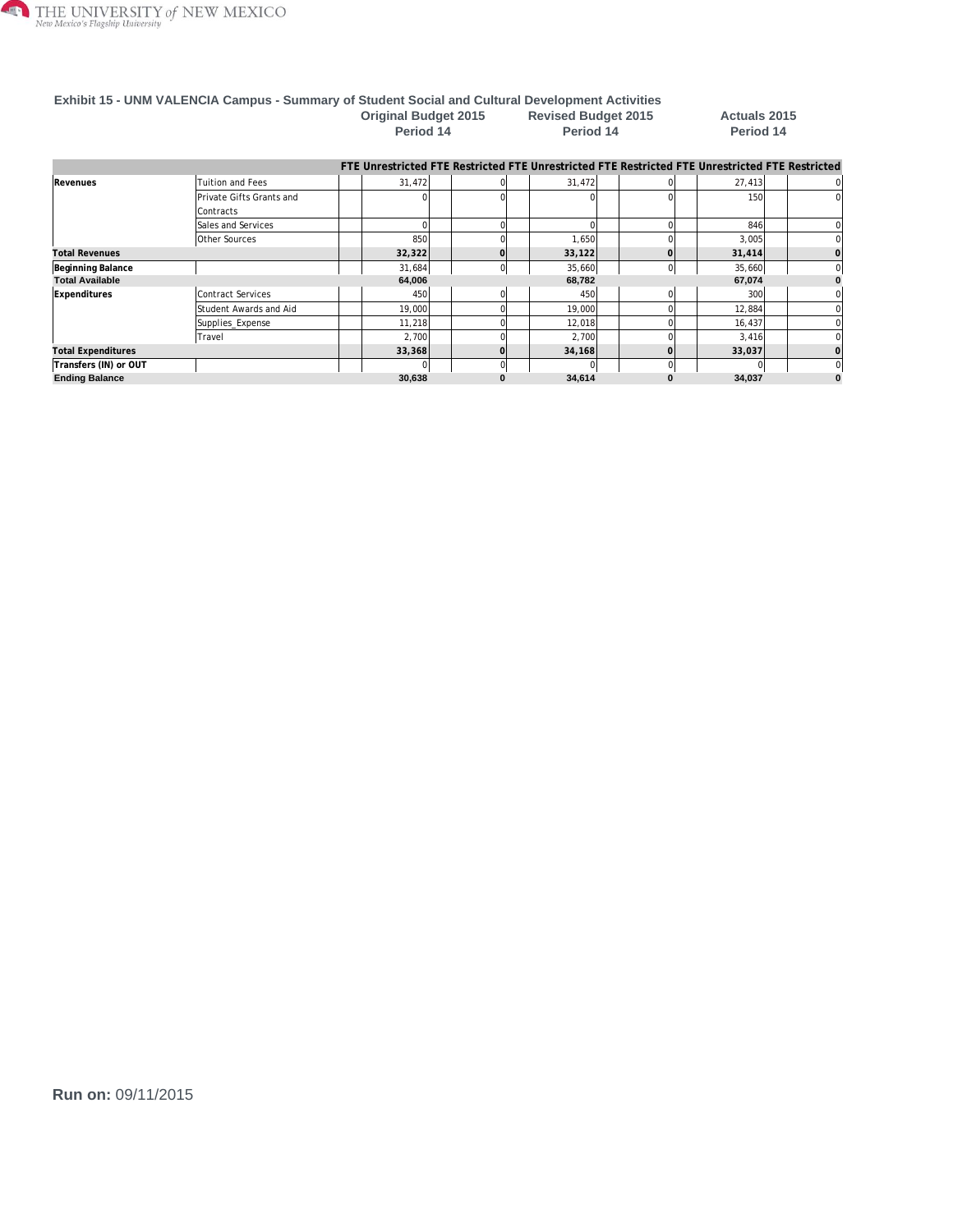

### **Exhibit 17 - UNM VALENCIA Campus - Summary of Public Service**

**Original Budget 2015 Revised Budget 2015 Actuals 2015 Period 14 Period 14 Period 14**

|                           |                                     |      |              |      |               |                |      |              | FTE Unrestricted FTE Restricted FTE Unrestricted FTE Restricted FTE Unrestricted FTE Restricted |       |                |
|---------------------------|-------------------------------------|------|--------------|------|---------------|----------------|------|--------------|-------------------------------------------------------------------------------------------------|-------|----------------|
| Revenues                  | <b>Federal Grants and Contracts</b> |      |              |      | 461,319       | 0              |      | 461,319      | 0                                                                                               |       | 707,533        |
|                           | <b>State Grants and Contracts</b>   |      | U            |      | 423,180       |                |      | 423,180      | $\Omega$                                                                                        |       | 279,808        |
|                           | Private Gifts Grants and            |      | 250          |      | $\Omega$      | 250            |      |              | 43,526                                                                                          |       | 113,946        |
|                           | Contracts                           |      |              |      |               |                |      |              |                                                                                                 |       |                |
|                           | Endowment Land and Perm             |      | 46.000       |      | $\Omega$      | 46.000         |      | $\Omega$     | $\Omega$                                                                                        |       |                |
|                           | Fund Income                         |      |              |      |               |                |      |              |                                                                                                 |       |                |
|                           | Sales and Services                  |      | 135,830      |      | $\Omega$      | 135,830        |      | $\Omega$     | (375)                                                                                           |       |                |
|                           | Other Sources                       |      | 3.000        |      |               | 3.000          |      |              | 146,298                                                                                         |       | 7,645          |
| <b>Total Revenues</b>     |                                     |      | 185,080      |      | 884,499       | 185,080        |      | 884,499      | 189,449                                                                                         |       | 1,108,932      |
| Beginning Balance         |                                     |      | 152,799      |      | $\Omega$      | 209,323        |      |              | 209,323                                                                                         |       | $\Omega$       |
| <b>Total Available</b>    |                                     |      | 337,879      |      | 884,499       | 394,403        |      | 884,499      | 398,772                                                                                         |       | 1,108,932      |
| Expenditures              | Administrative Professional         | 1.37 | 83,226 2.20  |      | 109, 764 1.36 | 83,226 2.20    |      | 109,764 1.38 | 84,593                                                                                          | 3.48  | 161,408        |
|                           | <b>Faculty Salaries</b>             | .05  | 1,225        | .48  | 129,660       | 1.225          | .48  | 129,660      | 0                                                                                               | 5.70  | 294,720        |
|                           | <b>Federal Workstudy Salaries</b>   |      |              |      | $\Omega$      | $\Omega$       |      | $\Omega$     | $\Omega$                                                                                        | .81   | 14,979         |
|                           | Other Salaries                      |      |              |      | $\Omega$      | $\Omega$       |      | $\Omega$     | $\Omega$                                                                                        | 1.19  | 21,218         |
|                           | State Workstudy Salaries            |      |              |      | $\Omega$      | $\mathbf 0$    |      | $\cap$       | 0                                                                                               | .49   | 8,953          |
|                           | <b>Student Salaries</b>             |      |              | .35  | 27,038        | $\Omega$       | .35  | 27,038       | 0                                                                                               |       | $\Omega$       |
|                           | Support Staff Salary                |      | $\Omega$     | 2.66 | 129,072       | $\overline{0}$ | 2.66 | 129,072      | 0                                                                                               | 3.42  | 99,755         |
|                           | Technician Salary                   |      |              | .74  | 151,494       | $\Omega$       | .74  | 151,494      | $\Omega$                                                                                        | 2.00  | 62,788         |
|                           | <b>Accrued Annual Leave</b>         |      | 2,780        |      | $\Omega$      | 2,780          |      | $\Omega$     | (310)                                                                                           |       | $\Omega$       |
|                           | Fica                                |      | 6.436        |      | $\Omega$      | 6,436          |      | $\Omega$     | 6,457                                                                                           |       | $\overline{0}$ |
|                           | Group Insurance                     |      | 10,106       |      | $\Omega$      | 10,106         |      | $\Omega$     | 10,032                                                                                          |       | $\Omega$       |
|                           | Other Staff Benefits                |      | 3,656        |      | 183,456       | 3,656          |      | 183,456      | 3,540                                                                                           |       | 207,576        |
|                           | Retirement                          |      | 11,751       |      | $\Omega$      | 11,751         |      |              | 11,758                                                                                          |       | $\Omega$       |
|                           | Unemployment Compensation           |      | 189          |      | $\Omega$      | 189            |      | Ωl           | 171                                                                                             |       | $\Omega$       |
|                           | Workers Compensation                |      | 77           |      | $\Omega$      | 77             |      | $\Omega$     | 85                                                                                              |       | $\Omega$       |
|                           | <b>Contract Services</b>            |      | 13,400       |      | $\mathbf 0$   | 13,400         |      | $\Omega$     | 4,896                                                                                           |       | $\Omega$       |
|                           | Equipment                           |      | 2,389        |      | $\Omega$      | 2,389          |      | $\Omega$     | 599                                                                                             |       | 71,243         |
|                           | Student Awards and Aid              |      | 21,200       |      | $\Omega$      | 11,200         |      | $\Omega$     | $\Omega$                                                                                        |       |                |
|                           | Supplies_Expense                    |      | 69,250       |      | 135,061       | 79,250         |      | 135,061      | 59,234                                                                                          |       | 136,823        |
|                           | Travel                              |      | 5,950        |      | 18,954        | 5,950          |      | 18,954       | 4,005                                                                                           |       | 29,469         |
| <b>Total Expenditures</b> |                                     | 1.42 | 231,635 6.43 |      | 884,499 1.36  | 231,635 6.43   |      | 884,499 1.38 | 185,060                                                                                         | 17.09 | 1,108,932      |
| Transfers (IN) or OUT     |                                     |      | 32,000       |      |               | 32,000         |      |              | 0                                                                                               |       | $\Omega$       |
| <b>Ending Balance</b>     |                                     |      | 74,244       |      | $\mathbf 0$   | 130,768        |      | $\bf{0}$     | 213,712                                                                                         |       | $\bf{0}$       |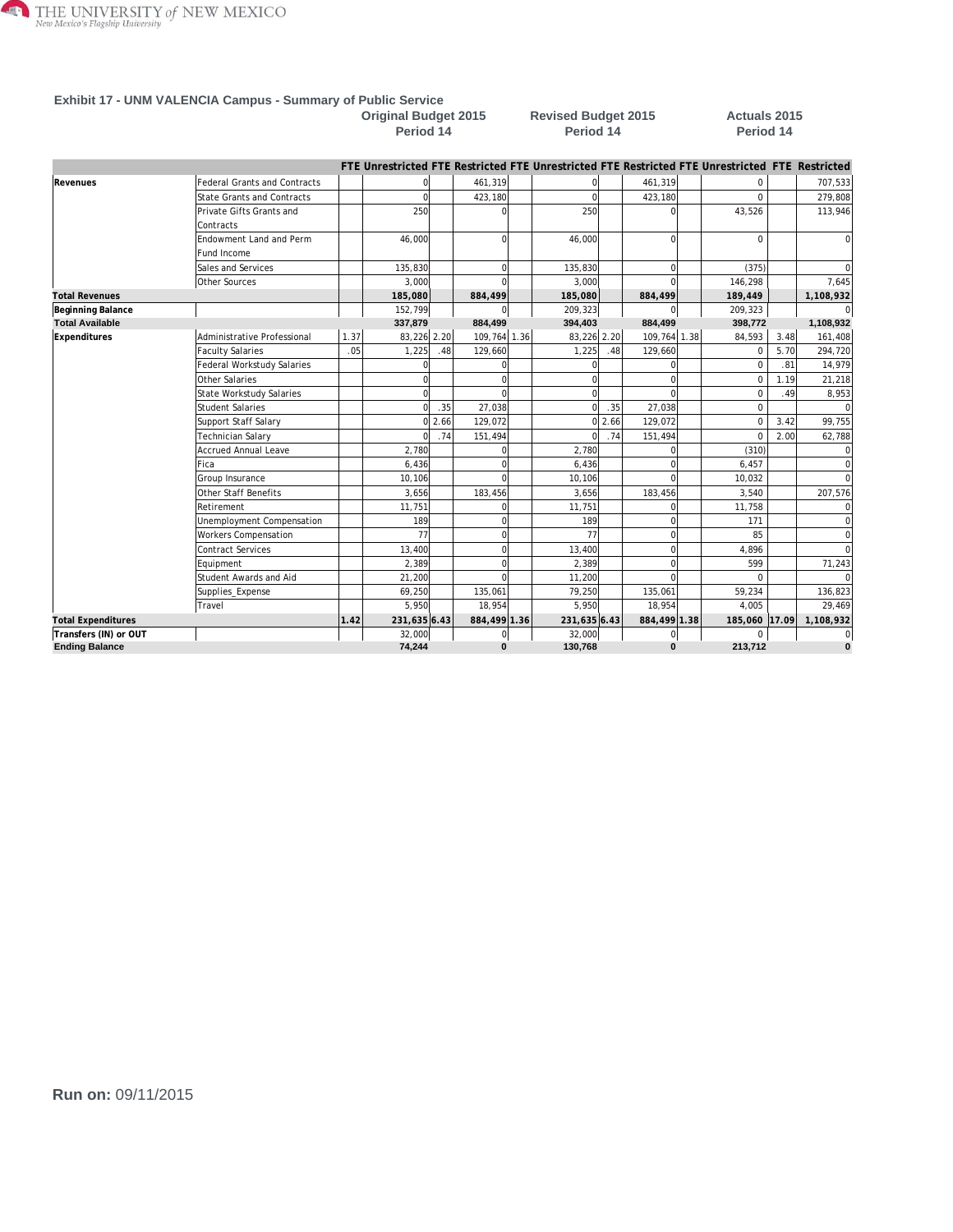

|                           | Exhibit 18 - UNM VALENCIA Campus - Summary of Internal Services |     |                                          |                |     |                                                                                                 |              |       |                                  |          |
|---------------------------|-----------------------------------------------------------------|-----|------------------------------------------|----------------|-----|-------------------------------------------------------------------------------------------------|--------------|-------|----------------------------------|----------|
|                           |                                                                 |     | <b>Original Budget 2015</b><br>Period 14 |                |     | <b>Revised Budget 2015</b><br>Period 14                                                         |              |       | <b>Actuals 2015</b><br>Period 14 |          |
|                           |                                                                 |     |                                          |                |     | FTE Unrestricted FTE Restricted FTE Unrestricted FTE Restricted FTE Unrestricted FTE Restricted |              |       |                                  |          |
| Revenues                  | Sales and Services                                              |     | 113,380                                  | 0              |     | 2,750                                                                                           | $\Omega$     |       | 2,177                            |          |
|                           | Other Sources                                                   |     |                                          | $\Omega$       |     | 0                                                                                               | $\Omega$     |       | 1.193                            |          |
| <b>Total Revenues</b>     |                                                                 |     | 113,380                                  | 0              |     | 2,750                                                                                           | $\mathbf 0$  |       | 3,370                            |          |
| Beginning                 |                                                                 |     | 65,245                                   | $\Omega$       |     | 89,146                                                                                          |              |       | 89,146                           |          |
| Balance                   |                                                                 |     |                                          |                |     |                                                                                                 |              |       |                                  |          |
| <b>Total Available</b>    |                                                                 |     | 178,625                                  |                |     | 91,896                                                                                          |              |       | 92,516                           |          |
| <b>Expenditures</b>       | Other Salaries                                                  |     |                                          | $\mathbf 0$    | .12 | O                                                                                               | 0            | .09   | 1,758                            | U        |
|                           | <b>Student Salaries</b>                                         | .10 | 1.258                                    | $\Omega$       |     | 1,258                                                                                           | $\Omega$     |       | $\Omega$                         |          |
|                           | Support Staff Salary                                            | .60 | 11,628                                   | $\Omega$       | .45 | 11,628                                                                                          | <sup>0</sup> | .50   | 10.589                           |          |
|                           | <b>Accrued Annual Leave</b>                                     |     | 608                                      | $\Omega$       |     | 608                                                                                             | $\Omega$     |       | 409                              |          |
|                           | Fica                                                            |     | 837                                      | 0              |     | 837                                                                                             | $\Omega$     |       | 945                              |          |
|                           | Group Insurance                                                 |     | 6,803                                    | $\Omega$       |     | 6,803                                                                                           | $\Omega$     |       | 63                               |          |
|                           | Other Staff Benefits                                            |     | 502                                      | $\Omega$       |     | 502                                                                                             | $\Omega$     |       | 457                              |          |
|                           | Retirement                                                      |     | 1.608                                    | $\Omega$       |     | 1,608                                                                                           | $\Omega$     |       | 1.490                            |          |
|                           | Unemployment Compensation                                       |     | 35                                       | 0              |     | 35                                                                                              | $\Omega$     |       | 25                               |          |
|                           | <b>Workers Compensation</b>                                     |     | 15                                       | $\Omega$       |     | 15                                                                                              | $\Omega$     |       | 16                               |          |
|                           | <b>Contract Services</b>                                        |     | $\Omega$                                 | $\Omega$       |     | 0                                                                                               | $\Omega$     |       | 25                               |          |
|                           | Supplies_Expense                                                |     | 83.686                                   | 0              |     | 83.686                                                                                          | $\Omega$     |       | 65,349                           |          |
|                           | Travel                                                          |     | 14.020                                   | $\Omega$       |     | 14,020                                                                                          | $\Omega$     |       | 7.203                            | U        |
| <b>Total Expenditures</b> |                                                                 | .70 | 121,000                                  | $\overline{0}$ | .57 | 121,000                                                                                         |              | 0 .59 | 88,329                           | $\Omega$ |
| lGeneral                  | Internal Service Ctr Internal Sales                             |     |                                          | O              |     | (110, 630)                                                                                      |              |       | (105, 776)                       |          |
| Charges                   |                                                                 |     |                                          |                |     |                                                                                                 |              |       |                                  |          |
| <b>Net Expenditures</b>   |                                                                 |     | 121,000                                  | 0              |     | 10,370                                                                                          | $\bf{0}$     |       | $-17,447$                        | $\bf{0}$ |
| Transfers (IN)<br>lor OUT |                                                                 |     |                                          |                |     | O                                                                                               |              |       |                                  |          |
| <b>Ending Balance</b>     |                                                                 |     | 57.625                                   | $\bf{0}$       |     | 81.526                                                                                          | $\bf{0}$     |       | 109.963                          | $\bf{0}$ |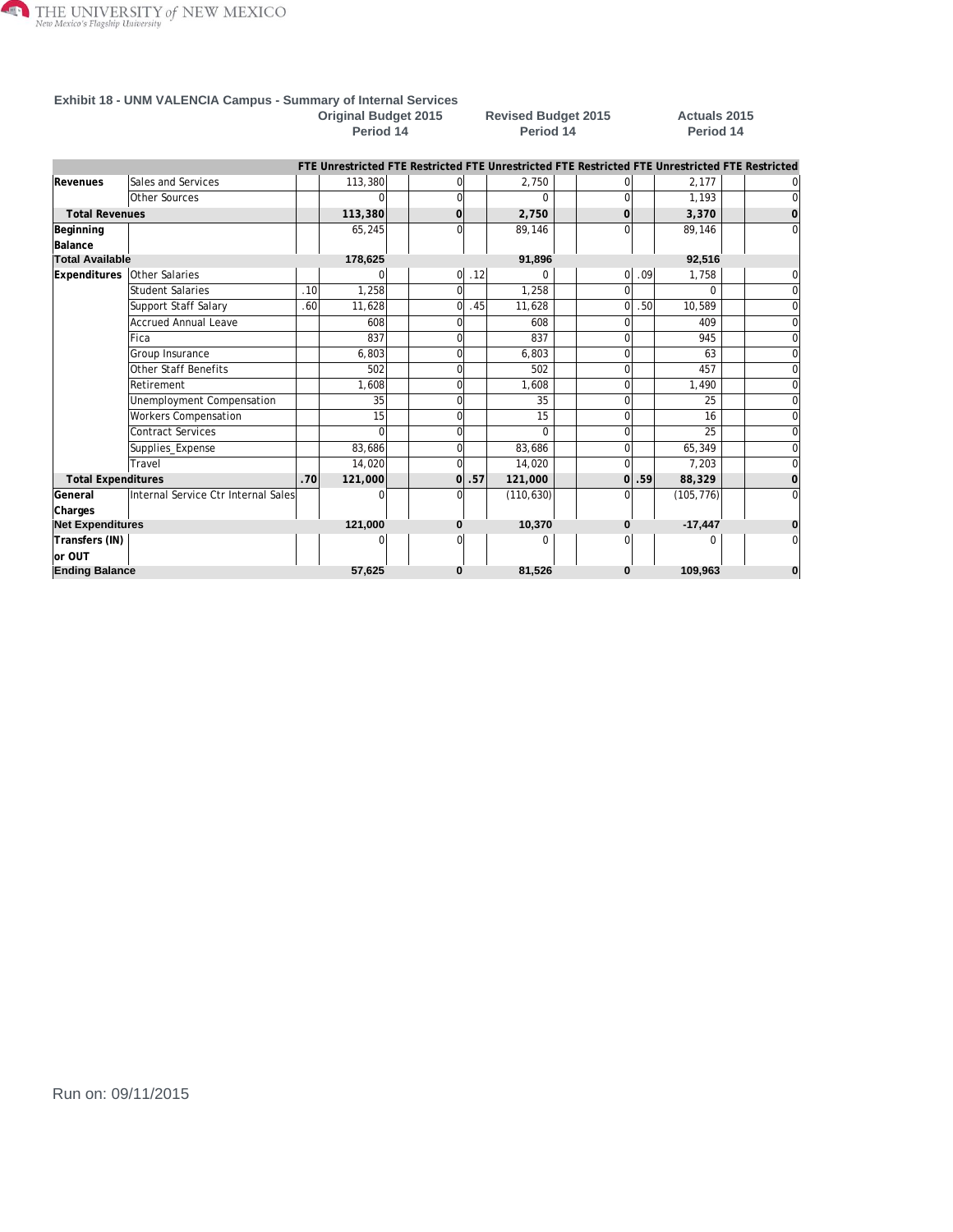#### **Exhibit 19 - UNM VALENCIA Campus- Summary of Student Aid Grants and Stipends**

|                           |                                    |                                         | Period 14    |             | Period 14           |             | Period 14    |                   |
|---------------------------|------------------------------------|-----------------------------------------|--------------|-------------|---------------------|-------------|--------------|-------------------|
|                           |                                    |                                         | Unrestricted | Restricted  | <b>Unrestricted</b> | Restricted  | Unrestricted | <b>Restricted</b> |
| <b>Revenues</b>           | Private Sources -<br>Gifts & Other | Undergrad -<br>State<br>Scholarships    | 100,000      | 0           | 100,000             | 0           | 91,798       | $\mathbf 0$       |
|                           | Private and Other<br>Sources       | Gifts for<br>Schools and<br>Fellowships | 26,550       | 0           | 26,550              | 0           | 19,215       | 0                 |
| <b>Total Revenues</b>     |                                    |                                         | 126,550      | $\mathbf 0$ | 126,550             | 0           | 111,013      | $\mathbf 0$       |
| <b>Beginning Balance</b>  |                                    |                                         | 127,836      | 0           | 287,585             | 0           | 287,585      | 0                 |
| <b>Total Available</b>    |                                    |                                         | 254,386      | 0           | 414,135             | 0           | 398,598      | 0                 |
| Expenditures              | Private Sources -<br>Gifts & Other | Undergrad -<br>State<br>Scholarships    | 254,046      | $\mathbf 0$ | 254,046             | $\mathbf 0$ | 309,754      | 0                 |
|                           | Private and Other<br>Sources       | Gifts for<br>Schools and<br>Fellowships | 109,750      | 0           | 111,543             | 0           | 74,030       | 0                 |
| <b>Total Expenditures</b> |                                    |                                         | 363,796      | 0           | 365,589             | 0           | 383,784      | 0                 |
| Transfers (IN) or<br>OUT  |                                    |                                         | (157, 896)   | 0           | (159, 689)          | 0           | (157, 700)   | 0                 |
| <b>Ending Balance</b>     |                                    |                                         | 48,486       | $\bf{0}$    | 208,235             | $\bf{0}$    | 172,514      | 0                 |

**Original Budget 2015 Revised Budget 2015 Actuals 2015**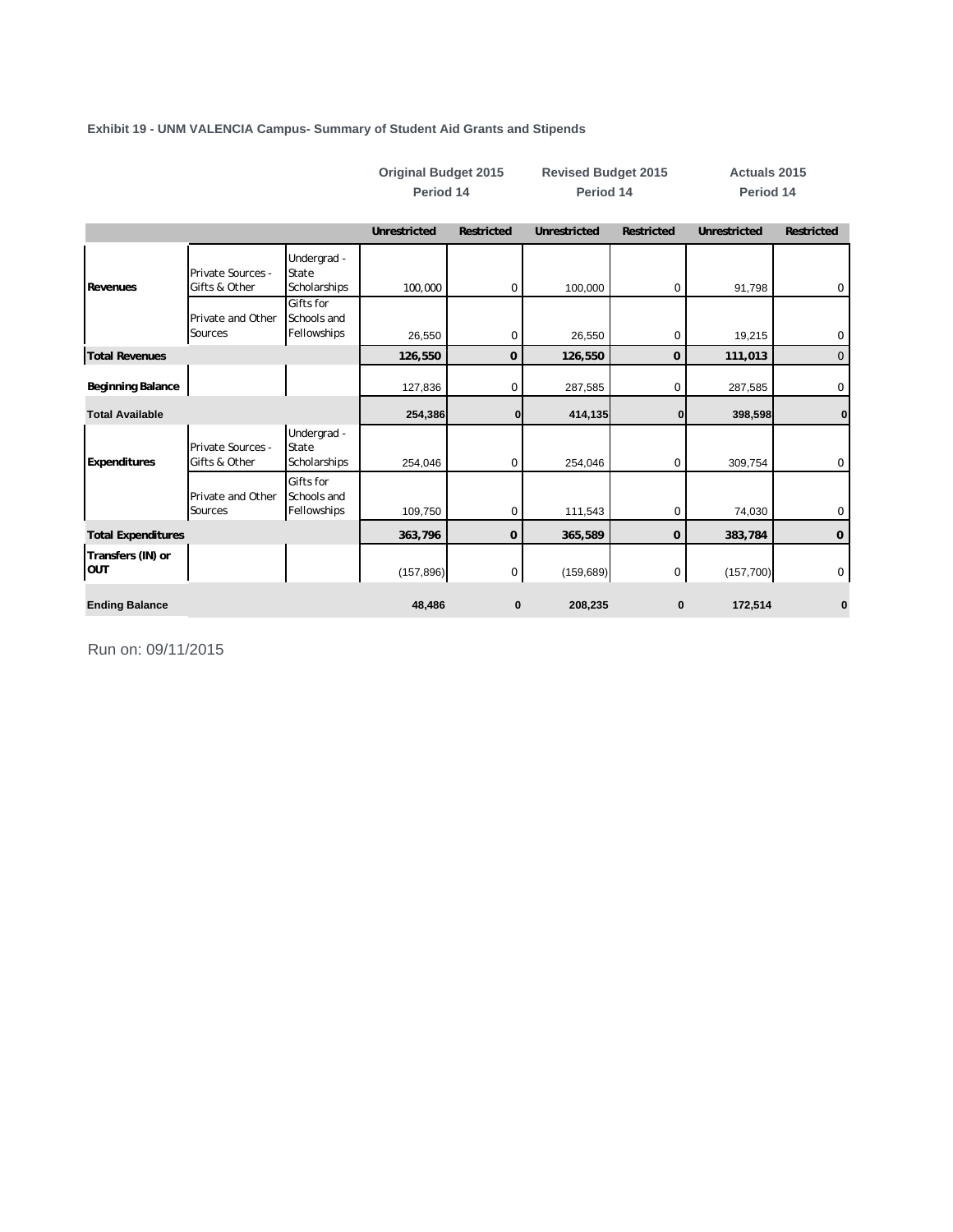

#### **Exhibit 20 - UNM VALENCIA Campus - Summary of Auxiliary Enterprises Original Budget 2015 Revised Budget 2015 Actuals 2015**

**Period 14 Period 14 Period 14**

|                           |                                     |      |           |                |        | FTE Unrestricted FTE Restricted FTE Unrestricted FTE Restricted FTE Unrestricted FTE Restricted |                     |        |            |                  |                |
|---------------------------|-------------------------------------|------|-----------|----------------|--------|-------------------------------------------------------------------------------------------------|---------------------|--------|------------|------------------|----------------|
| Revenues                  | <b>Tuition and Fees</b>             |      | 31,250    | $\overline{0}$ |        | 31,250                                                                                          | $\mathbf{0}$        |        | 36,553     |                  |                |
|                           | <b>Federal Grants and Contracts</b> |      | $\Omega$  | $\overline{0}$ |        |                                                                                                 | $\mathbf 0$         |        | $\Omega$   |                  | 22,349         |
|                           | <b>State Grants and Contracts</b>   |      | $\Omega$  | $\Omega$       |        |                                                                                                 | $\mathbf 0$         |        | $\Omega$   |                  | 1,619          |
|                           | Sales and Services                  |      | 1,014,893 | $\Omega$       |        | 1,014,893                                                                                       | $\Omega$            |        | 699,566    |                  |                |
|                           | Other Sources                       |      |           | $\Omega$       |        |                                                                                                 | $\Omega$            |        | 12,536     |                  |                |
| <b>Total Revenues</b>     |                                     |      | 1,046,143 | $\mathbf 0$    |        | 1,046,143                                                                                       | 0                   |        | 748,655    |                  | 23,968         |
| Beginning Balance         |                                     |      | 300,251   | $\overline{0}$ |        | 332,561                                                                                         | $\overline{0}$      |        | 332,561    |                  |                |
| <b>Total Available</b>    |                                     |      | 1,346,394 |                |        | 1,378,704                                                                                       |                     |        | 1,081,216  |                  | 23,968         |
| Expenditures              | Administrative Professional         | 1.00 | 41,410    | $\overline{0}$ | .87    | 41,410                                                                                          | $\overline{0}$      | .90    | 34,098     |                  |                |
|                           | Federal Workstudy Salaries          | .11  | 7,650     | $\overline{0}$ | .60    | 7,650                                                                                           | $\overline{0}$      | .61    | 9,578      | 1.17             | 22,349         |
|                           | Other Salaries                      | .49  | 7,700     | $\overline{0}$ | .27    | 7,700                                                                                           | $\overline{0}$      | .20    | 4,252      |                  |                |
|                           | <b>State Workstudy Salaries</b>     | .10  | 6,600     | 0              | .03    | 6,600                                                                                           | $\Omega$            | .04    | 694        | .08 <sub>1</sub> | 1,619          |
|                           | <b>Student Salaries</b>             | .42  | 5,525     | $\Omega$       | .12    | 5,525                                                                                           | $\Omega$            | .09    | 1,597      |                  |                |
|                           | Support Staff Salary                | .75  | 17,250    | $\Omega$       |        | 17,250                                                                                          | $\Omega$            |        | $\Omega$   |                  |                |
|                           | Technician Salary                   | 2.56 | 71,857    |                | 0 2.45 | 71,857                                                                                          |                     | 0 2.53 | 73,106     |                  |                |
|                           | <b>Accrued Annual Leave</b>         |      | 550       | $\overline{0}$ |        | 550                                                                                             | $\mathbf{0}$        |        | 2,063      |                  |                |
|                           | Fica                                |      | 10,183    | $\Omega$       |        | 10,183                                                                                          | $\Omega$            |        | 8,215      |                  |                |
|                           | Group Insurance                     |      | 18,551    | $\mathbf 0$    |        | 18,551                                                                                          | $\mathbf 0$         |        | 17,359     |                  |                |
|                           | Other Staff Benefits                |      | 4,815     | $\Omega$       |        | 4,815                                                                                           | $\Omega$            |        | 4,631      |                  |                |
|                           | Retirement                          |      | 17,778    | $\Omega$       |        | 17,778                                                                                          | $\mathbf 0$         |        | 14,901     |                  |                |
|                           | Unemployment Compensation           |      | 401       | $\Omega$       |        | 401                                                                                             | $\Omega$            |        | 227        |                  |                |
|                           | <b>Workers Compensation</b>         |      | 1,071     | $\Omega$       |        | 1,071                                                                                           | $\Omega$            |        | 727        |                  |                |
|                           | Charge Inst. Support                |      | 78,545    | $\Omega$       |        | 78,545                                                                                          | $\Omega$            |        | 78,545     |                  |                |
|                           | Contract Services                   |      | n         | $\Omega$       |        |                                                                                                 | $\Omega$            |        | 5,213      |                  |                |
|                           | Cost of Good Sold                   |      | 669,535   | $\mathbf 0$    |        | 669,535                                                                                         | $\mathbf 0$         |        | 521.730    |                  |                |
|                           | Equipment                           |      | $\Omega$  | $\Omega$       |        |                                                                                                 | $\mathbf 0$         |        | 68         |                  | $\Omega$       |
|                           | Supplies_Expense                    |      | 85,942    | $\Omega$       |        | 85,942                                                                                          | $\mathbf 0$         |        | 63,496     |                  |                |
|                           | Travel                              |      | 780       | $\Omega$       |        | 780                                                                                             | $\Omega$            |        | 515        |                  | $\Omega$       |
|                           | Internal Service Ctr Internal       |      | $\cap$    | $\Omega$       |        |                                                                                                 | $\cap$              |        | (106, 090) |                  |                |
|                           | Sales                               |      |           |                |        |                                                                                                 |                     |        |            |                  |                |
| <b>Total Expenditures</b> |                                     | 5.43 | 1,046,143 |                | 0 4.34 | 1,046,143                                                                                       |                     | 0 4.37 | 734,925    | 1.25             | 23,968         |
| Transfers (IN) or OUT     |                                     |      | $\Omega$  | $\overline{0}$ |        |                                                                                                 | $\mathsf{O}\xspace$ |        | $\Omega$   |                  | $\overline{0}$ |
| <b>Ending Balance</b>     |                                     |      | 300,251   | $\bf{0}$       |        | 332,561                                                                                         | 0                   |        | 346,291    |                  | $\bf{0}$       |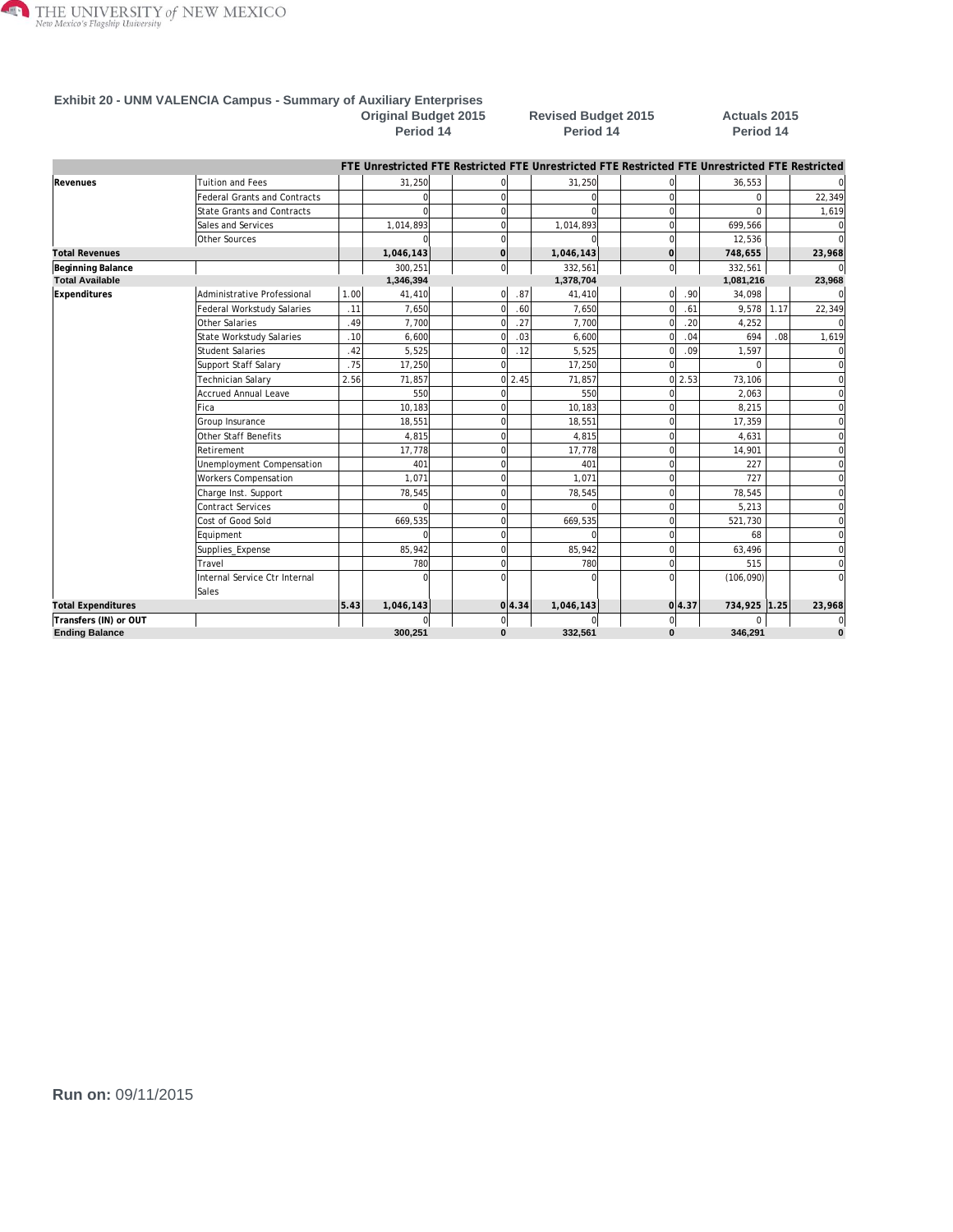#### **Exhibit a - UNM VALENCIA Campus - Summary of Current Fund Revenues By Source**

|                                                           |                                      |                     |                     | <b>Original Budget 2015 Revised Budget 2015</b> |                | <b>Actuals 2015</b> |                  |
|-----------------------------------------------------------|--------------------------------------|---------------------|---------------------|-------------------------------------------------|----------------|---------------------|------------------|
|                                                           |                                      | Period 14           |                     | Period 14                                       |                | Period 14           |                  |
|                                                           |                                      | <b>Unrestricted</b> | Restricted          | Unrestricted                                    | Restricted     | Unrestricted        | Restricted       |
| TUITION AND FEES                                          | Instruction and<br>General Ex 2      | 2,252,520           | O                   | 2,007,470                                       |                | 2,002,323           |                  |
|                                                           | Student Social and<br>Cultural Ex 15 | 31,472              |                     | 31,472                                          |                | 27,413              |                  |
|                                                           | Student Aid Ex 19                    | 20,000              |                     | 20,000                                          |                | 18,273              |                  |
| <b>TOTAL TUITION AND FEES</b>                             | Auxiliaries Ex 20                    | 31,250<br>2,335,242 | 0<br>$\overline{0}$ | 31,250<br>2,090,192                             | $\overline{O}$ | 36,553<br>2,084,561 | 0                |
| STATE APPROPRIATIONS                                      | Instruction and<br>General Ex 2      | 5,715,600           | 0                   | 5,715,600                                       |                | 5,715,600           |                  |
| TOTAL STATE APPROPRIATIONS                                |                                      | 5,715,600           | $\overline{0}$      | 5,715,600                                       | $\overline{0}$ | 5,715,600           | 0                |
| <b>LOCAL APPROPRIATIONS</b>                               | Instruction and<br>General Ex 2      | 2,580,490           | $\mathbf 0$         | 2,580,490                                       |                | 2,581,132           |                  |
| <b>TOTAL LOCAL APPROPRIATIONS</b>                         |                                      | 2,580,490           | $\overline{O}$      | 2,580,490                                       | $\overline{O}$ | 2,581,132           | $\mathbf 0$      |
| <b>FEDERAL GRANTS AND</b><br>CONTRACTS                    | Instruction and<br>General Ex 2      |                     | 1,884,260           | 0                                               | 1,884,260      | 0                   | 1,788,714        |
|                                                           | Public Service Ex 17                 |                     | 461,319             | ſ                                               | 461,319        | $\overline{0}$      | 707,533          |
|                                                           | Auxiliaries Ex 20                    |                     |                     | C                                               |                | 0                   | 22,349           |
| <b>TOTAL FEDERAL GRANTS</b><br><b>AND CONTRACTS</b>       |                                      | $\overline{0}$      | 2,345,579           | $\mathbf{O}$                                    | 2,345,579      |                     | 0 2,518,596      |
| STATE GRANTS AND CONTRACTS                                | Instruction and<br>General Ex 2      |                     | 101,294             | 32,935                                          | 101,294        | 32,935              | 80,374           |
|                                                           | Public Service Ex 17                 | ი                   | 423,180             | $\Omega$                                        | 423,180        | 0                   | 279,808          |
| TOTAL STATE GRANTS AND CONTRACTS                          | Auxiliaries Ex 20                    | $\overline{O}$      | 524,474             | 32,935                                          | 524,474        | 0<br>32,935         | 1,619<br>361,801 |
|                                                           |                                      |                     |                     |                                                 |                |                     |                  |
| PRIVATE GIFTS GRANTS AND<br><b>CONTRACTS</b>              | Student Social and<br>Cultural Ex 15 |                     |                     |                                                 |                | 150                 |                  |
|                                                           | Public Service Ex 17                 | 250                 |                     | 250                                             |                | 43,526              | 113,946          |
|                                                           | Student Aid Ex 19                    | 106,550             |                     | 106,550                                         |                | 92,741              |                  |
| <b>TOTAL PRIVATE GIFTS</b><br><b>GRANTS AND CONTRACTS</b> |                                      | 106,800             | $\mathbf 0$         | 106,800                                         | $\overline{0}$ | 136,417             | 113,946          |
| ENDOWMENT LAND AND PERM<br><b>FUND INCOME</b>             | Public Service Ex 17                 | 46,000              |                     | 46,000                                          |                | 0                   |                  |
| <b>TOTAL ENDOWMENT LAND</b><br>AND PERM FUND INCOME       |                                      | 46,000              | $\mathbf 0$         | 46,000                                          | $\overline{O}$ | $\pmb{0}$           | $\mathbf 0$      |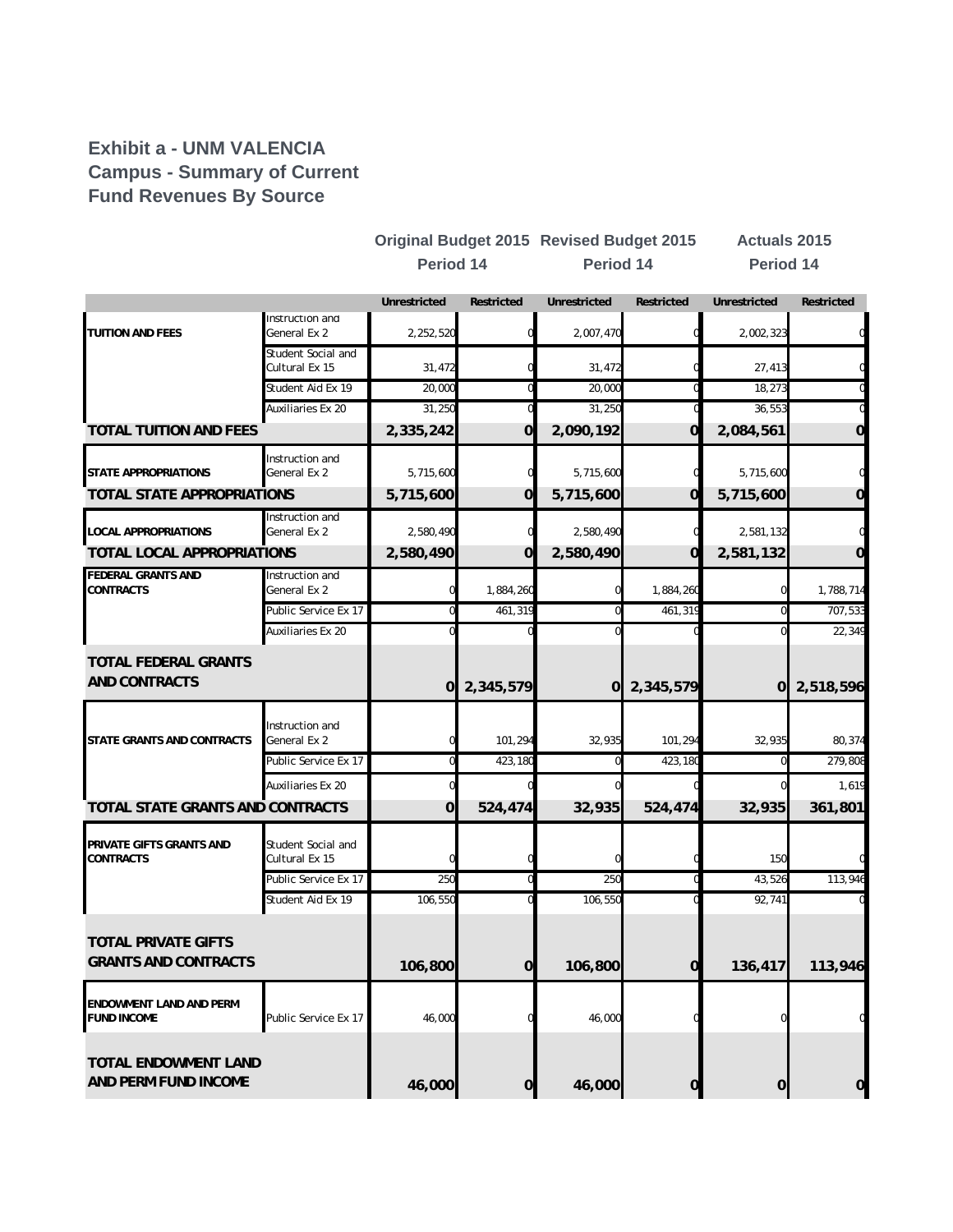#### **Exhibit a - UNM VALENCIA Campus - Summary of Current Fund Revenues By Source**

|                                 |                                      | Period 14      |                | <b>Original Budget 2015 Revised Budget 2015</b><br>Period 14 |             | <b>Actuals 2015</b><br>Period 14 |                |
|---------------------------------|--------------------------------------|----------------|----------------|--------------------------------------------------------------|-------------|----------------------------------|----------------|
| <b>SALES AND SERVICES</b>       | Instruction and<br>General Ex 2      |                |                |                                                              |             | 42,018                           |                |
|                                 | Student Social and<br>Cultural Ex 15 |                |                |                                                              |             | 846                              |                |
|                                 | Public Service Ex 17                 | 135,830        |                | 135,830                                                      |             | $-375$                           |                |
|                                 | <b>Internal Services Ex</b><br>18    | 113,380        |                | 2,750                                                        |             | 2,177                            |                |
|                                 | Auxiliaries Ex 20                    | 1,014,893      |                | 1,014,893                                                    |             | 699,566                          |                |
| <b>TOTAL SALES AND SERVICES</b> |                                      | 1,264,103      | $\overline{O}$ | 1,153,473                                                    | $\mathbf 0$ | 744,233                          | $\overline{0}$ |
| <b>OTHER SOURCES</b>            | Instruction and<br>General Ex 2      | 75,402         |                | 75,402                                                       |             | 107,900                          |                |
|                                 | Student Social and<br>Cultural Ex 15 | 850            |                | 1,650                                                        |             | 3,005                            |                |
|                                 | Public Service Ex 17                 | 3,000          |                | 3,000                                                        |             | 146,298                          | 7,645          |
|                                 | <b>Internal Services Ex</b><br>18    |                |                |                                                              |             | 1,193                            |                |
|                                 | Auxiliaries Ex 20                    |                |                |                                                              |             | 12,536                           |                |
| <b>TOTAL OTHER SOURCES</b>      | 79,252                               | $\overline{0}$ | 80,052         | $\overline{O}$                                               | 270,931     | 7,645                            |                |
| <b>Grand Total</b>              |                                      |                |                | 12,127,487 2,870,053 11,805,542 2,870,053                    |             | 11,565,809                       | 3,001,988      |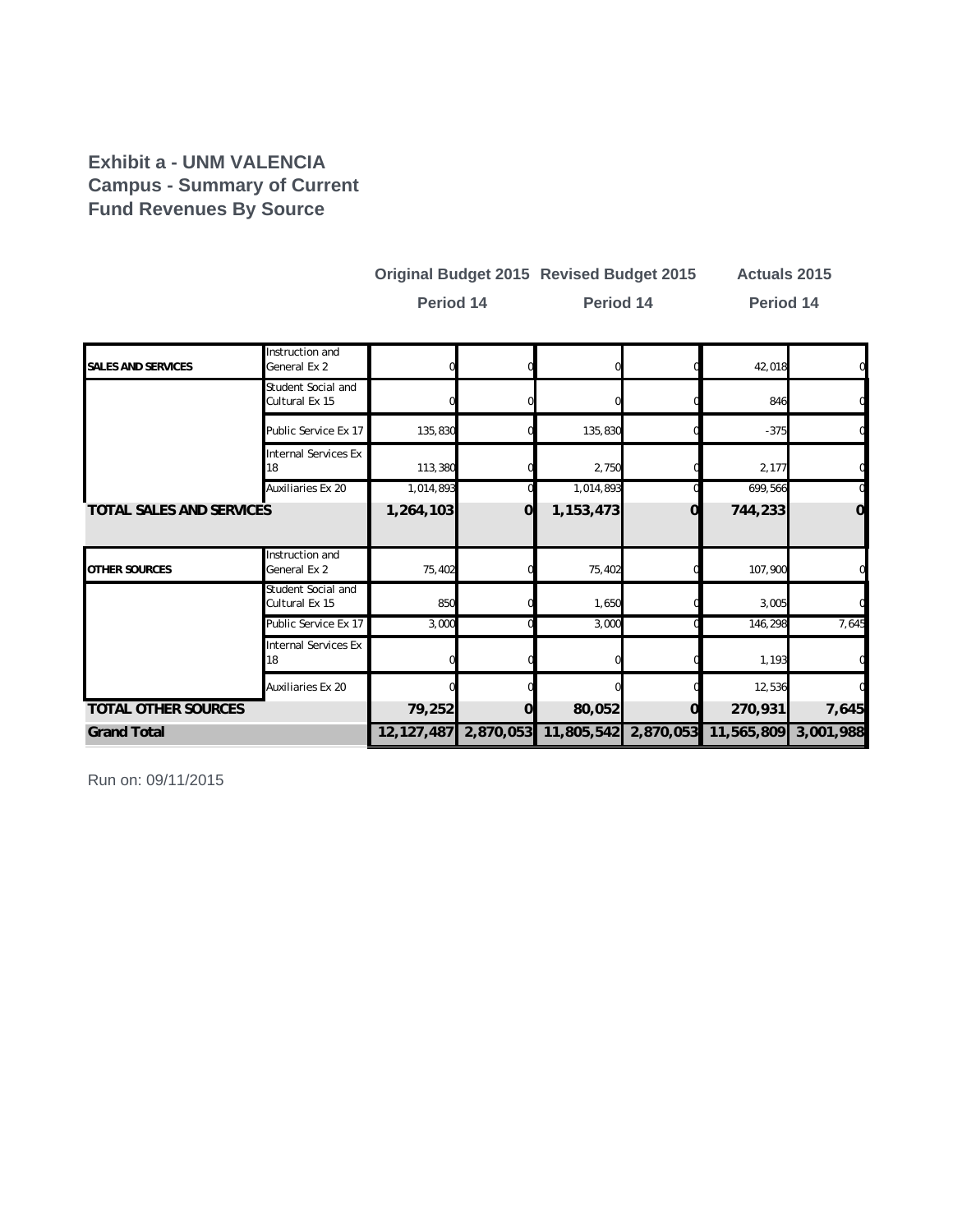

#### **Exhibit b - UNM VALENCIA Campus - Summary of Current Fund Salaries**

**Original Budget 2015 Revised Budget 2015 Actuals 2015 Period 14 Period 14 Period 14**

**FTE Unrestricted FTE Restricted FTE Unrestricted FTE Restricted FTE Unrestricted FTE Restricted**

|                                          | SALARIES BY CATEGORY AND EXHIBIT |       |                 |                  |                |                  |                       |       |                     |       |                  |      |                  |
|------------------------------------------|----------------------------------|-------|-----------------|------------------|----------------|------------------|-----------------------|-------|---------------------|-------|------------------|------|------------------|
| Faculty Salaries                         | Instruction Ex 10                | 81.28 | 2,823,504       | 12.07            | 253,515        | 57.23            | 2,772,299             | 12.07 | 253,515             | 53.92 | 2,404,880        | 6.82 | 325,919          |
|                                          | Academic Support                 | 4.00  | 198,285         | .00 <sub>1</sub> | $\mathbf 0$    | 3.10             | 198,285               | .00   | $\mathbf 0$         | 3.00  | 200.501          | .00  |                  |
|                                          | Ex 11                            |       |                 |                  |                |                  |                       |       |                     |       |                  |      |                  |
|                                          | Institutional                    | .01   | 300             | .00              | $\mathbf 0$    | .00 <sub>1</sub> | 300                   | .00   | $\mathbf 0$         | .00   | 700              | .00  |                  |
|                                          | Support Ex 13                    |       |                 |                  |                |                  |                       |       |                     |       |                  |      |                  |
|                                          | Public Service Ex 17             | .05   | 1,225           | .48              | 129,660        | .00 <sub>1</sub> | 1,225                 | 48    | 129,660             | .00   | $\Omega$         | 5.70 | 294,720          |
| Total Faculty Salaries                   |                                  | 85.34 | 3.023.314 12.55 |                  | 383,175        |                  | 60.33 2,972,109 12.55 |       | 383,175             | 56.92 | 2.606.082 12.52  |      | 620,639          |
| Administrative                           | Instruction Ex 10                | 1.00  | 64,988          | 3.54             | 176,850        | 1.00             | 73,091                | 3.54  | 176,850             | 1.00  | 69,743           | 4.27 | 193,511          |
| Professional                             |                                  |       |                 |                  |                |                  |                       |       |                     |       |                  |      |                  |
|                                          | Academic Support                 | 3.50  | 199.909         | .00 <sub>1</sub> | $\overline{0}$ | 3.50             | 202,167               | .00.  | $\overline{0}$      | 3.50  | 202.169          | .00  | $\mathbf 0$      |
|                                          | Ex 11                            |       |                 |                  |                |                  |                       |       |                     |       |                  |      |                  |
|                                          | <b>Student Services</b>          | 4.50  | 241,879         | .00 <sub>1</sub> | $\mathbf 0$    | 4.52             | 236,797               | .00   | $\Omega$            | 4.43  | 252,759          | .00  | $\bf 0$          |
|                                          | Ex 12                            |       |                 |                  |                |                  |                       |       |                     |       |                  |      |                  |
|                                          | Institutional                    | 11.00 | 697,436         | .00 <sub>1</sub> | $\overline{0}$ | 9.53             | 703,105               | .00   | $\mathbf 0$         | 9.33  | 634,559          | .00  | 0                |
|                                          | Support Ex 13                    |       |                 |                  |                |                  |                       |       |                     |       |                  |      |                  |
|                                          | Operations and                   | .00   | 54,325          | .00              | $\Omega$       | 1.00             | 54,325                | .00   | $\mathbf 0$         | 1.00  | 54,325           | .00  | 0                |
|                                          | Maintenance of                   |       |                 |                  |                |                  |                       |       |                     |       |                  |      |                  |
|                                          | Plant Ex 14                      |       |                 |                  |                |                  |                       |       |                     |       |                  |      |                  |
|                                          | Public Service Ex 17             | 1.37  | 83,226          | 2.20             | 109,764        | 1.36             | 83,226                | 2.20  | 109,764             | 1.38  | 84,593           | 3.48 | 161,408          |
|                                          | Auxiliaries Ex 20                | 1.00  | 41,410          | .00              | $\Omega$       | .87              | 41,410                | .00   | $\mathbf 0$         | .90   | 34,098           | .00  |                  |
| <b>Total Administrative Professional</b> |                                  | 22.37 | 1,383,173       | 5.74             | 286,614        |                  | 21.78 1,394,121       | 5.74  | 286,614             | 21.54 | 1,332,245        | 7.75 | 354,919          |
| GA TA RA PA Salary   Instruction Ex 10   |                                  | .00   | $\mathbf 0$     | .00              | $\mathbf 0$    | 1.28             | $\mathbf 0$           | .00   | $\mathbf 0$         | 1.19  | 29,783           | .00  | 0                |
| Total GA TA RA PA Salary                 |                                  | .00   | $\overline{0}$  | .00              | $\overline{0}$ | 1.28             | $\mathbf 0$           | .00   | $\mathbf 0$         | 1.19  | 29,783           | .00  | $\mathbf 0$      |
| Support Staff Salary Instruction Ex 10   |                                  | 4.00  | 119,882         | 1.32             | 39,574         | 5.22             | 183,132               | 1.32  | 39,574              | 5.33  | 154,300          | .93  | 24,360           |
|                                          | Academic Support                 | 4.00  | 123,896         | .00              | $\Omega$       | 3.39             | 123,896               | .00   | $\mathbf 0$         | 3.50  | 114,658          | .00  | 0                |
|                                          | Ex 11                            |       |                 |                  |                |                  |                       |       |                     |       |                  |      |                  |
|                                          | <b>Student Services</b>          | 4.00  | 150,805         | .00 <sub>1</sub> | $\Omega$       | 3.95             | 153,995               | .00   | $\mathbf 0$         | 3.79  | 147,469          | .00  | 0                |
|                                          | Ex 12                            |       |                 |                  |                |                  |                       |       |                     |       |                  |      |                  |
|                                          | Institutional                    | 9.90  | 327,603         | .00              | $\Omega$       | 8.97             | 327,603               | .00   | $\mathbf 0$         | 9.14  | 309,440          | .00  | $\mathbf 0$      |
|                                          | Support Ex 13                    |       |                 |                  |                |                  |                       |       |                     |       |                  |      |                  |
|                                          | Public Service Ex 17             | .00   | $\vert$         | 2.66             | 129,072        | .00              | $\vert$               | 2.66  | 129,072             | .00   | 0                | 3.42 | 99,755           |
|                                          | <b>Internal Services</b>         | .60   | 11,628          | .00              | $\mathbf 0$    | .45              | 11,628                | .00   | $\mathbf 0$         | .50   | 10,589           | .00  |                  |
|                                          | Ex 18                            |       |                 |                  |                |                  |                       |       |                     |       |                  |      |                  |
|                                          | Auxiliaries Ex 20                | .75   | 17,250          | .00              | $\Omega$       | .00              | 17,250                | .00   | $\Omega$            | .00   | $\Omega$         | .00  |                  |
| Total Support Staff Salary               |                                  | 23.25 | 751,064         | 3.98             | 168,646        | 21.98            | 817,504               | 3.98  | 168,646             | 22.26 | 736,457          | 4.35 | 124,115          |
| Technician Salary                        | Instruction Ex 10                | 2.00  | 69,060          | 10.55            | 263,864        | 1.93             | 69,060                | 10.55 | 263,864             | 1.88  | 65,819           | 6.73 | 218,935          |
|                                          | Academic Support                 | 6.50  | 209,094         | .00              | $\circ$        | 5.73             | 194,170               | .00   | $\overline{0}$      | 5.96  | 189,030          | .00  | 0                |
|                                          | Ex 11                            |       |                 |                  |                |                  |                       |       |                     |       |                  |      |                  |
|                                          | <b>Student Services</b>          | 5.50  | 219,340         | .00              | $\overline{0}$ | 3.85             | 179,719               | .00   | $\mathbf 0$         | 3.99  | 145,663          | .00  | $\mathbf 0$      |
|                                          | Ex 12                            |       |                 |                  |                |                  |                       |       |                     |       |                  |      |                  |
|                                          | Institutional                    | 3.00  | 95,536          | .00 <sub>1</sub> | $\overline{0}$ | 2.28             | 87,536                | .00   | $\mathbf 0$         | 2.52  | 84,159           | .00  | $\mathbf 0$      |
|                                          | Support Ex 13                    |       |                 |                  |                |                  |                       |       |                     |       |                  |      |                  |
|                                          | Operations and                   | 10.75 | 238,812         | .00 <sub>1</sub> | $\mathbf 0$    | 10.14            | 238,812               | .00   | $\mathbf 0$         | 10.29 | 230,574          | .00  | 0                |
|                                          | Maintenance of                   |       |                 |                  |                |                  |                       |       |                     |       |                  |      |                  |
|                                          | Plant Ex 14                      |       |                 |                  |                |                  |                       |       |                     |       |                  |      |                  |
|                                          | Public Service Ex 17             | .00   | $\mathbf 0$     | .74              | 151.494        | .00              | $\pmb{0}$             | .74   | 151,494             | .00   | 0                | 2.00 | 62,788           |
|                                          | Auxiliaries Ex 20                | 2.56  | 71,857          | .00 <sub>1</sub> | $\mathbf 0$    | 2.45             | 71,857                | .00   | $\bf 0$             | 2.53  | 73,106           | .00  | $\boldsymbol{0}$ |
| Total Technician Salary                  |                                  | 30.31 | 903,699 11.29   |                  | 415,358        | 26.38            | 841, 154 11.29        |       | 415,358             | 27.17 | 788,349          | 8.73 | 281,723          |
| Other Salaries                           | Instruction Ex 10                | .50   | 8,010           | .00 <sub>1</sub> | 0              | .05              | 5,150                 | .00   | $\pmb{0}$           | .25   | 6,751            | 2.76 | 50,450           |
|                                          | Institutional                    | .00   | 0               | .00 <sub>1</sub> | 0              | .97              | 8,000                 | .00   | $\mathbf 0$         | 1.00  | 25,205           | .00  | 0                |
|                                          | Support Ex 13                    |       |                 |                  |                |                  |                       |       |                     |       |                  |      |                  |
|                                          | Operations and                   | .00   | 0               | .00 <sub>1</sub> | 0              | .06              | $\overline{0}$        | .00   | $\bf 0$             | .32   | 6,026            | .00  | $\bf 0$          |
|                                          | Maintenance of                   |       |                 |                  |                |                  |                       |       |                     |       |                  |      |                  |
|                                          | Plant Ex 14                      |       |                 |                  |                |                  |                       |       |                     |       |                  |      |                  |
|                                          | Public Service Ex 17             | .00   | 0               | .00              | 0              | .00              | 0                     | .00   | $\boldsymbol{0}$    | .00   | $\boldsymbol{0}$ | 1.19 | 21,218           |
|                                          | Internal Services                | .00   | $\overline{0}$  | .00 <sub>1</sub> | $\mathbf{0}$   | .12              | $\overline{0}$        | .00   | $\mathbf 0$         | .09   | 1,758            | .00  |                  |
|                                          | Ex 18                            |       |                 |                  |                |                  |                       |       |                     |       |                  |      |                  |
|                                          | Auxiliaries Ex 20                | .49   | 7,700           | .00 <sub>1</sub> | 0              | .27              | 7,700                 | .00   | $\mathbf 0$         | .20   | 4,252            | .00  |                  |
| <b>Total Other Salaries</b>              |                                  | .99   | 15,710          | .00              | 0              | 1.47             | 20,850                | .00   | $\mathsf{O}\xspace$ | 1.86  | 43,991           | 3.95 | 71,668           |
| Federal Workstudy                        | Instruction Ex 10                | .07   | 4,770           | 1.82             | 34,610         | 1.20             | 20,070                | 1.82  | 34,610              | 1.20  | 20,897           | 3.53 | 67,112           |
| Salaries                                 |                                  |       |                 |                  |                |                  |                       |       |                     |       |                  |      |                  |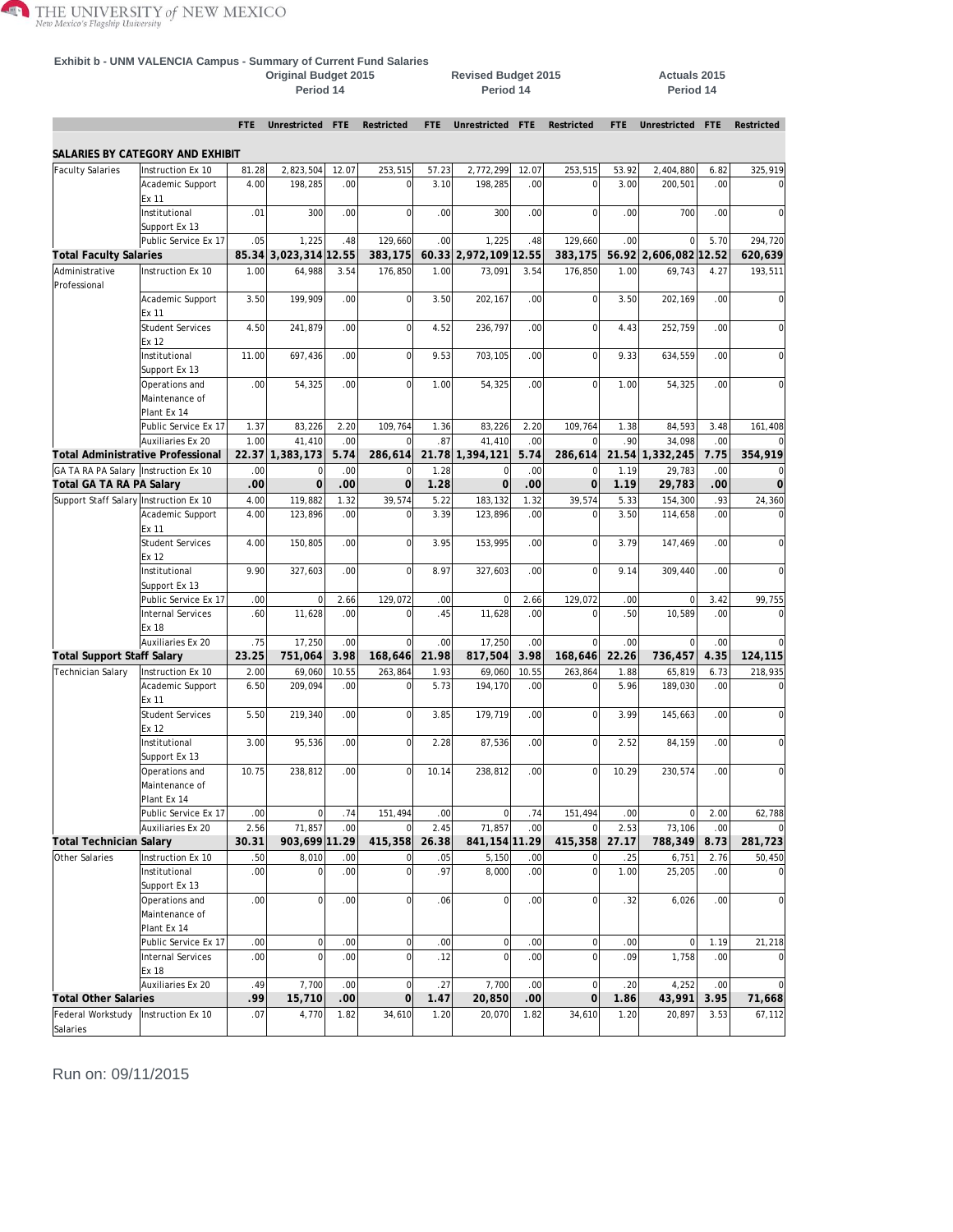#### **Exhibit b - UNM VALENCIA Campus - Summary of Current Fund Salaries**

**Period 14 Period 14 Period 14**

#### **Original Budget 2015 Revised Budget 2015 Actuals 2015**

|                                       |                                              | FTF   | Unrestricted | <b>FTE</b>       | Restricted     | <b>FTF</b> | Unrestricted   | <b>FTE</b> | Restricted     | FTE.  | Unrestricted                                                                                       | <b>FTE</b>       | Restricted     |
|---------------------------------------|----------------------------------------------|-------|--------------|------------------|----------------|------------|----------------|------------|----------------|-------|----------------------------------------------------------------------------------------------------|------------------|----------------|
| Federal Workstudy                     | Academic Support                             | .05   | 3,509        | 1.45             | 27,650         | .51        | 3,509          | 1.45       | 27,650         | .58   | 9,206                                                                                              | 1.13             | 21,480         |
| Salaries                              | <b>Ex 11</b>                                 |       |              |                  |                |            |                |            |                |       |                                                                                                    |                  |                |
|                                       | <b>Student Services</b>                      | .22   | 14,620       | 1.09             | 20,755         | .94        | 14,620         | 1.09       | 20,755         | .92   | 14,435                                                                                             | 1.77             | 33,681         |
|                                       | Ex 12                                        |       |              |                  |                |            |                |            |                |       |                                                                                                    |                  |                |
|                                       | Institutional                                | .16   | 11,050       | 3.63             | 69,180         | 30         | 11,050         | 3.63       | 69.180         | .35   | 5,434                                                                                              | .66              | 12,678         |
|                                       | Support Ex 13                                |       |              |                  |                |            |                |            |                |       |                                                                                                    |                  |                |
|                                       | Operations and                               | .07   | 4.920        | 1.09             | 20.745         | 07         | 4,920          | 1.09       | 20,745         | .05   | 953                                                                                                | .12              | 2,223          |
|                                       | Maintenance of                               |       |              |                  |                |            |                |            |                |       |                                                                                                    |                  |                |
|                                       | Plant Ex 14                                  |       |              |                  |                |            |                |            |                |       |                                                                                                    |                  |                |
|                                       | Public Service Ex 17                         | .00   | $\mathbf 0$  | .00              | $\bf 0$        | .00        | $\overline{0}$ | .00        | $\overline{0}$ | .00   | $\mathbf 0$                                                                                        | .81              | 14,979         |
|                                       | Auxiliaries Ex 20                            | .11   | 7.650        | .00              | $\Omega$       | .60        | 7.650          | .00        | $\Omega$       | .61   | 9.578                                                                                              | 1.17             | 22,349         |
|                                       | <b>Total Federal Workstudy Salaries</b>      | .68   | 46.519       | 9.08             | 172.940        | 3.62       | 61,819         | 9.08       | 172,940        | 3.71  | 60,502                                                                                             | 9.19             | 174,502        |
| State Workstudy<br>Salaries           | Instruction Ex 10                            | .15   | 9,511        | .74              | 14,174         | .88        | 11,511         | .74        | 14,174         | .86   | 15,163                                                                                             | 2.62             | 49,761         |
|                                       | Academic Support<br>Ex 11                    | .04   | 2,776        | .80              | 15,180         | 32         | 2,776          | .80        | 15,180         | .33   | 5,146                                                                                              | .63              | 12,007         |
|                                       | <b>Student Services</b>                      | .26   | 16.791       | 1.48             | 28.275         | .27        | 16.791         | 1.48       | 28.275         | .31   | 4.783                                                                                              | .59              | 11.161         |
|                                       | Ex 12                                        |       |              |                  |                |            |                |            |                |       |                                                                                                    |                  |                |
|                                       | Institutional                                | .05   | 3,400        | 1.54             | 29.445         | .13        | 3,400          | 1.54       | 29,445         | .12   | 1,902                                                                                              | .23              | 4,437          |
|                                       | Support Ex 13                                |       |              |                  |                |            |                |            |                |       |                                                                                                    |                  |                |
|                                       | Operations and                               | .04   | 2,500        | .75              | 14,220         | .10        | 2,500          | .75        | 14,220         | .08   | 1,289                                                                                              | .16              | 3,008          |
|                                       | Maintenance of                               |       |              |                  |                |            |                |            |                |       |                                                                                                    |                  |                |
|                                       | Plant Ex 14                                  |       |              |                  |                |            |                |            |                |       |                                                                                                    |                  |                |
|                                       | Public Service Ex 17                         | .00   | $\mathbf 0$  | .00 <sub>1</sub> | $\mathbf 0$    | .00.       | $\overline{0}$ | .00        | $\overline{0}$ | .00.  | $\mathbf 0$                                                                                        | .49              | 8,953          |
|                                       | Auxiliaries Ex 20                            | .10   | 6.600        | .00              | $\Omega$       | .03        | 6.600          | .00        | $\Omega$       | .04   | 694                                                                                                | .08              | 1.619          |
| <b>Total State Workstudy Salaries</b> |                                              | .64   | 41,578       | 5.31             | 101,294        | 1.73       | 43,578         | 5.31       | 101,294        | 1.74  | 28,977                                                                                             | 4.80             | 90,946         |
| <b>Student Salaries</b>               | Instruction Ex 10                            | 4.82  | 63,137       | 2.43             | 46,420         | 1.51       | 52,137         | 2.43       | 46,420         | 1.61  | 29,216                                                                                             | .00              | $\mathbf 0$    |
|                                       | Academic Support                             | .81   | 10,560       | .00 <sub>1</sub> | $\overline{0}$ | .24        | 13,060         | .00        | $\Omega$       | .29   | 4,838                                                                                              | .00              | $\mathbf 0$    |
|                                       | Ex 11                                        |       |              |                  |                |            |                |            |                |       |                                                                                                    |                  |                |
|                                       | <b>Student Services</b>                      | .34   | 4,507        | .00              | $\mathbf 0$    | 00         | 4,507          | .00        | $\Omega$       | .01   | 140                                                                                                | .00              | $\mathsf{O}$   |
|                                       | Ex 12                                        |       |              |                  |                |            |                |            |                |       |                                                                                                    |                  |                |
|                                       | Institutional                                | .50   | 6,500        | .00.             | $\Omega$       | .10        | 6,500          | .00        | $\Omega$       | .07   | 1.162                                                                                              | .00              | $\mathbf 0$    |
|                                       | Support Ex 13                                |       |              |                  |                |            |                |            |                |       |                                                                                                    |                  |                |
|                                       | Public Service Ex 17                         | .00   | $\mathbf 0$  | .35              | 27,038         | .00        | $\overline{0}$ | .35        | 27,038         | .00   | $\mathbf 0$                                                                                        | .00              | $\mathbf 0$    |
|                                       | <b>Internal Services</b>                     | .10   | 1,258        | .00              | Ó              | .00.       | 1,258          | .00        |                | .00.  | $\Omega$                                                                                           | .00              | $\mathbf 0$    |
|                                       | Ex 18                                        |       |              |                  |                |            |                |            |                |       |                                                                                                    |                  |                |
|                                       | Auxiliaries Ex 20                            | .42   | 5.525        | 00 <sub>1</sub>  | $\mathbf 0$    | .12        | 5.525          | .00        | $\overline{0}$ | .09   | 1.597                                                                                              | .00              | $\mathbf 0$    |
| <b>Total Student Salaries</b>         |                                              | 6.99  | 91,487       | 2.78             | 73,458         | 1.97       | 82,987         | 2.78       | 73.458         | 2.07  | 36,952                                                                                             | .00 <sub>1</sub> | $\overline{0}$ |
|                                       | Grand Total SALARIES BY CATEGORY AND EXHIBIT |       |              |                  |                |            |                |            |                |       |                                                                                                    |                  |                |
|                                       |                                              |       |              |                  |                |            |                |            |                |       | 170.57 6,256,544 50.73 1,601,485 140.54 6,234,122 50.73 1,601,485 138.46 5,663,338 51.29 1,718,512 |                  |                |
| SALARIES BY CATEGORY                  |                                              |       |              |                  |                |            |                |            |                |       |                                                                                                    |                  |                |
| <b>Faculty Salaries</b>               |                                              | 85.34 | 3,023,314    | 12.55            | 383,175        | 60.33      | 2,972,109      | 12.55      | 383,175        | 56.92 | 2,606,082                                                                                          | 12.52            | 620,639        |
| Administrative                        |                                              | 22.37 | 1,383,173    | 5.74             | 286,614        | 21.78      | 1,394,121      | 5.74       | 286,614        | 21.54 | 1,332,245                                                                                          | 7.75             | 354,919        |
| Professional                          |                                              |       |              |                  |                |            |                |            |                |       |                                                                                                    |                  |                |

| Administrative       | 22.37            | ,383,173 | 5.74             | 286.614 | 21.78   | 1.394.121 | 5.74             | 286.614 | 21.54 | 1,332,245 | 7.75 | 354,919  |
|----------------------|------------------|----------|------------------|---------|---------|-----------|------------------|---------|-------|-----------|------|----------|
| Professional         |                  |          |                  |         |         |           |                  |         |       |           |      |          |
| GA TA RA PA Salary   | .001             |          | .00              |         | ا 28. ، |           | .00 <sub>1</sub> |         | 1.19  | 29.783    | .00. | $\Omega$ |
| Support Staff Salary | 23.25            | 751.064  | 3.98             | 168.646 | 21.98   | 817,504   | 3.98             | 168.646 | 22.26 | 736,457   | 4.35 | 124,115  |
| Technician Salary    | 30.31            | 903.699  | 11.29            | 415,358 | 26.38   | 841.154   | 11.29            | 415.358 | 27.17 | 788.349   | 8.73 | 281,723  |
| Other Salaries       | .99              | 15.710   | .00 <sub>1</sub> |         | 1.47    | 20.850    | .00 <sub>1</sub> |         | 1.86  | 43.991    | 3.95 | 71.668   |
| Federal Workstudy    | .68 <sup>1</sup> | 46.519   | 9.08             | 172.940 | 3.62    | 61.819    | 9.08             | 172.940 | 3.71  | 60.502    | 9.19 | 174,502  |
| Salaries             |                  |          |                  |         |         |           |                  |         |       |           |      |          |
| State Workstudy      | .64              | 41.578   | 5.31             | 101.294 | 1.73    | 43.578    | 5.31             | 101.294 | 1.74  | 28.977    | 4.80 | 90,946   |
| Salaries             |                  |          |                  |         |         |           |                  |         |       |           |      |          |
| Student Salaries     | 6.99             | 91,487   | 2.78             | 73,458  | 1.97    | 82.987    | 2.78             | 73,458  | 2.07  | 36,952    | .00  | 0        |

**Grand Total SALARIES BY CATEGORY**

**170.57 6,256,544 50.73 1,601,485 140.54 6,234,122 50.73 1,601,485 138.46 5,663,338 51.29 1,718,512**

#### **SALARIES BY EXHIBIT**

| Instruction Ex 10 | 93.82 | 3.162.862 | 32.47 | 829,007 | 70.30 | 3.186.450 32.47 |      | 829.007 | 67.24 | 2.796.553 | 27.66  | 930.048 |
|-------------------|-------|-----------|-------|---------|-------|-----------------|------|---------|-------|-----------|--------|---------|
| Academic Support  | 18.90 | 748.029   | 2.25  | 42.830  | 16.79 | 737.863         | 2.25 | 42.830  | 17.16 | 725.547   | ا76، ، | 33,487  |
| <b>IEx 11</b>     |       |           |       |         |       |                 |      |         |       |           |        |         |
| Student Services  | 14.82 | 647.942   | 2.57  | 49.030  | 13.53 | 606.429         | 2.57 | 49.030  | 13.45 | 565.249   | 2.36   | 44.842  |
| Ex 12             |       |           |       |         |       |                 |      |         |       |           |        |         |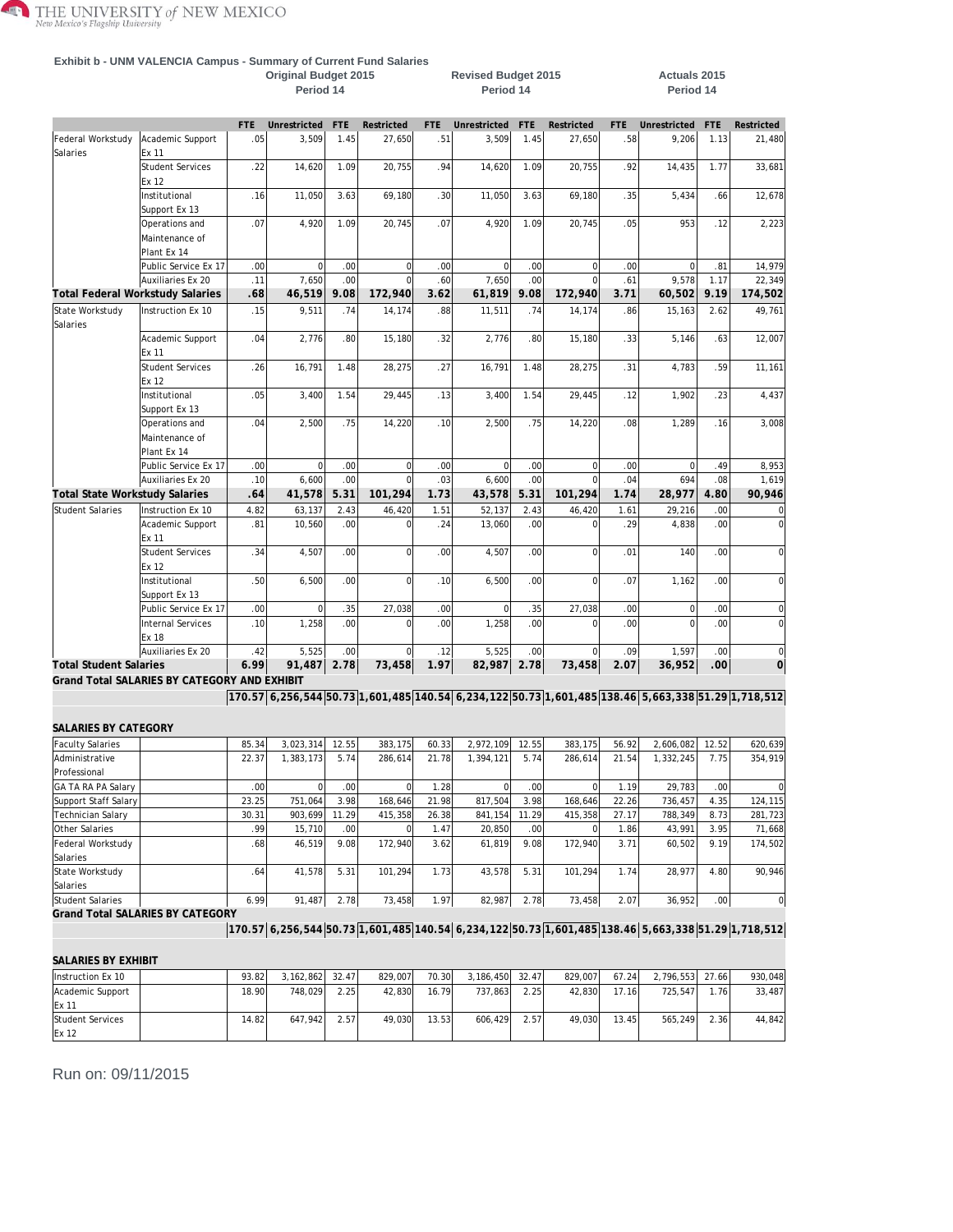

#### **Exhibit b - UNM VALENCIA Campus - Summary of Current Fund Salaries Original Budget 2015 Revised Budget 2015 Actuals 2015**

**Period 14 Period 14 Period 14**

|                                                                                                                                                | <b>FTE</b> | Unrestricted | <b>FTE</b>       | Restricted | FTE.  | Unrestricted | <b>FTE</b>       | Restricted | <b>FTE</b> | Unrestricted | FTF   | Restricted |
|------------------------------------------------------------------------------------------------------------------------------------------------|------------|--------------|------------------|------------|-------|--------------|------------------|------------|------------|--------------|-------|------------|
| Institutional                                                                                                                                  | 24.62      | 1.141.825    | 5.17             | 98.625     | 22.28 | 1.147.494    | 5.17             | 98.625     | 22.53      | 1.062.559    | .891  | 17,115     |
| Support Ex 13                                                                                                                                  |            |              |                  |            |       |              |                  |            |            |              |       |            |
| Operations and                                                                                                                                 | 10.86      | 300.557      | 1.84             | 34.965     | 11.37 | 300.557      | 1.84             | 34.965     | 11.74      | 293.167      | .28   | 5,231      |
| Maintenance of                                                                                                                                 |            |              |                  |            |       |              |                  |            |            |              |       |            |
| Plant Ex 14                                                                                                                                    |            |              |                  |            |       |              |                  |            |            |              |       |            |
| Public Service Ex 17                                                                                                                           | 1.42       | 84.451       | 6.43             | 547.028    | 1.36  | 84.451       | 6.43             | 547.028    | 1.38       | 84.593       | 17.09 | 663.821    |
| Internal Services                                                                                                                              | .70        | 12.886       | .00 <sub>1</sub> |            | .57'  | 12.886       | .00 <sub>l</sub> |            | .59'       | 12.347       | .001  | $\Omega$   |
| <b>Ex 18</b>                                                                                                                                   |            |              |                  |            |       |              |                  |            |            |              |       |            |
| Auxiliaries Ex 20                                                                                                                              | 5.43       | 157.992      | .00              |            | 4.34  | 157.992      | .00              |            | 4.37       | 123.323      | 1.25  | 23,968     |
| Grand Total SALARIES BY EXHIBIT  170.57  6,256,544  50.73  1,601,485  140.54  6,234,122  50.73  1,601,485  138.46  5,663,338  51.29  1,718,512 |            |              |                  |            |       |              |                  |            |            |              |       |            |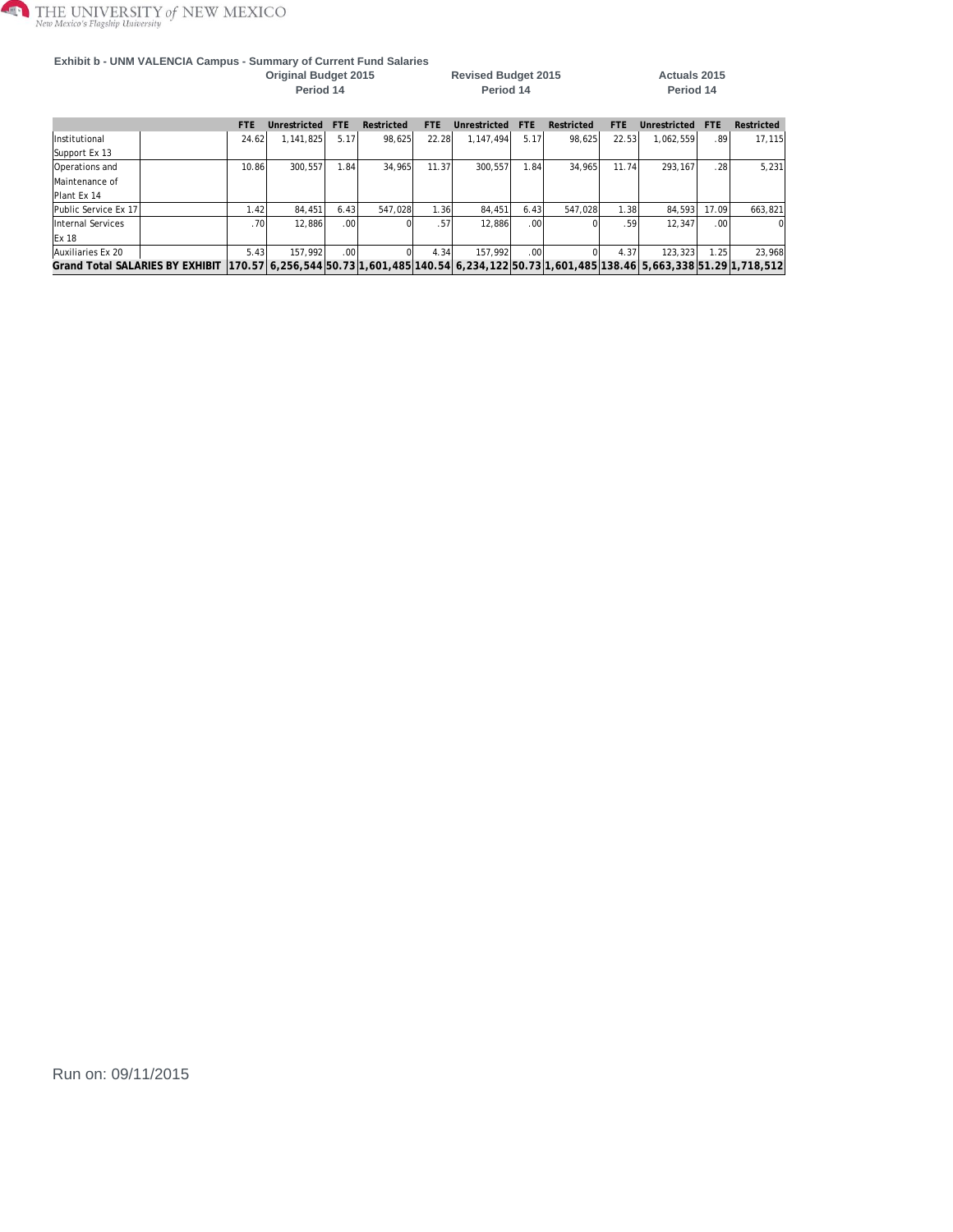#### **EXHIBIT c** ~Proposed Salary Increases **Page 1** Page 1

|                                                           | $\mathbf{L}$                                                                         |                        |                       |         |
|-----------------------------------------------------------|--------------------------------------------------------------------------------------|------------------------|-----------------------|---------|
| <b>University of New Mexico</b><br><b>Valencia Campus</b> | $\mathbf{T}$                                                                         | <b>Original Budget</b> | <b>Revised Budget</b> | Actuals |
|                                                           | $\mathbf N$                                                                          | 2015                   | 2015                  | 2015    |
|                                                           | $\mathbf{E}% _{t}\left( t\right) \equiv\mathbf{E}_{t}\left( t\right)$<br>$\mathbf 1$ |                        |                       |         |
| <b>PROPOSED SALARY INCREASES</b>                          |                                                                                      |                        |                       |         |
| <b>Returning Faculty</b>                                  | $\overline{\mathbf{2}}$<br>3                                                         | 3.00%                  | 3.00%                 | 3.00%   |
| <b>Adjunct Faculty</b>                                    | $\overline{\mathbf{4}}$                                                              | 0.00%                  | 0.00%                 | 0.00%   |
| Returning Professional Staff (FLSA exempt)                | 5                                                                                    | 2.50%                  | 2.50%                 | 2.50%   |
| Returning Support Staff (FLSA non-exempt)                 | $\epsilon$                                                                           | 2.50%                  | 2.50%                 | 2.50%   |
| GA/TA                                                     | 7                                                                                    | 0.00%                  | 0.00%                 | 0.00%   |
| <b>Students</b>                                           | 8                                                                                    | 0.00%                  | 0.00%                 | 0.00%   |
|                                                           | $\overline{9}$                                                                       |                        |                       |         |
|                                                           | $\bf{10}$                                                                            |                        |                       |         |
|                                                           | ${\bf 11}$                                                                           |                        |                       |         |
|                                                           | ${\bf 12}$                                                                           |                        |                       |         |
|                                                           | 13                                                                                   |                        |                       |         |
|                                                           | ${\bf 14}$                                                                           |                        |                       |         |
|                                                           | 15                                                                                   |                        |                       |         |
|                                                           | $16$                                                                                 |                        |                       |         |
|                                                           | 17                                                                                   |                        |                       |         |
|                                                           | 18                                                                                   |                        |                       |         |
|                                                           | 19                                                                                   |                        |                       |         |
|                                                           | 20                                                                                   |                        |                       |         |
|                                                           | 21                                                                                   |                        |                       |         |
|                                                           | 22                                                                                   |                        |                       |         |
|                                                           | 23                                                                                   |                        |                       |         |
|                                                           | 24                                                                                   |                        |                       |         |
|                                                           | 25                                                                                   |                        |                       |         |
|                                                           | 26                                                                                   |                        |                       |         |
|                                                           | 27                                                                                   |                        |                       |         |
|                                                           | 28                                                                                   |                        |                       |         |
|                                                           | 29                                                                                   |                        |                       |         |
|                                                           | 30                                                                                   |                        |                       |         |
|                                                           | 31                                                                                   |                        |                       |         |
|                                                           | 32                                                                                   |                        |                       |         |
|                                                           | 33                                                                                   |                        |                       |         |
|                                                           | 34                                                                                   |                        |                       |         |
|                                                           | 35                                                                                   |                        |                       |         |
|                                                           | 36                                                                                   |                        |                       |         |
|                                                           | 37                                                                                   |                        |                       |         |
|                                                           | 38                                                                                   |                        |                       |         |
|                                                           | 39                                                                                   |                        |                       |         |
|                                                           | 40                                                                                   |                        |                       |         |
|                                                           | 41                                                                                   |                        |                       |         |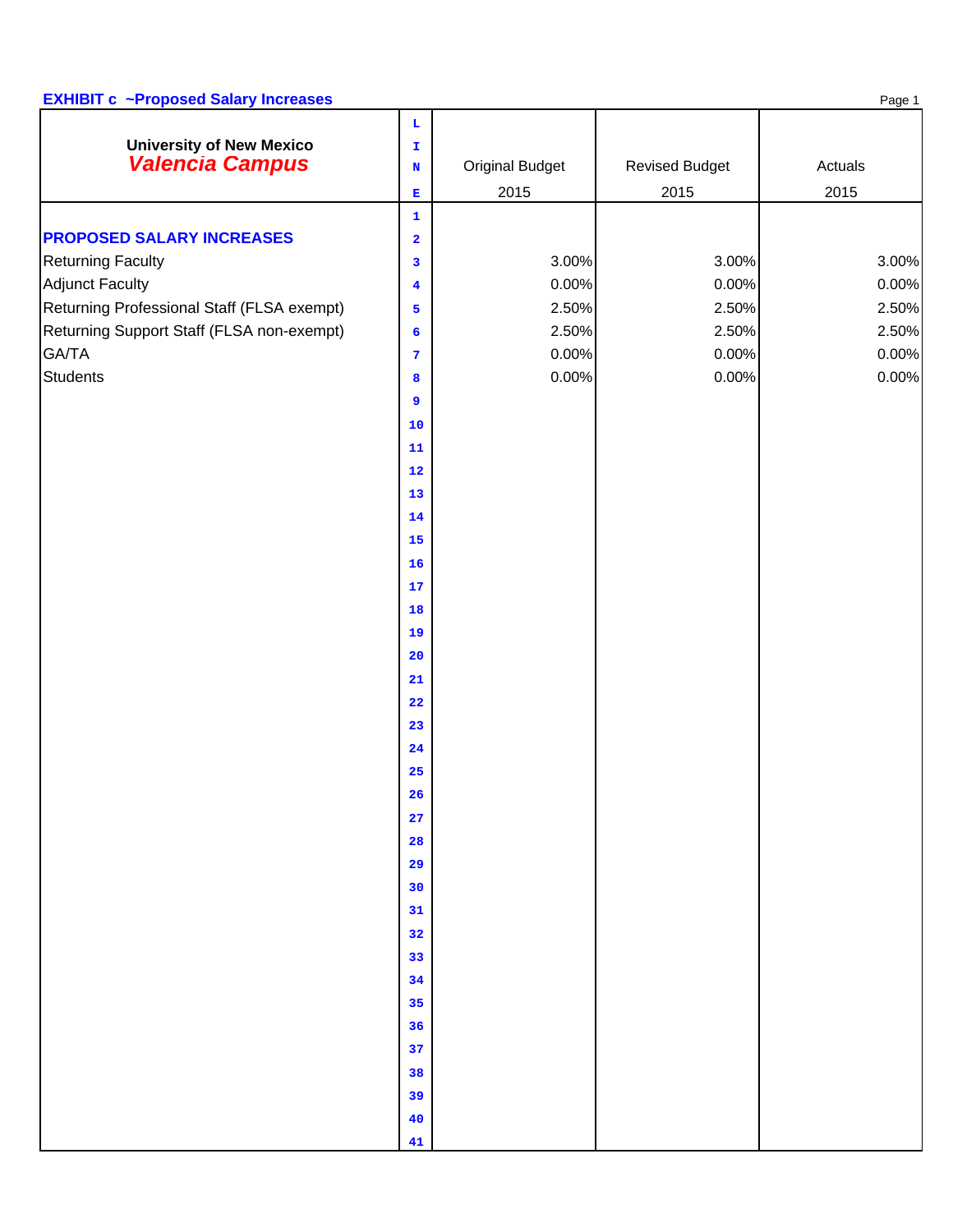#### **EXHIBIT d ~Tuition, Summer Session, Required Fees, Revenue from Fees Page 1** Page 1

|                                          | ъ                       |                        |                       |          |
|------------------------------------------|-------------------------|------------------------|-----------------------|----------|
| <b>University of New Mexico</b>          | I                       |                        |                       |          |
| <b>Valencia Campus</b>                   | N                       | <b>Original Budget</b> | <b>Revised Budget</b> | Actuals  |
|                                          | Е                       | 2015                   | 2015                  | 2015     |
| <b>REGULAR SEMESTER</b>                  | 1                       |                        |                       |          |
| <b>UNDERGRADUATE TUITION</b>             | $\overline{\mathbf{2}}$ |                        |                       |          |
| Part-time Students (Hourly Rate)         | 3                       | 61.30                  | 61.30                 | 61.30    |
| <b>Resident In-District</b>              | $\overline{\mathbf{4}}$ | 61.30                  | 61.30                 | 61.30    |
| <b>Resident Out-of-District</b>          | 5                       | 61.30                  | 61.30                 | 61.30    |
| Non-Resident                             | 6                       | 170.50                 | 170.50                | 170.50   |
| Full-time Students (per semester)        | 7                       | 735.60                 | 735.60                | 735.60   |
| <b>Resident In-District</b>              | 8                       | 735.60                 | 735.60                | 735.60   |
| <b>Resident Out-of-District</b>          | 9                       | 735.60                 | 735.60                | 735.60   |
| Non-Resident                             | 10                      | 2,046.00               | 2,046.00              | 2,046.00 |
| <b>Summer Session</b>                    | 11                      |                        |                       |          |
| Hourly Tuition Rate (Hourly Rate)        | 12                      | 61.30                  | 61.30                 | 61.30    |
| <b>GRADUATE TUITION</b>                  | 13                      |                        |                       |          |
| Part-time Students (Hourly Rate)         | 14                      |                        |                       |          |
| <b>Resident In-District</b>              | 15                      |                        |                       |          |
| <b>Resident Out-of-District</b>          | 16                      |                        |                       |          |
| Non-Resident                             | 17                      |                        |                       |          |
| Full-time Students (per semester)        | 18                      |                        |                       |          |
| <b>Resident In-District</b>              | 19                      |                        |                       |          |
| <b>Resident Out-of-District</b>          | 20                      |                        |                       |          |
| Non-Resident                             | 21                      |                        |                       |          |
| <b>Summer Session</b>                    | 22                      |                        |                       |          |
| <b>Hourly Tuition Rate</b>               | 23                      |                        |                       |          |
| <b>REQUIRED FEES</b>                     | 24                      |                        |                       |          |
| <b>Full-time Students</b>                | 25                      | 45.00                  | 45.00                 | 45.00    |
| <b>Part-time Students</b>                | 26                      | 22.50                  | 22.50                 | 22.50    |
| Non-Resident                             | 27                      | 45.00                  | 45.00                 | 45.00    |
| <b>TOTAL TUITION &amp; REQUIRED FEES</b> | 28                      |                        |                       |          |
| Full-time Undergraduate                  | 29                      | 780.60                 | 780.60                | 780.60   |
| <b>Resident In-District</b>              | 30                      | 780.60                 | 780.60                | 780.60   |
| <b>Resident Out-of-District</b>          | 31                      | 780.60                 | 780.60                | 780.60   |
| Non-Resident                             | 32                      | 2,091.00               | 2,091.00              | 2,091.00 |
| <b>Full-time Graduate</b>                | 33                      |                        |                       |          |
| <b>Resident In-District</b>              | 34                      |                        |                       |          |
| <b>Resident Out-of-District</b>          | 35                      |                        |                       |          |
| Non-Resident                             | 36                      |                        |                       |          |
|                                          | 37                      |                        |                       |          |
|                                          | 38                      |                        |                       |          |
|                                          | 39                      |                        |                       |          |
|                                          | 40                      |                        |                       |          |
|                                          | 41                      |                        |                       |          |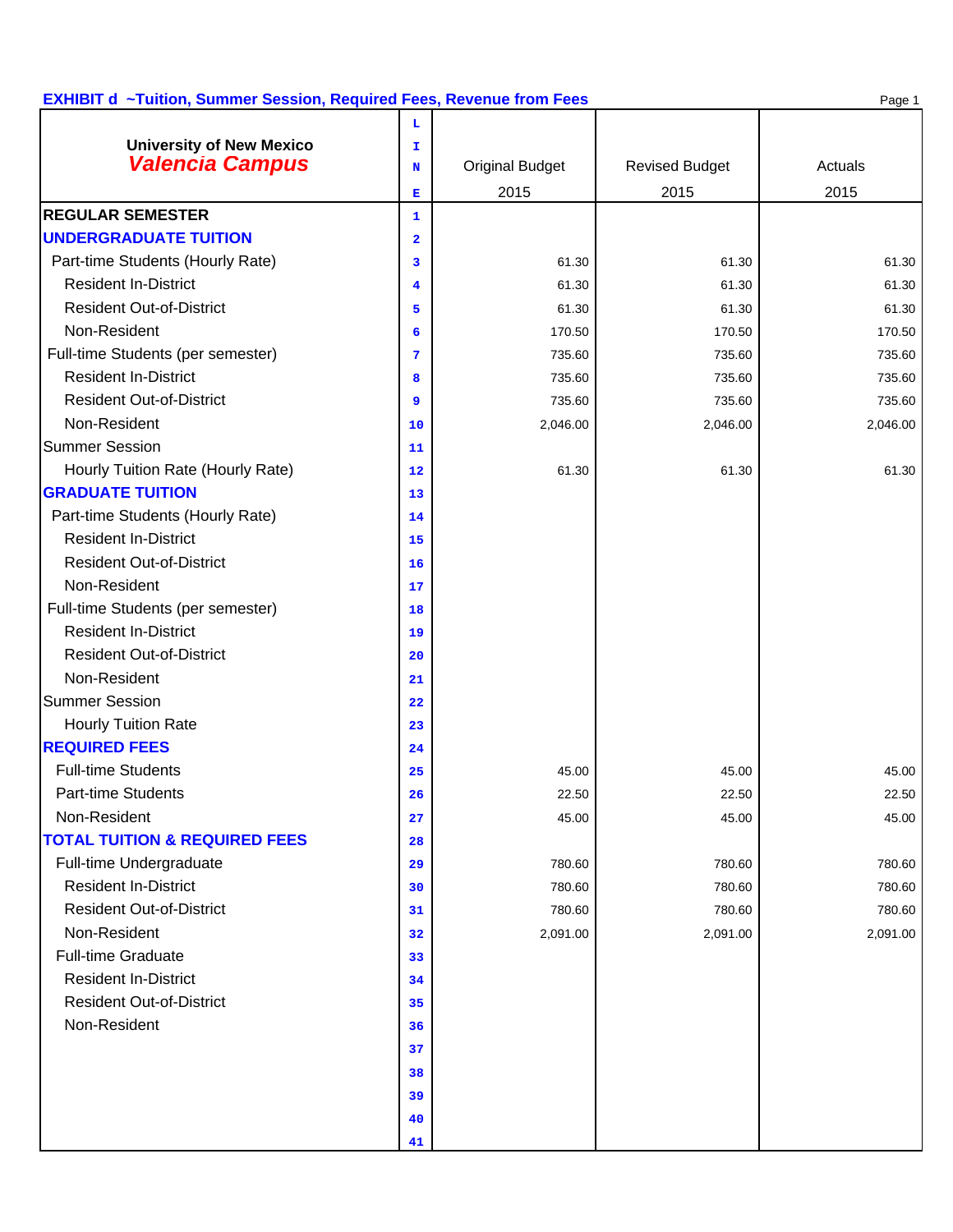#### **EXHIBIT d ~Tuition, Required Fees, and Revenue From Required Fees** Page 2

|                                                           | ъ                       |                        |                       |         |
|-----------------------------------------------------------|-------------------------|------------------------|-----------------------|---------|
| <b>University of New Mexico</b><br><b>Valencia Campus</b> | I                       |                        |                       |         |
|                                                           | N                       | <b>Original Budget</b> | <b>Revised Budget</b> | Actuals |
|                                                           | $\mathbf{E}$            | 2015                   | 2015                  | 2015    |
| <b>OFF - CAMPUS TUITION</b>                               | $\mathbf{1}$            |                        |                       |         |
| Extension - Per Credit Hour                               | $\overline{\mathbf{2}}$ |                        |                       |         |
| Correspondence - Per Credit Hour                          | 3                       |                        |                       |         |
| Resident Center - Per Credit Hour                         | $\overline{\mathbf{4}}$ |                        |                       |         |
|                                                           | 5                       |                        |                       |         |
| <b>DISTRIBUTION OF REQ FEE RATE-Full-time Student</b>     | 6                       |                        |                       |         |
| <b>Student Activities</b>                                 | 7                       | 9.00                   | 9.00                  | 9.00    |
| Instruction-Technology                                    | 8                       | 18.00                  | 18.00                 | 18.00   |
| Athletics                                                 | $\overline{9}$          |                        |                       |         |
| <b>Student Center</b>                                     | 10                      | 3.00                   | 3.00                  | 3.00    |
| Cafeteria                                                 | 11                      | 9.00                   | 9.00                  | 9.00    |
| <b>Student Aid</b>                                        | 12                      | 6.00                   | 6.00                  | 6.00    |
|                                                           | 13                      |                        |                       |         |
|                                                           | 14                      |                        |                       |         |
| Debt Service                                              | 15                      |                        |                       |         |
|                                                           | 16                      |                        |                       |         |
| <b>REVENUE FROM REQUIRED FEES APPLIED TO:</b>             | 17                      |                        |                       |         |
| Instruction<br>(Exhibit 10)                               | 18                      | 57,495                 | 52,795                | 55,068  |
| <b>Student Activities</b><br>(Exhibit 15)                 | 19                      | 31,472                 | 31,472                | 27,544  |
| <b>Student Aid</b><br>(Exhibit 19)                        | 20                      | 20,000                 | 20,000                | 18,360  |
| <b>Student Center</b><br>(Exhibit 20A)                    | 21                      | 10,600                 | 10,600                | 9,184   |
| (Exhibit 20A)<br>Cafeteria                                | 22                      | 30,500                 | 30,500                | 27,544  |
| Athletics<br>(Exhibit 21)                                 | 23                      |                        |                       |         |
|                                                           | 24                      |                        |                       |         |
|                                                           | 25                      |                        |                       |         |
| Debt Service<br>(Exhibit 2)                               | 26                      |                        |                       |         |
| <b>Total Revenue from Required Fees</b>                   | 27                      | 150,067                | 145,367               | 137,700 |
|                                                           | 28                      |                        |                       |         |
|                                                           | 29                      |                        |                       |         |
|                                                           | 30                      |                        |                       |         |
|                                                           | 31                      |                        |                       |         |
|                                                           | 32                      |                        |                       |         |
|                                                           | 33                      |                        |                       |         |
|                                                           | 34                      |                        |                       |         |
|                                                           | 35                      |                        |                       |         |
|                                                           | 36                      |                        |                       |         |
|                                                           | 37                      |                        |                       |         |
|                                                           | 38                      |                        |                       |         |
|                                                           | 39                      |                        |                       |         |
|                                                           | 40                      |                        |                       |         |
|                                                           | 41                      |                        |                       |         |